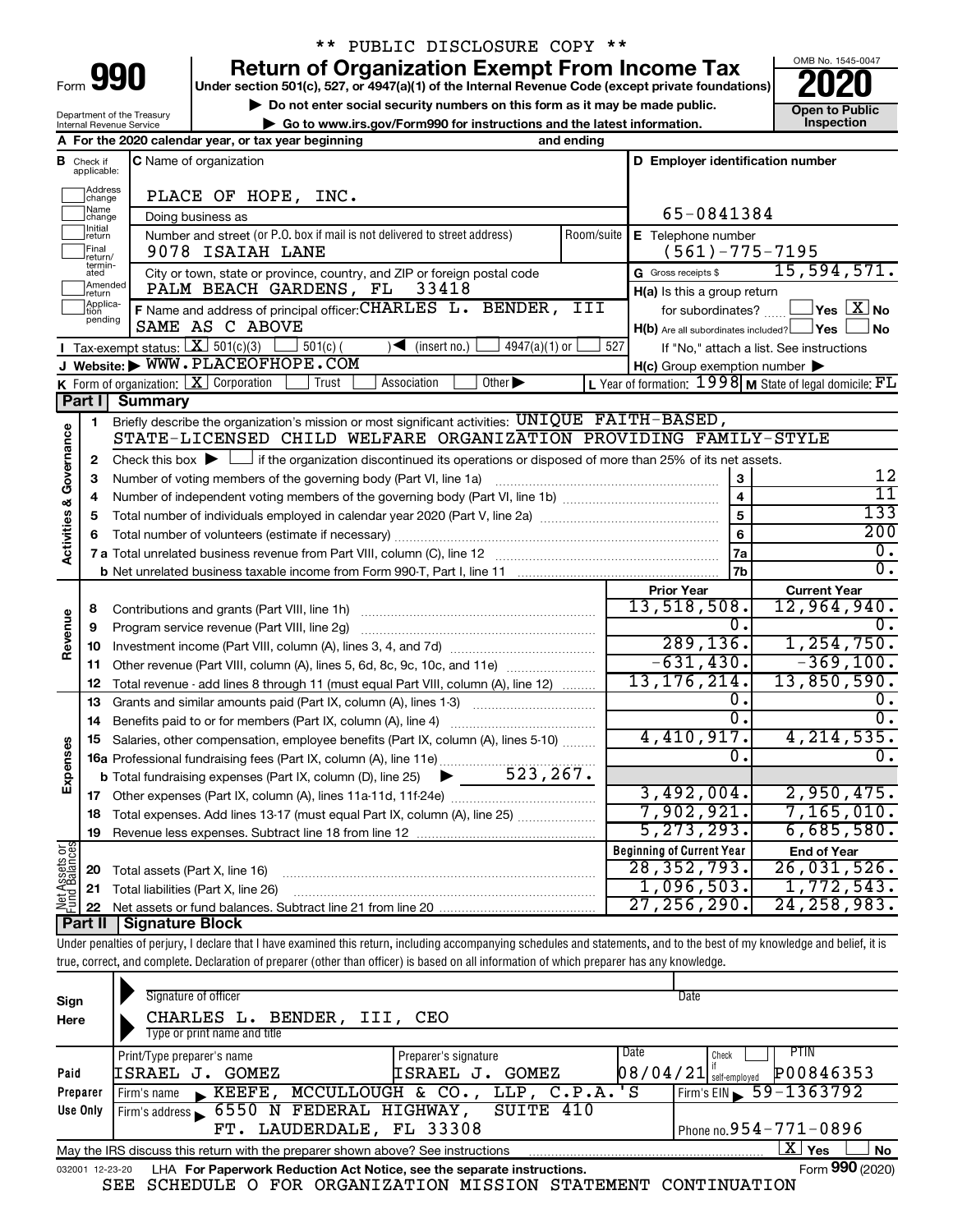| 1<br>$\mathbf{2}$<br>3<br>4<br>4a (Code:<br>4b<br>(Code:<br>4с | Part III   Statement of Program Service Accomplishments<br>Briefly describe the organization's mission:<br>PLACE OF HOPE IS DEDICATED TO PROVIDING A STABLE AND LOVING FAMILY<br>ENVIRONMENT FOR CHILDREN WHO ARE HURTING AND THEIR FAMILIES.<br>COMMITTED TO MEETING DESPERATE NEEDS IN OUR COMMUNITY BY SHARING GOD'S<br>LOVE AND PLACING HOPE IN THEIR LIVES - ONE CHILD AND FAMILY AT A TIME.<br>Did the organization undertake any significant program services during the year which were not listed on the<br>prior Form 990 or 990-EZ?<br>If "Yes," describe these new services on Schedule O.<br>Did the organization cease conducting, or make significant changes in how it conducts, any program services?<br>If "Yes," describe these changes on Schedule O.<br>Describe the organization's program service accomplishments for each of its three largest program services, as measured by expenses.<br>Section 501(c)(3) and 501(c)(4) organizations are required to report the amount of grants and allocations to others, the total expenses, and<br>revenue, if any, for each program service reported.<br>$\overline{6}$ , $\overline{183}$ , $\overline{391}$ . including grants of \$<br>(Expenses \$<br>PLACE OF HOPE, INC.'S PRIMARY GOAL IS TO PROVIDE FAMILY-STYLE FOSTER<br>CARE (EMERGENCY AND LONG-TERM), FAMILY OUTREACH AND INTERVENTION,<br>TRANSITIONAL HOUSING AND SUPPORT SERVICES, ADOPTION AND FOSTER CARE<br>RECRUITMENT AND SUPPORT, MATERNITY CARE, HOPE AND HEALING OPPORTUNITIES<br>FOR CHILDREN AND FAMILIES WHO HAVE BEEN TRAUMATIZED BY ABUSE AND<br>NEGLECT THROUGHOUT OUR REGION.<br>FOR MORE INFORMATION, PLEASE VISIT OUR<br>WEBSITE AT WWW.PLACEOFHOPE.COM.<br>(Expenses \$<br>including grants of \$ | <b>WE ARE</b><br>$\overline{\ }$ Yes $\overline{\phantom{a}X}$ No<br>$\overline{\ }$ Yes $\overline{\phantom{a}X}$ No<br>1,301.<br>) (Revenue \$<br>(Revenue \$ |
|----------------------------------------------------------------|-------------------------------------------------------------------------------------------------------------------------------------------------------------------------------------------------------------------------------------------------------------------------------------------------------------------------------------------------------------------------------------------------------------------------------------------------------------------------------------------------------------------------------------------------------------------------------------------------------------------------------------------------------------------------------------------------------------------------------------------------------------------------------------------------------------------------------------------------------------------------------------------------------------------------------------------------------------------------------------------------------------------------------------------------------------------------------------------------------------------------------------------------------------------------------------------------------------------------------------------------------------------------------------------------------------------------------------------------------------------------------------------------------------------------------------------------------------------------------------------------------------------------------------------------------------------------------------------------------------------------------------------------------------------------------------------------------------------------------------------------------|-----------------------------------------------------------------------------------------------------------------------------------------------------------------|
|                                                                |                                                                                                                                                                                                                                                                                                                                                                                                                                                                                                                                                                                                                                                                                                                                                                                                                                                                                                                                                                                                                                                                                                                                                                                                                                                                                                                                                                                                                                                                                                                                                                                                                                                                                                                                                       |                                                                                                                                                                 |
|                                                                |                                                                                                                                                                                                                                                                                                                                                                                                                                                                                                                                                                                                                                                                                                                                                                                                                                                                                                                                                                                                                                                                                                                                                                                                                                                                                                                                                                                                                                                                                                                                                                                                                                                                                                                                                       |                                                                                                                                                                 |
|                                                                |                                                                                                                                                                                                                                                                                                                                                                                                                                                                                                                                                                                                                                                                                                                                                                                                                                                                                                                                                                                                                                                                                                                                                                                                                                                                                                                                                                                                                                                                                                                                                                                                                                                                                                                                                       |                                                                                                                                                                 |
|                                                                |                                                                                                                                                                                                                                                                                                                                                                                                                                                                                                                                                                                                                                                                                                                                                                                                                                                                                                                                                                                                                                                                                                                                                                                                                                                                                                                                                                                                                                                                                                                                                                                                                                                                                                                                                       |                                                                                                                                                                 |
|                                                                |                                                                                                                                                                                                                                                                                                                                                                                                                                                                                                                                                                                                                                                                                                                                                                                                                                                                                                                                                                                                                                                                                                                                                                                                                                                                                                                                                                                                                                                                                                                                                                                                                                                                                                                                                       |                                                                                                                                                                 |
|                                                                |                                                                                                                                                                                                                                                                                                                                                                                                                                                                                                                                                                                                                                                                                                                                                                                                                                                                                                                                                                                                                                                                                                                                                                                                                                                                                                                                                                                                                                                                                                                                                                                                                                                                                                                                                       |                                                                                                                                                                 |
|                                                                |                                                                                                                                                                                                                                                                                                                                                                                                                                                                                                                                                                                                                                                                                                                                                                                                                                                                                                                                                                                                                                                                                                                                                                                                                                                                                                                                                                                                                                                                                                                                                                                                                                                                                                                                                       |                                                                                                                                                                 |
|                                                                |                                                                                                                                                                                                                                                                                                                                                                                                                                                                                                                                                                                                                                                                                                                                                                                                                                                                                                                                                                                                                                                                                                                                                                                                                                                                                                                                                                                                                                                                                                                                                                                                                                                                                                                                                       |                                                                                                                                                                 |
|                                                                |                                                                                                                                                                                                                                                                                                                                                                                                                                                                                                                                                                                                                                                                                                                                                                                                                                                                                                                                                                                                                                                                                                                                                                                                                                                                                                                                                                                                                                                                                                                                                                                                                                                                                                                                                       |                                                                                                                                                                 |
|                                                                |                                                                                                                                                                                                                                                                                                                                                                                                                                                                                                                                                                                                                                                                                                                                                                                                                                                                                                                                                                                                                                                                                                                                                                                                                                                                                                                                                                                                                                                                                                                                                                                                                                                                                                                                                       |                                                                                                                                                                 |
|                                                                |                                                                                                                                                                                                                                                                                                                                                                                                                                                                                                                                                                                                                                                                                                                                                                                                                                                                                                                                                                                                                                                                                                                                                                                                                                                                                                                                                                                                                                                                                                                                                                                                                                                                                                                                                       |                                                                                                                                                                 |
|                                                                |                                                                                                                                                                                                                                                                                                                                                                                                                                                                                                                                                                                                                                                                                                                                                                                                                                                                                                                                                                                                                                                                                                                                                                                                                                                                                                                                                                                                                                                                                                                                                                                                                                                                                                                                                       |                                                                                                                                                                 |
|                                                                |                                                                                                                                                                                                                                                                                                                                                                                                                                                                                                                                                                                                                                                                                                                                                                                                                                                                                                                                                                                                                                                                                                                                                                                                                                                                                                                                                                                                                                                                                                                                                                                                                                                                                                                                                       |                                                                                                                                                                 |
|                                                                |                                                                                                                                                                                                                                                                                                                                                                                                                                                                                                                                                                                                                                                                                                                                                                                                                                                                                                                                                                                                                                                                                                                                                                                                                                                                                                                                                                                                                                                                                                                                                                                                                                                                                                                                                       |                                                                                                                                                                 |
|                                                                |                                                                                                                                                                                                                                                                                                                                                                                                                                                                                                                                                                                                                                                                                                                                                                                                                                                                                                                                                                                                                                                                                                                                                                                                                                                                                                                                                                                                                                                                                                                                                                                                                                                                                                                                                       |                                                                                                                                                                 |
|                                                                |                                                                                                                                                                                                                                                                                                                                                                                                                                                                                                                                                                                                                                                                                                                                                                                                                                                                                                                                                                                                                                                                                                                                                                                                                                                                                                                                                                                                                                                                                                                                                                                                                                                                                                                                                       |                                                                                                                                                                 |
|                                                                |                                                                                                                                                                                                                                                                                                                                                                                                                                                                                                                                                                                                                                                                                                                                                                                                                                                                                                                                                                                                                                                                                                                                                                                                                                                                                                                                                                                                                                                                                                                                                                                                                                                                                                                                                       |                                                                                                                                                                 |
|                                                                |                                                                                                                                                                                                                                                                                                                                                                                                                                                                                                                                                                                                                                                                                                                                                                                                                                                                                                                                                                                                                                                                                                                                                                                                                                                                                                                                                                                                                                                                                                                                                                                                                                                                                                                                                       |                                                                                                                                                                 |
|                                                                |                                                                                                                                                                                                                                                                                                                                                                                                                                                                                                                                                                                                                                                                                                                                                                                                                                                                                                                                                                                                                                                                                                                                                                                                                                                                                                                                                                                                                                                                                                                                                                                                                                                                                                                                                       |                                                                                                                                                                 |
|                                                                |                                                                                                                                                                                                                                                                                                                                                                                                                                                                                                                                                                                                                                                                                                                                                                                                                                                                                                                                                                                                                                                                                                                                                                                                                                                                                                                                                                                                                                                                                                                                                                                                                                                                                                                                                       |                                                                                                                                                                 |
|                                                                |                                                                                                                                                                                                                                                                                                                                                                                                                                                                                                                                                                                                                                                                                                                                                                                                                                                                                                                                                                                                                                                                                                                                                                                                                                                                                                                                                                                                                                                                                                                                                                                                                                                                                                                                                       |                                                                                                                                                                 |
|                                                                |                                                                                                                                                                                                                                                                                                                                                                                                                                                                                                                                                                                                                                                                                                                                                                                                                                                                                                                                                                                                                                                                                                                                                                                                                                                                                                                                                                                                                                                                                                                                                                                                                                                                                                                                                       |                                                                                                                                                                 |
|                                                                |                                                                                                                                                                                                                                                                                                                                                                                                                                                                                                                                                                                                                                                                                                                                                                                                                                                                                                                                                                                                                                                                                                                                                                                                                                                                                                                                                                                                                                                                                                                                                                                                                                                                                                                                                       |                                                                                                                                                                 |
|                                                                |                                                                                                                                                                                                                                                                                                                                                                                                                                                                                                                                                                                                                                                                                                                                                                                                                                                                                                                                                                                                                                                                                                                                                                                                                                                                                                                                                                                                                                                                                                                                                                                                                                                                                                                                                       |                                                                                                                                                                 |
|                                                                |                                                                                                                                                                                                                                                                                                                                                                                                                                                                                                                                                                                                                                                                                                                                                                                                                                                                                                                                                                                                                                                                                                                                                                                                                                                                                                                                                                                                                                                                                                                                                                                                                                                                                                                                                       |                                                                                                                                                                 |
|                                                                |                                                                                                                                                                                                                                                                                                                                                                                                                                                                                                                                                                                                                                                                                                                                                                                                                                                                                                                                                                                                                                                                                                                                                                                                                                                                                                                                                                                                                                                                                                                                                                                                                                                                                                                                                       |                                                                                                                                                                 |
|                                                                |                                                                                                                                                                                                                                                                                                                                                                                                                                                                                                                                                                                                                                                                                                                                                                                                                                                                                                                                                                                                                                                                                                                                                                                                                                                                                                                                                                                                                                                                                                                                                                                                                                                                                                                                                       |                                                                                                                                                                 |
|                                                                |                                                                                                                                                                                                                                                                                                                                                                                                                                                                                                                                                                                                                                                                                                                                                                                                                                                                                                                                                                                                                                                                                                                                                                                                                                                                                                                                                                                                                                                                                                                                                                                                                                                                                                                                                       |                                                                                                                                                                 |
|                                                                |                                                                                                                                                                                                                                                                                                                                                                                                                                                                                                                                                                                                                                                                                                                                                                                                                                                                                                                                                                                                                                                                                                                                                                                                                                                                                                                                                                                                                                                                                                                                                                                                                                                                                                                                                       |                                                                                                                                                                 |
|                                                                |                                                                                                                                                                                                                                                                                                                                                                                                                                                                                                                                                                                                                                                                                                                                                                                                                                                                                                                                                                                                                                                                                                                                                                                                                                                                                                                                                                                                                                                                                                                                                                                                                                                                                                                                                       |                                                                                                                                                                 |
|                                                                |                                                                                                                                                                                                                                                                                                                                                                                                                                                                                                                                                                                                                                                                                                                                                                                                                                                                                                                                                                                                                                                                                                                                                                                                                                                                                                                                                                                                                                                                                                                                                                                                                                                                                                                                                       |                                                                                                                                                                 |
|                                                                |                                                                                                                                                                                                                                                                                                                                                                                                                                                                                                                                                                                                                                                                                                                                                                                                                                                                                                                                                                                                                                                                                                                                                                                                                                                                                                                                                                                                                                                                                                                                                                                                                                                                                                                                                       |                                                                                                                                                                 |
|                                                                |                                                                                                                                                                                                                                                                                                                                                                                                                                                                                                                                                                                                                                                                                                                                                                                                                                                                                                                                                                                                                                                                                                                                                                                                                                                                                                                                                                                                                                                                                                                                                                                                                                                                                                                                                       |                                                                                                                                                                 |
|                                                                |                                                                                                                                                                                                                                                                                                                                                                                                                                                                                                                                                                                                                                                                                                                                                                                                                                                                                                                                                                                                                                                                                                                                                                                                                                                                                                                                                                                                                                                                                                                                                                                                                                                                                                                                                       |                                                                                                                                                                 |
|                                                                |                                                                                                                                                                                                                                                                                                                                                                                                                                                                                                                                                                                                                                                                                                                                                                                                                                                                                                                                                                                                                                                                                                                                                                                                                                                                                                                                                                                                                                                                                                                                                                                                                                                                                                                                                       |                                                                                                                                                                 |
|                                                                |                                                                                                                                                                                                                                                                                                                                                                                                                                                                                                                                                                                                                                                                                                                                                                                                                                                                                                                                                                                                                                                                                                                                                                                                                                                                                                                                                                                                                                                                                                                                                                                                                                                                                                                                                       |                                                                                                                                                                 |
|                                                                | $\left(\text{Code:} \right)$ $\left(\text{Expenses $}\right)$<br>including grants of \$                                                                                                                                                                                                                                                                                                                                                                                                                                                                                                                                                                                                                                                                                                                                                                                                                                                                                                                                                                                                                                                                                                                                                                                                                                                                                                                                                                                                                                                                                                                                                                                                                                                               | Revenue \$                                                                                                                                                      |
|                                                                |                                                                                                                                                                                                                                                                                                                                                                                                                                                                                                                                                                                                                                                                                                                                                                                                                                                                                                                                                                                                                                                                                                                                                                                                                                                                                                                                                                                                                                                                                                                                                                                                                                                                                                                                                       |                                                                                                                                                                 |
|                                                                |                                                                                                                                                                                                                                                                                                                                                                                                                                                                                                                                                                                                                                                                                                                                                                                                                                                                                                                                                                                                                                                                                                                                                                                                                                                                                                                                                                                                                                                                                                                                                                                                                                                                                                                                                       |                                                                                                                                                                 |
|                                                                |                                                                                                                                                                                                                                                                                                                                                                                                                                                                                                                                                                                                                                                                                                                                                                                                                                                                                                                                                                                                                                                                                                                                                                                                                                                                                                                                                                                                                                                                                                                                                                                                                                                                                                                                                       |                                                                                                                                                                 |
|                                                                |                                                                                                                                                                                                                                                                                                                                                                                                                                                                                                                                                                                                                                                                                                                                                                                                                                                                                                                                                                                                                                                                                                                                                                                                                                                                                                                                                                                                                                                                                                                                                                                                                                                                                                                                                       |                                                                                                                                                                 |
|                                                                |                                                                                                                                                                                                                                                                                                                                                                                                                                                                                                                                                                                                                                                                                                                                                                                                                                                                                                                                                                                                                                                                                                                                                                                                                                                                                                                                                                                                                                                                                                                                                                                                                                                                                                                                                       |                                                                                                                                                                 |
|                                                                |                                                                                                                                                                                                                                                                                                                                                                                                                                                                                                                                                                                                                                                                                                                                                                                                                                                                                                                                                                                                                                                                                                                                                                                                                                                                                                                                                                                                                                                                                                                                                                                                                                                                                                                                                       |                                                                                                                                                                 |
|                                                                |                                                                                                                                                                                                                                                                                                                                                                                                                                                                                                                                                                                                                                                                                                                                                                                                                                                                                                                                                                                                                                                                                                                                                                                                                                                                                                                                                                                                                                                                                                                                                                                                                                                                                                                                                       |                                                                                                                                                                 |
|                                                                |                                                                                                                                                                                                                                                                                                                                                                                                                                                                                                                                                                                                                                                                                                                                                                                                                                                                                                                                                                                                                                                                                                                                                                                                                                                                                                                                                                                                                                                                                                                                                                                                                                                                                                                                                       |                                                                                                                                                                 |
|                                                                |                                                                                                                                                                                                                                                                                                                                                                                                                                                                                                                                                                                                                                                                                                                                                                                                                                                                                                                                                                                                                                                                                                                                                                                                                                                                                                                                                                                                                                                                                                                                                                                                                                                                                                                                                       |                                                                                                                                                                 |
|                                                                |                                                                                                                                                                                                                                                                                                                                                                                                                                                                                                                                                                                                                                                                                                                                                                                                                                                                                                                                                                                                                                                                                                                                                                                                                                                                                                                                                                                                                                                                                                                                                                                                                                                                                                                                                       |                                                                                                                                                                 |
|                                                                |                                                                                                                                                                                                                                                                                                                                                                                                                                                                                                                                                                                                                                                                                                                                                                                                                                                                                                                                                                                                                                                                                                                                                                                                                                                                                                                                                                                                                                                                                                                                                                                                                                                                                                                                                       |                                                                                                                                                                 |
| 4d                                                             |                                                                                                                                                                                                                                                                                                                                                                                                                                                                                                                                                                                                                                                                                                                                                                                                                                                                                                                                                                                                                                                                                                                                                                                                                                                                                                                                                                                                                                                                                                                                                                                                                                                                                                                                                       |                                                                                                                                                                 |
| 4е                                                             | Other program services (Describe on Schedule O.)                                                                                                                                                                                                                                                                                                                                                                                                                                                                                                                                                                                                                                                                                                                                                                                                                                                                                                                                                                                                                                                                                                                                                                                                                                                                                                                                                                                                                                                                                                                                                                                                                                                                                                      |                                                                                                                                                                 |
|                                                                | (Expenses \$<br>including grants of \$<br>(Revenue \$                                                                                                                                                                                                                                                                                                                                                                                                                                                                                                                                                                                                                                                                                                                                                                                                                                                                                                                                                                                                                                                                                                                                                                                                                                                                                                                                                                                                                                                                                                                                                                                                                                                                                                 |                                                                                                                                                                 |
| 032002 12-23-20                                                | 6, 183, 391.<br>Total program service expenses                                                                                                                                                                                                                                                                                                                                                                                                                                                                                                                                                                                                                                                                                                                                                                                                                                                                                                                                                                                                                                                                                                                                                                                                                                                                                                                                                                                                                                                                                                                                                                                                                                                                                                        | Form 990 (2020)                                                                                                                                                 |
| 15360804 757829 R15131                                         |                                                                                                                                                                                                                                                                                                                                                                                                                                                                                                                                                                                                                                                                                                                                                                                                                                                                                                                                                                                                                                                                                                                                                                                                                                                                                                                                                                                                                                                                                                                                                                                                                                                                                                                                                       |                                                                                                                                                                 |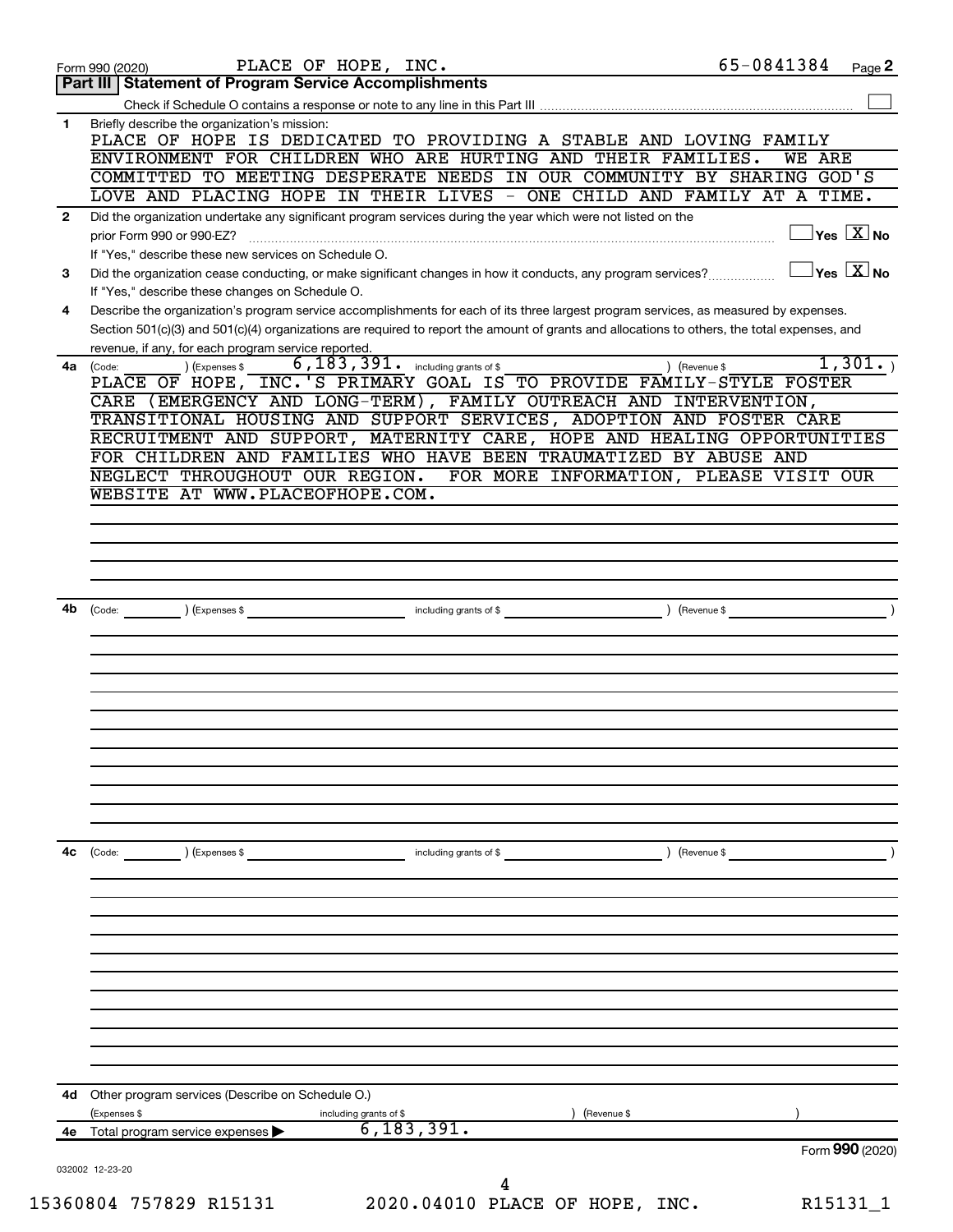|  | Form 990 (2020) |
|--|-----------------|

Form 990 (2020) **PLACE OF HOPE, INC.**  $65-0841384$  Page **Part IV Checklist of Required Schedules**

|           |                                                                                                                                                                                                                                                           |                       | Yes                   | No                      |
|-----------|-----------------------------------------------------------------------------------------------------------------------------------------------------------------------------------------------------------------------------------------------------------|-----------------------|-----------------------|-------------------------|
| 1.        | Is the organization described in section 501(c)(3) or 4947(a)(1) (other than a private foundation)?                                                                                                                                                       |                       |                       |                         |
|           |                                                                                                                                                                                                                                                           | 1                     | X                     |                         |
| 2         |                                                                                                                                                                                                                                                           | $\overline{2}$        | $\overline{\text{x}}$ |                         |
| 3         | Did the organization engage in direct or indirect political campaign activities on behalf of or in opposition to candidates for                                                                                                                           |                       |                       |                         |
|           | public office? If "Yes," complete Schedule C, Part I                                                                                                                                                                                                      | 3                     |                       | x                       |
| 4         | Section 501(c)(3) organizations. Did the organization engage in lobbying activities, or have a section 501(h) election in effect                                                                                                                          |                       |                       |                         |
|           |                                                                                                                                                                                                                                                           | 4                     |                       | х                       |
| 5         | Is the organization a section 501(c)(4), 501(c)(5), or 501(c)(6) organization that receives membership dues, assessments, or                                                                                                                              |                       |                       | х                       |
|           |                                                                                                                                                                                                                                                           | 5                     |                       |                         |
| 6         | Did the organization maintain any donor advised funds or any similar funds or accounts for which donors have the right to<br>provide advice on the distribution or investment of amounts in such funds or accounts? If "Yes," complete Schedule D, Part I |                       |                       | х                       |
|           |                                                                                                                                                                                                                                                           | 6                     |                       |                         |
| 7         | Did the organization receive or hold a conservation easement, including easements to preserve open space,                                                                                                                                                 | $\overline{7}$        |                       | х                       |
| 8         | Did the organization maintain collections of works of art, historical treasures, or other similar assets? If "Yes," complete                                                                                                                              |                       |                       |                         |
|           |                                                                                                                                                                                                                                                           | 8                     |                       | x                       |
| 9         | Did the organization report an amount in Part X, line 21, for escrow or custodial account liability, serve as a custodian for                                                                                                                             |                       |                       |                         |
|           | amounts not listed in Part X; or provide credit counseling, debt management, credit repair, or debt negotiation services?                                                                                                                                 |                       |                       |                         |
|           |                                                                                                                                                                                                                                                           | 9                     |                       | x                       |
| 10        | Did the organization, directly or through a related organization, hold assets in donor-restricted endowments                                                                                                                                              |                       |                       |                         |
|           |                                                                                                                                                                                                                                                           | 10                    | X                     |                         |
| 11        | If the organization's answer to any of the following questions is "Yes," then complete Schedule D, Parts VI, VII, VIII, IX, or X                                                                                                                          |                       |                       |                         |
|           | as applicable.                                                                                                                                                                                                                                            |                       |                       |                         |
|           | a Did the organization report an amount for land, buildings, and equipment in Part X, line 10? If "Yes," complete Schedule D,                                                                                                                             |                       |                       |                         |
|           |                                                                                                                                                                                                                                                           | 11a                   | X                     |                         |
| b         | Did the organization report an amount for investments - other securities in Part X, line 12, that is 5% or more of its total                                                                                                                              |                       |                       |                         |
|           |                                                                                                                                                                                                                                                           | 11b                   |                       | x                       |
|           | c Did the organization report an amount for investments - program related in Part X, line 13, that is 5% or more of its total                                                                                                                             |                       |                       |                         |
|           |                                                                                                                                                                                                                                                           | 11c                   |                       | х                       |
|           | d Did the organization report an amount for other assets in Part X, line 15, that is 5% or more of its total assets reported in                                                                                                                           |                       |                       |                         |
|           |                                                                                                                                                                                                                                                           | 11d                   |                       | x                       |
| е         |                                                                                                                                                                                                                                                           | 11e                   | х                     |                         |
| f         | Did the organization's separate or consolidated financial statements for the tax year include a footnote that addresses                                                                                                                                   |                       |                       |                         |
|           | the organization's liability for uncertain tax positions under FIN 48 (ASC 740)? If "Yes," complete Schedule D, Part X                                                                                                                                    | 11f                   |                       | x                       |
|           | 12a Did the organization obtain separate, independent audited financial statements for the tax year? If "Yes," complete                                                                                                                                   |                       | X                     |                         |
|           |                                                                                                                                                                                                                                                           | 12a                   |                       |                         |
|           | <b>b</b> Was the organization included in consolidated, independent audited financial statements for the tax year?                                                                                                                                        |                       |                       |                         |
|           | If "Yes," and if the organization answered "No" to line 12a, then completing Schedule D, Parts XI and XII is optional                                                                                                                                     | 12 <sub>b</sub><br>13 |                       | $\overline{\textbf{x}}$ |
| 13<br>14a |                                                                                                                                                                                                                                                           | 14a                   |                       | $\overline{\mathbf{X}}$ |
| b         | Did the organization have aggregate revenues or expenses of more than \$10,000 from grantmaking, fundraising, business,                                                                                                                                   |                       |                       |                         |
|           | investment, and program service activities outside the United States, or aggregate foreign investments valued at \$100,000                                                                                                                                |                       |                       |                         |
|           |                                                                                                                                                                                                                                                           | 14b                   |                       | x                       |
| 15        | Did the organization report on Part IX, column (A), line 3, more than \$5,000 of grants or other assistance to or for any                                                                                                                                 |                       |                       |                         |
|           |                                                                                                                                                                                                                                                           | 15                    |                       | x                       |
| 16        | Did the organization report on Part IX, column (A), line 3, more than \$5,000 of aggregate grants or other assistance to                                                                                                                                  |                       |                       |                         |
|           |                                                                                                                                                                                                                                                           | 16                    |                       | x                       |
| 17        | Did the organization report a total of more than \$15,000 of expenses for professional fundraising services on Part IX,                                                                                                                                   |                       |                       |                         |
|           |                                                                                                                                                                                                                                                           | 17                    |                       | x                       |
| 18        | Did the organization report more than \$15,000 total of fundraising event gross income and contributions on Part VIII, lines                                                                                                                              |                       |                       |                         |
|           |                                                                                                                                                                                                                                                           | 18                    | X                     |                         |
| 19        | Did the organization report more than \$15,000 of gross income from gaming activities on Part VIII, line 9a? If "Yes,"                                                                                                                                    |                       |                       |                         |
|           |                                                                                                                                                                                                                                                           | 19                    |                       | х                       |
| 20a       |                                                                                                                                                                                                                                                           | 20a                   |                       | X                       |
| b         |                                                                                                                                                                                                                                                           | 20 <sub>b</sub>       |                       |                         |
| 21        | Did the organization report more than \$5,000 of grants or other assistance to any domestic organization or                                                                                                                                               |                       |                       |                         |
|           |                                                                                                                                                                                                                                                           | 21                    |                       | x                       |
|           | 032003 12-23-20                                                                                                                                                                                                                                           |                       |                       | Form 990 (2020)         |

15360804 757829 R15131 2020.04010 PLACE OF HOPE, INC. R15131\_1

5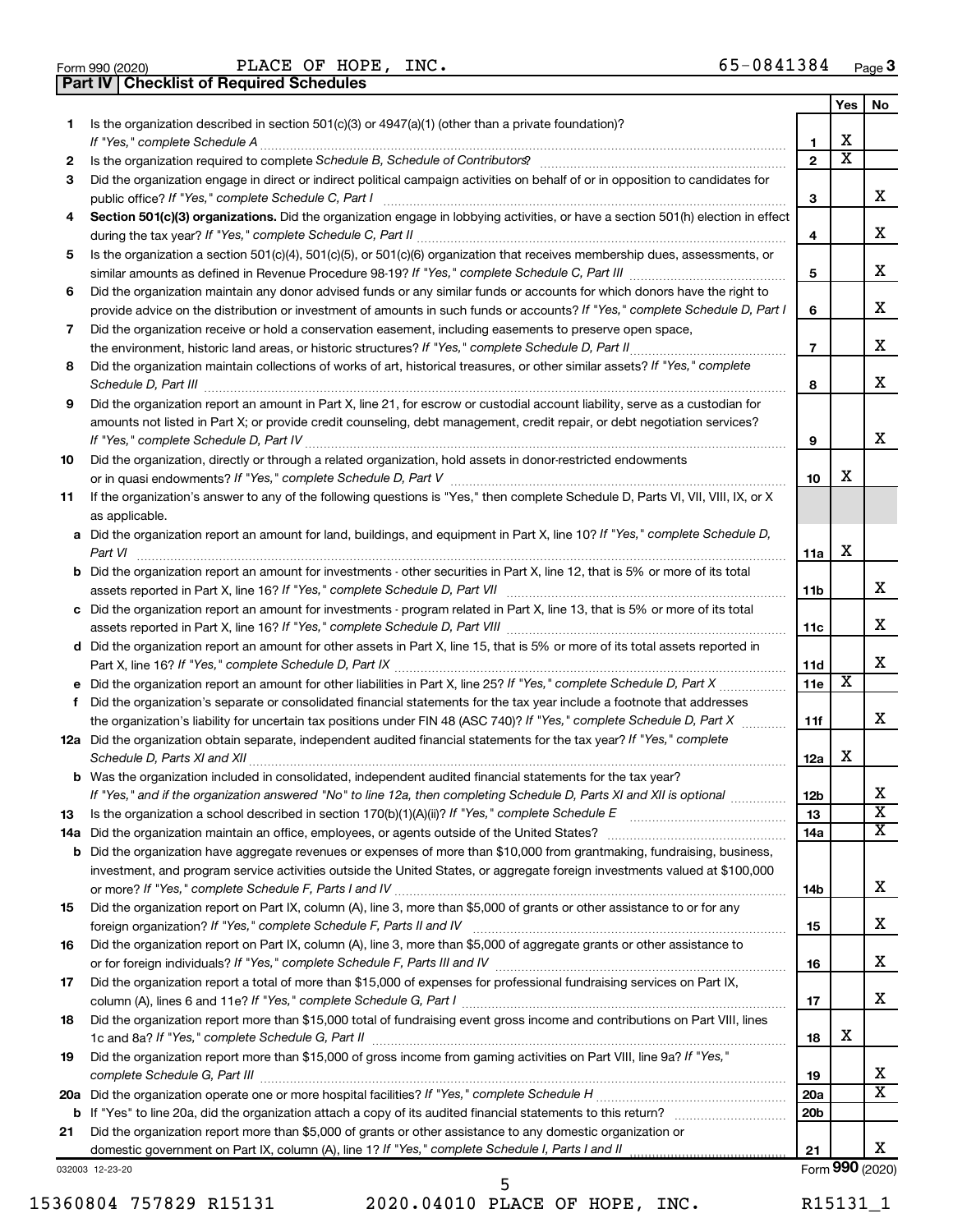|  | Form 990 (2020) |
|--|-----------------|
|  |                 |

**Part IV Checklist of Required Schedules**

 $\frac{1}{2}$ Form 990 (2020) PLACE OF HOPE, INC. PLACE OF HOPE, INC. 65-0841384

*(continued)*

|               |                                                                                                                                                                                                   |     | Yes                     | No                          |
|---------------|---------------------------------------------------------------------------------------------------------------------------------------------------------------------------------------------------|-----|-------------------------|-----------------------------|
| 22            | Did the organization report more than \$5,000 of grants or other assistance to or for domestic individuals on                                                                                     | 22  |                         | х                           |
| 23            | Did the organization answer "Yes" to Part VII, Section A, line 3, 4, or 5 about compensation of the organization's current                                                                        |     |                         |                             |
|               | and former officers, directors, trustees, key employees, and highest compensated employees? If "Yes," complete                                                                                    |     |                         |                             |
|               | Schedule J                                                                                                                                                                                        | 23  | х                       |                             |
|               | 24a Did the organization have a tax-exempt bond issue with an outstanding principal amount of more than \$100,000 as of the                                                                       |     |                         |                             |
|               | last day of the year, that was issued after December 31, 2002? If "Yes," answer lines 24b through 24d and complete                                                                                |     |                         |                             |
|               |                                                                                                                                                                                                   | 24a |                         | x                           |
|               |                                                                                                                                                                                                   | 24b |                         |                             |
|               | c Did the organization maintain an escrow account other than a refunding escrow at any time during the year to defease                                                                            |     |                         |                             |
|               |                                                                                                                                                                                                   | 24c |                         |                             |
|               |                                                                                                                                                                                                   | 24d |                         |                             |
|               | 25a Section 501(c)(3), 501(c)(4), and 501(c)(29) organizations. Did the organization engage in an excess benefit                                                                                  |     |                         |                             |
|               |                                                                                                                                                                                                   | 25a |                         | х                           |
|               | <b>b</b> Is the organization aware that it engaged in an excess benefit transaction with a disqualified person in a prior year, and                                                               |     |                         |                             |
|               | that the transaction has not been reported on any of the organization's prior Forms 990 or 990-EZ? If "Yes," complete                                                                             |     |                         |                             |
|               | Schedule L, Part I                                                                                                                                                                                | 25b |                         | х                           |
| 26            | Did the organization report any amount on Part X, line 5 or 22, for receivables from or payables to any current                                                                                   |     |                         |                             |
|               | or former officer, director, trustee, key employee, creator or founder, substantial contributor, or 35%                                                                                           |     |                         |                             |
|               | controlled entity or family member of any of these persons? If "Yes," complete Schedule L, Part II                                                                                                | 26  |                         | х                           |
| 27            | Did the organization provide a grant or other assistance to any current or former officer, director, trustee, key employee,                                                                       |     |                         |                             |
|               | creator or founder, substantial contributor or employee thereof, a grant selection committee member, or to a 35% controlled                                                                       |     |                         | х                           |
|               | entity (including an employee thereof) or family member of any of these persons? If "Yes," complete Schedule L, Part III.                                                                         | 27  |                         |                             |
| 28            | Was the organization a party to a business transaction with one of the following parties (see Schedule L, Part IV<br>instructions, for applicable filing thresholds, conditions, and exceptions): |     |                         |                             |
|               | a A current or former officer, director, trustee, key employee, creator or founder, or substantial contributor? If                                                                                |     |                         |                             |
|               |                                                                                                                                                                                                   | 28a |                         | x                           |
|               |                                                                                                                                                                                                   | 28b |                         | $\overline{\texttt{x}}$     |
|               | c A 35% controlled entity of one or more individuals and/or organizations described in lines 28a or 28b?If                                                                                        |     |                         |                             |
|               |                                                                                                                                                                                                   | 28c |                         | х                           |
| 29            |                                                                                                                                                                                                   | 29  | $\overline{\textbf{x}}$ |                             |
| 30            | Did the organization receive contributions of art, historical treasures, or other similar assets, or qualified conservation                                                                       |     |                         |                             |
|               |                                                                                                                                                                                                   | 30  |                         | x                           |
| 31            | Did the organization liquidate, terminate, or dissolve and cease operations? If "Yes," complete Schedule N, Part I                                                                                | 31  |                         | $\overline{\textnormal{x}}$ |
| 32            | Did the organization sell, exchange, dispose of, or transfer more than 25% of its net assets? If "Yes," complete                                                                                  |     |                         |                             |
|               | Schedule N, Part II                                                                                                                                                                               | 32  |                         | х                           |
| 33            | Did the organization own 100% of an entity disregarded as separate from the organization under Regulations                                                                                        |     |                         |                             |
|               | sections 301.7701-2 and 301.7701-3? If "Yes," complete Schedule R, Part I                                                                                                                         | 33  |                         | x                           |
| 34            | Was the organization related to any tax-exempt or taxable entity? If "Yes," complete Schedule R, Part II, III, or IV, and                                                                         |     |                         |                             |
|               | Part V, line 1                                                                                                                                                                                    | 34  | х                       | X                           |
|               | 35a Did the organization have a controlled entity within the meaning of section 512(b)(13)?                                                                                                       | 35a |                         |                             |
|               | <b>b</b> If "Yes" to line 35a, did the organization receive any payment from or engage in any transaction with a controlled entity                                                                | 35b |                         |                             |
| 36            | Section 501(c)(3) organizations. Did the organization make any transfers to an exempt non-charitable related organization?                                                                        |     |                         |                             |
|               |                                                                                                                                                                                                   | 36  |                         | х                           |
| 37            | Did the organization conduct more than 5% of its activities through an entity that is not a related organization                                                                                  |     |                         |                             |
|               |                                                                                                                                                                                                   | 37  |                         | x                           |
| 38            | Did the organization complete Schedule O and provide explanations in Schedule O for Part VI, lines 11b and 19?                                                                                    |     |                         |                             |
|               | Note: All Form 990 filers are required to complete Schedule O.                                                                                                                                    | 38  | х                       |                             |
| <b>Part V</b> | <b>Statements Regarding Other IRS Filings and Tax Compliance</b>                                                                                                                                  |     |                         |                             |
|               | Check if Schedule O contains a response or note to any line in this Part V [11] [12] Check if Schedule O contains a response or note to any line in this Part V                                   |     |                         |                             |
|               |                                                                                                                                                                                                   |     | Yes                     | No                          |
|               | <b>1a</b> Enter the number reported in Box 3 of Form 1096. Enter -0- if not applicable <i>manumumumum</i><br>1a                                                                                   |     |                         |                             |
|               | 1 <sub>b</sub>                                                                                                                                                                                    |     |                         |                             |
|               | c Did the organization comply with backup withholding rules for reportable payments to vendors and reportable gaming                                                                              |     | х                       |                             |
|               | 032004 12-23-20                                                                                                                                                                                   | 1c  |                         | Form 990 (2020)             |
|               | 6                                                                                                                                                                                                 |     |                         |                             |

<sup>15360804 757829</sup> R15131 2020.04010 PLACE OF HOPE, INC. R15131\_1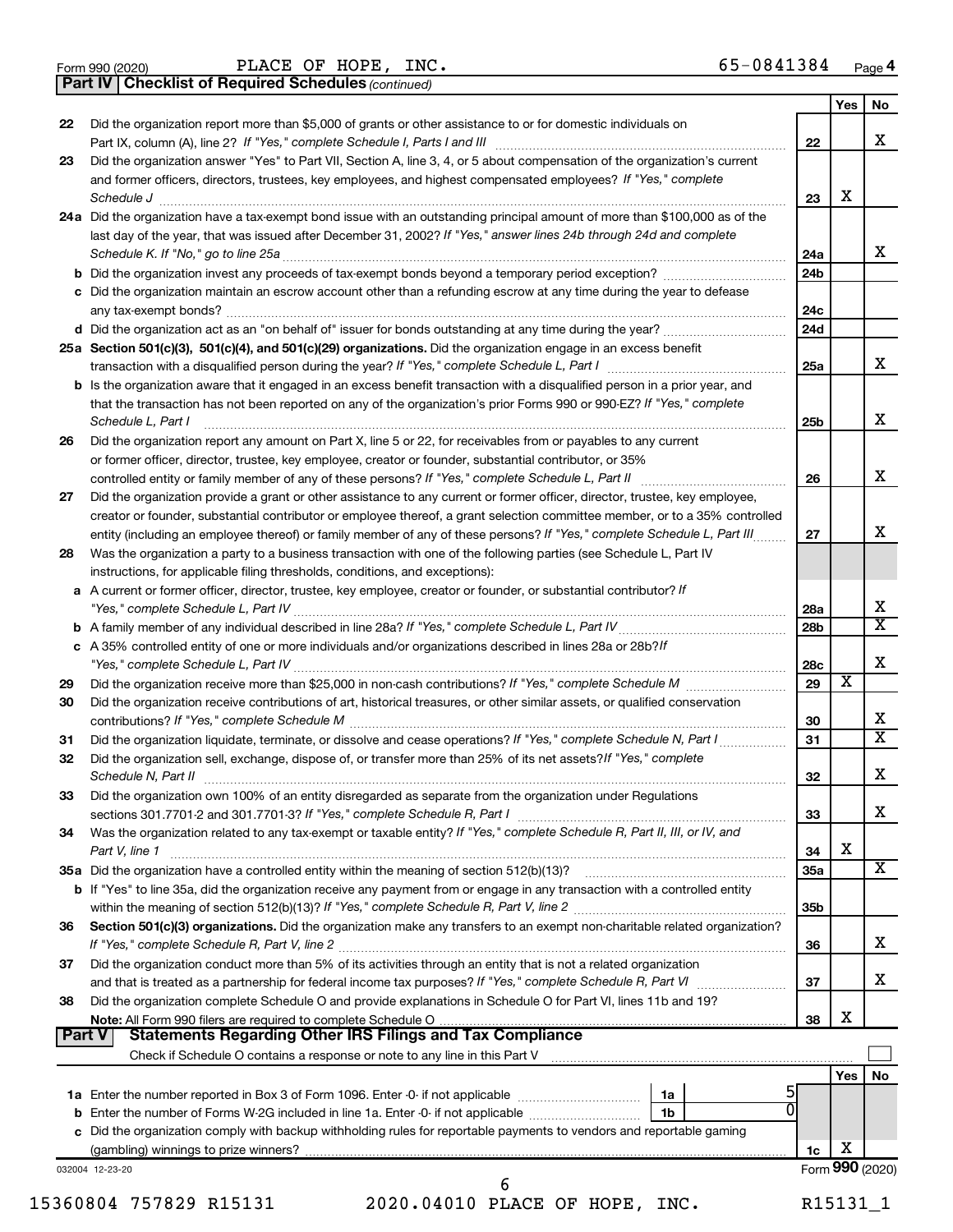|               | PLACE OF HOPE, INC.<br>65-0841384<br>Form 990 (2020)                                                                                            |                |     | Page 5                  |
|---------------|-------------------------------------------------------------------------------------------------------------------------------------------------|----------------|-----|-------------------------|
| <b>Part V</b> | Statements Regarding Other IRS Filings and Tax Compliance (continued)                                                                           |                |     |                         |
|               |                                                                                                                                                 |                | Yes | No                      |
|               | 2a Enter the number of employees reported on Form W-3, Transmittal of Wage and Tax Statements,                                                  |                |     |                         |
|               | 133<br>filed for the calendar year ending with or within the year covered by this return<br>2a                                                  |                |     |                         |
|               |                                                                                                                                                 | 2 <sub>b</sub> | х   |                         |
|               |                                                                                                                                                 |                |     |                         |
|               | 3a Did the organization have unrelated business gross income of \$1,000 or more during the year?                                                | За             |     | х                       |
|               |                                                                                                                                                 | 3b             |     |                         |
|               | 4a At any time during the calendar year, did the organization have an interest in, or a signature or other authority over, a                    |                |     |                         |
|               | financial account in a foreign country (such as a bank account, securities account, or other financial account)?                                | 4a             |     | х                       |
|               | <b>b</b> If "Yes," enter the name of the foreign country $\blacktriangleright$                                                                  |                |     |                         |
|               | See instructions for filing requirements for FinCEN Form 114, Report of Foreign Bank and Financial Accounts (FBAR).                             |                |     |                         |
|               |                                                                                                                                                 | 5а             |     | x                       |
| b             |                                                                                                                                                 | 5b             |     | $\overline{\texttt{x}}$ |
| с             |                                                                                                                                                 | 5c             |     |                         |
|               | 6a Does the organization have annual gross receipts that are normally greater than \$100,000, and did the organization solicit                  |                |     |                         |
|               | any contributions that were not tax deductible as charitable contributions?                                                                     | 6a             | х   |                         |
|               | <b>b</b> If "Yes," did the organization include with every solicitation an express statement that such contributions or gifts                   |                |     |                         |
|               |                                                                                                                                                 | 6b             | х   |                         |
| 7             | Organizations that may receive deductible contributions under section 170(c).                                                                   |                |     |                         |
| а             | Did the organization receive a payment in excess of \$75 made partly as a contribution and partly for goods and services provided to the payor? | 7а             | х   |                         |
| b             |                                                                                                                                                 | 7b             | X   |                         |
| с             | Did the organization sell, exchange, or otherwise dispose of tangible personal property for which it was required                               |                |     |                         |
|               |                                                                                                                                                 | 7с             |     | x                       |
|               | 7d                                                                                                                                              |                |     |                         |
| е             | Did the organization receive any funds, directly or indirectly, to pay premiums on a personal benefit contract?                                 | 7e             |     |                         |
| Ť             |                                                                                                                                                 | 7f<br>7g       |     |                         |
| g             | If the organization received a contribution of qualified intellectual property, did the organization file Form 8899 as required?                |                |     |                         |
| h             | If the organization received a contribution of cars, boats, airplanes, or other vehicles, did the organization file a Form 1098-C?              |                |     |                         |
| 8             | Sponsoring organizations maintaining donor advised funds. Did a donor advised fund maintained by the                                            |                |     |                         |
|               |                                                                                                                                                 | 8              |     |                         |
| 9             | Sponsoring organizations maintaining donor advised funds.                                                                                       |                |     |                         |
| а             | Did the sponsoring organization make any taxable distributions under section 4966?                                                              | 9а             |     |                         |
| b             |                                                                                                                                                 | 9b             |     |                         |
| 10            | Section 501(c)(7) organizations. Enter:<br>  10a                                                                                                |                |     |                         |
|               | 10 <sub>b</sub><br>Gross receipts, included on Form 990, Part VIII, line 12, for public use of club facilities                                  |                |     |                         |
| 11            | Section 501(c)(12) organizations. Enter:                                                                                                        |                |     |                         |
| а             | 11a                                                                                                                                             |                |     |                         |
| b             | Gross income from other sources (Do not net amounts due or paid to other sources against                                                        |                |     |                         |
|               | 11b                                                                                                                                             |                |     |                         |
|               | 12a Section 4947(a)(1) non-exempt charitable trusts. Is the organization filing Form 990 in lieu of Form 1041?                                  | 12a            |     |                         |
|               | 12b<br><b>b</b> If "Yes," enter the amount of tax-exempt interest received or accrued during the year                                           |                |     |                         |
| 13            | Section 501(c)(29) qualified nonprofit health insurance issuers.                                                                                |                |     |                         |
|               |                                                                                                                                                 | 1За            |     |                         |
|               | Note: See the instructions for additional information the organization must report on Schedule O.                                               |                |     |                         |
|               | <b>b</b> Enter the amount of reserves the organization is required to maintain by the states in which the                                       |                |     |                         |
|               | 13b                                                                                                                                             |                |     |                         |
|               | 13 <sub>c</sub>                                                                                                                                 |                |     |                         |
| 14a           | Did the organization receive any payments for indoor tanning services during the tax year?                                                      | 14a            |     | х                       |
|               | <b>b</b> If "Yes," has it filed a Form 720 to report these payments? If "No," provide an explanation on Schedule O                              | 14b            |     |                         |
| 15            | Is the organization subject to the section 4960 tax on payment(s) of more than \$1,000,000 in remuneration or                                   |                |     |                         |
|               | excess parachute payment(s) during the year?                                                                                                    | 15             |     | х                       |
|               | If "Yes," see instructions and file Form 4720, Schedule N.                                                                                      |                |     |                         |
| 16            | Is the organization an educational institution subject to the section 4968 excise tax on net investment income?                                 | 16             |     | x                       |
|               | If "Yes," complete Form 4720, Schedule O.                                                                                                       |                |     |                         |

Form (2020) **990**

032005 12-23-20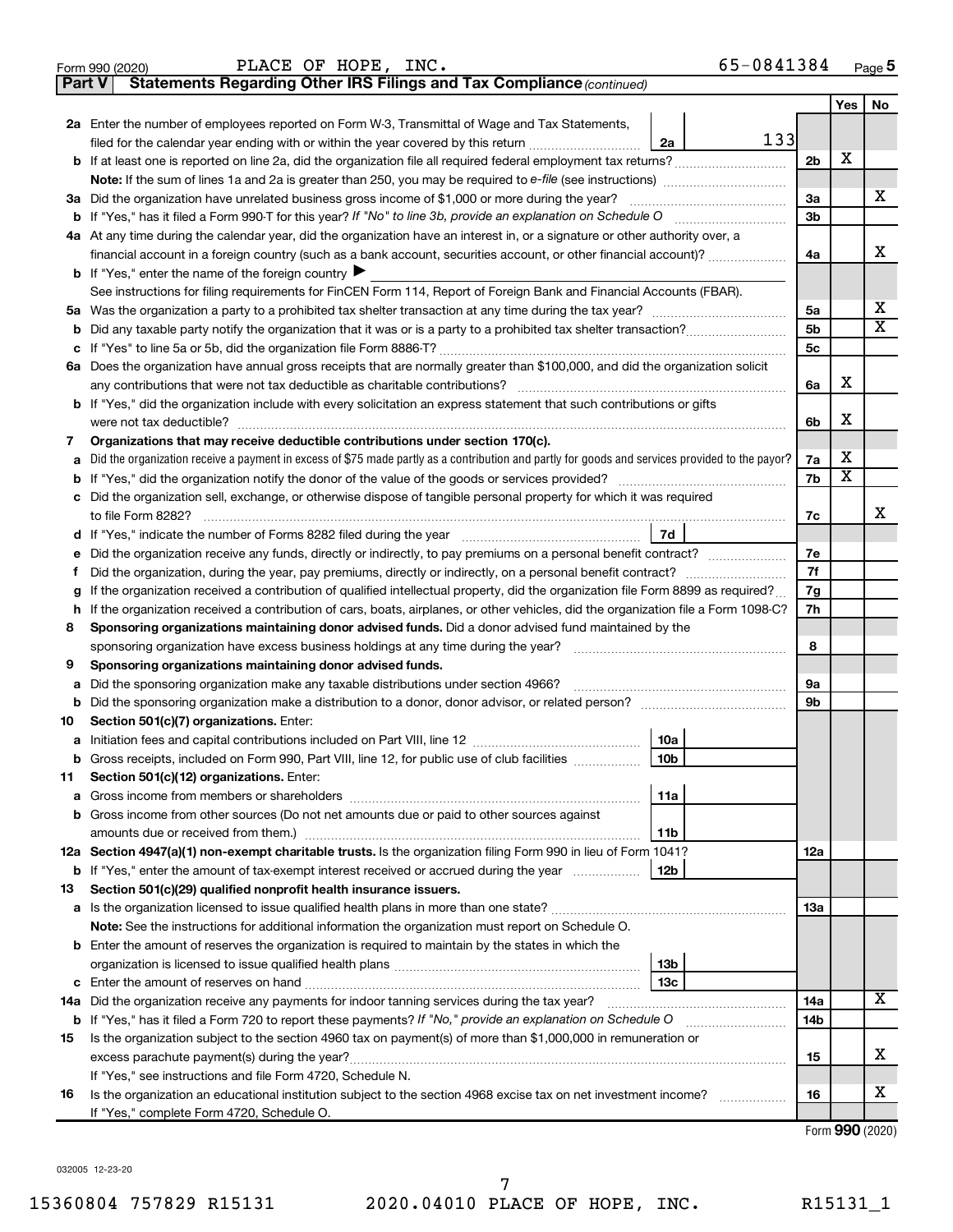| Form 990 (2020) |  |
|-----------------|--|
|-----------------|--|

Form 990 (2020) **PLACE OF HOPE, INC.**  $65-0841384$  Page

Check if Schedule O contains a response or note to any line in this Part VI ...

 $\boxed{\text{X}}$ 

**Part VI** Governance, Management, and Disclosure For each "Yes" response to lines 2 through 7b below, and for a "No" response *to line 8a, 8b, or 10b below, describe the circumstances, processes, or changes on Schedule O. See instructions.*

|     |                                                                                                                                                                                                                               |    | 12 |                 | Yes                     |  |
|-----|-------------------------------------------------------------------------------------------------------------------------------------------------------------------------------------------------------------------------------|----|----|-----------------|-------------------------|--|
|     | <b>1a</b> Enter the number of voting members of the governing body at the end of the tax year                                                                                                                                 | 1a |    |                 |                         |  |
|     | If there are material differences in voting rights among members of the governing body, or if the governing                                                                                                                   |    |    |                 |                         |  |
|     | body delegated broad authority to an executive committee or similar committee, explain on Schedule O.                                                                                                                         |    | 11 |                 |                         |  |
| b   | Enter the number of voting members included on line 1a, above, who are independent                                                                                                                                            | 1b |    |                 |                         |  |
| 2   | Did any officer, director, trustee, or key employee have a family relationship or a business relationship with any other                                                                                                      |    |    |                 | X                       |  |
|     | officer, director, trustee, or key employee?                                                                                                                                                                                  |    |    | $\mathbf{2}$    |                         |  |
| 3   | Did the organization delegate control over management duties customarily performed by or under the direct supervision                                                                                                         |    |    |                 |                         |  |
|     |                                                                                                                                                                                                                               |    |    | 3               |                         |  |
| 4   | Did the organization make any significant changes to its governing documents since the prior Form 990 was filed?                                                                                                              |    |    | 4               |                         |  |
| 5   |                                                                                                                                                                                                                               |    |    | 5               |                         |  |
| 6   |                                                                                                                                                                                                                               |    |    | 6               |                         |  |
| 7a  | Did the organization have members, stockholders, or other persons who had the power to elect or appoint one or                                                                                                                |    |    | 7a              |                         |  |
|     | <b>b</b> Are any governance decisions of the organization reserved to (or subject to approval by) members, stockholders, or                                                                                                   |    |    |                 |                         |  |
|     |                                                                                                                                                                                                                               |    |    | 7b              |                         |  |
| 8   | Did the organization contemporaneously document the meetings held or written actions undertaken during the year by the following:                                                                                             |    |    |                 |                         |  |
| a   |                                                                                                                                                                                                                               |    |    | 8а              | х                       |  |
| b   |                                                                                                                                                                                                                               |    |    | 8b              | $\overline{\textbf{x}}$ |  |
| 9   | Is there any officer, director, trustee, or key employee listed in Part VII, Section A, who cannot be reached at the                                                                                                          |    |    |                 |                         |  |
|     |                                                                                                                                                                                                                               |    |    | 9               |                         |  |
|     | <b>Section B. Policies</b> (This Section B requests information about policies not required by the Internal Revenue Code.)                                                                                                    |    |    |                 |                         |  |
|     |                                                                                                                                                                                                                               |    |    |                 | Yes                     |  |
|     |                                                                                                                                                                                                                               |    |    | 10a             |                         |  |
|     | b If "Yes," did the organization have written policies and procedures governing the activities of such chapters, affiliates,                                                                                                  |    |    |                 |                         |  |
|     |                                                                                                                                                                                                                               |    |    | 10 <sub>b</sub> |                         |  |
|     | 11a Has the organization provided a complete copy of this Form 990 to all members of its governing body before filing the form?                                                                                               |    |    | 11a             | х                       |  |
|     | <b>b</b> Describe in Schedule O the process, if any, used by the organization to review this Form 990.                                                                                                                        |    |    |                 |                         |  |
| 12a |                                                                                                                                                                                                                               |    |    | 12a             | х                       |  |
|     | Were officers, directors, or trustees, and key employees required to disclose annually interests that could give rise to conflicts?                                                                                           |    |    | 12 <sub>b</sub> | $\overline{\textbf{x}}$ |  |
| b   | Did the organization regularly and consistently monitor and enforce compliance with the policy? If "Yes," describe                                                                                                            |    |    |                 |                         |  |
| с   | in Schedule O how this was done                                                                                                                                                                                               |    |    |                 | х                       |  |
|     |                                                                                                                                                                                                                               |    |    | 12c<br>13       | $\overline{\textbf{x}}$ |  |
| 13  |                                                                                                                                                                                                                               |    |    |                 | $\overline{\textbf{x}}$ |  |
| 14  | Did the organization have a written document retention and destruction policy? [11] manufaction manufaction in                                                                                                                |    |    | 14              |                         |  |
| 15  | Did the process for determining compensation of the following persons include a review and approval by independent                                                                                                            |    |    |                 |                         |  |
|     | persons, comparability data, and contemporaneous substantiation of the deliberation and decision?                                                                                                                             |    |    |                 |                         |  |
|     | The organization's CEO, Executive Director, or top management official [111] [11] manument content in the organization's CEO, Executive Director, or top management official [11] manument content in the organization of the |    |    | 15a             | $\mathbf X$             |  |
|     |                                                                                                                                                                                                                               |    |    | 15b             | $\overline{\textbf{x}}$ |  |
|     | If "Yes" to line 15a or 15b, describe the process in Schedule O (see instructions).                                                                                                                                           |    |    |                 |                         |  |
|     | 16a Did the organization invest in, contribute assets to, or participate in a joint venture or similar arrangement with a<br>taxable entity during the year?                                                                  |    |    | 16a             |                         |  |
|     | b If "Yes," did the organization follow a written policy or procedure requiring the organization to evaluate its participation                                                                                                |    |    |                 |                         |  |
|     | in joint venture arrangements under applicable federal tax law, and take steps to safeguard the organization's                                                                                                                |    |    |                 |                         |  |
|     | exempt status with respect to such arrangements?                                                                                                                                                                              |    |    | 16b             |                         |  |
|     | <b>Section C. Disclosure</b>                                                                                                                                                                                                  |    |    |                 |                         |  |
| 17  | List the states with which a copy of this Form 990 is required to be filed $\blacktriangleright$ $FL$                                                                                                                         |    |    |                 |                         |  |
| 18  | Section 6104 requires an organization to make its Forms 1023 (1024 or 1024-A, if applicable), 990, and 990-T (Section 501(c)(3)s only) available                                                                              |    |    |                 |                         |  |
|     | for public inspection. Indicate how you made these available. Check all that apply.                                                                                                                                           |    |    |                 |                         |  |
|     | $\lfloor x \rfloor$ Upon request<br>$ \mathbf{X} $ Another's website<br>Other (explain on Schedule O)<br>Own website                                                                                                          |    |    |                 |                         |  |
| 19  | Describe on Schedule O whether (and if so, how) the organization made its governing documents, conflict of interest policy, and financial                                                                                     |    |    |                 |                         |  |
|     | statements available to the public during the tax year.                                                                                                                                                                       |    |    |                 |                         |  |
| 20  | State the name, address, and telephone number of the person who possesses the organization's books and records<br>SABRINA HOGUE - (561)-775-7195                                                                              |    |    |                 |                         |  |
|     | 33418<br>9078 ISAIAH LANE, PALM BEACH GARDENS, FL                                                                                                                                                                             |    |    |                 |                         |  |
|     |                                                                                                                                                                                                                               |    |    |                 |                         |  |
|     | 032006 12-23-20                                                                                                                                                                                                               |    |    | Form 990 (2020) |                         |  |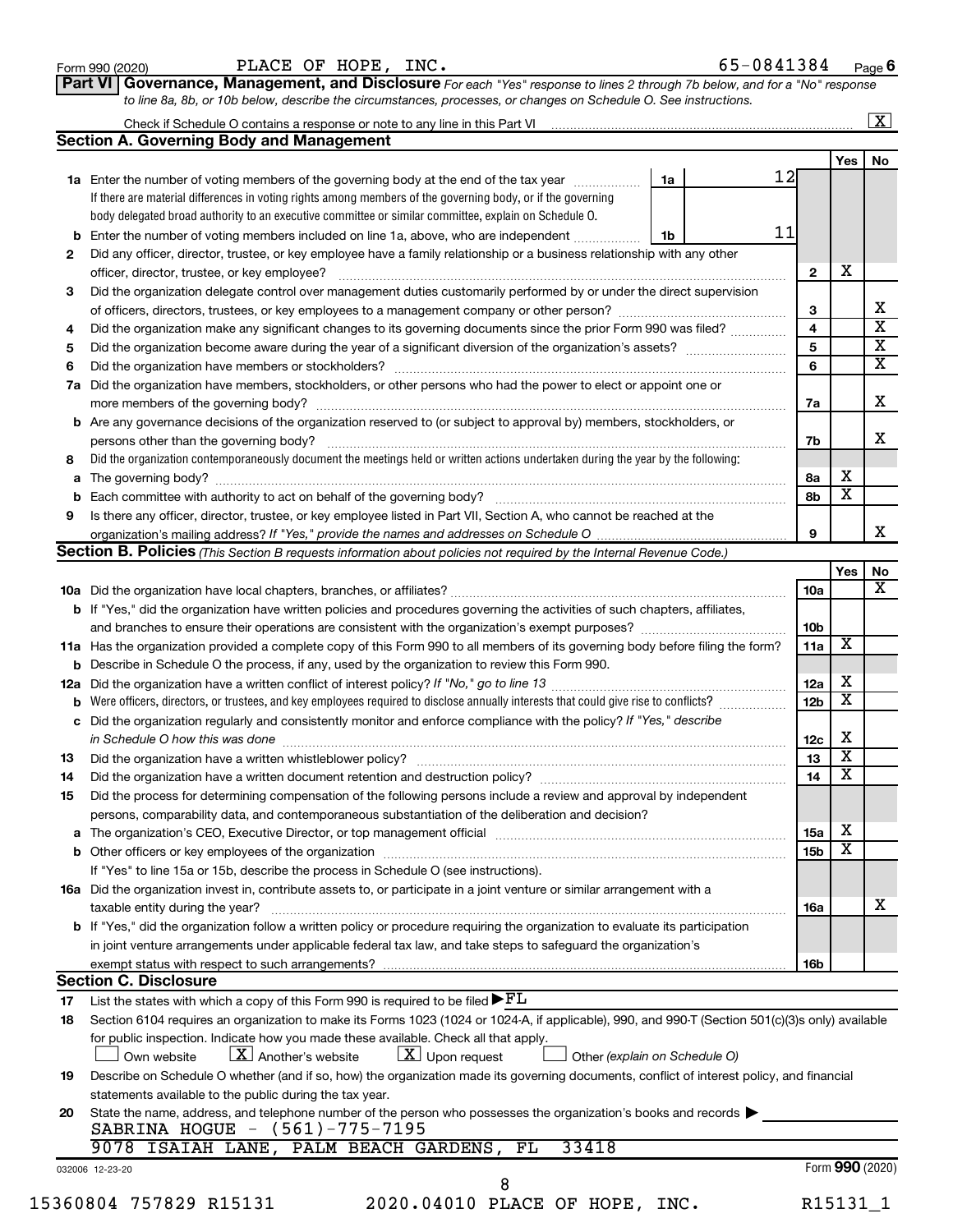$\Box$ 

| Part VII Compensation of Officers, Directors, Trustees, Key Employees, Highest Compensated |  |
|--------------------------------------------------------------------------------------------|--|
| <b>Employees, and Independent Contractors</b>                                              |  |

Check if Schedule O contains a response or note to any line in this Part VII

**Section A. Officers, Directors, Trustees, Key Employees, and Highest Compensated Employees**

**1a**  Complete this table for all persons required to be listed. Report compensation for the calendar year ending with or within the organization's tax year.  $\bullet$  List all of the organization's current officers, directors, trustees (whether individuals or organizations), regardless of amount of compensation.

Enter -0- in columns (D), (E), and (F) if no compensation was paid.

**•** List all of the organization's current key employees, if any. See instructions for definition of "key employee."

• List the organization's five *current* highest compensated employees (other than an officer, director, trustee, or key employee) who received reportable compensation (Box 5 of Form W-2 and/or Box 7 of Form 1099-MISC) of more than \$100,000 from the organization and any related organizations.

 $\bullet$  List all of the organization's former officers, key employees, and highest compensated employees who received more than \$100,000 of reportable compensation from the organization and any related organizations.

**•** List all of the organization's former directors or trustees that received, in the capacity as a former director or trustee of the organization, more than \$10,000 of reportable compensation from the organization and any related organizations.

See instructions for the order in which to list the persons above.

Check this box if neither the organization nor any related organization compensated any current officer, director, or trustee.  $\Box$ 

| (A)                                    | (C)<br>(B)             |                               |                                                                  |             |              |                                  |        | (D)             | (E)             | (F)                |
|----------------------------------------|------------------------|-------------------------------|------------------------------------------------------------------|-------------|--------------|----------------------------------|--------|-----------------|-----------------|--------------------|
| Name and title                         | Average                |                               | (do not check more than one                                      | Position    |              |                                  |        | Reportable      | Reportable      | Estimated          |
|                                        | hours per              |                               | box, unless person is both an<br>officer and a director/trustee) |             |              |                                  |        | compensation    | compensation    | amount of          |
|                                        | week                   |                               |                                                                  |             |              |                                  |        | from            | from related    | other              |
|                                        | (list any              |                               |                                                                  |             |              |                                  |        | the             | organizations   | compensation       |
|                                        | hours for              |                               |                                                                  |             |              |                                  |        | organization    | (W-2/1099-MISC) | from the           |
|                                        | related                |                               |                                                                  |             |              |                                  |        | (W-2/1099-MISC) |                 | organization       |
|                                        | organizations<br>below |                               |                                                                  |             |              |                                  |        |                 |                 | and related        |
|                                        | line)                  | ndividual trustee or director | Institutional trustee                                            | Officer     | Key employee | Highest compensated<br> employee | Former |                 |                 | organizations      |
| CHARLES L. BENDER, III<br>(1)          | 30.00                  |                               |                                                                  |             |              |                                  |        |                 |                 |                    |
| CEO                                    | 20.00                  | $\mathbf X$                   |                                                                  | $\mathbf x$ |              |                                  |        | 169,842.        | 174,899.        | 29,052.            |
| (2)<br>SHANNON ANDERSON                | 45.00                  |                               |                                                                  |             |              |                                  |        |                 |                 |                    |
| COO                                    | 5.00                   |                               |                                                                  | X           |              |                                  |        | 186,685.        | 429.            | 23,110.            |
| GINA FAZIO<br>(3)                      | 40.00                  |                               |                                                                  |             |              |                                  |        |                 |                 |                    |
| CLINICAL DIRECTOR                      |                        |                               |                                                                  |             |              | $\mathbf X$                      |        | 123,525.        | $\mathbf 0$ .   | 20,638.            |
| SABRINA HOGUE<br>(4)                   | 40.00                  |                               |                                                                  |             |              |                                  |        |                 |                 |                    |
| FINANCE DIRECTOR                       |                        |                               |                                                                  |             |              | $\mathbf X$                      |        | 106,298.        | $\mathbf 0$ .   | 17,995.            |
| RONALD M. NOCERA<br>(5)                | 1.00                   |                               |                                                                  |             |              |                                  |        |                 |                 |                    |
| PRESIDENT                              | $1.00$ X               |                               |                                                                  | $\mathbf X$ |              |                                  |        | $\mathbf 0$ .   | $\mathbf 0$ .   | $\boldsymbol{0}$ . |
| JOHN T. CHRISTIANSEN, ESQ.<br>(6)      | 1.00                   |                               |                                                                  |             |              |                                  |        |                 |                 |                    |
| <b>DIRECTOR</b>                        | 1.00                   | $\mathbf X$                   |                                                                  |             |              |                                  |        | $\mathbf 0$ .   | О.              | $\boldsymbol{0}$ . |
| PASTOR J. TODD MULLINS, D.MIN<br>(7)   | 1.00                   |                               |                                                                  |             |              |                                  |        |                 |                 |                    |
| <b>DIRECTOR</b>                        | 1.00                   | $\mathbf X$                   |                                                                  |             |              |                                  |        | 0.              | $\mathbf 0$ .   | $\mathbf 0$ .      |
| DR. JOSEPH A. KLOBA, ED.D., NCC<br>(8) | 1.00                   |                               |                                                                  |             |              |                                  |        |                 |                 |                    |
| <b>DIRECTOR</b>                        | $1.00$ X               |                               |                                                                  |             |              |                                  |        | 0.              | $\mathbf 0$ .   | $\mathbf 0$ .      |
| (9) DONNA J. MULLINS                   | 1.00                   |                               |                                                                  |             |              |                                  |        |                 |                 |                    |
| <b>DIRECTOR</b>                        | $1.00$ X               |                               |                                                                  |             |              |                                  |        | 0.              | $\mathbf 0$ .   | $\mathbf 0$ .      |
| (10) PASTOR ELLIS MCKENZIE             | 1.00                   |                               |                                                                  |             |              |                                  |        |                 |                 |                    |
| <b>DIRECTOR</b>                        | $1.00 \, \text{X}$     |                               |                                                                  |             |              |                                  |        | 0.              | $\mathbf 0$ .   | $\mathbf 0$ .      |
| (11) CHERYL L. MARTIN                  | 1.00                   |                               |                                                                  |             |              |                                  |        |                 |                 |                    |
| <b>DIRECTOR</b>                        | $1.00$ X               |                               |                                                                  |             |              |                                  |        | 0.              | $\mathbf 0$ .   | $\mathbf 0$ .      |
| (12) KATHLEEN SPEH FRAZIER             | 1.00                   |                               |                                                                  |             |              |                                  |        |                 |                 |                    |
| <b>DIRECTOR</b>                        | $1.00$ X               |                               |                                                                  |             |              |                                  |        | 0.              | $\mathbf 0$ .   | $\mathbf 0$ .      |
| (13) LEIGHAN RINKER, ED. D.            | 1.00                   |                               |                                                                  |             |              |                                  |        |                 |                 |                    |
| <b>DIRECTOR</b>                        | $1.00$ X               |                               |                                                                  |             |              |                                  |        | 0.              | $\mathbf 0$ .   | $\mathbf 0$ .      |
| (14) PASTOR THOMAS D. MULLINS, D.MIN   | 1.00                   |                               |                                                                  |             |              |                                  |        |                 |                 |                    |
| <b>DIRECTOR</b>                        | $1.00$ X               |                               |                                                                  |             |              |                                  |        | $\mathbf 0$ .   | $\mathbf 0$ .   | $\mathbf 0$ .      |
| (15) TOM LANE                          | 1.00                   |                               |                                                                  |             |              |                                  |        |                 |                 |                    |
| <b>DIRECTOR</b>                        | $1.00$ X               |                               |                                                                  |             |              |                                  |        | 0.              | $\mathbf 0$ .   | $\mathbf 0$ .      |
|                                        |                        |                               |                                                                  |             |              |                                  |        |                 |                 |                    |
|                                        |                        |                               |                                                                  |             |              |                                  |        |                 |                 |                    |
|                                        |                        |                               |                                                                  |             |              |                                  |        |                 |                 |                    |
|                                        |                        |                               |                                                                  |             |              |                                  |        |                 |                 |                    |

032007 12-23-20

9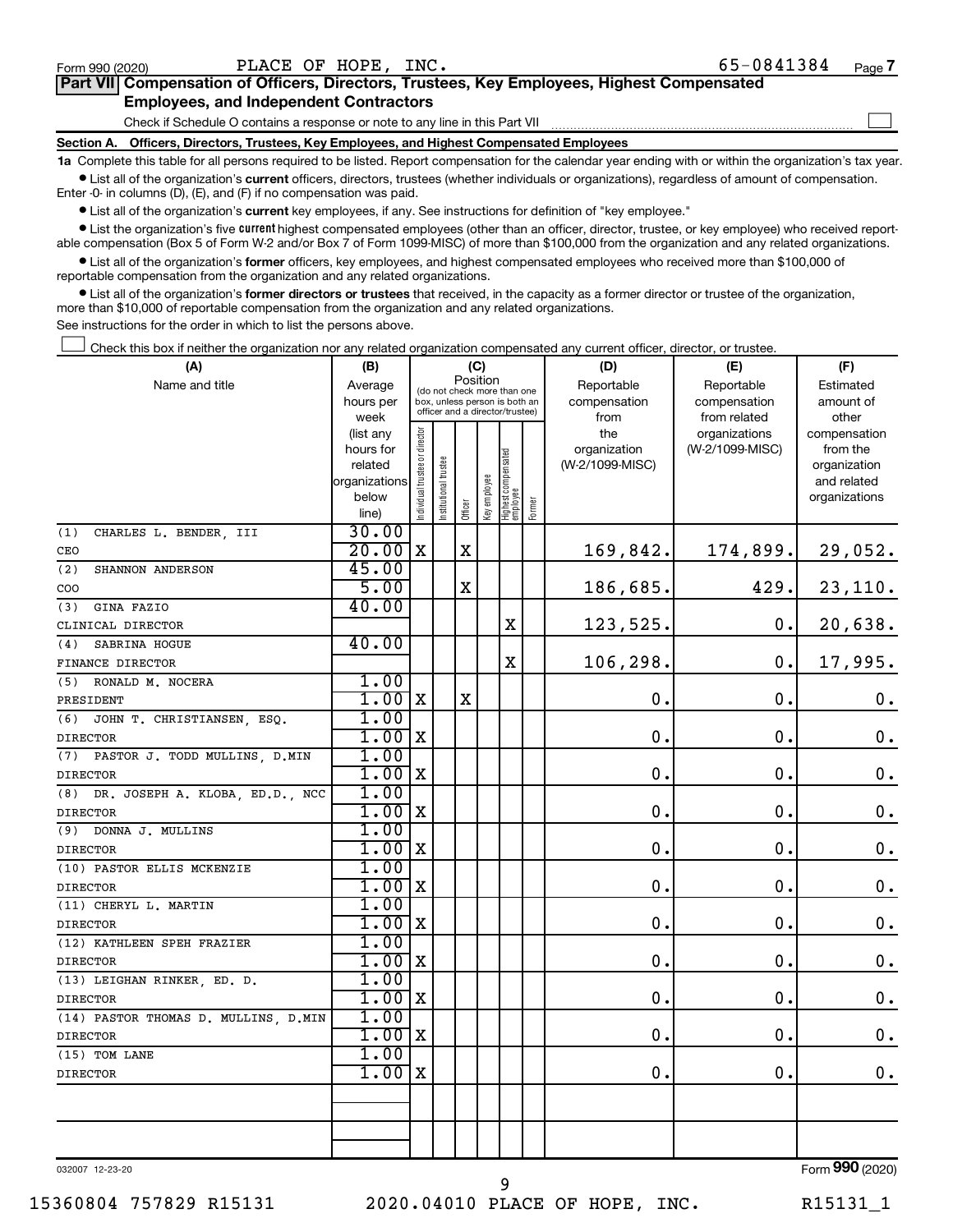|                                                                                                                           | Form 990 (2020)                                                                                                                                                                          |                                                               |     | PLACE OF HOPE, INC.                        |                                |                       |                                                                                                 |              |                                                  |                                                                    |                                 | 65-0841384      |                                                        |                 |                                                          | Page 8           |
|---------------------------------------------------------------------------------------------------------------------------|------------------------------------------------------------------------------------------------------------------------------------------------------------------------------------------|---------------------------------------------------------------|-----|--------------------------------------------|--------------------------------|-----------------------|-------------------------------------------------------------------------------------------------|--------------|--------------------------------------------------|--------------------------------------------------------------------|---------------------------------|-----------------|--------------------------------------------------------|-----------------|----------------------------------------------------------|------------------|
| <b>Part VII</b><br>Section A. Officers, Directors, Trustees, Key Employees, and Highest Compensated Employees (continued) |                                                                                                                                                                                          |                                                               |     |                                            |                                |                       |                                                                                                 |              |                                                  |                                                                    |                                 |                 |                                                        |                 |                                                          |                  |
|                                                                                                                           | (A)<br>Name and title                                                                                                                                                                    | (B)<br>Average<br>hours per<br>week<br>(list any<br>hours for |     |                                            | (C)<br>Position                |                       | (do not check more than one<br>box, unless person is both an<br>officer and a director/trustee) |              | (D)<br>Reportable<br>compensation<br>from<br>the | (E)<br>Reportable<br>compensation<br>from related<br>organizations |                                 |                 | (F)<br>Estimated<br>amount of<br>other<br>compensation |                 |                                                          |                  |
|                                                                                                                           |                                                                                                                                                                                          |                                                               |     | related<br>organizations<br>below<br>line) | Individual trustee or director | Institutional trustee | Officer                                                                                         | key employee | Highest compensated<br>  employee                | Former                                                             | organization<br>(W-2/1099-MISC) | (W-2/1099-MISC) |                                                        |                 | from the<br>organization<br>and related<br>organizations |                  |
|                                                                                                                           |                                                                                                                                                                                          |                                                               |     |                                            |                                |                       |                                                                                                 |              |                                                  |                                                                    |                                 |                 |                                                        |                 |                                                          |                  |
|                                                                                                                           |                                                                                                                                                                                          |                                                               |     |                                            |                                |                       |                                                                                                 |              |                                                  |                                                                    |                                 |                 |                                                        |                 |                                                          |                  |
|                                                                                                                           |                                                                                                                                                                                          |                                                               |     |                                            |                                |                       |                                                                                                 |              |                                                  |                                                                    |                                 |                 |                                                        |                 |                                                          |                  |
|                                                                                                                           |                                                                                                                                                                                          |                                                               |     |                                            |                                |                       |                                                                                                 |              |                                                  |                                                                    |                                 |                 |                                                        |                 |                                                          |                  |
|                                                                                                                           |                                                                                                                                                                                          |                                                               |     |                                            |                                |                       |                                                                                                 |              |                                                  |                                                                    |                                 |                 |                                                        |                 |                                                          |                  |
|                                                                                                                           |                                                                                                                                                                                          |                                                               |     |                                            |                                |                       |                                                                                                 |              |                                                  |                                                                    |                                 |                 |                                                        |                 |                                                          |                  |
|                                                                                                                           |                                                                                                                                                                                          |                                                               |     |                                            |                                |                       |                                                                                                 |              |                                                  |                                                                    |                                 |                 |                                                        |                 |                                                          |                  |
|                                                                                                                           | 1b Subtotal                                                                                                                                                                              |                                                               |     |                                            |                                |                       |                                                                                                 |              |                                                  |                                                                    | 586, 350.                       | 175,328.        |                                                        |                 | 90,795.                                                  |                  |
|                                                                                                                           | c Total from continuation sheets to Part VII, Section A [111] [12] [13] Doction A                                                                                                        |                                                               |     |                                            |                                |                       |                                                                                                 |              |                                                  |                                                                    | $\overline{0}$ .<br>586, 350.   | 175, 328.       | О.                                                     |                 | 90,795.                                                  | $\overline{0}$ . |
| $\mathbf{2}$                                                                                                              | Total number of individuals (including but not limited to those listed above) who received more than \$100,000 of reportable<br>compensation from the organization $\blacktriangleright$ |                                                               |     |                                            |                                |                       |                                                                                                 |              |                                                  |                                                                    |                                 |                 |                                                        |                 |                                                          |                  |
| з                                                                                                                         | Did the organization list any former officer, director, trustee, key employee, or highest compensated employee on                                                                        |                                                               |     |                                            |                                |                       |                                                                                                 |              |                                                  |                                                                    |                                 |                 |                                                        |                 | Yes                                                      | No               |
| 4                                                                                                                         | For any individual listed on line 1a, is the sum of reportable compensation and other compensation from the organization                                                                 |                                                               |     |                                            |                                |                       |                                                                                                 |              |                                                  |                                                                    |                                 |                 |                                                        | 3               |                                                          | х                |
| 5                                                                                                                         | Did any person listed on line 1a receive or accrue compensation from any unrelated organization or individual for services                                                               |                                                               |     |                                            |                                |                       |                                                                                                 |              |                                                  |                                                                    |                                 |                 |                                                        | 4               | х                                                        |                  |
|                                                                                                                           | <b>Section B. Independent Contractors</b>                                                                                                                                                |                                                               |     |                                            |                                |                       |                                                                                                 |              |                                                  |                                                                    |                                 |                 |                                                        | 5               |                                                          | X                |
| 1                                                                                                                         | Complete this table for your five highest compensated independent contractors that received more than \$100,000 of compensation from                                                     |                                                               |     |                                            |                                |                       |                                                                                                 |              |                                                  |                                                                    |                                 |                 |                                                        |                 |                                                          |                  |
|                                                                                                                           | the organization. Report compensation for the calendar year ending with or within the organization's tax year.                                                                           |                                                               | (A) |                                            |                                |                       |                                                                                                 |              |                                                  |                                                                    | (B)                             |                 |                                                        | (C)             |                                                          |                  |
|                                                                                                                           | LEGACY CONTRACTING GROUP                                                                                                                                                                 | Name and business address                                     |     |                                            |                                |                       |                                                                                                 |              |                                                  |                                                                    | Description of services         |                 |                                                        | Compensation    |                                                          |                  |
| 11085 STONE CREEK ST, WELLINGTON, FL 33449<br><b>CONTRACTOR</b><br>TURTLE BEACH CONSTRUCTION & REMODELING                 |                                                                                                                                                                                          |                                                               |     |                                            |                                |                       |                                                                                                 |              | 4,159,199.                                       |                                                                    |                                 |                 |                                                        |                 |                                                          |                  |
|                                                                                                                           | 103 S US HWY 1, SUITE 5A, JUPITER, FL 33477CONTRACTOR<br>FLORIDA SON LANDSCAPING                                                                                                         |                                                               |     |                                            |                                |                       |                                                                                                 |              |                                                  |                                                                    |                                 |                 |                                                        | 621,501.        |                                                          |                  |
|                                                                                                                           | 1295 GLEN ROAD, WEST PALM BEACH, FL 33406                                                                                                                                                |                                                               |     |                                            |                                |                       |                                                                                                 |              |                                                  |                                                                    | CONTRACTOR                      |                 |                                                        |                 | 200, 501.                                                |                  |
|                                                                                                                           |                                                                                                                                                                                          |                                                               |     |                                            |                                |                       |                                                                                                 |              |                                                  |                                                                    |                                 |                 |                                                        |                 |                                                          |                  |
| 2                                                                                                                         | Total number of independent contractors (including but not limited to those listed above) who received more than                                                                         |                                                               |     |                                            |                                |                       |                                                                                                 |              | 3                                                |                                                                    |                                 |                 |                                                        |                 |                                                          |                  |
|                                                                                                                           | \$100,000 of compensation from the organization >                                                                                                                                        |                                                               |     |                                            |                                |                       |                                                                                                 |              |                                                  |                                                                    |                                 |                 |                                                        | Form 990 (2020) |                                                          |                  |

032008 12-23-20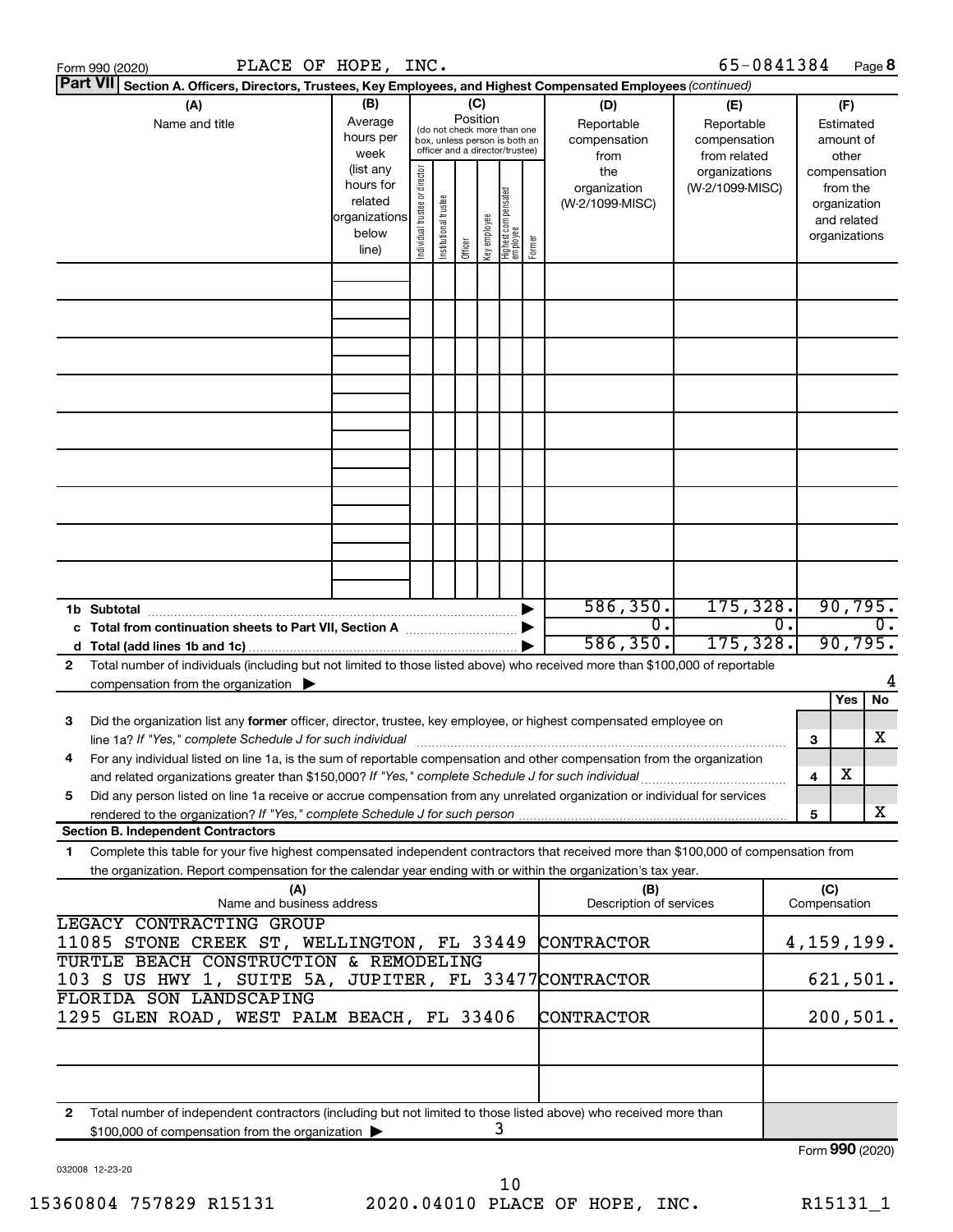| <b>Part VIII</b>                                                             |        |                        | <b>Statement of Revenue</b>                                                                                                                                                                                                                                                                                                                                                                                                                          |                                                                                      |              |                                                                           |               |                                                        |           |                                                                 |
|------------------------------------------------------------------------------|--------|------------------------|------------------------------------------------------------------------------------------------------------------------------------------------------------------------------------------------------------------------------------------------------------------------------------------------------------------------------------------------------------------------------------------------------------------------------------------------------|--------------------------------------------------------------------------------------|--------------|---------------------------------------------------------------------------|---------------|--------------------------------------------------------|-----------|-----------------------------------------------------------------|
|                                                                              |        |                        |                                                                                                                                                                                                                                                                                                                                                                                                                                                      |                                                                                      |              |                                                                           |               |                                                        |           |                                                                 |
|                                                                              |        |                        |                                                                                                                                                                                                                                                                                                                                                                                                                                                      |                                                                                      |              |                                                                           | Total revenue | Related or exempt<br>function revenue business revenue | Unrelated | (D)<br>Revenue excluded<br>from tax under<br>sections 512 - 514 |
| Contributions, Gifts, Grants<br>and Other Similar Amounts<br>Program Service |        | b<br>2a<br>b<br>с<br>d | 1 a Federated campaigns<br>Membership dues<br>Fundraising events<br>d Related organizations<br>Government grants (contributions)<br>f All other contributions, gifts, grants, and<br>similar amounts not included above<br>Noncash contributions included in lines 1a-1f<br><u> 1980 - Johann Barbara, martin amerikan basar da</u><br><u> 1989 - Johann Barn, amerikansk politiker (</u><br><u> 1989 - Johann Barbara, martin amerikan basar da</u> | 1a<br>1 <sub>b</sub><br>1 <sub>c</sub><br>1d<br>1e<br>1f<br>$1g$ $\frac{1}{3}$       |              | 1,522,511.<br>3,491,691.<br>7,950,738.<br>31,748.<br><b>Business Code</b> | 12,964,940.   |                                                        |           |                                                                 |
|                                                                              |        | е<br>f                 |                                                                                                                                                                                                                                                                                                                                                                                                                                                      |                                                                                      |              |                                                                           |               |                                                        |           |                                                                 |
|                                                                              |        |                        |                                                                                                                                                                                                                                                                                                                                                                                                                                                      |                                                                                      |              |                                                                           |               |                                                        |           |                                                                 |
|                                                                              | 3<br>4 |                        | Investment income (including dividends, interest, and<br>Income from investment of tax-exempt bond proceeds                                                                                                                                                                                                                                                                                                                                          |                                                                                      |              |                                                                           | 214,072.      |                                                        |           | 214,072.                                                        |
|                                                                              | 5      |                        |                                                                                                                                                                                                                                                                                                                                                                                                                                                      | (i) Real                                                                             |              | (ii) Personal                                                             |               |                                                        |           |                                                                 |
|                                                                              |        | b<br>с                 | 6 a Gross rents<br>Less: rental expenses<br>Rental income or (loss)                                                                                                                                                                                                                                                                                                                                                                                  | 6a<br>6 <sub>b</sub><br>6с                                                           |              |                                                                           |               |                                                        |           |                                                                 |
|                                                                              |        | d                      | Net rental income or (loss)                                                                                                                                                                                                                                                                                                                                                                                                                          |                                                                                      |              |                                                                           |               |                                                        |           |                                                                 |
| Revenue                                                                      |        |                        | 7 a Gross amount from sales of<br>assets other than inventory<br><b>b</b> Less: cost or other basis<br>and sales expenses<br>c Gain or (loss)                                                                                                                                                                                                                                                                                                        | (i) Securities<br>2,140,370.<br>7a<br>$7b \mid 1,093,562.$<br>$\sqrt{7c}$ 1,046,808. |              | (ii) Other<br>25,500.<br>31,630.<br>$-6, 130.$                            |               |                                                        |           |                                                                 |
|                                                                              |        |                        |                                                                                                                                                                                                                                                                                                                                                                                                                                                      |                                                                                      |              | ▶                                                                         | 1,040,678.    |                                                        |           | 1,040,678.                                                      |
| $\check{\epsilon}$                                                           |        |                        | 8 a Gross income from fundraising events (not<br>including \$<br>contributions reported on line 1c). See                                                                                                                                                                                                                                                                                                                                             | 1,522,511. of                                                                        | l 8a<br>8b   | 248,388.<br>618,789.                                                      |               |                                                        |           |                                                                 |
|                                                                              |        |                        | c Net income or (loss) from fundraising events                                                                                                                                                                                                                                                                                                                                                                                                       |                                                                                      |              | .                                                                         | $-370, 401.$  |                                                        |           | $-370, 401.$                                                    |
|                                                                              |        |                        | 9 a Gross income from gaming activities. See<br><b>b</b> Less: direct expenses <b>manually</b>                                                                                                                                                                                                                                                                                                                                                       |                                                                                      | 9a<br>9b     |                                                                           |               |                                                        |           |                                                                 |
|                                                                              |        |                        | c Net income or (loss) from gaming activities                                                                                                                                                                                                                                                                                                                                                                                                        |                                                                                      |              |                                                                           |               |                                                        |           |                                                                 |
|                                                                              |        |                        | 10 a Gross sales of inventory, less returns<br><b>b</b> Less: cost of goods sold                                                                                                                                                                                                                                                                                                                                                                     |                                                                                      | 10a<br>l10bl |                                                                           |               |                                                        |           |                                                                 |
|                                                                              |        |                        | c Net income or (loss) from sales of inventory                                                                                                                                                                                                                                                                                                                                                                                                       |                                                                                      |              |                                                                           |               |                                                        |           |                                                                 |
|                                                                              |        |                        |                                                                                                                                                                                                                                                                                                                                                                                                                                                      |                                                                                      |              | <b>Business Code</b>                                                      |               |                                                        |           |                                                                 |
| Miscellaneous<br>Revenue                                                     |        | b                      | 11 a MISCELLANEOUS INCOME                                                                                                                                                                                                                                                                                                                                                                                                                            |                                                                                      |              | 900099                                                                    | 1,301.        | 1,301.                                                 |           |                                                                 |
|                                                                              |        | с                      |                                                                                                                                                                                                                                                                                                                                                                                                                                                      |                                                                                      |              |                                                                           |               |                                                        |           |                                                                 |
|                                                                              |        |                        |                                                                                                                                                                                                                                                                                                                                                                                                                                                      |                                                                                      |              |                                                                           |               |                                                        |           |                                                                 |
|                                                                              |        |                        |                                                                                                                                                                                                                                                                                                                                                                                                                                                      |                                                                                      |              |                                                                           | 1,301.        |                                                        |           |                                                                 |
|                                                                              | 12     |                        |                                                                                                                                                                                                                                                                                                                                                                                                                                                      |                                                                                      |              |                                                                           | 13,850,590.   | 1,301.                                                 | 0.        | 884, 349.                                                       |
| 032009 12-23-20                                                              |        |                        |                                                                                                                                                                                                                                                                                                                                                                                                                                                      |                                                                                      |              |                                                                           |               |                                                        |           | Form 990 (2020)                                                 |

032009 12-23-20

15360804 757829 R15131 2020.04010 PLACE OF HOPE, INC. R15131\_1

 $\frac{1}{2}$ Form 990 (2020) PLACE OF HOPE, INC.  $\frac{1}{2}$  b  $\frac{1}{2}$  b  $\frac{1}{2}$  Page PLACE OF HOPE, INC. 65-0841384

 <sup>11</sup>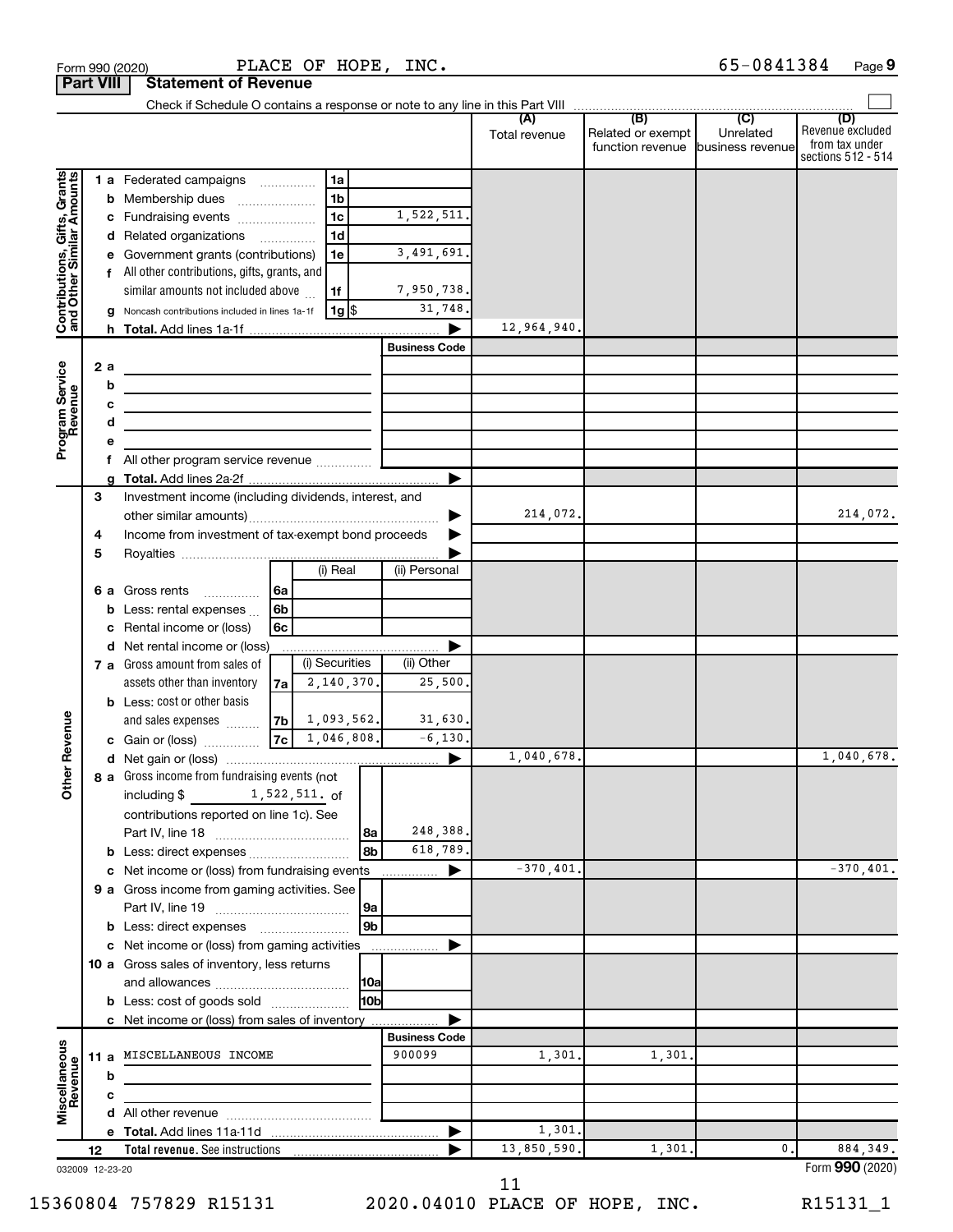Form 990 (2020) PLACE OF HOPE, INC**.** 65−0841384 <sub>Page</sub> 10 **Part IX Statement of Functional Expenses** PLACE OF HOPE, INC.

|    | Section 501(c)(3) and 501(c)(4) organizations must complete all columns. All other organizations must complete column (A).                                                                                 |                |                             |                                    |                         |
|----|------------------------------------------------------------------------------------------------------------------------------------------------------------------------------------------------------------|----------------|-----------------------------|------------------------------------|-------------------------|
|    | Check if Schedule O contains a response or note to any line in this Part IX                                                                                                                                | (A)            | (B)                         | (C)                                | (D)                     |
|    | Do not include amounts reported on lines 6b,<br>7b, 8b, 9b, and 10b of Part VIII.                                                                                                                          | Total expenses | Program service<br>expenses | Management and<br>general expenses | Fundraising<br>expenses |
| 1  | Grants and other assistance to domestic organizations                                                                                                                                                      |                |                             |                                    |                         |
|    | and domestic governments. See Part IV, line 21                                                                                                                                                             |                |                             |                                    |                         |
| 2  | Grants and other assistance to domestic                                                                                                                                                                    |                |                             |                                    |                         |
|    | individuals. See Part IV, line 22                                                                                                                                                                          |                |                             |                                    |                         |
| 3  | Grants and other assistance to foreign                                                                                                                                                                     |                |                             |                                    |                         |
|    | organizations, foreign governments, and foreign                                                                                                                                                            |                |                             |                                    |                         |
|    | individuals. See Part IV, lines 15 and 16                                                                                                                                                                  |                |                             |                                    |                         |
| 4  | Benefits paid to or for members                                                                                                                                                                            |                |                             |                                    |                         |
| 5  | Compensation of current officers, directors,                                                                                                                                                               |                |                             |                                    |                         |
|    | trustees, and key employees                                                                                                                                                                                | 356,527.       | 299,483.                    | 17,826.                            | 39,218.                 |
| 6  | Compensation not included above to disqualified                                                                                                                                                            |                |                             |                                    |                         |
|    | persons (as defined under section 4958(f)(1)) and                                                                                                                                                          |                |                             |                                    |                         |
|    | persons described in section 4958(c)(3)(B)                                                                                                                                                                 |                |                             |                                    |                         |
| 7  |                                                                                                                                                                                                            | 3,220,382.     | 2,705,121.                  | 161,019.                           | 354, 242.               |
| 8  | Pension plan accruals and contributions (include                                                                                                                                                           |                |                             |                                    |                         |
|    | section 401(k) and 403(b) employer contributions)                                                                                                                                                          | 77,990.        | 65,512.                     | 3,899.                             | $\frac{8,579}{32,393}$  |
| 9  |                                                                                                                                                                                                            | 307,646.       | 260,528.                    | 14,725.                            |                         |
| 10 |                                                                                                                                                                                                            | 251,990.       | 211,671.                    | 12,600.                            | 27,719.                 |
| 11 | Fees for services (nonemployees):                                                                                                                                                                          |                |                             |                                    |                         |
|    |                                                                                                                                                                                                            |                |                             |                                    |                         |
| b  |                                                                                                                                                                                                            |                |                             |                                    |                         |
|    |                                                                                                                                                                                                            |                |                             |                                    |                         |
| d  |                                                                                                                                                                                                            |                |                             |                                    |                         |
|    | e Professional fundraising services. See Part IV, line 17                                                                                                                                                  |                |                             |                                    |                         |
| f  | Investment management fees                                                                                                                                                                                 | 87,555.        | 43,778.                     | 43,777.                            |                         |
| g  | Other. (If line 11g amount exceeds 10% of line 25,                                                                                                                                                         |                |                             |                                    |                         |
|    | column (A) amount, list line 11g expenses on Sch O.)                                                                                                                                                       | 147,139.       | 125,390.                    | 19,503.                            | $\frac{2,246}{290}$     |
| 12 |                                                                                                                                                                                                            | 103,001.       | 86,880.                     | 15,831.                            |                         |
| 13 |                                                                                                                                                                                                            | 269,575.       | 195,793.                    | 48,200.                            | 25,582.                 |
| 14 |                                                                                                                                                                                                            |                |                             |                                    |                         |
| 15 |                                                                                                                                                                                                            |                |                             |                                    |                         |
| 16 |                                                                                                                                                                                                            | 18,750.        | 18,750.                     |                                    |                         |
| 17 |                                                                                                                                                                                                            | 35,445.        | 31,901.                     | 1,772.                             | 1,772.                  |
|    | Payments of travel or entertainment expenses                                                                                                                                                               |                |                             |                                    |                         |
|    | for any federal, state, or local public officials                                                                                                                                                          |                |                             |                                    |                         |
| 19 | Conferences, conventions, and meetings                                                                                                                                                                     |                |                             |                                    |                         |
| 20 | Interest                                                                                                                                                                                                   | 14,319.        | 14,319.                     |                                    |                         |
| 21 |                                                                                                                                                                                                            |                |                             |                                    |                         |
| 22 | Depreciation, depletion, and amortization                                                                                                                                                                  | 552,870.       | 497,583.                    | 44,230.                            | 11,057.                 |
| 23 | Insurance                                                                                                                                                                                                  | 397,557.       | 384,332.                    | 8,069.                             | 5,156.                  |
| 24 | Other expenses. Itemize expenses not covered<br>above (List miscellaneous expenses on line 24e. If<br>line 24e amount exceeds 10% of line 25, column (A)<br>amount, list line 24e expenses on Schedule O.) |                |                             |                                    |                         |
|    | a RESIDENTS SUPPORT                                                                                                                                                                                        | 324, 426.      | 324, 426.                   |                                    |                         |
| b  | REPAIRS & MAINTENANCE                                                                                                                                                                                      | 301,508.       | 288, 747.                   | 12,761.                            |                         |
| C  | UTILITIES                                                                                                                                                                                                  | 245, 360.      | 240, 453.                   | 4,907.                             |                         |
| d  | <b>OUTREACH</b>                                                                                                                                                                                            | 181,903.       | 181,903.                    |                                    |                         |
|    | e All other expenses                                                                                                                                                                                       | 271,067.       | 206, 821.                   | 49, 233.                           | 15,013.                 |
| 25 | Total functional expenses. Add lines 1 through 24e                                                                                                                                                         | 7,165,010.     | 6, 183, 391.                | 458, 352.                          | 523, 267.               |
| 26 | <b>Joint costs.</b> Complete this line only if the organization                                                                                                                                            |                |                             |                                    |                         |
|    | reported in column (B) joint costs from a combined                                                                                                                                                         |                |                             |                                    |                         |

032010 12-23-20

Check here |

Check here  $\begin{array}{c} \begin{array}{|c} \hline \end{array} \end{array}$  if following SOP 98-2 (ASC 958-720)

educational campaign and fundraising solicitation.

15360804 757829 R15131 2020.04010 PLACE OF HOPE, INC. R15131\_1

12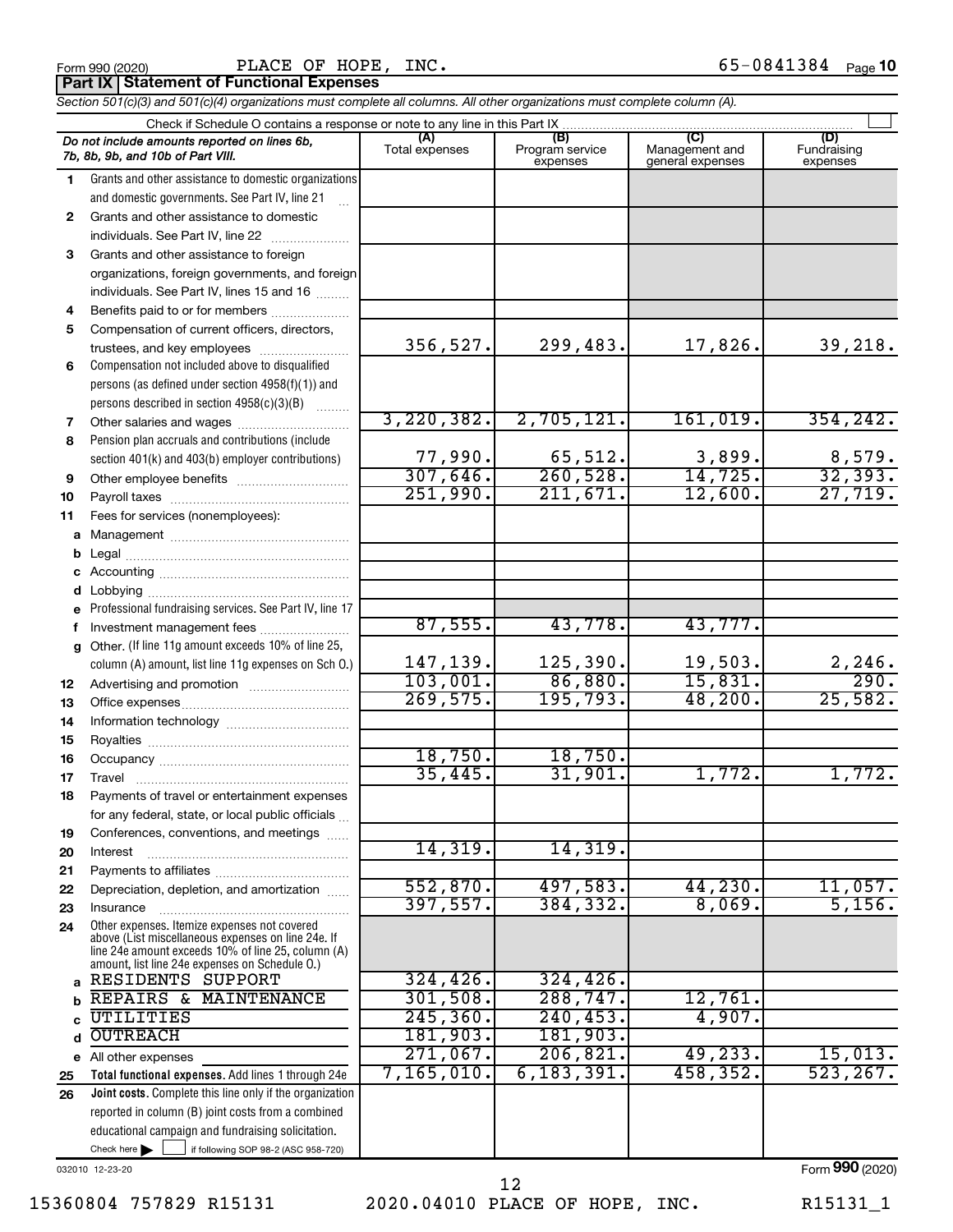**32 33**

#### **6 7 8 9 10 a** Land, buildings, and equipment: cost or other **11 12** Investments - other securities. See Part IV, line 11 ~~~~~~~~~~~~~~ **13** Investments - program-related. See Part IV, line 11 ~~~~~~~~~~~~~ **14** Intangible assets ~~~~~~~~~~~~~~~~~~~~~~~~~~~~~~ **15 16 17 18 19 20 21 22 23 24 25 5 6 7 8 9 10c 11 12 13 14 15 16 17 18 19 20 21 22 23 24 25 b** Less: accumulated depreciation  $\ldots$  [10b basis. Complete Part VI of Schedule D  $\frac{1}{10}$  10a **Total assets.**  Add lines 1 through 15 (must equal line 33) controlled entity or family member of any of these persons ~~~~~~~~~ Loans and other receivables from other disqualified persons (as defined under section  $4958(f)(1)$ , and persons described in section  $4958(c)(3)(B)$ Notes and loans receivable, net ~~~~~~~~~~~~~~~~~~~~~~~ Inventories for sale or use ~~~~~~~~~~~~~~~~~~~~~~~~~~ Prepaid expenses and deferred charges ~~~~~~~~~~~~~~~~~~ Investments - publicly traded securities ~~~~~~~~~~~~~~~~~~~ Other assets. See Part IV, line 11 ~~~~~~~~~~~~~~~~~~~~~~ Accounts payable and accrued expenses ~~~~~~~~~~~~~~~~~~ Grants payable ~~~~~~~~~~~~~~~~~~~~~~~~~~~~~~~ Deferred revenue ~~~~~~~~~~~~~~~~~~~~~~~~~~~~~~ Tax-exempt bond liabilities ~~~~~~~~~~~~~~~~~~~~~~~~~ Escrow or custodial account liability. Complete Part IV of Schedule D ........... Loans and other payables to any current or former officer, director, trustee, key employee, creator or founder, substantial contributor, or 35% controlled entity or family member of any of these persons ~~~~~~~~~ Secured mortgages and notes payable to unrelated third parties Unsecured notes and loans payable to unrelated third parties Other liabilities (including federal income tax, payables to related third parties, and other liabilities not included on lines 17-24). Complete Part X of Schedule D ~~~~~~~~~~~~~~~~~~~~~~~~~~~~~~~  $247,358.$  9  $238,028.$ 14,685,392. 4,834,742. 14,219,014. 9,850,650. 7,879,816. <sub>11</sub> 9,926,265.  $825,024.$  15 721,198. 28,352,793. 26,031,526.  $501,023.$   $17$  346,551.  $368,329.$  19 229,491.  $157, 151. |23 | 1,091,501.$  $70,000$ .  $25$  | 105,000.

**Liabilities 26**  $1,096,503.$  26 1,772,543. **26 Total liabilities.**  Add lines 17 through 25 Organizations that follow FASB ASC 958, check here  $\blacktriangleright \boxed{\text{X}}$ Net Assets or Fund Balances **Net Assets or Fund Balances and complete lines 27, 28, 32, and 33.**  $24,258,445.$   $27 \mid 22,603,304.$ **27 27** Net assets without donor restrictions ~~~~~~~~~~~~~~~~~~~~ 2,997,845. 1,655,679. **28 28** Net assets with donor restrictions ~~~~~~~~~~~~~~~~~~~~~~ **Organizations that do not follow FASB ASC 958, check here** | † **and complete lines 29 through 33. 29 29** Capital stock or trust principal, or current funds ~~~~~~~~~~~~~~~ **30 30** Paid-in or capital surplus, or land, building, or equipment fund ....................... **31 31** Retained earnings, endowment, accumulated income, or other funds ............ Total net assets or fund balances ~~~~~~~~~~~~~~~~~~~~~~ 27,256,290**.** 32 24,258,983.

**3** Pledges and grants receivable, net ~~~~~~~~~~~~~~~~~~~~~ **4** Accounts receivable, net ~~~~~~~~~~~~~~~~~~~~~~~~~~ **5** Loans and other receivables from any current or former officer, director,

trustee, key employee, creator or founder, substantial contributor, or 35%

Cash - non-interest-bearing ~~~~~~~~~~~~~~~~~~~~~~~~~ Savings and temporary cash investments ~~~~~~~~~~~~~~~~~~

Form 990 (2020) **PLACE OF HOPE, INC.**  $65-0841384$  Page 65-0841384 Page 11

 $\perp$ 

**(A) (B)**

Beginning of year | | End of year

 $4,055,962.$   $1$   $4,760,888.$ 

 $1, 125, 619. | 3 | 534, 497.$ 

Form (2020) **990**

**32 33**

28,352,793. 26,031,526.

Total liabilities and net assets/fund balances

## Check if Schedule O contains a response or note to any line in this Part X **Part X** | **Balance Sheet**

**1 2**

**Assets**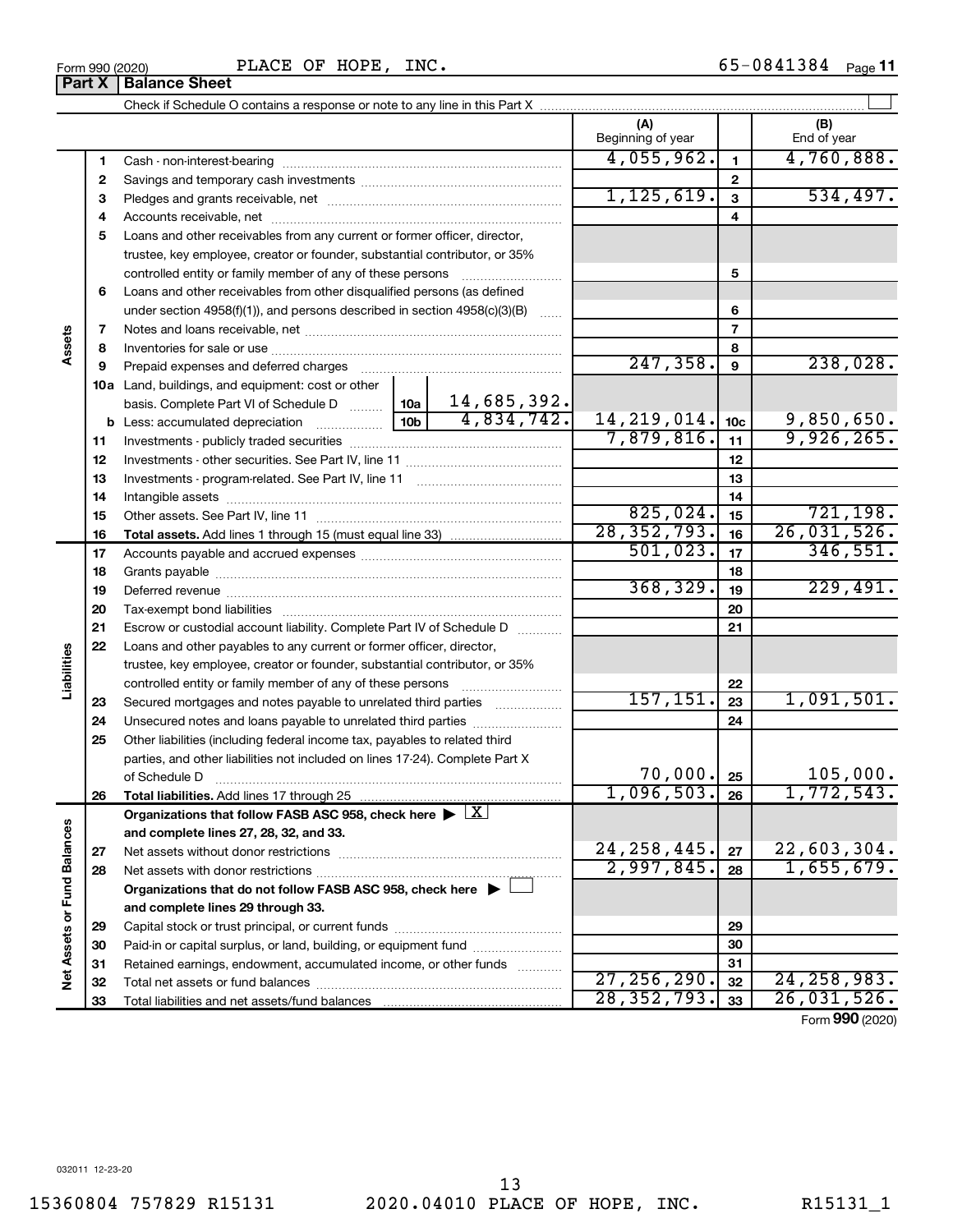|    | PLACE OF HOPE, INC.<br>Form 990 (2020)                                                                                                                                                                                         |                         | 65-0841384     |     | Page 12              |
|----|--------------------------------------------------------------------------------------------------------------------------------------------------------------------------------------------------------------------------------|-------------------------|----------------|-----|----------------------|
|    | <b>Part XI</b><br><b>Reconciliation of Net Assets</b>                                                                                                                                                                          |                         |                |     |                      |
|    |                                                                                                                                                                                                                                |                         |                |     | $\boxed{\mathbf{X}}$ |
|    |                                                                                                                                                                                                                                |                         |                |     |                      |
| 1  |                                                                                                                                                                                                                                | $\mathbf{1}$            | 13,850,590.    |     |                      |
| 2  |                                                                                                                                                                                                                                | $\mathbf{2}$            | 7,165,010.     |     |                      |
| з  | Revenue less expenses. Subtract line 2 from line 1                                                                                                                                                                             | $\mathbf{a}$            | 6,685,580.     |     |                      |
| 4  |                                                                                                                                                                                                                                | $\overline{\mathbf{4}}$ | 27, 256, 290.  |     |                      |
| 5  | Net unrealized gains (losses) on investments [11] matter in the contract of the contract of the contract of the contract of the contract of the contract of the contract of the contract of the contract of the contract of th | 5                       |                |     | 98,878.              |
| 6  |                                                                                                                                                                                                                                | 6                       |                |     |                      |
| 7  | Investment expenses www.communication.com/www.communication.com/www.communication.com/www.com                                                                                                                                  | $\overline{7}$          |                |     |                      |
| 8  |                                                                                                                                                                                                                                | 8                       |                |     |                      |
| 9  | Other changes in net assets or fund balances (explain on Schedule O)                                                                                                                                                           | $\mathbf{9}$            | $-9,781,765.$  |     |                      |
| 10 | Net assets or fund balances at end of year. Combine lines 3 through 9 (must equal Part X, line 32,                                                                                                                             |                         |                |     |                      |
|    |                                                                                                                                                                                                                                | 10                      | 24, 258, 983.  |     |                      |
|    | Part XII Financial Statements and Reporting                                                                                                                                                                                    |                         |                |     |                      |
|    |                                                                                                                                                                                                                                |                         |                |     | $\mathbf{X}$         |
|    |                                                                                                                                                                                                                                |                         |                | Yes | No                   |
| 1  | $\lfloor x \rfloor$ Accrual<br>Accounting method used to prepare the Form 990: [130] Cash<br>Other<br>$\Box$                                                                                                                   |                         |                |     |                      |
|    | If the organization changed its method of accounting from a prior year or checked "Other," explain in Schedule O.                                                                                                              |                         |                |     |                      |
|    |                                                                                                                                                                                                                                |                         | 2a             |     | x                    |
|    | If "Yes," check a box below to indicate whether the financial statements for the year were compiled or reviewed on a                                                                                                           |                         |                |     |                      |
|    | separate basis, consolidated basis, or both:                                                                                                                                                                                   |                         |                |     |                      |
|    | Both consolidated and separate basis<br>Separate basis<br><b>Consolidated basis</b>                                                                                                                                            |                         |                |     |                      |
|    |                                                                                                                                                                                                                                |                         | 2 <sub>b</sub> | х   |                      |
|    | If "Yes," check a box below to indicate whether the financial statements for the year were audited on a separate basis,                                                                                                        |                         |                |     |                      |
|    | consolidated basis, or both:                                                                                                                                                                                                   |                         |                |     |                      |
|    | $ \mathbf{X} $ Separate basis<br>Consolidated basis<br>Both consolidated and separate basis                                                                                                                                    |                         |                |     |                      |
|    | c If "Yes" to line 2a or 2b, does the organization have a committee that assumes responsibility for oversight of the audit,                                                                                                    |                         |                |     |                      |
|    |                                                                                                                                                                                                                                |                         | 2c             | X   |                      |
|    | If the organization changed either its oversight process or selection process during the tax year, explain on Schedule O.                                                                                                      |                         |                |     |                      |
|    | 3a As a result of a federal award, was the organization required to undergo an audit or audits as set forth in the Single Audit                                                                                                |                         |                |     |                      |
|    | Act and OMB Circular A-133?                                                                                                                                                                                                    |                         | 3a             | х   |                      |
|    | <b>b</b> If "Yes," did the organization undergo the required audit or audits? If the organization did not undergo the required audit                                                                                           |                         |                |     |                      |
|    |                                                                                                                                                                                                                                |                         | 3b             | х   |                      |
|    |                                                                                                                                                                                                                                |                         |                |     | $000 \text{ hours}$  |

Form (2020) **990**

032012 12-23-20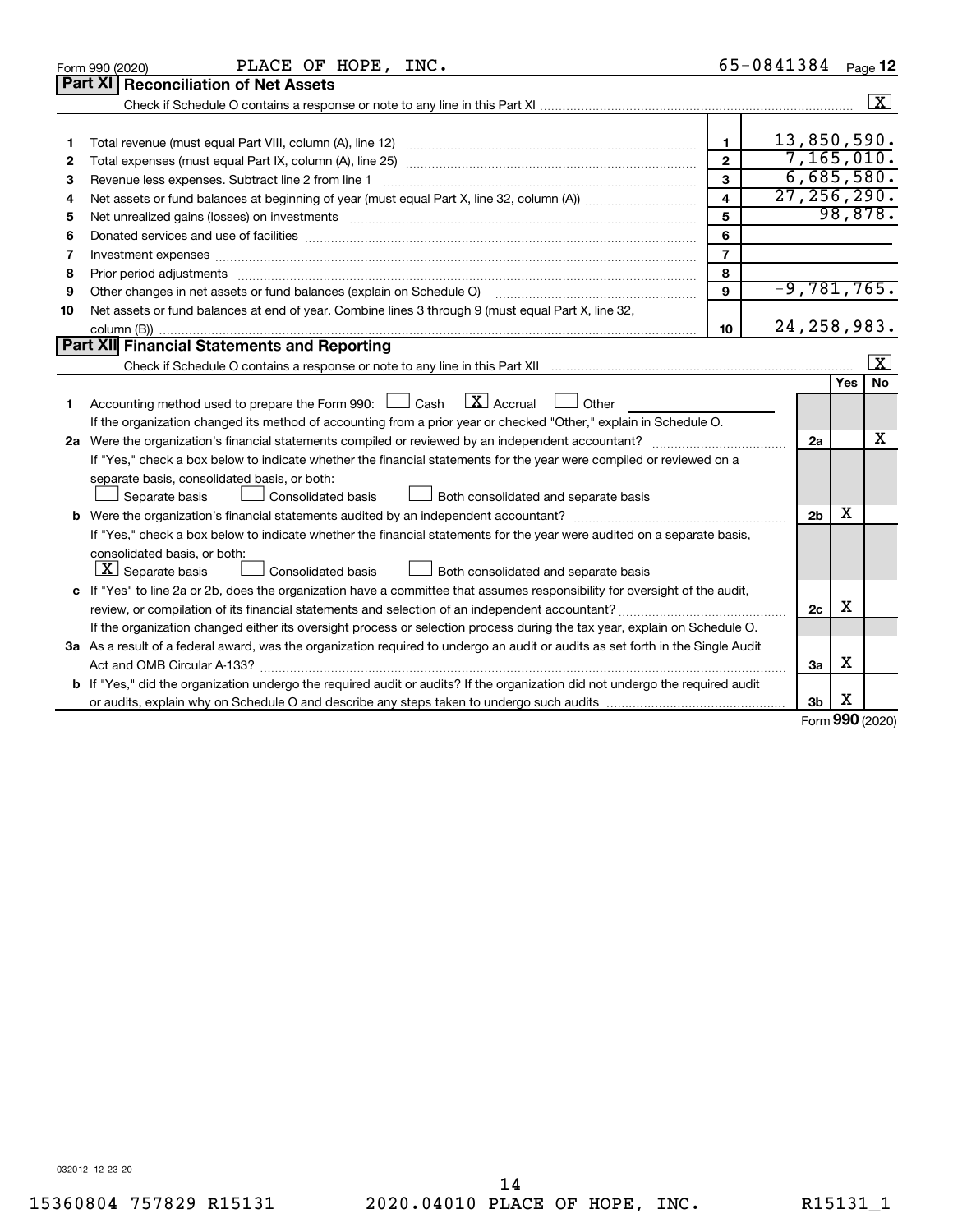**SCHEDULE A**

# Form 990 or 990-EZ) **Public Charity Status and Public Support**<br>
Complete if the organization is a section 501(c)(3) organization or a section<br> **2020**

**4947(a)(1) nonexempt charitable trust. | Attach to Form 990 or Form 990-EZ.** 

| <b>Open to Public</b><br>Inspection |
|-------------------------------------|
| r identification numb<br>Ć          |

OMB No. 1545-0047

| Department of the Treasury<br>Internal Revenue Service |                 |                          |  | Attach to Form 990 or Form 990-EZ.<br>Go to www.irs.gov/Form990 for instructions and the latest information. | <b>Open to Public</b><br>Inspection                                                                                                          |     |                                                                |                            |  |                                       |  |
|--------------------------------------------------------|-----------------|--------------------------|--|--------------------------------------------------------------------------------------------------------------|----------------------------------------------------------------------------------------------------------------------------------------------|-----|----------------------------------------------------------------|----------------------------|--|---------------------------------------|--|
|                                                        |                 | Name of the organization |  |                                                                                                              |                                                                                                                                              |     |                                                                |                            |  | <b>Employer identification number</b> |  |
|                                                        |                 |                          |  | PLACE OF HOPE, INC.                                                                                          |                                                                                                                                              |     |                                                                |                            |  | 65-0841384                            |  |
| Part I                                                 |                 |                          |  |                                                                                                              | Reason for Public Charity Status. (All organizations must complete this part.) See instructions.                                             |     |                                                                |                            |  |                                       |  |
|                                                        |                 |                          |  |                                                                                                              | The organization is not a private foundation because it is: (For lines 1 through 12, check only one box.)                                    |     |                                                                |                            |  |                                       |  |
| 1                                                      |                 |                          |  |                                                                                                              | A church, convention of churches, or association of churches described in section 170(b)(1)(A)(i).                                           |     |                                                                |                            |  |                                       |  |
| 2                                                      |                 |                          |  |                                                                                                              | A school described in section 170(b)(1)(A)(ii). (Attach Schedule E (Form 990 or 990-EZ).)                                                    |     |                                                                |                            |  |                                       |  |
| з                                                      |                 |                          |  |                                                                                                              | A hospital or a cooperative hospital service organization described in section 170(b)(1)(A)(iii).                                            |     |                                                                |                            |  |                                       |  |
| 4                                                      |                 |                          |  |                                                                                                              | A medical research organization operated in conjunction with a hospital described in section 170(b)(1)(A)(iii). Enter the hospital's name,   |     |                                                                |                            |  |                                       |  |
|                                                        |                 | city, and state:         |  |                                                                                                              |                                                                                                                                              |     |                                                                |                            |  |                                       |  |
| 5                                                      |                 |                          |  |                                                                                                              | An organization operated for the benefit of a college or university owned or operated by a governmental unit described in                    |     |                                                                |                            |  |                                       |  |
|                                                        |                 |                          |  | section 170(b)(1)(A)(iv). (Complete Part II.)                                                                |                                                                                                                                              |     |                                                                |                            |  |                                       |  |
| 6                                                      |                 |                          |  |                                                                                                              | A federal, state, or local government or governmental unit described in section 170(b)(1)(A)(v).                                             |     |                                                                |                            |  |                                       |  |
|                                                        | $7 \mid X \mid$ |                          |  |                                                                                                              | An organization that normally receives a substantial part of its support from a governmental unit or from the general public described in    |     |                                                                |                            |  |                                       |  |
|                                                        |                 |                          |  | section 170(b)(1)(A)(vi). (Complete Part II.)                                                                |                                                                                                                                              |     |                                                                |                            |  |                                       |  |
| 8                                                      |                 |                          |  |                                                                                                              | A community trust described in section 170(b)(1)(A)(vi). (Complete Part II.)                                                                 |     |                                                                |                            |  |                                       |  |
| 9                                                      |                 |                          |  |                                                                                                              | An agricultural research organization described in section 170(b)(1)(A)(ix) operated in conjunction with a land-grant college                |     |                                                                |                            |  |                                       |  |
|                                                        |                 |                          |  |                                                                                                              | or university or a non-land-grant college of agriculture (see instructions). Enter the name, city, and state of the college or               |     |                                                                |                            |  |                                       |  |
|                                                        |                 | university:              |  |                                                                                                              |                                                                                                                                              |     |                                                                |                            |  |                                       |  |
| 10                                                     |                 |                          |  |                                                                                                              | An organization that normally receives (1) more than 33 1/3% of its support from contributions, membership fees, and gross receipts from     |     |                                                                |                            |  |                                       |  |
|                                                        |                 |                          |  |                                                                                                              | activities related to its exempt functions, subject to certain exceptions; and (2) no more than 33 1/3% of its support from gross investment |     |                                                                |                            |  |                                       |  |
|                                                        |                 |                          |  |                                                                                                              | income and unrelated business taxable income (less section 511 tax) from businesses acquired by the organization after June 30, 1975.        |     |                                                                |                            |  |                                       |  |
|                                                        |                 |                          |  | See section 509(a)(2). (Complete Part III.)                                                                  |                                                                                                                                              |     |                                                                |                            |  |                                       |  |
| 11                                                     |                 |                          |  |                                                                                                              | An organization organized and operated exclusively to test for public safety. See section 509(a)(4).                                         |     |                                                                |                            |  |                                       |  |
| 12                                                     |                 |                          |  |                                                                                                              | An organization organized and operated exclusively for the benefit of, to perform the functions of, or to carry out the purposes of one or   |     |                                                                |                            |  |                                       |  |
|                                                        |                 |                          |  |                                                                                                              | more publicly supported organizations described in section 509(a)(1) or section 509(a)(2). See section 509(a)(3). Check the box in           |     |                                                                |                            |  |                                       |  |
|                                                        |                 |                          |  |                                                                                                              | lines 12a through 12d that describes the type of supporting organization and complete lines 12e, 12f, and 12g.                               |     |                                                                |                            |  |                                       |  |
| а                                                      |                 |                          |  |                                                                                                              | Type I. A supporting organization operated, supervised, or controlled by its supported organization(s), typically by giving                  |     |                                                                |                            |  |                                       |  |
|                                                        |                 |                          |  |                                                                                                              | the supported organization(s) the power to regularly appoint or elect a majority of the directors or trustees of the supporting              |     |                                                                |                            |  |                                       |  |
|                                                        |                 |                          |  | organization. You must complete Part IV, Sections A and B.                                                   |                                                                                                                                              |     |                                                                |                            |  |                                       |  |
| b                                                      |                 |                          |  |                                                                                                              | Type II. A supporting organization supervised or controlled in connection with its supported organization(s), by having                      |     |                                                                |                            |  |                                       |  |
|                                                        |                 |                          |  |                                                                                                              | control or management of the supporting organization vested in the same persons that control or manage the supported                         |     |                                                                |                            |  |                                       |  |
|                                                        |                 |                          |  | organization(s). You must complete Part IV, Sections A and C.                                                |                                                                                                                                              |     |                                                                |                            |  |                                       |  |
| с                                                      |                 |                          |  |                                                                                                              | Type III functionally integrated. A supporting organization operated in connection with, and functionally integrated with,                   |     |                                                                |                            |  |                                       |  |
|                                                        |                 |                          |  |                                                                                                              | its supported organization(s) (see instructions). You must complete Part IV, Sections A, D, and E.                                           |     |                                                                |                            |  |                                       |  |
| d                                                      |                 |                          |  |                                                                                                              | Type III non-functionally integrated. A supporting organization operated in connection with its supported organization(s)                    |     |                                                                |                            |  |                                       |  |
|                                                        |                 |                          |  |                                                                                                              | that is not functionally integrated. The organization generally must satisfy a distribution requirement and an attentiveness                 |     |                                                                |                            |  |                                       |  |
|                                                        |                 |                          |  |                                                                                                              | requirement (see instructions). You must complete Part IV, Sections A and D, and Part V.                                                     |     |                                                                |                            |  |                                       |  |
| е                                                      |                 |                          |  |                                                                                                              | Check this box if the organization received a written determination from the IRS that it is a Type I, Type II, Type III                      |     |                                                                |                            |  |                                       |  |
|                                                        |                 |                          |  |                                                                                                              | functionally integrated, or Type III non-functionally integrated supporting organization.                                                    |     |                                                                |                            |  |                                       |  |
|                                                        |                 |                          |  | f Enter the number of supported organizations                                                                |                                                                                                                                              |     |                                                                |                            |  |                                       |  |
| g                                                      |                 |                          |  | Provide the following information about the supported organization(s).                                       |                                                                                                                                              |     |                                                                |                            |  |                                       |  |
|                                                        |                 | (i) Name of supported    |  | (ii) EIN                                                                                                     | (iii) Type of organization                                                                                                                   |     | (iv) Is the organization listed<br>in your governing document? | (v) Amount of monetary     |  | (vi) Amount of other                  |  |
|                                                        |                 | organization             |  |                                                                                                              | (described on lines 1-10<br>above (see instructions))                                                                                        | Yes | No                                                             | support (see instructions) |  | support (see instructions)            |  |
|                                                        |                 |                          |  |                                                                                                              |                                                                                                                                              |     |                                                                |                            |  |                                       |  |
|                                                        |                 |                          |  |                                                                                                              |                                                                                                                                              |     |                                                                |                            |  |                                       |  |
|                                                        |                 |                          |  |                                                                                                              |                                                                                                                                              |     |                                                                |                            |  |                                       |  |
|                                                        |                 |                          |  |                                                                                                              |                                                                                                                                              |     |                                                                |                            |  |                                       |  |
|                                                        |                 |                          |  |                                                                                                              |                                                                                                                                              |     |                                                                |                            |  |                                       |  |
|                                                        |                 |                          |  |                                                                                                              |                                                                                                                                              |     |                                                                |                            |  |                                       |  |
|                                                        |                 |                          |  |                                                                                                              |                                                                                                                                              |     |                                                                |                            |  |                                       |  |
|                                                        |                 |                          |  |                                                                                                              |                                                                                                                                              |     |                                                                |                            |  |                                       |  |
|                                                        |                 |                          |  |                                                                                                              |                                                                                                                                              |     |                                                                |                            |  |                                       |  |
|                                                        |                 |                          |  |                                                                                                              |                                                                                                                                              |     |                                                                |                            |  |                                       |  |
| Total                                                  |                 |                          |  |                                                                                                              |                                                                                                                                              |     |                                                                |                            |  |                                       |  |

LHA For Paperwork Reduction Act Notice, see the Instructions for Form 990 or 990-EZ. 032021 01-25-21 Schedule A (Form 990 or 990-EZ) 2020 15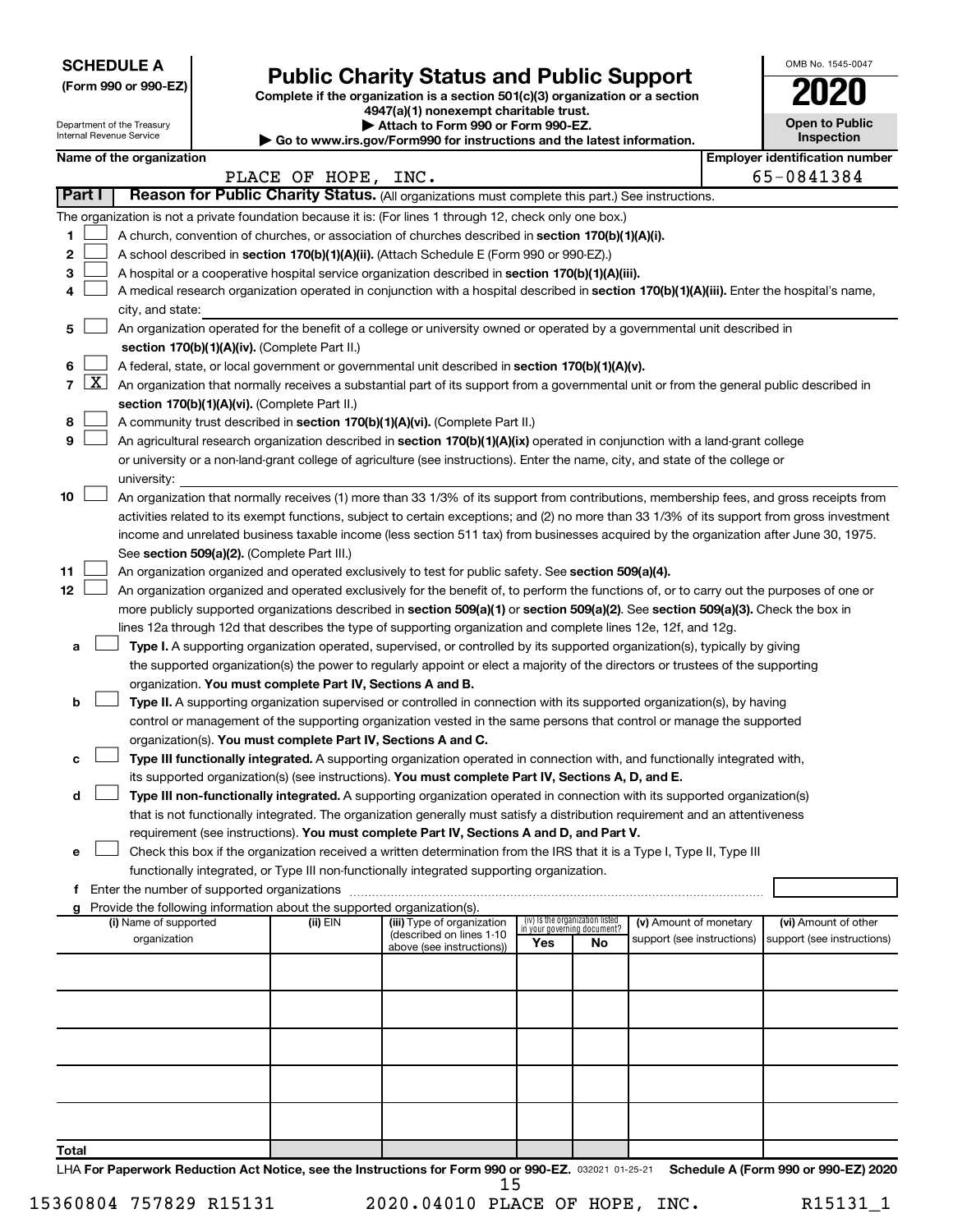## Schedule A (Form 990 or 990-EZ) 2020 Page PLACE OF HOPE, INC. 65-0841384

65-0841384 Page 2

**Part II Support Schedule for Organizations Described in Sections 170(b)(1)(A)(iv) and 170(b)(1)(A)(vi)**

(Complete only if you checked the box on line 5, 7, or 8 of Part I or if the organization failed to qualify under Part III. If the organization fails to qualify under the tests listed below, please complete Part III.)

| <b>Section A. Public Support</b>                                                                                                                                                                                              |            |            |            |             |                                      |                                          |  |  |  |
|-------------------------------------------------------------------------------------------------------------------------------------------------------------------------------------------------------------------------------|------------|------------|------------|-------------|--------------------------------------|------------------------------------------|--|--|--|
| Calendar year (or fiscal year beginning in)                                                                                                                                                                                   | (a) 2016   | (b) 2017   | $(c)$ 2018 | $(d)$ 2019  | (e) 2020                             | (f) Total                                |  |  |  |
| 1 Gifts, grants, contributions, and                                                                                                                                                                                           |            |            |            |             |                                      |                                          |  |  |  |
| membership fees received. (Do not                                                                                                                                                                                             |            |            |            |             |                                      |                                          |  |  |  |
| include any "unusual grants.")                                                                                                                                                                                                | 7,086,805. | 9,444,200. | 9,185,361. | 13,518,508. | 12,964,940.                          | 52, 199, 814.                            |  |  |  |
| 2 Tax revenues levied for the organ-                                                                                                                                                                                          |            |            |            |             |                                      |                                          |  |  |  |
| ization's benefit and either paid to                                                                                                                                                                                          |            |            |            |             |                                      |                                          |  |  |  |
| or expended on its behalf                                                                                                                                                                                                     |            |            |            |             |                                      |                                          |  |  |  |
| 3 The value of services or facilities                                                                                                                                                                                         |            |            |            |             |                                      |                                          |  |  |  |
| furnished by a governmental unit to                                                                                                                                                                                           |            |            |            |             |                                      |                                          |  |  |  |
| the organization without charge                                                                                                                                                                                               |            |            |            |             |                                      |                                          |  |  |  |
| 4 Total. Add lines 1 through 3                                                                                                                                                                                                | 7,086,805. | 9,444,200  | 9,185,361  | 13,518,508  | 12,964,940.                          | 52, 199, 814.                            |  |  |  |
| 5 The portion of total contributions                                                                                                                                                                                          |            |            |            |             |                                      |                                          |  |  |  |
| by each person (other than a                                                                                                                                                                                                  |            |            |            |             |                                      |                                          |  |  |  |
| governmental unit or publicly                                                                                                                                                                                                 |            |            |            |             |                                      |                                          |  |  |  |
| supported organization) included                                                                                                                                                                                              |            |            |            |             |                                      |                                          |  |  |  |
| on line 1 that exceeds 2% of the                                                                                                                                                                                              |            |            |            |             |                                      |                                          |  |  |  |
| amount shown on line 11,                                                                                                                                                                                                      |            |            |            |             |                                      |                                          |  |  |  |
| column (f)                                                                                                                                                                                                                    |            |            |            |             |                                      | 2,488,163.                               |  |  |  |
| 6 Public support. Subtract line 5 from line 4.                                                                                                                                                                                |            |            |            |             |                                      | 49, 711, 651.                            |  |  |  |
| <b>Section B. Total Support</b>                                                                                                                                                                                               |            |            |            |             |                                      |                                          |  |  |  |
| Calendar year (or fiscal year beginning in)                                                                                                                                                                                   | (a) 2016   | (b) 2017   | $(c)$ 2018 | $(d)$ 2019  | (e) 2020                             | (f) Total                                |  |  |  |
| 7 Amounts from line 4                                                                                                                                                                                                         | 7,086,805. | 9,444,200  | 9,185,361  | 13,518,508  | 12,964,940                           | 52, 199, 814.                            |  |  |  |
| 8 Gross income from interest,                                                                                                                                                                                                 |            |            |            |             |                                      |                                          |  |  |  |
| dividends, payments received on                                                                                                                                                                                               |            |            |            |             |                                      |                                          |  |  |  |
| securities loans, rents, royalties,                                                                                                                                                                                           |            |            |            |             |                                      |                                          |  |  |  |
| and income from similar sources                                                                                                                                                                                               | 111,943.   | 1,323,516. | 333,577.   | 505, 475.   | 462, 460.                            | 2,736,971.                               |  |  |  |
| 9 Net income from unrelated business                                                                                                                                                                                          |            |            |            |             |                                      |                                          |  |  |  |
| activities, whether or not the                                                                                                                                                                                                |            |            |            |             |                                      |                                          |  |  |  |
| business is regularly carried on                                                                                                                                                                                              |            |            |            |             |                                      |                                          |  |  |  |
| 10 Other income. Do not include gain                                                                                                                                                                                          |            |            |            |             |                                      |                                          |  |  |  |
| or loss from the sale of capital                                                                                                                                                                                              |            |            |            |             |                                      |                                          |  |  |  |
| assets (Explain in Part VI.)                                                                                                                                                                                                  | 72,929.    | 16, 413.   | 2,323.     | 5,922.      | 1,301.                               | 98,888.                                  |  |  |  |
| 11 Total support. Add lines 7 through 10                                                                                                                                                                                      |            |            |            |             |                                      | 55,035,673.                              |  |  |  |
| <b>12</b> Gross receipts from related activities, etc. (see instructions)                                                                                                                                                     |            |            |            |             | 12                                   |                                          |  |  |  |
| 13 First 5 years. If the Form 990 is for the organization's first, second, third, fourth, or fifth tax year as a section 501(c)(3)                                                                                            |            |            |            |             |                                      |                                          |  |  |  |
|                                                                                                                                                                                                                               |            |            |            |             |                                      |                                          |  |  |  |
| <b>Section C. Computation of Public Support Percentage</b>                                                                                                                                                                    |            |            |            |             |                                      |                                          |  |  |  |
|                                                                                                                                                                                                                               |            |            |            |             | 14                                   | 90.33<br>$\%$                            |  |  |  |
|                                                                                                                                                                                                                               |            |            |            |             | 15                                   | 93.39<br>$\%$                            |  |  |  |
| 16a 33 1/3% support test - 2020. If the organization did not check the box on line 13, and line 14 is 33 1/3% or more, check this box and                                                                                     |            |            |            |             |                                      |                                          |  |  |  |
| stop here. The organization qualifies as a publicly supported organization manufaction manufacture or manufacture manufacture manufacture manufacture manufacture manufacture manufacture manufacture manufacture manufacture |            |            |            |             |                                      | $\blacktriangleright$ $\boxed{\text{X}}$ |  |  |  |
| b 33 1/3% support test - 2019. If the organization did not check a box on line 13 or 16a, and line 15 is 33 1/3% or more, check this box                                                                                      |            |            |            |             |                                      |                                          |  |  |  |
|                                                                                                                                                                                                                               |            |            |            |             |                                      |                                          |  |  |  |
| 17a 10% -facts-and-circumstances test - 2020. If the organization did not check a box on line 13, 16a, or 16b, and line 14 is 10% or more,                                                                                    |            |            |            |             |                                      |                                          |  |  |  |
| and if the organization meets the facts-and-circumstances test, check this box and stop here. Explain in Part VI how the organization                                                                                         |            |            |            |             |                                      |                                          |  |  |  |
| meets the facts-and-circumstances test. The organization qualifies as a publicly supported organization                                                                                                                       |            |            |            |             |                                      |                                          |  |  |  |
| <b>b 10%</b> -facts-and-circumstances test - 2019. If the organization did not check a box on line 13, 16a, 16b, or 17a, and line 15 is 10% or                                                                                |            |            |            |             |                                      |                                          |  |  |  |
| more, and if the organization meets the facts-and-circumstances test, check this box and stop here. Explain in Part VI how the                                                                                                |            |            |            |             |                                      |                                          |  |  |  |
| organization meets the facts-and-circumstances test. The organization qualifies as a publicly supported organization                                                                                                          |            |            |            |             |                                      |                                          |  |  |  |
| 18 Private foundation. If the organization did not check a box on line 13, 16a, 16b, 17a, or 17b, check this box and see instructions                                                                                         |            |            |            |             |                                      |                                          |  |  |  |
|                                                                                                                                                                                                                               |            |            |            |             | Schedule A (Form 990 or 990-F7) 2020 |                                          |  |  |  |

**Schedule A (Form 990 or 990-EZ) 2020**

032022 01-25-21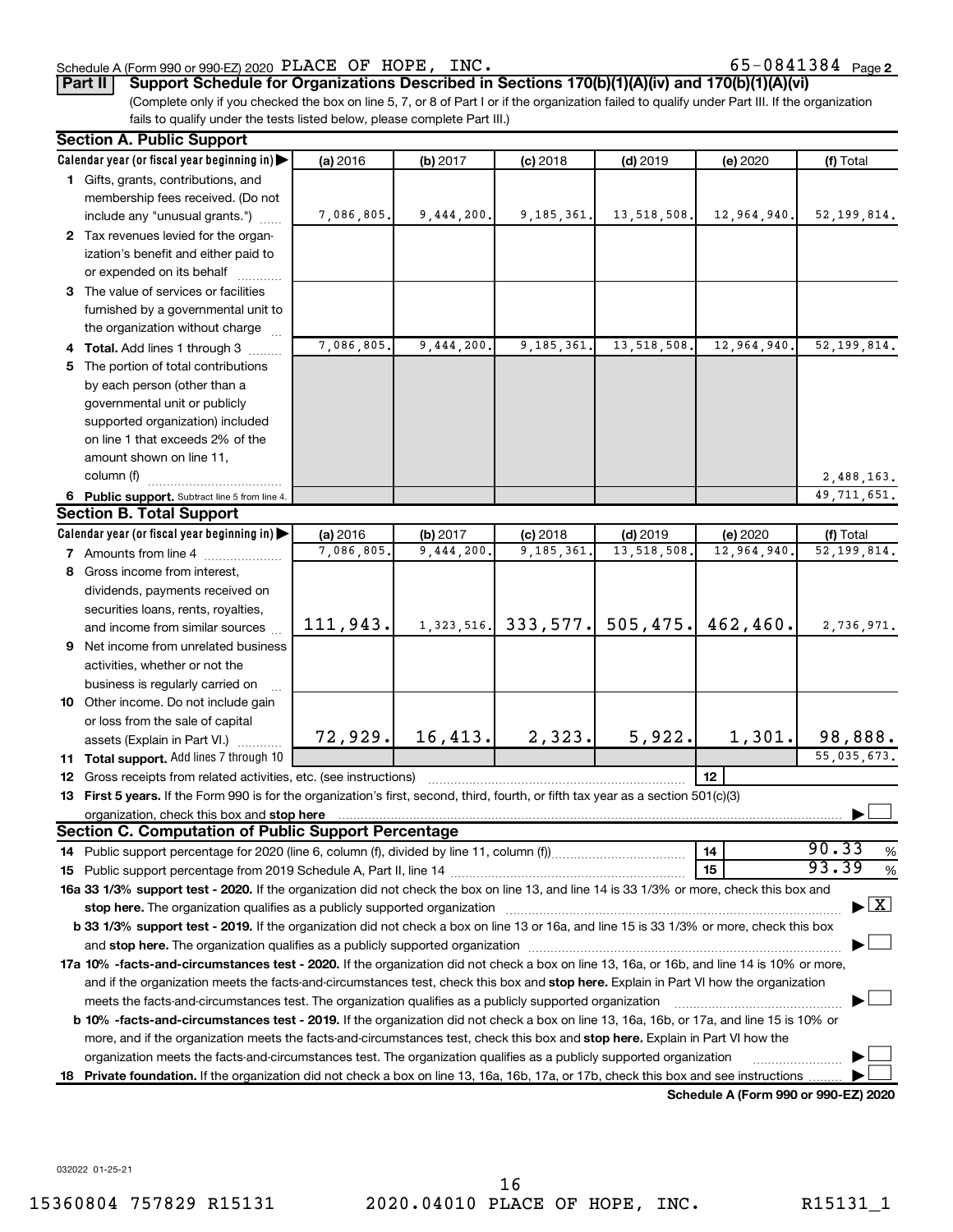## Schedule A (Form 990 or 990-EZ) 2020 Page PLACE OF HOPE, INC. 65-0841384

(Complete only if you checked the box on line 10 of Part I or if the organization failed to qualify under Part II. If the organization fails to qualify under the tests listed below, please complete Part II.)

| <b>Section A. Public Support</b>                                                                                                                                                                |          |          |            |            |          |                                      |
|-------------------------------------------------------------------------------------------------------------------------------------------------------------------------------------------------|----------|----------|------------|------------|----------|--------------------------------------|
| Calendar year (or fiscal year beginning in)                                                                                                                                                     | (a) 2016 | (b) 2017 | $(c)$ 2018 | $(d)$ 2019 | (e) 2020 | (f) Total                            |
| 1 Gifts, grants, contributions, and                                                                                                                                                             |          |          |            |            |          |                                      |
| membership fees received. (Do not                                                                                                                                                               |          |          |            |            |          |                                      |
| include any "unusual grants.")                                                                                                                                                                  |          |          |            |            |          |                                      |
| <b>2</b> Gross receipts from admissions,<br>merchandise sold or services per-<br>formed, or facilities furnished in<br>any activity that is related to the<br>organization's tax-exempt purpose |          |          |            |            |          |                                      |
| 3 Gross receipts from activities that                                                                                                                                                           |          |          |            |            |          |                                      |
| are not an unrelated trade or bus-                                                                                                                                                              |          |          |            |            |          |                                      |
| iness under section 513                                                                                                                                                                         |          |          |            |            |          |                                      |
| 4 Tax revenues levied for the organ-                                                                                                                                                            |          |          |            |            |          |                                      |
| ization's benefit and either paid to<br>or expended on its behalf                                                                                                                               |          |          |            |            |          |                                      |
| 5 The value of services or facilities                                                                                                                                                           |          |          |            |            |          |                                      |
| furnished by a governmental unit to                                                                                                                                                             |          |          |            |            |          |                                      |
| the organization without charge                                                                                                                                                                 |          |          |            |            |          |                                      |
| 6 Total. Add lines 1 through 5                                                                                                                                                                  |          |          |            |            |          |                                      |
| 7a Amounts included on lines 1, 2, and                                                                                                                                                          |          |          |            |            |          |                                      |
| 3 received from disqualified persons                                                                                                                                                            |          |          |            |            |          |                                      |
| <b>b</b> Amounts included on lines 2 and 3 received<br>from other than disqualified persons that<br>exceed the greater of \$5,000 or 1% of the<br>amount on line 13 for the year                |          |          |            |            |          |                                      |
| c Add lines 7a and 7b                                                                                                                                                                           |          |          |            |            |          |                                      |
| 8 Public support. (Subtract line 7c from line 6.)                                                                                                                                               |          |          |            |            |          |                                      |
| <b>Section B. Total Support</b>                                                                                                                                                                 |          |          |            |            |          |                                      |
| Calendar year (or fiscal year beginning in)                                                                                                                                                     | (a) 2016 | (b) 2017 | $(c)$ 2018 | $(d)$ 2019 | (e) 2020 | (f) Total                            |
| 9 Amounts from line 6                                                                                                                                                                           |          |          |            |            |          |                                      |
| <b>10a</b> Gross income from interest,<br>dividends, payments received on<br>securities loans, rents, royalties,<br>and income from similar sources                                             |          |          |            |            |          |                                      |
| <b>b</b> Unrelated business taxable income<br>(less section 511 taxes) from businesses<br>acquired after June 30, 1975                                                                          |          |          |            |            |          |                                      |
| c Add lines 10a and 10b                                                                                                                                                                         |          |          |            |            |          |                                      |
| <b>11</b> Net income from unrelated business<br>activities not included in line 10b.<br>whether or not the business is<br>regularly carried on                                                  |          |          |            |            |          |                                      |
| <b>12</b> Other income. Do not include gain<br>or loss from the sale of capital<br>assets (Explain in Part VI.)                                                                                 |          |          |            |            |          |                                      |
| <b>13</b> Total support. (Add lines 9, 10c, 11, and 12.)                                                                                                                                        |          |          |            |            |          |                                      |
| 14 First 5 years. If the Form 990 is for the organization's first, second, third, fourth, or fifth tax year as a section 501(c)(3) organization,                                                |          |          |            |            |          |                                      |
| check this box and stop here                                                                                                                                                                    |          |          |            |            |          |                                      |
| Section C. Computation of Public Support Percentage                                                                                                                                             |          |          |            |            |          |                                      |
| 15 Public support percentage for 2020 (line 8, column (f), divided by line 13, column (f) <i></i>                                                                                               |          |          |            |            | 15       | ℅                                    |
| 16 Public support percentage from 2019 Schedule A, Part III, line 15                                                                                                                            |          |          |            |            | 16       | %                                    |
| Section D. Computation of Investment Income Percentage                                                                                                                                          |          |          |            |            |          |                                      |
|                                                                                                                                                                                                 |          |          |            |            | 17       | %                                    |
| 18 Investment income percentage from 2019 Schedule A, Part III, line 17                                                                                                                         |          |          |            |            | 18       | %                                    |
| 19a 33 1/3% support tests - 2020. If the organization did not check the box on line 14, and line 15 is more than 33 1/3%, and line 17 is not                                                    |          |          |            |            |          |                                      |
| more than 33 1/3%, check this box and stop here. The organization qualifies as a publicly supported organization                                                                                |          |          |            |            |          |                                      |
| <b>b 33 1/3% support tests - 2019.</b> If the organization did not check a box on line 14 or line 19a, and line 16 is more than 33 1/3%, and                                                    |          |          |            |            |          |                                      |
| line 18 is not more than 33 1/3%, check this box and stop here. The organization qualifies as a publicly supported organization                                                                 |          |          |            |            |          |                                      |
|                                                                                                                                                                                                 |          |          |            |            |          |                                      |
| 032023 01-25-21                                                                                                                                                                                 |          |          |            |            |          | Schedule A (Form 990 or 990-EZ) 2020 |
|                                                                                                                                                                                                 |          |          | 17         |            |          |                                      |

15360804 757829 R15131 2020.04010 PLACE OF HOPE, INC. R15131\_1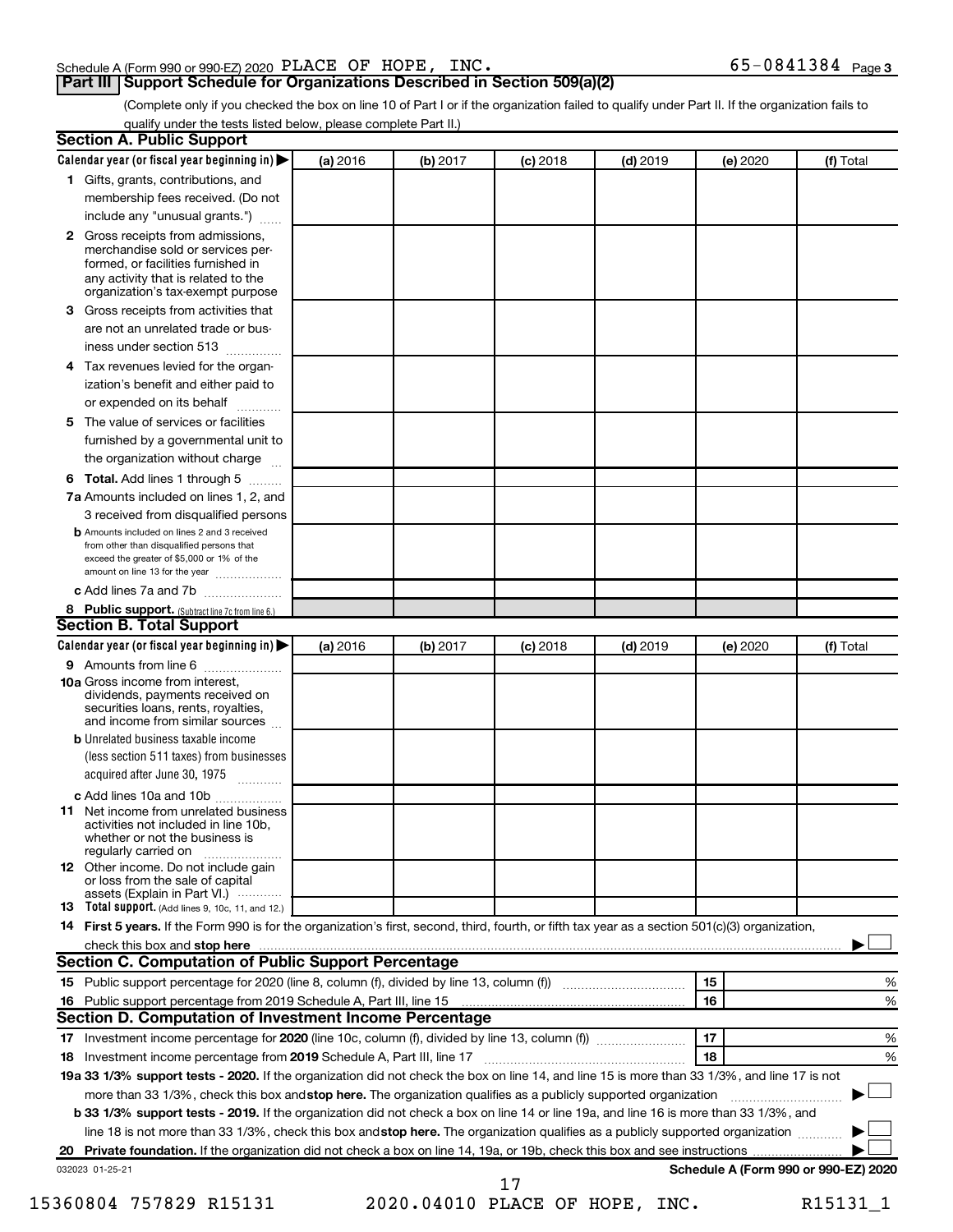**1**

**2**

**3a**

**3b**

**3c**

**4a**

**4b**

**4c**

**5a**

**5b 5c**

**6**

**7**

**8**

**9a**

**9b**

**9c**

**10a**

**Yes No**

## **Part IV Supporting Organizations**

(Complete only if you checked a box in line 12 on Part I. If you checked box 12a, Part I, complete Sections A and B. If you checked box 12b, Part I, complete Sections A and C. If you checked box 12c, Part I, complete Sections A, D, and E. If you checked box 12d, Part I, complete Sections A and D, and complete Part V.)

## **Section A. All Supporting Organizations**

- **1** Are all of the organization's supported organizations listed by name in the organization's governing documents? If "No," describe in Part VI how the supported organizations are designated. If designated by *class or purpose, describe the designation. If historic and continuing relationship, explain.*
- **2** Did the organization have any supported organization that does not have an IRS determination of status under section 509(a)(1) or (2)? If "Yes," explain in Part **VI** how the organization determined that the supported *organization was described in section 509(a)(1) or (2).*
- **3a** Did the organization have a supported organization described in section 501(c)(4), (5), or (6)? If "Yes," answer *lines 3b and 3c below.*
- **b** Did the organization confirm that each supported organization qualified under section 501(c)(4), (5), or (6) and satisfied the public support tests under section 509(a)(2)? If "Yes," describe in Part VI when and how the *organization made the determination.*
- **c** Did the organization ensure that all support to such organizations was used exclusively for section 170(c)(2)(B) purposes? If "Yes," explain in Part VI what controls the organization put in place to ensure such use.
- **4 a** *If* Was any supported organization not organized in the United States ("foreign supported organization")? *"Yes," and if you checked box 12a or 12b in Part I, answer lines 4b and 4c below.*
- **b** Did the organization have ultimate control and discretion in deciding whether to make grants to the foreign supported organization? If "Yes," describe in Part VI how the organization had such control and discretion *despite being controlled or supervised by or in connection with its supported organizations.*
- **c** Did the organization support any foreign supported organization that does not have an IRS determination under sections 501(c)(3) and 509(a)(1) or (2)? If "Yes," explain in Part VI what controls the organization used *to ensure that all support to the foreign supported organization was used exclusively for section 170(c)(2)(B) purposes.*
- **5a** Did the organization add, substitute, or remove any supported organizations during the tax year? If "Yes," answer lines 5b and 5c below (if applicable). Also, provide detail in **Part VI,** including (i) the names and EIN *numbers of the supported organizations added, substituted, or removed; (ii) the reasons for each such action; (iii) the authority under the organization's organizing document authorizing such action; and (iv) how the action was accomplished (such as by amendment to the organizing document).*
- **b Type I or Type II only.** Was any added or substituted supported organization part of a class already designated in the organization's organizing document?
- **c Substitutions only.**  Was the substitution the result of an event beyond the organization's control?
- **6** Did the organization provide support (whether in the form of grants or the provision of services or facilities) to **Part VI.** support or benefit one or more of the filing organization's supported organizations? If "Yes," provide detail in anyone other than (i) its supported organizations, (ii) individuals that are part of the charitable class benefited by one or more of its supported organizations, or (iii) other supporting organizations that also
- **7** Did the organization provide a grant, loan, compensation, or other similar payment to a substantial contributor regard to a substantial contributor? If "Yes," complete Part I of Schedule L (Form 990 or 990-EZ). (as defined in section 4958(c)(3)(C)), a family member of a substantial contributor, or a 35% controlled entity with
- **8** Did the organization make a loan to a disqualified person (as defined in section 4958) not described in line 7? *If "Yes," complete Part I of Schedule L (Form 990 or 990-EZ).*
- **9 a** Was the organization controlled directly or indirectly at any time during the tax year by one or more in section 509(a)(1) or (2))? If "Yes," provide detail in **Part VI.** disqualified persons, as defined in section 4946 (other than foundation managers and organizations described
- **b** Did one or more disqualified persons (as defined in line 9a) hold a controlling interest in any entity in which the supporting organization had an interest? If "Yes," provide detail in Part VI.
- **c** Did a disqualified person (as defined in line 9a) have an ownership interest in, or derive any personal benefit from, assets in which the supporting organization also had an interest? If "Yes," provide detail in Part VI.
- **10 a** Was the organization subject to the excess business holdings rules of section 4943 because of section supporting organizations)? If "Yes," answer line 10b below. 4943(f) (regarding certain Type II supporting organizations, and all Type III non-functionally integrated
	- **b** Did the organization have any excess business holdings in the tax year? (Use Schedule C, Form 4720, to *determine whether the organization had excess business holdings.)*

032024 01-25-21

15360804 757829 R15131 2020.04010 PLACE OF HOPE, INC. R15131\_1 18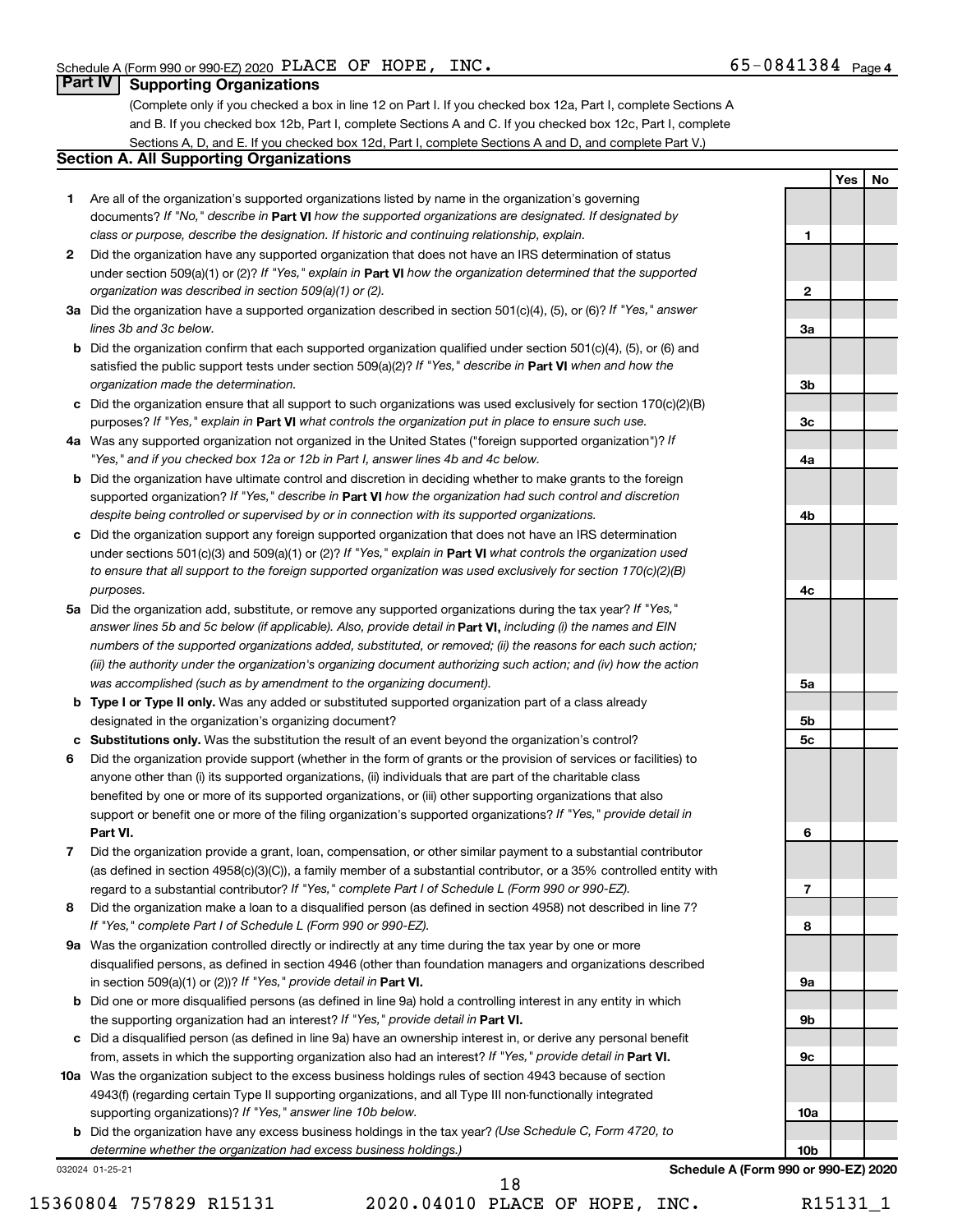|              |                                                                                                                                                                                                                                                            |              | Yes        | No |
|--------------|------------------------------------------------------------------------------------------------------------------------------------------------------------------------------------------------------------------------------------------------------------|--------------|------------|----|
|              | 11 Has the organization accepted a gift or contribution from any of the following persons?                                                                                                                                                                 |              |            |    |
|              | a A person who directly or indirectly controls, either alone or together with persons described in lines 11b and                                                                                                                                           |              |            |    |
|              | 11c below, the governing body of a supported organization?                                                                                                                                                                                                 | 11a          |            |    |
|              | <b>b</b> A family member of a person described in line 11a above?                                                                                                                                                                                          | 11b          |            |    |
|              | c A 35% controlled entity of a person described in line 11a or 11b above?If "Yes" to line 11a, 11b, or 11c, provide                                                                                                                                        |              |            |    |
|              | detail in Part VI.                                                                                                                                                                                                                                         | 11c          |            |    |
|              | <b>Section B. Type I Supporting Organizations</b>                                                                                                                                                                                                          |              |            |    |
|              |                                                                                                                                                                                                                                                            |              | <b>Yes</b> | No |
| 1            | Did the governing body, members of the governing body, officers acting in their official capacity, or membership of one or                                                                                                                                 |              |            |    |
|              | more supported organizations have the power to regularly appoint or elect at least a majority of the organization's officers,                                                                                                                              |              |            |    |
|              | directors, or trustees at all times during the tax year? If "No," describe in Part VI how the supported organization(s)                                                                                                                                    |              |            |    |
|              | effectively operated, supervised, or controlled the organization's activities. If the organization had more than one supported<br>organization, describe how the powers to appoint and/or remove officers, directors, or trustees were allocated among the |              |            |    |
|              | supported organizations and what conditions or restrictions, if any, applied to such powers during the tax year.                                                                                                                                           | 1            |            |    |
| $\mathbf{2}$ | Did the organization operate for the benefit of any supported organization other than the supported                                                                                                                                                        |              |            |    |
|              | organization(s) that operated, supervised, or controlled the supporting organization? If "Yes," explain in                                                                                                                                                 |              |            |    |
|              | Part VI how providing such benefit carried out the purposes of the supported organization(s) that operated,                                                                                                                                                |              |            |    |
|              | supervised, or controlled the supporting organization.                                                                                                                                                                                                     | $\mathbf{2}$ |            |    |
|              | Section C. Type II Supporting Organizations                                                                                                                                                                                                                |              |            |    |
|              |                                                                                                                                                                                                                                                            |              | <b>Yes</b> | No |
|              |                                                                                                                                                                                                                                                            |              |            |    |
| 1.           | Were a majority of the organization's directors or trustees during the tax year also a majority of the directors<br>or trustees of each of the organization's supported organization(s)? If "No," describe in Part VI how control                          |              |            |    |
|              | or management of the supporting organization was vested in the same persons that controlled or managed                                                                                                                                                     |              |            |    |
|              | the supported organization(s).                                                                                                                                                                                                                             | 1            |            |    |
|              | Section D. All Type III Supporting Organizations                                                                                                                                                                                                           |              |            |    |
|              |                                                                                                                                                                                                                                                            |              | <b>Yes</b> | No |
|              |                                                                                                                                                                                                                                                            |              |            |    |
| 1            | Did the organization provide to each of its supported organizations, by the last day of the fifth month of the                                                                                                                                             |              |            |    |
|              | organization's tax year, (i) a written notice describing the type and amount of support provided during the prior tax                                                                                                                                      |              |            |    |
|              | year, (ii) a copy of the Form 990 that was most recently filed as of the date of notification, and (iii) copies of the                                                                                                                                     |              |            |    |
|              | organization's governing documents in effect on the date of notification, to the extent not previously provided?                                                                                                                                           | 1            |            |    |
| 2            | Were any of the organization's officers, directors, or trustees either (i) appointed or elected by the supported                                                                                                                                           |              |            |    |
|              | organization(s) or (ii) serving on the governing body of a supported organization? If "No," explain in Part VI how                                                                                                                                         |              |            |    |
|              | the organization maintained a close and continuous working relationship with the supported organization(s).                                                                                                                                                | 2            |            |    |
| 3            | By reason of the relationship described in line 2, above, did the organization's supported organizations have a                                                                                                                                            |              |            |    |
|              | significant voice in the organization's investment policies and in directing the use of the organization's                                                                                                                                                 |              |            |    |
|              | income or assets at all times during the tax year? If "Yes," describe in Part VI the role the organization's                                                                                                                                               |              |            |    |
|              | supported organizations played in this regard.<br>Section E. Type III Functionally Integrated Supporting Organizations                                                                                                                                     | 3            |            |    |
|              |                                                                                                                                                                                                                                                            |              |            |    |
| 1            | Check the box next to the method that the organization used to satisfy the Integral Part Test during the yealsee instructions).                                                                                                                            |              |            |    |
| a            | The organization satisfied the Activities Test. Complete line 2 below.                                                                                                                                                                                     |              |            |    |
| b            | The organization is the parent of each of its supported organizations. Complete line 3 below.                                                                                                                                                              |              |            |    |
| c            | The organization supported a governmental entity. Describe in Part VI how you supported a governmental entity (see instructions).                                                                                                                          |              |            |    |
| 2            | Activities Test. Answer lines 2a and 2b below.                                                                                                                                                                                                             |              | Yes        | No |
| а            | Did substantially all of the organization's activities during the tax year directly further the exempt purposes of                                                                                                                                         |              |            |    |
|              | the supported organization(s) to which the organization was responsive? If "Yes," then in Part VI identify                                                                                                                                                 |              |            |    |
|              | those supported organizations and explain how these activities directly furthered their exempt purposes,                                                                                                                                                   |              |            |    |
|              | how the organization was responsive to those supported organizations, and how the organization determined                                                                                                                                                  |              |            |    |
|              | that these activities constituted substantially all of its activities.                                                                                                                                                                                     | 2a           |            |    |
|              | b Did the activities described in line 2a, above, constitute activities that, but for the organization's involvement,                                                                                                                                      |              |            |    |
|              | one or more of the organization's supported organization(s) would have been engaged in? If "Yes," explain in                                                                                                                                               |              |            |    |
|              | Part VI the reasons for the organization's position that its supported organization(s) would have engaged in                                                                                                                                               |              |            |    |
|              | these activities but for the organization's involvement.                                                                                                                                                                                                   | 2b           |            |    |
| З            | Parent of Supported Organizations. Answer lines 3a and 3b below.                                                                                                                                                                                           |              |            |    |
|              | a Did the organization have the power to regularly appoint or elect a majority of the officers, directors, or                                                                                                                                              |              |            |    |
|              | trustees of each of the supported organizations? If "Yes" or "No" provide details in Part VI.                                                                                                                                                              | За           |            |    |
|              | <b>b</b> Did the organization exercise a substantial degree of direction over the policies, programs, and activities of each                                                                                                                               |              |            |    |
|              | of its supported organizations? If "Yes," describe in Part VI the role played by the organization in this regard.                                                                                                                                          | 3b           |            |    |
|              | Schedule A (Form 990 or 990-EZ) 2020<br>032025 01-25-21                                                                                                                                                                                                    |              |            |    |
|              | 19                                                                                                                                                                                                                                                         |              |            |    |

<sup>15360804 757829</sup> R15131 2020.04010 PLACE OF HOPE, INC. R15131\_1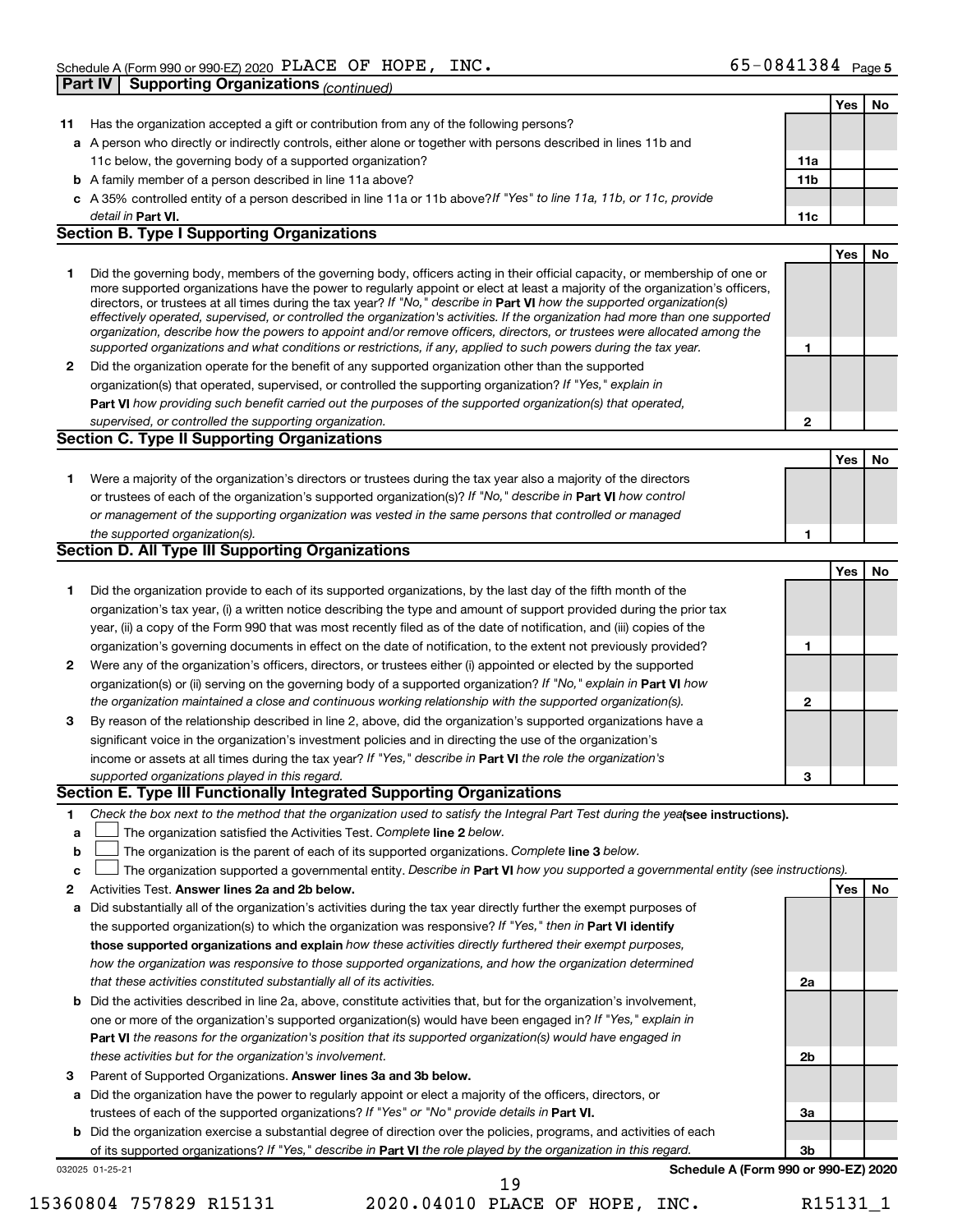## Schedule A (Form 990 or 990-EZ) 2020 Page PLACE OF HOPE, INC. 65-0841384 **Part V Type III Non-Functionally Integrated 509(a)(3) Supporting Organizations**

1 **Letter See instructions.** Check here if the organization satisfied the Integral Part Test as a qualifying trust on Nov. 20, 1970 (*explain in* Part **VI**). See instructions. All other Type III non-functionally integrated supporting organizations must complete Sections A through E.

|   | Section A - Adjusted Net Income                                                                                                   | (A) Prior Year | (B) Current Year<br>(optional) |                                |
|---|-----------------------------------------------------------------------------------------------------------------------------------|----------------|--------------------------------|--------------------------------|
| 1 | Net short-term capital gain                                                                                                       | 1              |                                |                                |
| 2 | Recoveries of prior-year distributions                                                                                            | $\mathbf{2}$   |                                |                                |
| 3 | Other gross income (see instructions)                                                                                             | 3              |                                |                                |
| 4 | Add lines 1 through 3.                                                                                                            | 4              |                                |                                |
| 5 | Depreciation and depletion                                                                                                        | 5              |                                |                                |
| 6 | Portion of operating expenses paid or incurred for production or                                                                  |                |                                |                                |
|   | collection of gross income or for management, conservation, or                                                                    |                |                                |                                |
|   | maintenance of property held for production of income (see instructions)                                                          | 6              |                                |                                |
| 7 | Other expenses (see instructions)                                                                                                 | $\overline{7}$ |                                |                                |
| 8 | Adjusted Net Income (subtract lines 5, 6, and 7 from line 4)                                                                      | 8              |                                |                                |
|   | <b>Section B - Minimum Asset Amount</b>                                                                                           |                | (A) Prior Year                 | (B) Current Year<br>(optional) |
| 1 | Aggregate fair market value of all non-exempt-use assets (see                                                                     |                |                                |                                |
|   | instructions for short tax year or assets held for part of year):                                                                 |                |                                |                                |
|   | <b>a</b> Average monthly value of securities                                                                                      | 1a             |                                |                                |
|   | <b>b</b> Average monthly cash balances                                                                                            | 1 <sub>b</sub> |                                |                                |
|   | c Fair market value of other non-exempt-use assets                                                                                | 1 <sub>c</sub> |                                |                                |
|   | d Total (add lines 1a, 1b, and 1c)                                                                                                | 1d             |                                |                                |
|   | e Discount claimed for blockage or other factors                                                                                  |                |                                |                                |
|   | (explain in detail in <b>Part VI</b> ):                                                                                           |                |                                |                                |
| 2 | Acquisition indebtedness applicable to non-exempt-use assets                                                                      | $\mathbf{2}$   |                                |                                |
| 3 | Subtract line 2 from line 1d.                                                                                                     | 3              |                                |                                |
| 4 | Cash deemed held for exempt use. Enter 0.015 of line 3 (for greater amount,                                                       |                |                                |                                |
|   | see instructions).                                                                                                                | 4              |                                |                                |
| 5 | Net value of non-exempt-use assets (subtract line 4 from line 3)                                                                  | 5              |                                |                                |
| 6 | Multiply line 5 by 0.035.                                                                                                         | 6              |                                |                                |
| 7 | Recoveries of prior-year distributions                                                                                            | $\overline{7}$ |                                |                                |
| 8 | Minimum Asset Amount (add line 7 to line 6)                                                                                       | 8              |                                |                                |
|   | <b>Section C - Distributable Amount</b>                                                                                           |                |                                | <b>Current Year</b>            |
| 1 | Adjusted net income for prior year (from Section A, line 8, column A)                                                             | 1              |                                |                                |
| 2 | Enter 0.85 of line 1.                                                                                                             | $\mathbf{2}$   |                                |                                |
| 3 | Minimum asset amount for prior year (from Section B, line 8, column A)                                                            | 3              |                                |                                |
| 4 | Enter greater of line 2 or line 3.                                                                                                | 4              |                                |                                |
| 5 | Income tax imposed in prior year                                                                                                  | 5              |                                |                                |
| 6 | <b>Distributable Amount.</b> Subtract line 5 from line 4, unless subject to                                                       |                |                                |                                |
|   | emergency temporary reduction (see instructions).                                                                                 | 6              |                                |                                |
| 7 | Check here if the current year is the organization's first as a non-functionally integrated Type III supporting organization (see |                |                                |                                |

**7** instructions).

**Schedule A (Form 990 or 990-EZ) 2020**

032026 01-25-21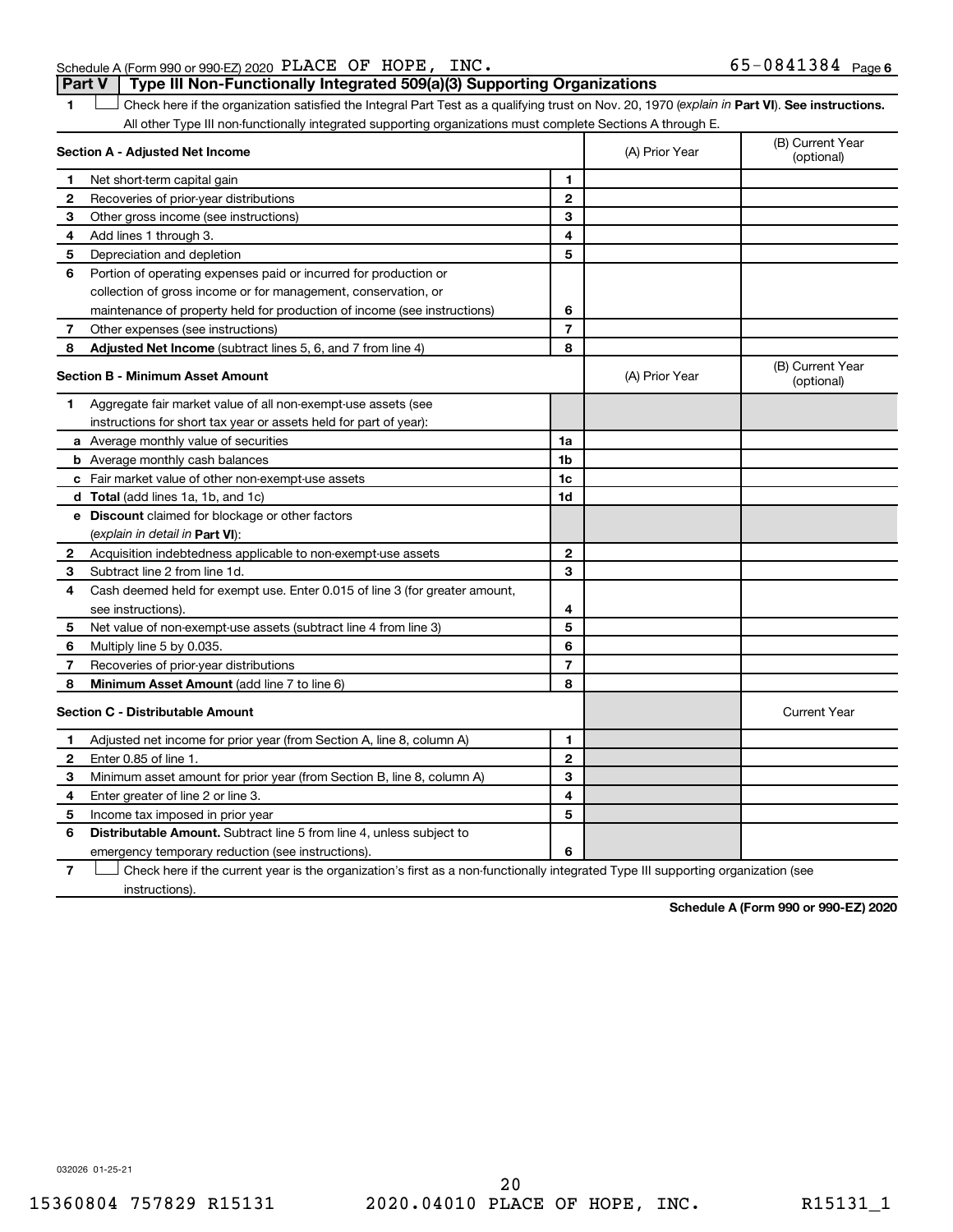| Part V | Type III Non-Functionally Integrated 509(a)(3) Supporting Organizations (continued)        |                                    |                                               |                                                  |
|--------|--------------------------------------------------------------------------------------------|------------------------------------|-----------------------------------------------|--------------------------------------------------|
|        | <b>Section D - Distributions</b>                                                           |                                    |                                               | <b>Current Year</b>                              |
| 1      | Amounts paid to supported organizations to accomplish exempt purposes                      |                                    | 1                                             |                                                  |
| 2      | Amounts paid to perform activity that directly furthers exempt purposes of supported       |                                    |                                               |                                                  |
|        | organizations, in excess of income from activity                                           |                                    | 2                                             |                                                  |
| 3      | Administrative expenses paid to accomplish exempt purposes of supported organizations      |                                    | 3                                             |                                                  |
| 4      | Amounts paid to acquire exempt-use assets                                                  |                                    | 4                                             |                                                  |
| 5      | Qualified set-aside amounts (prior IRS approval required - provide details in Part VI)     | 5                                  |                                               |                                                  |
| 6      | Other distributions ( <i>describe in Part VI</i> ). See instructions.                      | 6                                  |                                               |                                                  |
| 7      | Total annual distributions. Add lines 1 through 6.                                         | 7                                  |                                               |                                                  |
| 8      | Distributions to attentive supported organizations to which the organization is responsive |                                    |                                               |                                                  |
|        | ( <i>provide details in Part VI</i> ). See instructions.                                   |                                    | 8                                             |                                                  |
| 9      | Distributable amount for 2020 from Section C, line 6                                       |                                    | 9                                             |                                                  |
| 10     | Line 8 amount divided by line 9 amount                                                     |                                    | 10                                            |                                                  |
|        | <b>Section E - Distribution Allocations (see instructions)</b>                             | (i)<br><b>Excess Distributions</b> | (ii)<br><b>Underdistributions</b><br>Pre-2020 | (iii)<br><b>Distributable</b><br>Amount for 2020 |
| 1      | Distributable amount for 2020 from Section C, line 6                                       |                                    |                                               |                                                  |
| 2      | Underdistributions, if any, for years prior to 2020 (reason-                               |                                    |                                               |                                                  |
|        | able cause required - explain in Part VI). See instructions.                               |                                    |                                               |                                                  |
| 3      | Excess distributions carryover, if any, to 2020                                            |                                    |                                               |                                                  |
|        | a From 2015                                                                                |                                    |                                               |                                                  |
|        | $b$ From 2016                                                                              |                                    |                                               |                                                  |
|        | c From 2017                                                                                |                                    |                                               |                                                  |
|        | <b>d</b> From 2018                                                                         |                                    |                                               |                                                  |
|        | e From 2019                                                                                |                                    |                                               |                                                  |
|        | f Total of lines 3a through 3e                                                             |                                    |                                               |                                                  |
|        | g Applied to underdistributions of prior years                                             |                                    |                                               |                                                  |
|        | h Applied to 2020 distributable amount                                                     |                                    |                                               |                                                  |
| Ť.     | Carryover from 2015 not applied (see instructions)                                         |                                    |                                               |                                                  |
|        | Remainder. Subtract lines 3g, 3h, and 3i from line 3f.                                     |                                    |                                               |                                                  |
| 4      | Distributions for 2020 from Section D,                                                     |                                    |                                               |                                                  |
|        | line $7:$                                                                                  |                                    |                                               |                                                  |
|        | a Applied to underdistributions of prior years                                             |                                    |                                               |                                                  |
|        | <b>b</b> Applied to 2020 distributable amount                                              |                                    |                                               |                                                  |
|        | c Remainder. Subtract lines 4a and 4b from line 4.                                         |                                    |                                               |                                                  |
| 5      | Remaining underdistributions for years prior to 2020, if                                   |                                    |                                               |                                                  |
|        | any. Subtract lines 3g and 4a from line 2. For result greater                              |                                    |                                               |                                                  |
|        | than zero, explain in Part VI. See instructions.                                           |                                    |                                               |                                                  |
| 6      | Remaining underdistributions for 2020. Subtract lines 3h                                   |                                    |                                               |                                                  |
|        | and 4b from line 1. For result greater than zero, explain in                               |                                    |                                               |                                                  |
|        | <b>Part VI.</b> See instructions.                                                          |                                    |                                               |                                                  |
| 7      | Excess distributions carryover to 2021. Add lines 3j                                       |                                    |                                               |                                                  |
|        | and 4c.                                                                                    |                                    |                                               |                                                  |
| 8      | Breakdown of line 7:                                                                       |                                    |                                               |                                                  |
|        | a Excess from 2016                                                                         |                                    |                                               |                                                  |
|        | <b>b</b> Excess from 2017                                                                  |                                    |                                               |                                                  |
|        | c Excess from 2018                                                                         |                                    |                                               |                                                  |
|        | d Excess from 2019                                                                         |                                    |                                               |                                                  |
|        | e Excess from 2020                                                                         |                                    |                                               |                                                  |

**Schedule A (Form 990 or 990-EZ) 2020**

032027 01-25-21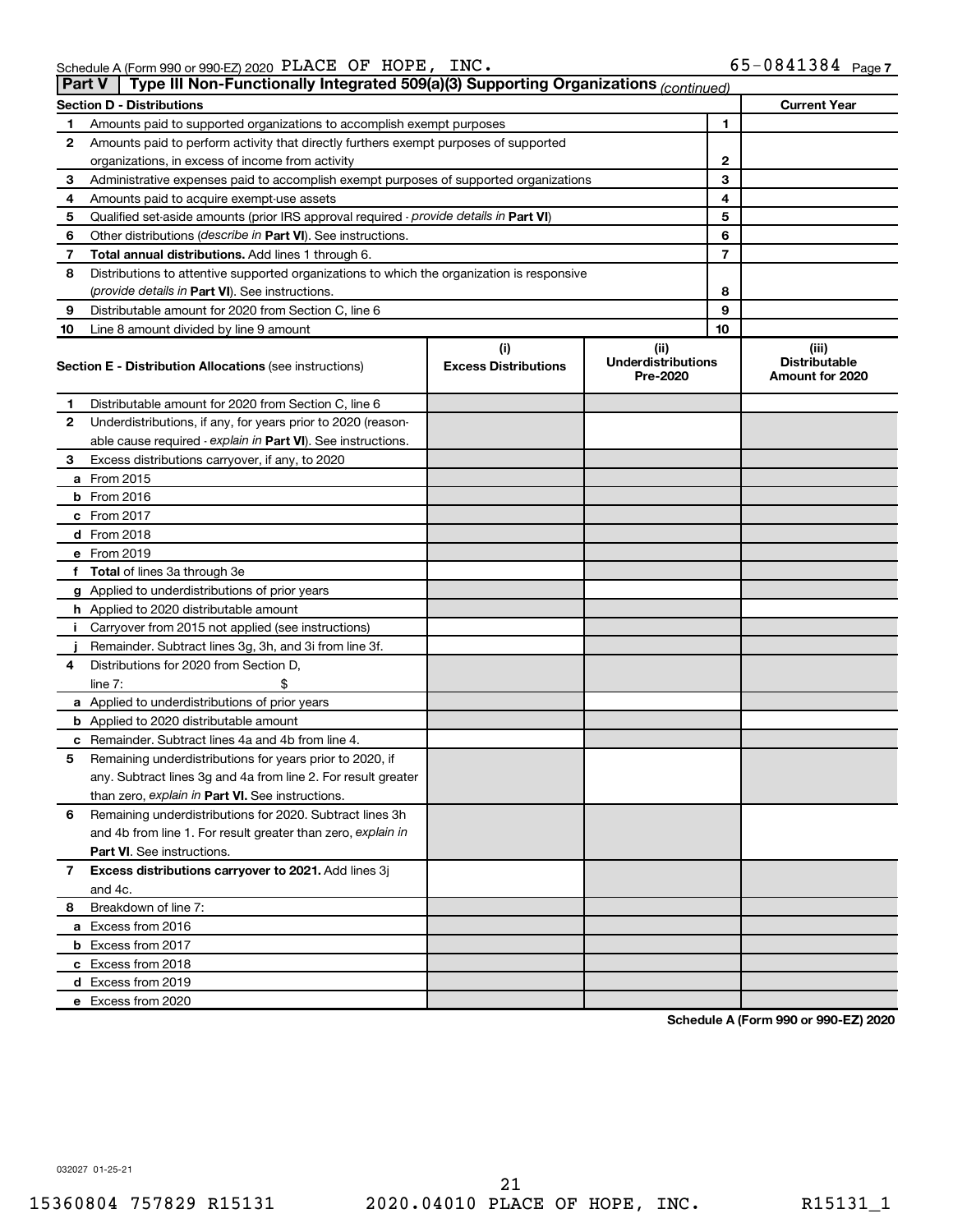|                                | <b>Part VI</b><br>(See instructions.) | Supplemental Information. Provide the explanations required by Part II, line 10; Part II, line 17a or 17b; Part III, line 12;<br>Part IV, Section A, lines 1, 2, 3b, 3c, 4b, 4c, 5a, 6, 9a, 9b, 9c, 11a, 11b, and 11c; Part IV, Section B, lines 1 and 2; Part IV, Section C, line 1; Part IV, Section D, lines 2 and 3; Part IV, Section E, lines 1c, 2a, 2b,<br>Section D, lines 5, 6, and 8; and Part V, Section E, lines 2, 5, and 6. Also complete this part for any additional information. |
|--------------------------------|---------------------------------------|---------------------------------------------------------------------------------------------------------------------------------------------------------------------------------------------------------------------------------------------------------------------------------------------------------------------------------------------------------------------------------------------------------------------------------------------------------------------------------------------------|
|                                |                                       |                                                                                                                                                                                                                                                                                                                                                                                                                                                                                                   |
|                                |                                       |                                                                                                                                                                                                                                                                                                                                                                                                                                                                                                   |
|                                |                                       |                                                                                                                                                                                                                                                                                                                                                                                                                                                                                                   |
|                                |                                       |                                                                                                                                                                                                                                                                                                                                                                                                                                                                                                   |
|                                |                                       |                                                                                                                                                                                                                                                                                                                                                                                                                                                                                                   |
|                                |                                       |                                                                                                                                                                                                                                                                                                                                                                                                                                                                                                   |
|                                |                                       |                                                                                                                                                                                                                                                                                                                                                                                                                                                                                                   |
|                                |                                       |                                                                                                                                                                                                                                                                                                                                                                                                                                                                                                   |
|                                |                                       |                                                                                                                                                                                                                                                                                                                                                                                                                                                                                                   |
|                                |                                       |                                                                                                                                                                                                                                                                                                                                                                                                                                                                                                   |
|                                |                                       |                                                                                                                                                                                                                                                                                                                                                                                                                                                                                                   |
|                                |                                       |                                                                                                                                                                                                                                                                                                                                                                                                                                                                                                   |
|                                |                                       |                                                                                                                                                                                                                                                                                                                                                                                                                                                                                                   |
|                                |                                       |                                                                                                                                                                                                                                                                                                                                                                                                                                                                                                   |
|                                |                                       |                                                                                                                                                                                                                                                                                                                                                                                                                                                                                                   |
|                                |                                       |                                                                                                                                                                                                                                                                                                                                                                                                                                                                                                   |
|                                |                                       |                                                                                                                                                                                                                                                                                                                                                                                                                                                                                                   |
|                                |                                       |                                                                                                                                                                                                                                                                                                                                                                                                                                                                                                   |
|                                |                                       |                                                                                                                                                                                                                                                                                                                                                                                                                                                                                                   |
|                                |                                       |                                                                                                                                                                                                                                                                                                                                                                                                                                                                                                   |
|                                |                                       |                                                                                                                                                                                                                                                                                                                                                                                                                                                                                                   |
|                                |                                       |                                                                                                                                                                                                                                                                                                                                                                                                                                                                                                   |
|                                |                                       |                                                                                                                                                                                                                                                                                                                                                                                                                                                                                                   |
|                                |                                       |                                                                                                                                                                                                                                                                                                                                                                                                                                                                                                   |
|                                |                                       |                                                                                                                                                                                                                                                                                                                                                                                                                                                                                                   |
|                                |                                       |                                                                                                                                                                                                                                                                                                                                                                                                                                                                                                   |
|                                |                                       |                                                                                                                                                                                                                                                                                                                                                                                                                                                                                                   |
|                                |                                       |                                                                                                                                                                                                                                                                                                                                                                                                                                                                                                   |
|                                |                                       |                                                                                                                                                                                                                                                                                                                                                                                                                                                                                                   |
|                                |                                       |                                                                                                                                                                                                                                                                                                                                                                                                                                                                                                   |
|                                |                                       |                                                                                                                                                                                                                                                                                                                                                                                                                                                                                                   |
|                                |                                       |                                                                                                                                                                                                                                                                                                                                                                                                                                                                                                   |
|                                |                                       |                                                                                                                                                                                                                                                                                                                                                                                                                                                                                                   |
|                                |                                       |                                                                                                                                                                                                                                                                                                                                                                                                                                                                                                   |
|                                |                                       |                                                                                                                                                                                                                                                                                                                                                                                                                                                                                                   |
|                                | 032028 01-25-21                       | Schedule A (Form 990 or 990-EZ) 2020                                                                                                                                                                                                                                                                                                                                                                                                                                                              |
| 2020.04010 PLACE OF HOPE, INC. | 15360804 757829 R15131                | 22<br>R15131_1                                                                                                                                                                                                                                                                                                                                                                                                                                                                                    |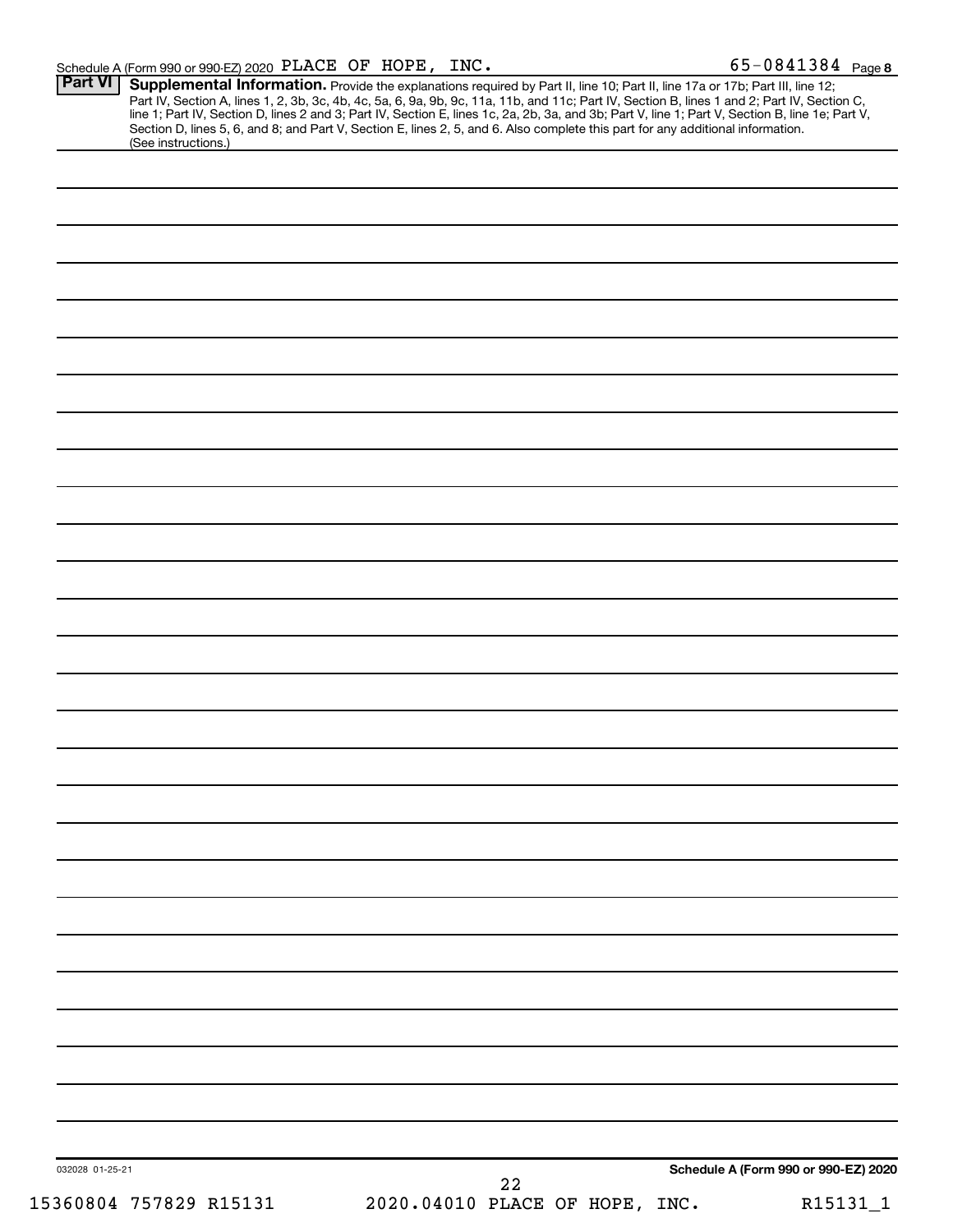Department of the Treasury Internal Revenue Service **(Form 990, 990-EZ,**

Name of the organization

**Organization type** (check one):

## \*\* PUBLIC DISCLOSURE COPY \*\*

## **Schedule B Schedule of Contributors**

**or 990-PF) | Attach to Form 990, Form 990-EZ, or Form 990-PF. | Go to www.irs.gov/Form990 for the latest information.** OMB No. 1545-0047

**2020**

**Employer identification number**

| $5 - 0841384$ |  |  |
|---------------|--|--|
|               |  |  |

|  | PLACE OF HOPE, INC. | 65-0841384 |
|--|---------------------|------------|
|  |                     |            |

| Filers of:         | Section:                                                                  |
|--------------------|---------------------------------------------------------------------------|
| Form 990 or 990-FZ | $ \mathbf{X} $ 501(c)( 3) (enter number) organization                     |
|                    | 4947(a)(1) nonexempt charitable trust not treated as a private foundation |
|                    | 527 political organization                                                |
| Form 990-PF        | 501(c)(3) exempt private foundation                                       |
|                    | 4947(a)(1) nonexempt charitable trust treated as a private foundation     |
|                    | 501(c)(3) taxable private foundation                                      |

Check if your organization is covered by the General Rule or a Special Rule.

**Note:**  Only a section 501(c)(7), (8), or (10) organization can check boxes for both the General Rule and a Special Rule. See instructions.

#### **General Rule**

 $\Box$ 

 $\Box$ 

For an organization filing Form 990, 990-EZ, or 990-PF that received, during the year, contributions totaling \$5,000 or more (in money or property) from any one contributor. Complete Parts I and II. See instructions for determining a contributor's total contributions.

#### **Special Rules**

any one contributor, during the year, total contributions of the greater of (1) \$5,000; or (2) 2% of the amount on (i) Form 990, Part VIII, line 1h;  $\boxed{\text{X}}$  For an organization described in section 501(c)(3) filing Form 990 or 990-EZ that met the 33 1/3% support test of the regulations under sections 509(a)(1) and 170(b)(1)(A)(vi), that checked Schedule A (Form 990 or 990-EZ), Part II, line 13, 16a, or 16b, and that received from or (ii) Form 990-EZ, line 1. Complete Parts I and II.

For an organization described in section 501(c)(7), (8), or (10) filing Form 990 or 990-EZ that received from any one contributor, during the year, total contributions of more than \$1,000 exclusively for religious, charitable, scientific, literary, or educational purposes, or for the prevention of cruelty to children or animals. Complete Parts I (entering "N/A" in column (b) instead of the contributor name and address), II, and III.  $\Box$ 

purpose. Don't complete any of the parts unless the General Rule applies to this organization because it received nonexclusively year, contributions exclusively for religious, charitable, etc., purposes, but no such contributions totaled more than \$1,000. If this box is checked, enter here the total contributions that were received during the year for an exclusively religious, charitable, etc., For an organization described in section 501(c)(7), (8), or (10) filing Form 990 or 990-EZ that received from any one contributor, during the religious, charitable, etc., contributions totaling \$5,000 or more during the year  $~\ldots\ldots\ldots\ldots\ldots\ldots\ldots\ldots\blacktriangleright~$ \$

**Caution:**  An organization that isn't covered by the General Rule and/or the Special Rules doesn't file Schedule B (Form 990, 990-EZ, or 990-PF),  **must** but it answer "No" on Part IV, line 2, of its Form 990; or check the box on line H of its Form 990-EZ or on its Form 990-PF, Part I, line 2, to certify that it doesn't meet the filing requirements of Schedule B (Form 990, 990-EZ, or 990-PF).

**For Paperwork Reduction Act Notice, see the instructions for Form 990, 990-EZ, or 990-PF. Schedule B (Form 990, 990-EZ, or 990-PF) (2020)** LHA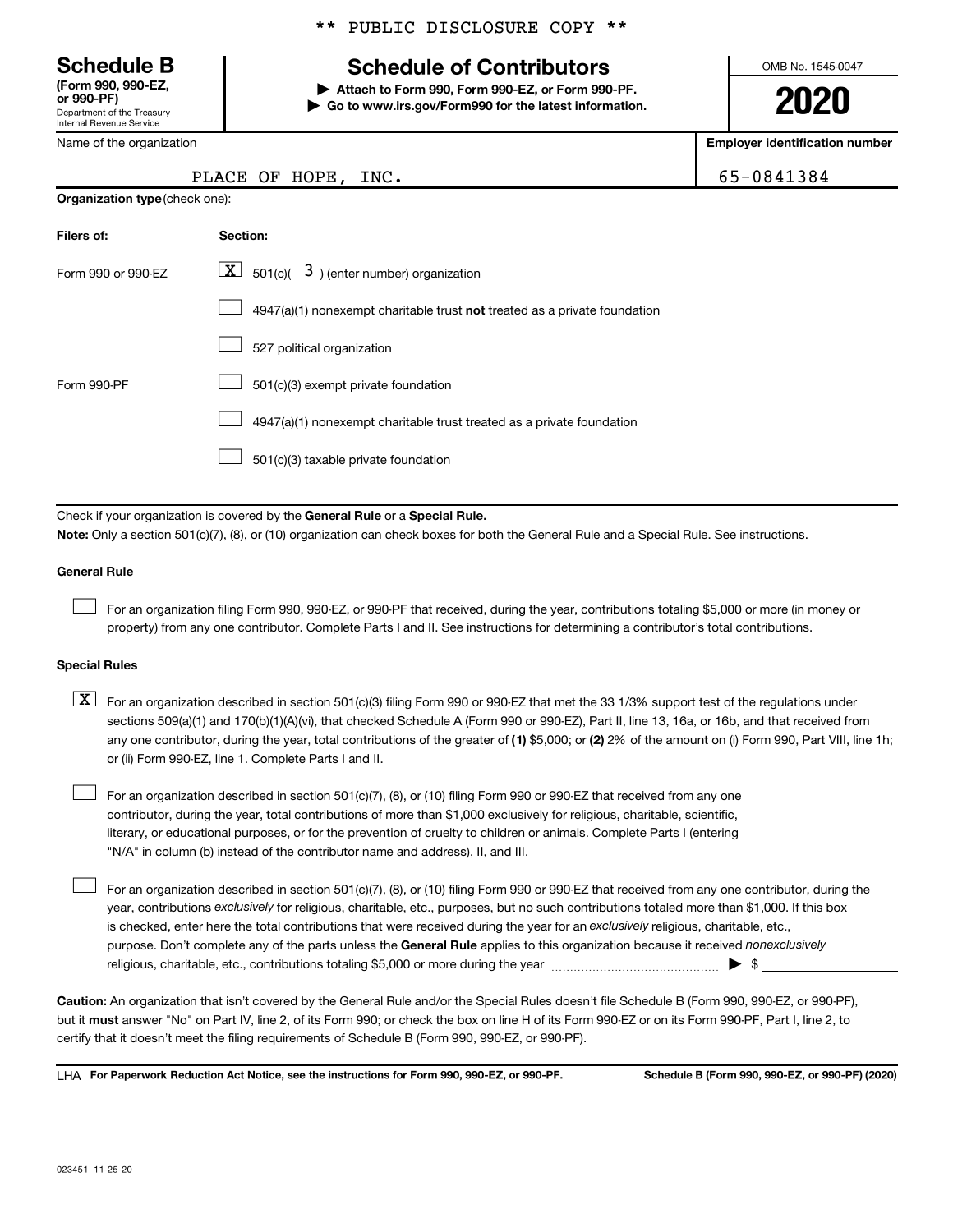## Schedule B (Form 990, 990-EZ, or 990-PF) (2020)

Name of organization

## PLACE OF HOPE, INC. 65-0841384

| Part I          | Contributors (see instructions). Use duplicate copies of Part I if additional space is needed. |                                   |                                                                                                             |
|-----------------|------------------------------------------------------------------------------------------------|-----------------------------------|-------------------------------------------------------------------------------------------------------------|
| (a)<br>No.      | (b)<br>Name, address, and ZIP + 4                                                              | (c)<br><b>Total contributions</b> | (d)<br>Type of contribution                                                                                 |
| 1               |                                                                                                | 2, 121, 501.<br>\$                | $\overline{\textbf{X}}$<br>Person<br>Payroll<br>Noncash<br>(Complete Part II for<br>noncash contributions.) |
| (a)<br>No.      | (b)<br>Name, address, and ZIP + 4                                                              | (c)<br><b>Total contributions</b> | (d)<br>Type of contribution                                                                                 |
| 2               |                                                                                                | 356,738.<br>$\$$                  | $\overline{\text{X}}$<br>Person<br>Payroll<br>Noncash<br>(Complete Part II for<br>noncash contributions.)   |
| (a)<br>No.      | (b)<br>Name, address, and ZIP + 4                                                              | (c)<br><b>Total contributions</b> | (d)<br>Type of contribution                                                                                 |
|                 |                                                                                                | \$                                | Person<br>Payroll<br>Noncash<br>(Complete Part II for<br>noncash contributions.)                            |
| (a)<br>No.      | (b)<br>Name, address, and ZIP + 4                                                              | (c)<br><b>Total contributions</b> | (d)<br>Type of contribution                                                                                 |
|                 |                                                                                                | \$                                | Person<br>Payroll<br>Noncash<br>(Complete Part II for<br>noncash contributions.)                            |
| (a)<br>No.      | (b)<br>Name, address, and ZIP + 4                                                              | (c)<br><b>Total contributions</b> | (d)<br>Type of contribution                                                                                 |
|                 |                                                                                                | \$                                | Person<br>Payroll<br>Noncash<br>(Complete Part II for<br>noncash contributions.)                            |
| (a)<br>No.      | (b)<br>Name, address, and ZIP + 4                                                              | (c)<br><b>Total contributions</b> | (d)<br>Type of contribution                                                                                 |
|                 |                                                                                                | \$                                | Person<br>Payroll<br>Noncash<br>(Complete Part II for<br>noncash contributions.)                            |
| 023452 11-25-20 |                                                                                                |                                   | Schedule B (Form 990, 990-EZ, or 990-PF) (2020)                                                             |

24

15360804 757829 R15131 2020.04010 PLACE OF HOPE, INC. R15131\_1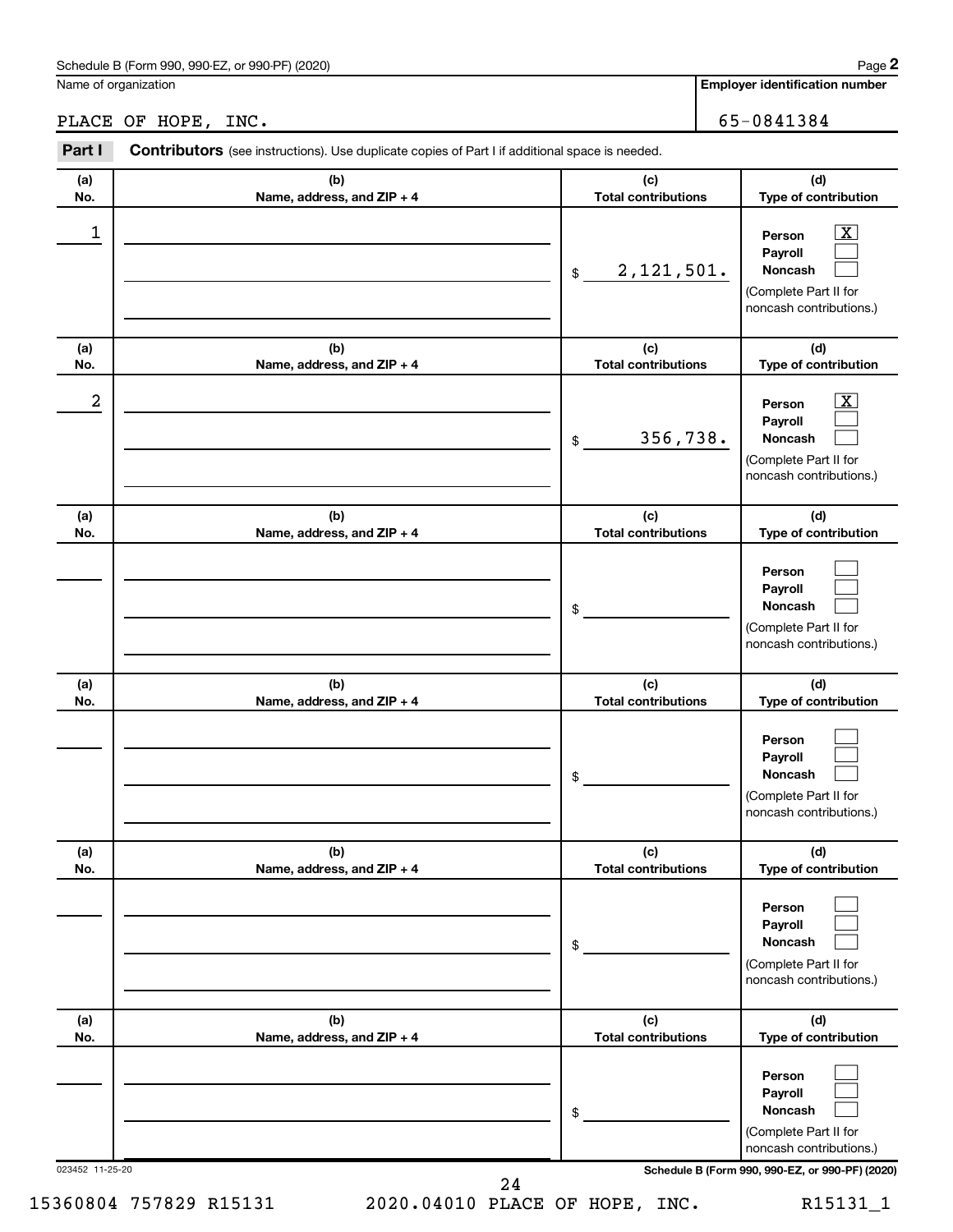Name of organization

## PLACE OF HOPE, INC. 65-0841384

Part II Noncash Property (see instructions). Use duplicate copies of Part II if additional space is needed.

| (a)             |                                       | (c)                                      |                                                 |
|-----------------|---------------------------------------|------------------------------------------|-------------------------------------------------|
| No.             | (b)                                   | FMV (or estimate)                        | (d)                                             |
| from            | Description of noncash property given | (See instructions.)                      | Date received                                   |
| Part I          |                                       |                                          |                                                 |
|                 |                                       |                                          |                                                 |
|                 |                                       |                                          |                                                 |
|                 |                                       | \$                                       |                                                 |
| (a)             |                                       |                                          |                                                 |
| No.             | (b)                                   | (c)<br>FMV (or estimate)                 | (d)                                             |
| from            | Description of noncash property given | (See instructions.)                      | Date received                                   |
| Part I          |                                       |                                          |                                                 |
|                 |                                       |                                          |                                                 |
|                 |                                       |                                          |                                                 |
|                 |                                       | \$                                       |                                                 |
| (a)             |                                       | (c)                                      |                                                 |
| No.             | (b)                                   | FMV (or estimate)                        | (d)                                             |
| from            | Description of noncash property given | (See instructions.)                      | Date received                                   |
| Part I          |                                       |                                          |                                                 |
|                 |                                       |                                          |                                                 |
|                 |                                       |                                          |                                                 |
|                 |                                       | \$                                       |                                                 |
| (a)             |                                       | (c)                                      |                                                 |
| No.             | (b)                                   |                                          | (d)                                             |
| from            | Description of noncash property given | FMV (or estimate)<br>(See instructions.) | Date received                                   |
| Part I          |                                       |                                          |                                                 |
|                 |                                       |                                          |                                                 |
|                 |                                       |                                          |                                                 |
|                 |                                       | \$                                       |                                                 |
| (a)             |                                       |                                          |                                                 |
| No.             | (b)                                   | (c)                                      | (d)                                             |
| from            | Description of noncash property given | FMV (or estimate)<br>(See instructions.) | Date received                                   |
| Part I          |                                       |                                          |                                                 |
|                 |                                       |                                          |                                                 |
|                 |                                       |                                          |                                                 |
|                 |                                       | \$                                       |                                                 |
| (a)             |                                       | (c)                                      |                                                 |
| No.             | (b)                                   | FMV (or estimate)                        | (d)                                             |
| from            | Description of noncash property given | (See instructions.)                      | Date received                                   |
| Part I          |                                       |                                          |                                                 |
|                 |                                       |                                          |                                                 |
|                 |                                       |                                          |                                                 |
| 023453 11-25-20 |                                       | \$                                       | Schedule B (Form 990, 990-EZ, or 990-PF) (2020) |
|                 | 25                                    |                                          |                                                 |
|                 | 15360804 757829 R15131                | 2020.04010 PLACE OF HOPE, INC.           | R15131_1                                        |

**3**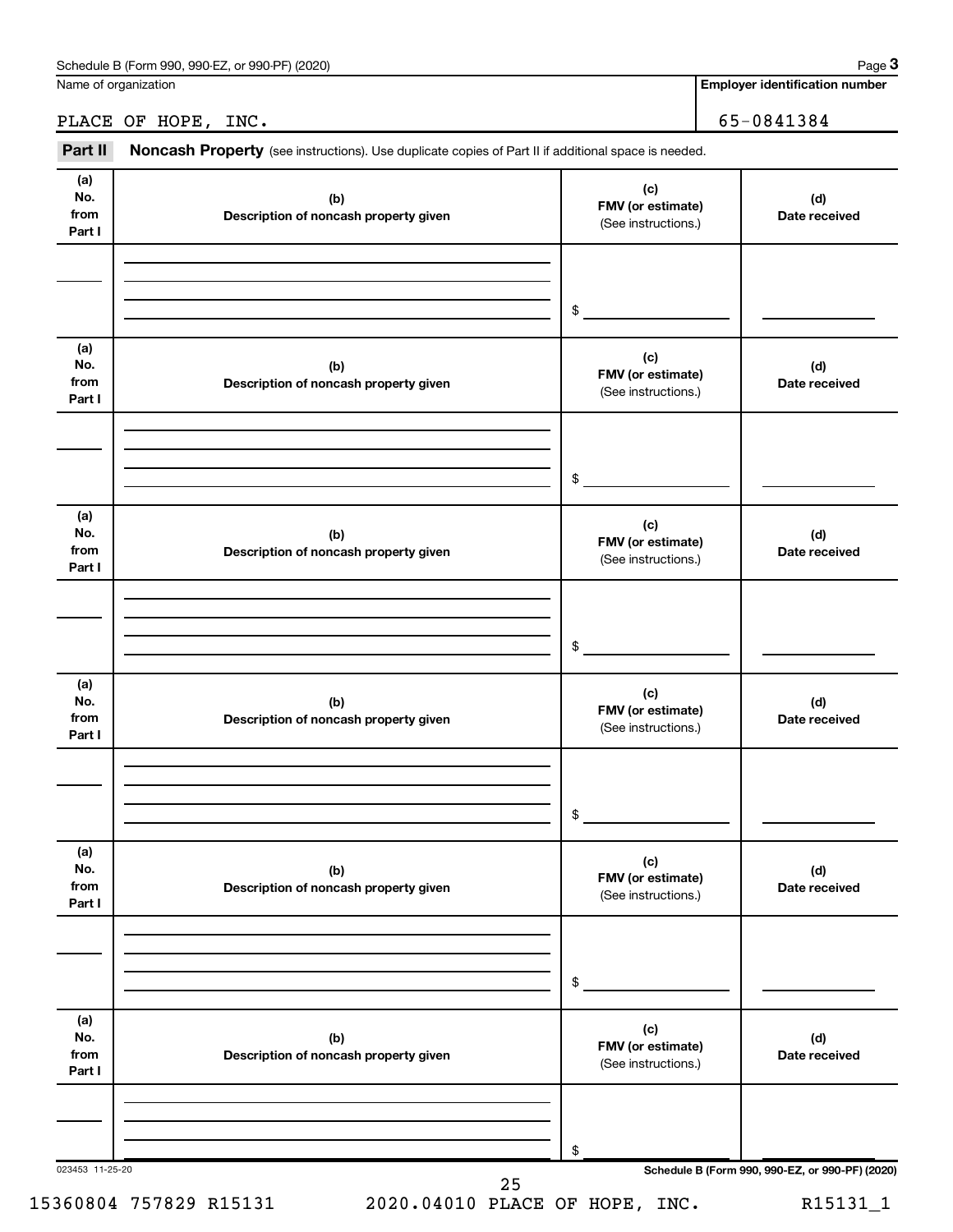**4**

|                             | Name of organization                                                                                                                                                                                                                                                                                                                                                                                                                                                                                                                 |                      | <b>Employer identification number</b>                                                                                |
|-----------------------------|--------------------------------------------------------------------------------------------------------------------------------------------------------------------------------------------------------------------------------------------------------------------------------------------------------------------------------------------------------------------------------------------------------------------------------------------------------------------------------------------------------------------------------------|----------------------|----------------------------------------------------------------------------------------------------------------------|
|                             | PLACE OF HOPE, INC.                                                                                                                                                                                                                                                                                                                                                                                                                                                                                                                  |                      | 65-0841384                                                                                                           |
| Part III                    | Exclusively religious, charitable, etc., contributions to organizations described in section 501(c)(7), (8), or (10) that total more than \$1,000 for the year<br>from any one contributor. Complete columns (a) through (e) and the following line entry. For organizations<br>completing Part III, enter the total of exclusively religious, charitable, etc., contributions of \$1,000 or less for the year. (Enter this info. once.) $\blacktriangleright$ \$<br>Use duplicate copies of Part III if additional space is needed. |                      | <u> 1990 - Jan Jawa Barat, prima prima prima prima prima prima prima prima prima prima prima prima prima prima p</u> |
| $(a)$ No.<br>from<br>Part I | (b) Purpose of gift                                                                                                                                                                                                                                                                                                                                                                                                                                                                                                                  | (c) Use of gift      | (d) Description of how gift is held                                                                                  |
|                             |                                                                                                                                                                                                                                                                                                                                                                                                                                                                                                                                      |                      |                                                                                                                      |
|                             |                                                                                                                                                                                                                                                                                                                                                                                                                                                                                                                                      | (e) Transfer of gift |                                                                                                                      |
|                             | Transferee's name, address, and ZIP + 4                                                                                                                                                                                                                                                                                                                                                                                                                                                                                              |                      | Relationship of transferor to transferee                                                                             |
| $(a)$ No.<br>from           | (b) Purpose of gift                                                                                                                                                                                                                                                                                                                                                                                                                                                                                                                  | (c) Use of gift      | (d) Description of how gift is held                                                                                  |
| Part I                      |                                                                                                                                                                                                                                                                                                                                                                                                                                                                                                                                      |                      |                                                                                                                      |
|                             |                                                                                                                                                                                                                                                                                                                                                                                                                                                                                                                                      | (e) Transfer of gift |                                                                                                                      |
|                             | Transferee's name, address, and ZIP + 4                                                                                                                                                                                                                                                                                                                                                                                                                                                                                              |                      | Relationship of transferor to transferee                                                                             |
| $(a)$ No.                   |                                                                                                                                                                                                                                                                                                                                                                                                                                                                                                                                      |                      |                                                                                                                      |
| from<br>Part I              | (b) Purpose of gift                                                                                                                                                                                                                                                                                                                                                                                                                                                                                                                  | (c) Use of gift      | (d) Description of how gift is held                                                                                  |
|                             |                                                                                                                                                                                                                                                                                                                                                                                                                                                                                                                                      |                      |                                                                                                                      |
|                             | Transferee's name, address, and ZIP + 4                                                                                                                                                                                                                                                                                                                                                                                                                                                                                              | (e) Transfer of gift | Relationship of transferor to transferee                                                                             |
|                             |                                                                                                                                                                                                                                                                                                                                                                                                                                                                                                                                      |                      |                                                                                                                      |
| (a) No.<br>from<br>Part I   | (b) Purpose of gift                                                                                                                                                                                                                                                                                                                                                                                                                                                                                                                  | (c) Use of gift      | (d) Description of how gift is held                                                                                  |
|                             |                                                                                                                                                                                                                                                                                                                                                                                                                                                                                                                                      |                      |                                                                                                                      |
|                             |                                                                                                                                                                                                                                                                                                                                                                                                                                                                                                                                      | (e) Transfer of gift |                                                                                                                      |
|                             | Transferee's name, address, and ZIP + 4                                                                                                                                                                                                                                                                                                                                                                                                                                                                                              |                      | Relationship of transferor to transferee                                                                             |
|                             |                                                                                                                                                                                                                                                                                                                                                                                                                                                                                                                                      |                      |                                                                                                                      |
| 023454 11-25-20             |                                                                                                                                                                                                                                                                                                                                                                                                                                                                                                                                      | 26                   | Schedule B (Form 990, 990-EZ, or 990-PF) (2020)                                                                      |

15360804 757829 R15131 2020.04010 PLACE OF HOPE, INC. R15131\_1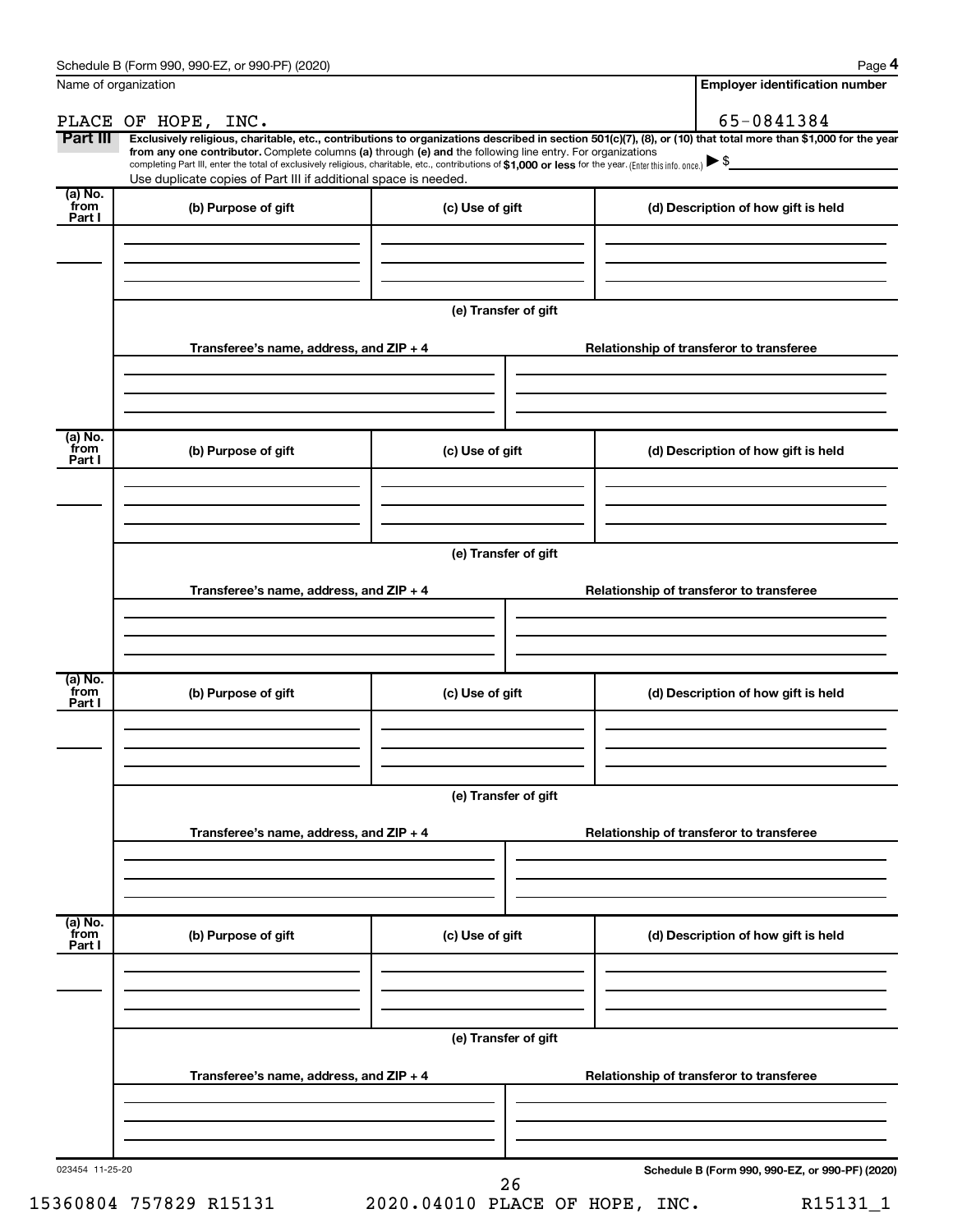|         | <b>SCHEDULE D</b>                                    |                                                                                                        | <b>Supplemental Financial Statements</b>                                                                                                                                                                                                                 |                          | OMB No. 1545-0047                     |
|---------|------------------------------------------------------|--------------------------------------------------------------------------------------------------------|----------------------------------------------------------------------------------------------------------------------------------------------------------------------------------------------------------------------------------------------------------|--------------------------|---------------------------------------|
|         | (Form 990)                                           |                                                                                                        | Complete if the organization answered "Yes" on Form 990,<br>Part IV, line 6, 7, 8, 9, 10, 11a, 11b, 11c, 11d, 11e, 11f, 12a, or 12b.                                                                                                                     |                          |                                       |
|         | Department of the Treasury                           |                                                                                                        | Attach to Form 990.                                                                                                                                                                                                                                      |                          | <b>Open to Public</b><br>Inspection   |
|         | Internal Revenue Service<br>Name of the organization |                                                                                                        | Go to www.irs.gov/Form990 for instructions and the latest information.                                                                                                                                                                                   |                          | <b>Employer identification number</b> |
|         |                                                      | PLACE OF HOPE, INC.                                                                                    |                                                                                                                                                                                                                                                          |                          | 65-0841384                            |
| Part I  |                                                      |                                                                                                        | Organizations Maintaining Donor Advised Funds or Other Similar Funds or Accounts. Complete if the                                                                                                                                                        |                          |                                       |
|         |                                                      | organization answered "Yes" on Form 990, Part IV, line 6.                                              |                                                                                                                                                                                                                                                          |                          |                                       |
|         |                                                      |                                                                                                        | (a) Donor advised funds                                                                                                                                                                                                                                  |                          | (b) Funds and other accounts          |
| 1       |                                                      |                                                                                                        |                                                                                                                                                                                                                                                          |                          |                                       |
| 2       |                                                      | Aggregate value of contributions to (during year)                                                      |                                                                                                                                                                                                                                                          |                          |                                       |
| З<br>4  |                                                      |                                                                                                        |                                                                                                                                                                                                                                                          |                          |                                       |
| 5       |                                                      |                                                                                                        | Did the organization inform all donors and donor advisors in writing that the assets held in donor advised funds                                                                                                                                         |                          |                                       |
|         |                                                      |                                                                                                        |                                                                                                                                                                                                                                                          |                          | Yes<br><b>No</b>                      |
| 6       |                                                      |                                                                                                        | Did the organization inform all grantees, donors, and donor advisors in writing that grant funds can be used only                                                                                                                                        |                          |                                       |
|         |                                                      |                                                                                                        | for charitable purposes and not for the benefit of the donor or donor advisor, or for any other purpose conferring                                                                                                                                       |                          |                                       |
|         | impermissible private benefit?                       |                                                                                                        |                                                                                                                                                                                                                                                          |                          | Yes<br>No                             |
| Part II |                                                      |                                                                                                        | Conservation Easements. Complete if the organization answered "Yes" on Form 990, Part IV, line 7.                                                                                                                                                        |                          |                                       |
| 1.      |                                                      | Purpose(s) of conservation easements held by the organization (check all that apply).                  |                                                                                                                                                                                                                                                          |                          |                                       |
|         |                                                      | Preservation of land for public use (for example, recreation or education)                             | Preservation of a historically important land area                                                                                                                                                                                                       |                          |                                       |
|         |                                                      | Protection of natural habitat<br>Preservation of open space                                            | Preservation of a certified historic structure                                                                                                                                                                                                           |                          |                                       |
| 2       |                                                      |                                                                                                        | Complete lines 2a through 2d if the organization held a qualified conservation contribution in the form of a conservation easement on the last                                                                                                           |                          |                                       |
|         | day of the tax year.                                 |                                                                                                        |                                                                                                                                                                                                                                                          |                          | Held at the End of the Tax Year       |
| a       |                                                      |                                                                                                        |                                                                                                                                                                                                                                                          | 2a                       |                                       |
| b       |                                                      |                                                                                                        |                                                                                                                                                                                                                                                          | 2 <sub>b</sub>           |                                       |
| с       |                                                      |                                                                                                        |                                                                                                                                                                                                                                                          | 2c                       |                                       |
| d       |                                                      |                                                                                                        | Number of conservation easements included in (c) acquired after 7/25/06, and not on a historic structure                                                                                                                                                 |                          |                                       |
|         |                                                      |                                                                                                        |                                                                                                                                                                                                                                                          | 2d                       |                                       |
| 3       |                                                      |                                                                                                        | Number of conservation easements modified, transferred, released, extinguished, or terminated by the organization during the tax                                                                                                                         |                          |                                       |
| 4       | $year \blacktriangleright$                           | Number of states where property subject to conservation easement is located >                          |                                                                                                                                                                                                                                                          |                          |                                       |
| 5       |                                                      | Does the organization have a written policy regarding the periodic monitoring, inspection, handling of |                                                                                                                                                                                                                                                          |                          |                                       |
|         |                                                      |                                                                                                        |                                                                                                                                                                                                                                                          |                          | Yes<br><b>No</b>                      |
| 6       |                                                      |                                                                                                        | Staff and volunteer hours devoted to monitoring, inspecting, handling of violations, and enforcing conservation easements during the year                                                                                                                |                          |                                       |
|         |                                                      |                                                                                                        |                                                                                                                                                                                                                                                          |                          |                                       |
| 7       |                                                      |                                                                                                        | Amount of expenses incurred in monitoring, inspecting, handling of violations, and enforcing conservation easements during the year                                                                                                                      |                          |                                       |
|         | $\blacktriangleright$ \$                             |                                                                                                        |                                                                                                                                                                                                                                                          |                          |                                       |
| 8       |                                                      |                                                                                                        | Does each conservation easement reported on line 2(d) above satisfy the requirements of section 170(h)(4)(B)(i)                                                                                                                                          |                          |                                       |
|         |                                                      |                                                                                                        |                                                                                                                                                                                                                                                          |                          | Yes<br><b>No</b>                      |
| 9       |                                                      |                                                                                                        | In Part XIII, describe how the organization reports conservation easements in its revenue and expense statement and<br>balance sheet, and include, if applicable, the text of the footnote to the organization's financial statements that describes the |                          |                                       |
|         |                                                      | organization's accounting for conservation easements.                                                  |                                                                                                                                                                                                                                                          |                          |                                       |
|         | Part III                                             |                                                                                                        | Organizations Maintaining Collections of Art, Historical Treasures, or Other Similar Assets.                                                                                                                                                             |                          |                                       |
|         |                                                      | Complete if the organization answered "Yes" on Form 990, Part IV, line 8.                              |                                                                                                                                                                                                                                                          |                          |                                       |
|         |                                                      |                                                                                                        | 1a If the organization elected, as permitted under FASB ASC 958, not to report in its revenue statement and balance sheet works                                                                                                                          |                          |                                       |
|         |                                                      |                                                                                                        | of art, historical treasures, or other similar assets held for public exhibition, education, or research in furtherance of public                                                                                                                        |                          |                                       |
|         |                                                      |                                                                                                        | service, provide in Part XIII the text of the footnote to its financial statements that describes these items.                                                                                                                                           |                          |                                       |
|         |                                                      |                                                                                                        | <b>b</b> If the organization elected, as permitted under FASB ASC 958, to report in its revenue statement and balance sheet works of                                                                                                                     |                          |                                       |
|         |                                                      |                                                                                                        | art, historical treasures, or other similar assets held for public exhibition, education, or research in furtherance of public service,                                                                                                                  |                          |                                       |
|         |                                                      | provide the following amounts relating to these items:                                                 |                                                                                                                                                                                                                                                          |                          |                                       |
|         |                                                      | (ii) Assets included in Form 990, Part X                                                               |                                                                                                                                                                                                                                                          | $\blacktriangleright$ \$ |                                       |
| 2       |                                                      |                                                                                                        | If the organization received or held works of art, historical treasures, or other similar assets for financial gain, provide                                                                                                                             |                          |                                       |
|         |                                                      | the following amounts required to be reported under FASB ASC 958 relating to these items:              |                                                                                                                                                                                                                                                          |                          |                                       |
|         |                                                      |                                                                                                        |                                                                                                                                                                                                                                                          | \$                       |                                       |
|         |                                                      |                                                                                                        |                                                                                                                                                                                                                                                          | - \$                     |                                       |
|         |                                                      | LHA For Paperwork Reduction Act Notice, see the Instructions for Form 990.                             |                                                                                                                                                                                                                                                          |                          | Schedule D (Form 990) 2020            |
|         | 032051 12-01-20                                      |                                                                                                        |                                                                                                                                                                                                                                                          |                          |                                       |
|         |                                                      |                                                                                                        | 27                                                                                                                                                                                                                                                       |                          |                                       |

<sup>15360804 757829</sup> R15131 2020.04010 PLACE OF HOPE, INC. R15131\_1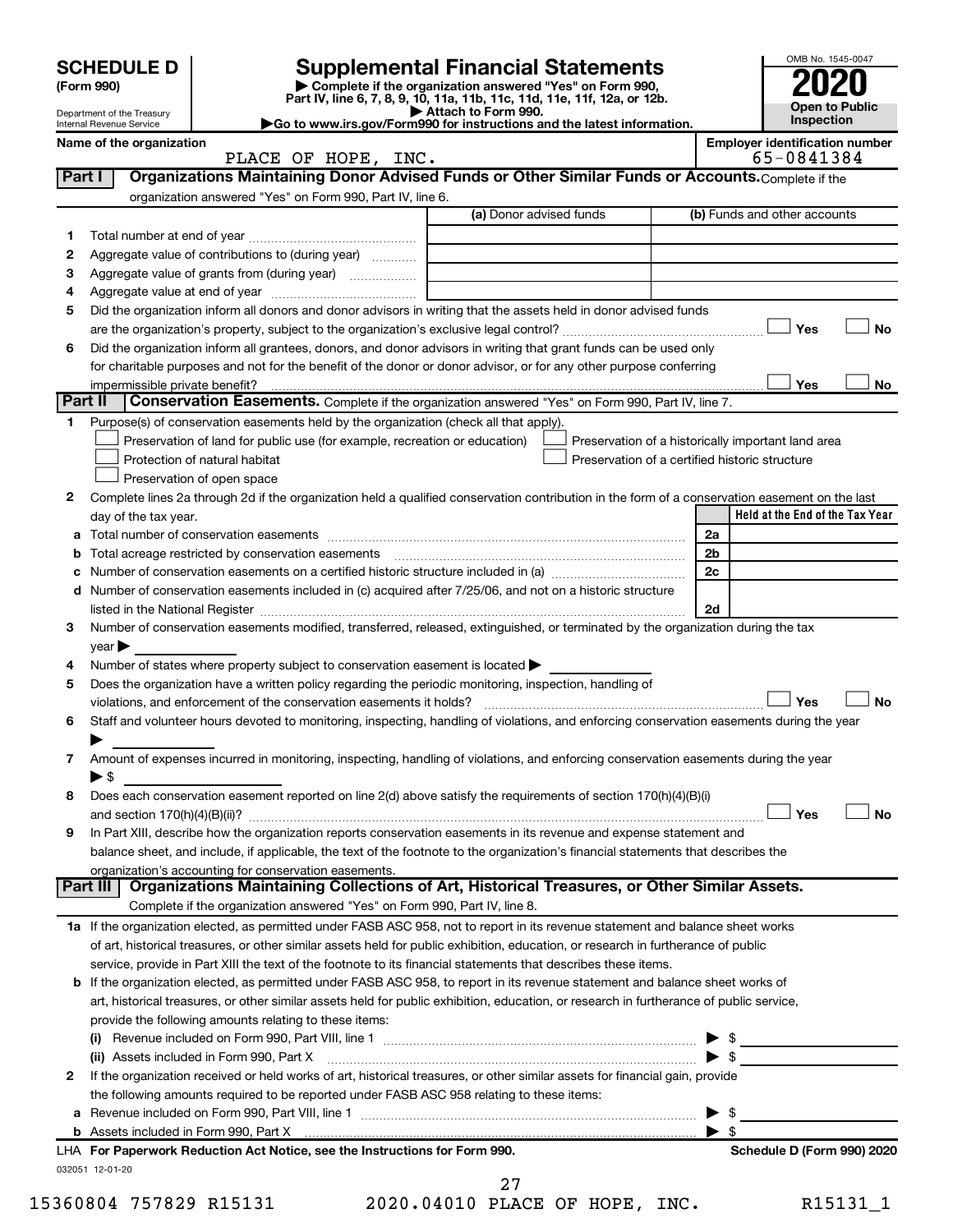|               | Schedule D (Form 990) 2020                                                                                                                                                                                                           | PLACE OF HOPE, INC. |                |                                                                                                                                                                                                                               |                 | 65-0841384 Page 2                |
|---------------|--------------------------------------------------------------------------------------------------------------------------------------------------------------------------------------------------------------------------------------|---------------------|----------------|-------------------------------------------------------------------------------------------------------------------------------------------------------------------------------------------------------------------------------|-----------------|----------------------------------|
|               | Part III<br>Organizations Maintaining Collections of Art, Historical Treasures, or Other Similar Assets(continued)                                                                                                                   |                     |                |                                                                                                                                                                                                                               |                 |                                  |
| 3             | Using the organization's acquisition, accession, and other records, check any of the following that make significant use of its                                                                                                      |                     |                |                                                                                                                                                                                                                               |                 |                                  |
|               | collection items (check all that apply):                                                                                                                                                                                             |                     |                |                                                                                                                                                                                                                               |                 |                                  |
| a             | Public exhibition                                                                                                                                                                                                                    | d                   |                | Loan or exchange program                                                                                                                                                                                                      |                 |                                  |
| b             | Scholarly research                                                                                                                                                                                                                   |                     |                | Other and the contract of the contract of the contract of the contract of the contract of the contract of the contract of the contract of the contract of the contract of the contract of the contract of the contract of the |                 |                                  |
| c             | Preservation for future generations                                                                                                                                                                                                  |                     |                |                                                                                                                                                                                                                               |                 |                                  |
| 4             | Provide a description of the organization's collections and explain how they further the organization's exempt purpose in Part XIII.                                                                                                 |                     |                |                                                                                                                                                                                                                               |                 |                                  |
| 5             | During the year, did the organization solicit or receive donations of art, historical treasures, or other similar assets                                                                                                             |                     |                |                                                                                                                                                                                                                               |                 |                                  |
|               |                                                                                                                                                                                                                                      |                     |                |                                                                                                                                                                                                                               |                 | Yes<br>No                        |
|               | Part IV<br><b>Escrow and Custodial Arrangements.</b> Complete if the organization answered "Yes" on Form 990, Part IV, line 9, or<br>reported an amount on Form 990, Part X, line 21.                                                |                     |                |                                                                                                                                                                                                                               |                 |                                  |
|               |                                                                                                                                                                                                                                      |                     |                |                                                                                                                                                                                                                               |                 |                                  |
|               | 1a Is the organization an agent, trustee, custodian or other intermediary for contributions or other assets not included                                                                                                             |                     |                |                                                                                                                                                                                                                               |                 | <b>No</b><br>Yes                 |
|               |                                                                                                                                                                                                                                      |                     |                |                                                                                                                                                                                                                               |                 |                                  |
|               | b If "Yes," explain the arrangement in Part XIII and complete the following table:                                                                                                                                                   |                     |                |                                                                                                                                                                                                                               |                 | Amount                           |
|               |                                                                                                                                                                                                                                      |                     |                |                                                                                                                                                                                                                               |                 |                                  |
|               | c Beginning balance <b>contract to the contract of the contract of the contract of the contract of the contract of the contract of the contract of the contract of the contract of the contract of the contract of the contract </b> |                     |                |                                                                                                                                                                                                                               | 1c<br>1d        |                                  |
|               | d Additions during the year manufactured and an account of the year manufactured and account of the year manufactured and account of the year manufactured and account of the year manufactured and account of the year manufa       |                     |                |                                                                                                                                                                                                                               | 1e              |                                  |
| f.            | e Distributions during the year manufactured and a control of the year manufactured and a Distributions during the year                                                                                                              |                     |                |                                                                                                                                                                                                                               | 1f              |                                  |
|               | 2a Did the organization include an amount on Form 990, Part X, line 21, for escrow or custodial account liability?                                                                                                                   |                     |                |                                                                                                                                                                                                                               |                 | Yes<br>No                        |
|               |                                                                                                                                                                                                                                      |                     |                |                                                                                                                                                                                                                               | .               |                                  |
| <b>Part V</b> | Endowment Funds. Complete if the organization answered "Yes" on Form 990, Part IV, line 10.                                                                                                                                          |                     |                |                                                                                                                                                                                                                               |                 |                                  |
|               |                                                                                                                                                                                                                                      | (a) Current year    | (b) Prior year | (c) Two years back $\vert$ (d) Three years back $\vert$                                                                                                                                                                       |                 | (e) Four years back              |
|               | 1a Beginning of year balance                                                                                                                                                                                                         | 3, 196, 455.        | 2,679,853.     | 2,913,894.                                                                                                                                                                                                                    | 2,514,480.      | 2,367,261.                       |
|               |                                                                                                                                                                                                                                      | 100,278.            | 370,817.       |                                                                                                                                                                                                                               | 36,950.         | 60,374.                          |
|               | c Net investment earnings, gains, and losses                                                                                                                                                                                         | 471,412.            | 575,864.       | $-196, 288.$                                                                                                                                                                                                                  | 433,269.        | 181,073.                         |
|               | d Grants or scholarships                                                                                                                                                                                                             |                     |                |                                                                                                                                                                                                                               |                 |                                  |
|               | e Other expenditures for facilities                                                                                                                                                                                                  |                     |                |                                                                                                                                                                                                                               |                 |                                  |
|               | and programs                                                                                                                                                                                                                         | 107,401.            | 6,000.         | 6,000.                                                                                                                                                                                                                        | 53,159.         | 77,777.                          |
|               | f Administrative expenses                                                                                                                                                                                                            | 33,978.             | 51,907.        | 31, 753.                                                                                                                                                                                                                      | 17,646.         | 16,451.                          |
| g             |                                                                                                                                                                                                                                      | 3,626,766.          | 3,568,627.     | 2,679,853.                                                                                                                                                                                                                    | 2,913,894.      | 2,514,480.                       |
| 2             | Provide the estimated percentage of the current year end balance (line 1g, column (a)) held as:                                                                                                                                      |                     |                |                                                                                                                                                                                                                               |                 |                                  |
|               | a Board designated or quasi-endowment >                                                                                                                                                                                              | 100,0000            | %              |                                                                                                                                                                                                                               |                 |                                  |
| b             | Permanent endowment                                                                                                                                                                                                                  | %                   |                |                                                                                                                                                                                                                               |                 |                                  |
|               | $\mathbf c$ Term endowment $\blacktriangleright$                                                                                                                                                                                     | %                   |                |                                                                                                                                                                                                                               |                 |                                  |
|               | The percentages on lines 2a, 2b, and 2c should equal 100%.                                                                                                                                                                           |                     |                |                                                                                                                                                                                                                               |                 |                                  |
|               | 3a Are there endowment funds not in the possession of the organization that are held and administered for the organization                                                                                                           |                     |                |                                                                                                                                                                                                                               |                 |                                  |
|               | by:                                                                                                                                                                                                                                  |                     |                |                                                                                                                                                                                                                               |                 | Yes<br>No                        |
|               | (i)                                                                                                                                                                                                                                  |                     |                |                                                                                                                                                                                                                               |                 | X<br>3a(i)                       |
|               |                                                                                                                                                                                                                                      |                     |                |                                                                                                                                                                                                                               |                 | $\overline{\text{X}}$<br> 3a(ii) |
|               |                                                                                                                                                                                                                                      |                     |                |                                                                                                                                                                                                                               |                 | 3b                               |
| 4             | Describe in Part XIII the intended uses of the organization's endowment funds.                                                                                                                                                       |                     |                |                                                                                                                                                                                                                               |                 |                                  |
|               | Land, Buildings, and Equipment.<br><b>Part VI</b>                                                                                                                                                                                    |                     |                |                                                                                                                                                                                                                               |                 |                                  |
|               | Complete if the organization answered "Yes" on Form 990, Part IV, line 11a. See Form 990, Part X, line 10.                                                                                                                           |                     |                |                                                                                                                                                                                                                               |                 |                                  |
|               | Description of property                                                                                                                                                                                                              | (a) Cost or other   |                | (b) Cost or other                                                                                                                                                                                                             | (c) Accumulated | (d) Book value                   |
|               |                                                                                                                                                                                                                                      | basis (investment)  |                | basis (other)                                                                                                                                                                                                                 | depreciation    |                                  |
|               |                                                                                                                                                                                                                                      |                     |                | 2,354,356.                                                                                                                                                                                                                    |                 | 2,354,356.                       |
|               |                                                                                                                                                                                                                                      |                     |                | 10,797,108.                                                                                                                                                                                                                   | 3,765,194.      | 7,031,914.                       |
|               |                                                                                                                                                                                                                                      |                     |                |                                                                                                                                                                                                                               |                 |                                  |
|               |                                                                                                                                                                                                                                      |                     |                | 965,040.                                                                                                                                                                                                                      | 680,789.        | 284, 251.                        |
|               |                                                                                                                                                                                                                                      |                     |                | 568,888.                                                                                                                                                                                                                      | 388,759.        | 180,129.                         |
|               | Total. Add lines 1a through 1e. (Column (d) must equal Form 990, Part X, column (B), line 10c.)                                                                                                                                      |                     |                |                                                                                                                                                                                                                               |                 | 9,850,650.                       |
|               |                                                                                                                                                                                                                                      |                     |                |                                                                                                                                                                                                                               |                 | Schedule D (Form 990) 2020       |

032052 12-01-20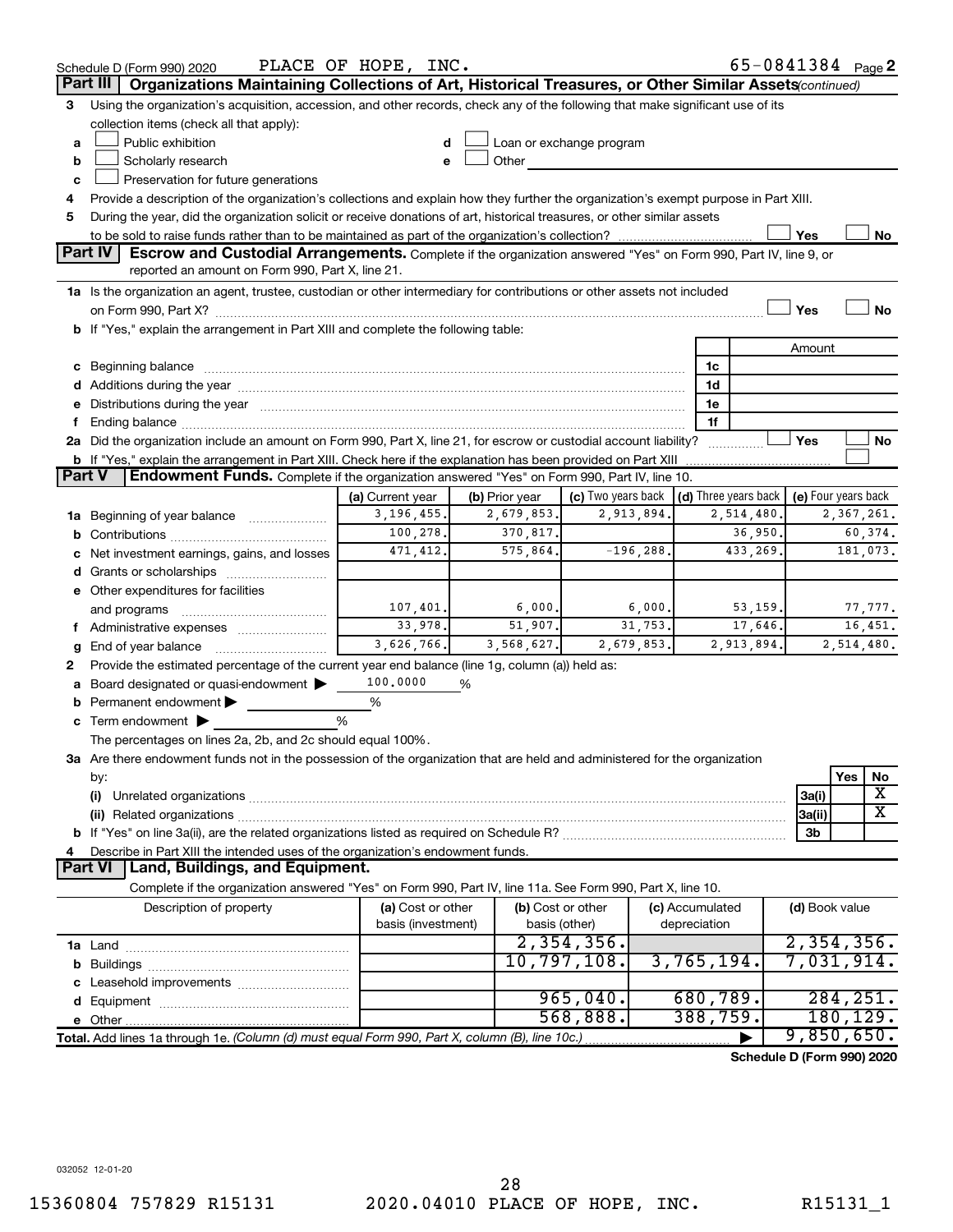| Complete if the organization answered "Yes" on Form 990, Part IV, line 11b. See Form 990, Part X, line 12.<br>(a) Description of security or category (including name of security) | (b) Book value  | (c) Method of valuation: Cost or end-of-year market value |                |
|------------------------------------------------------------------------------------------------------------------------------------------------------------------------------------|-----------------|-----------------------------------------------------------|----------------|
|                                                                                                                                                                                    |                 |                                                           |                |
| (1) Financial derivatives                                                                                                                                                          |                 |                                                           |                |
|                                                                                                                                                                                    |                 |                                                           |                |
| (3) Other                                                                                                                                                                          |                 |                                                           |                |
| (A)                                                                                                                                                                                |                 |                                                           |                |
| (B)                                                                                                                                                                                |                 |                                                           |                |
| (C)                                                                                                                                                                                |                 |                                                           |                |
| (D)                                                                                                                                                                                |                 |                                                           |                |
| (E)                                                                                                                                                                                |                 |                                                           |                |
| (F)                                                                                                                                                                                |                 |                                                           |                |
| (G)                                                                                                                                                                                |                 |                                                           |                |
| (H)                                                                                                                                                                                |                 |                                                           |                |
| <b>Total.</b> (Col. (b) must equal Form 990, Part X, col. (B) line 12.)                                                                                                            |                 |                                                           |                |
| Part VIII Investments - Program Related.                                                                                                                                           |                 |                                                           |                |
| Complete if the organization answered "Yes" on Form 990, Part IV, line 11c. See Form 990, Part X, line 13.                                                                         |                 |                                                           |                |
| (a) Description of investment                                                                                                                                                      | (b) Book value  | (c) Method of valuation: Cost or end-of-year market value |                |
| (1)                                                                                                                                                                                |                 |                                                           |                |
| (2)                                                                                                                                                                                |                 |                                                           |                |
| (3)                                                                                                                                                                                |                 |                                                           |                |
| (4)                                                                                                                                                                                |                 |                                                           |                |
| (5)                                                                                                                                                                                |                 |                                                           |                |
| (6)                                                                                                                                                                                |                 |                                                           |                |
|                                                                                                                                                                                    |                 |                                                           |                |
| (7)                                                                                                                                                                                |                 |                                                           |                |
| (8)                                                                                                                                                                                |                 |                                                           |                |
| (9)                                                                                                                                                                                |                 |                                                           |                |
| <b>Total.</b> (Col. (b) must equal Form 990, Part X, col. (B) line 13.)<br>Part IX<br><b>Other Assets.</b>                                                                         |                 |                                                           |                |
|                                                                                                                                                                                    |                 |                                                           |                |
| Complete if the organization answered "Yes" on Form 990, Part IV, line 11d. See Form 990, Part X, line 15.                                                                         |                 |                                                           |                |
|                                                                                                                                                                                    | (a) Description |                                                           | (b) Book value |
| (1)                                                                                                                                                                                |                 |                                                           |                |
| (2)                                                                                                                                                                                |                 |                                                           |                |
| (3)                                                                                                                                                                                |                 |                                                           |                |
| (4)                                                                                                                                                                                |                 |                                                           |                |
| (5)                                                                                                                                                                                |                 |                                                           |                |
| (6)                                                                                                                                                                                |                 |                                                           |                |
| (7)                                                                                                                                                                                |                 |                                                           |                |
| (8)                                                                                                                                                                                |                 |                                                           |                |
| (9)                                                                                                                                                                                |                 |                                                           |                |
| Total. (Column (b) must equal Form 990, Part X, col. (B) line 15.)                                                                                                                 |                 |                                                           |                |
| <b>Other Liabilities.</b><br>Part X                                                                                                                                                |                 |                                                           |                |
| Complete if the organization answered "Yes" on Form 990, Part IV, line 11e or 11f. See Form 990, Part X, line 25.                                                                  |                 |                                                           |                |
| (a) Description of liability<br>1.                                                                                                                                                 |                 |                                                           | (b) Book value |
| Federal income taxes<br>(1)                                                                                                                                                        |                 |                                                           |                |
| DEFERRED COMPENSATION                                                                                                                                                              |                 |                                                           | 105,000.       |
| (2)                                                                                                                                                                                |                 |                                                           |                |
| (3)                                                                                                                                                                                |                 |                                                           |                |
| (4)                                                                                                                                                                                |                 |                                                           |                |
| (5)                                                                                                                                                                                |                 |                                                           |                |
| (6)                                                                                                                                                                                |                 |                                                           |                |
| (7)                                                                                                                                                                                |                 |                                                           |                |
|                                                                                                                                                                                    |                 |                                                           |                |
| (8)                                                                                                                                                                                |                 |                                                           |                |
| (9)                                                                                                                                                                                |                 |                                                           | 105,000.       |

**2.** Liability for uncertain tax positions. In Part XIII, provide the text of the footnote to the organization's financial statements that reports the organization's liability for uncertain tax positions under FASB ASC 740. Check here if the text of the footnote has been provided in Part XIII.  $\perp$ 

**Schedule D (Form 990) 2020**

032053 12-01-20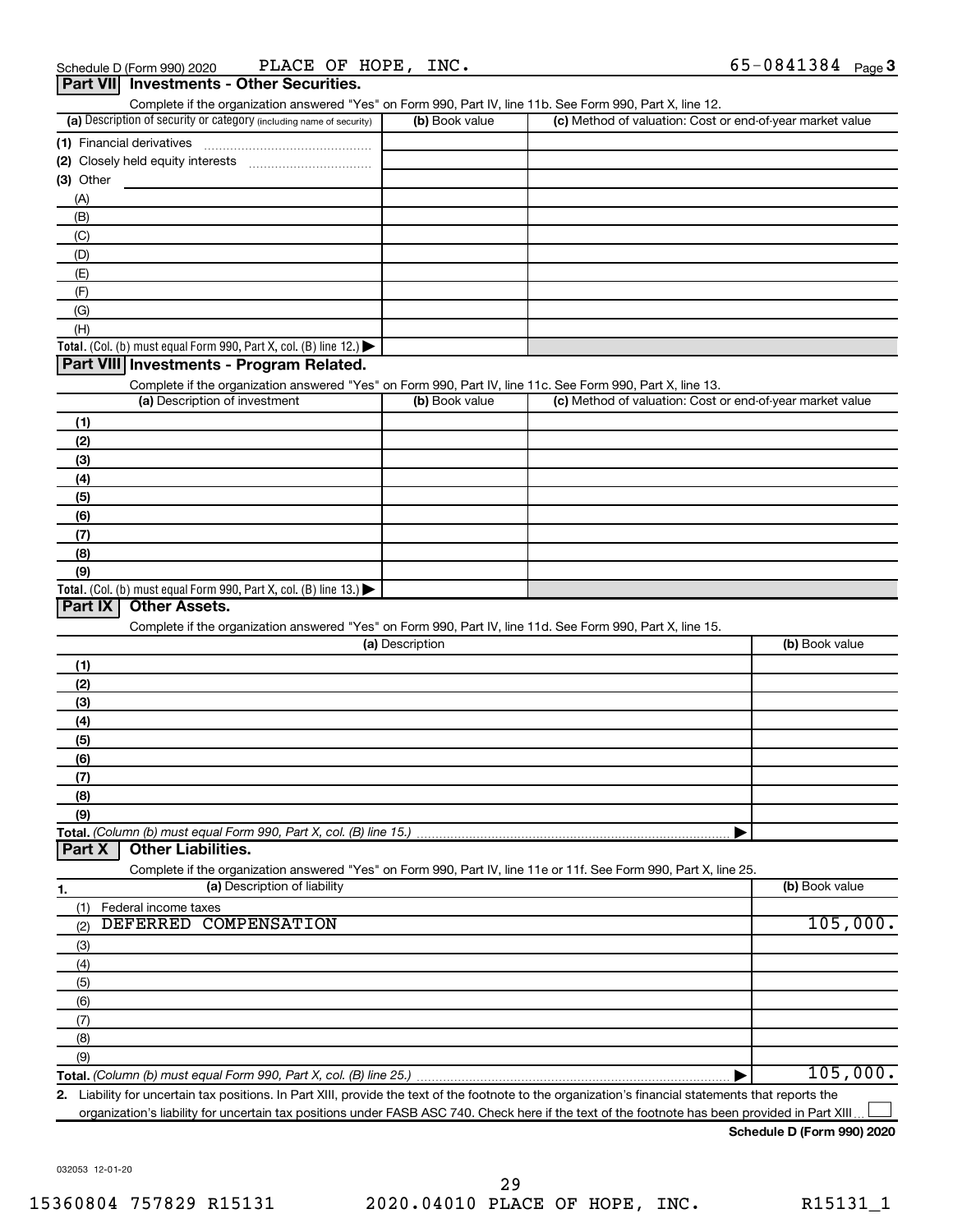|    | PLACE OF HOPE, INC.<br>Schedule D (Form 990) 2020                                                                                                                                                                                    |                |             |                | 65-0841384 Page 4 |
|----|--------------------------------------------------------------------------------------------------------------------------------------------------------------------------------------------------------------------------------------|----------------|-------------|----------------|-------------------|
|    | Reconciliation of Revenue per Audited Financial Statements With Revenue per Return.<br>Part XI                                                                                                                                       |                |             |                |                   |
|    | Complete if the organization answered "Yes" on Form 990, Part IV, line 12a.                                                                                                                                                          |                |             |                |                   |
| 1  | Total revenue, gains, and other support per audited financial statements [11] [11] Total revenue, gains, and other support per audited financial statements                                                                          |                |             | $\overline{1}$ | 14,709,492.       |
| 2  | Amounts included on line 1 but not on Form 990, Part VIII, line 12:                                                                                                                                                                  |                |             |                |                   |
| a  |                                                                                                                                                                                                                                      | 2a             | 98,878.     |                |                   |
| b  |                                                                                                                                                                                                                                      | 2 <sub>b</sub> | 222,660.    |                |                   |
| c  |                                                                                                                                                                                                                                      | 2c             |             |                |                   |
| d  |                                                                                                                                                                                                                                      | 2d             | 624,919.    |                |                   |
| е  | Add lines 2a through 2d <b>continuum continuum contract and all the contract of the contract of the contract of the contract of the contract of the contract of the contract of the contract of the contract of the contract of </b> |                |             | 2е             | 946,457.          |
| з  |                                                                                                                                                                                                                                      |                |             | $\mathbf{3}$   | 13, 763, 035.     |
| 4  | Amounts included on Form 990, Part VIII, line 12, but not on line 1:                                                                                                                                                                 |                |             |                |                   |
| a  |                                                                                                                                                                                                                                      | 4a             | 87,555.     |                |                   |
| b  |                                                                                                                                                                                                                                      | 4 <sub>h</sub> |             |                |                   |
| c. | Add lines 4a and 4b                                                                                                                                                                                                                  |                |             | 4c             | 87,555.           |
| 5  |                                                                                                                                                                                                                                      |                |             | 5              | 13,850,590.       |
|    | Part XII   Reconciliation of Expenses per Audited Financial Statements With Expenses per Return.                                                                                                                                     |                |             |                |                   |
|    |                                                                                                                                                                                                                                      |                |             |                |                   |
|    | Complete if the organization answered "Yes" on Form 990, Part IV, line 12a.                                                                                                                                                          |                |             |                |                   |
| 1  |                                                                                                                                                                                                                                      |                |             | $\mathbf{1}$   | 17,706,799.       |
| 2  | Amounts included on line 1 but not on Form 990, Part IX, line 25:                                                                                                                                                                    |                |             |                |                   |
| a  |                                                                                                                                                                                                                                      | 2a             | 222,660.    |                |                   |
| b  |                                                                                                                                                                                                                                      | 2 <sub>b</sub> |             |                |                   |
| C. |                                                                                                                                                                                                                                      | 2c             |             |                |                   |
| d  |                                                                                                                                                                                                                                      | 2d             | 10,406,684. |                |                   |
| e  | Add lines 2a through 2d                                                                                                                                                                                                              |                |             | 2e             | 10,629,344.       |
| 3  |                                                                                                                                                                                                                                      |                |             | 3              | 7,077,455.        |
| 4  | Amounts included on Form 990, Part IX, line 25, but not on line 1:                                                                                                                                                                   |                |             |                |                   |
| a  |                                                                                                                                                                                                                                      | 4a             | 87,555.     |                |                   |
|    | Other (Describe in Part XIII.) [100] [100] [100] [100] [100] [100] [100] [100] [100] [100] [100] [100] [100] [                                                                                                                       | 4 <sub>h</sub> |             |                |                   |
|    | c Add lines 4a and 4b                                                                                                                                                                                                                |                |             | 4с             | 87,555.           |
|    | Part XIII Supplemental Information.                                                                                                                                                                                                  |                |             | 5              | 7,165,010.        |

Provide the descriptions required for Part II, lines 3, 5, and 9; Part III, lines 1a and 4; Part IV, lines 1b and 2b; Part V, line 4; Part X, line 2; Part XI, lines 2d and 4b; and Part XII, lines 2d and 4b. Also complete this part to provide any additional information.

## PART V, LINE 4:

## TO SUPPORT THE ORGANIZATION'S FUNCTIONS & PRIMARY PROGRAM.

| PART XI, LINE 2D - OTHER ADJUSTMENTS:                    |                            |
|----------------------------------------------------------|----------------------------|
| SPECIAL EVENTS EXPENSE                                   | 618,789.                   |
| LOSS ON DISPOSAL OF EQUIPMENT                            | 6,130.                     |
| TOTAL TO SCHEDULE D, PART XI, LINE 2D                    | 624,919.                   |
|                                                          |                            |
| PART XII, LINE 2D - OTHER ADJUSTMENTS:                   |                            |
| SPECIAL EVENTS EXPENSE                                   | 618,789.                   |
| LOSS ON DISPOSAL OF EQUIPMENT                            | 6,130.                     |
| TRANSFER OF PROPERTY TO A RELATED ORGANIZATION           | 9,781,765.                 |
| 032054 12-01-20<br>30                                    | Schedule D (Form 990) 2020 |
| 15360804 757829 R15131<br>2020.04010 PLACE OF HOPE, INC. | R15131 1                   |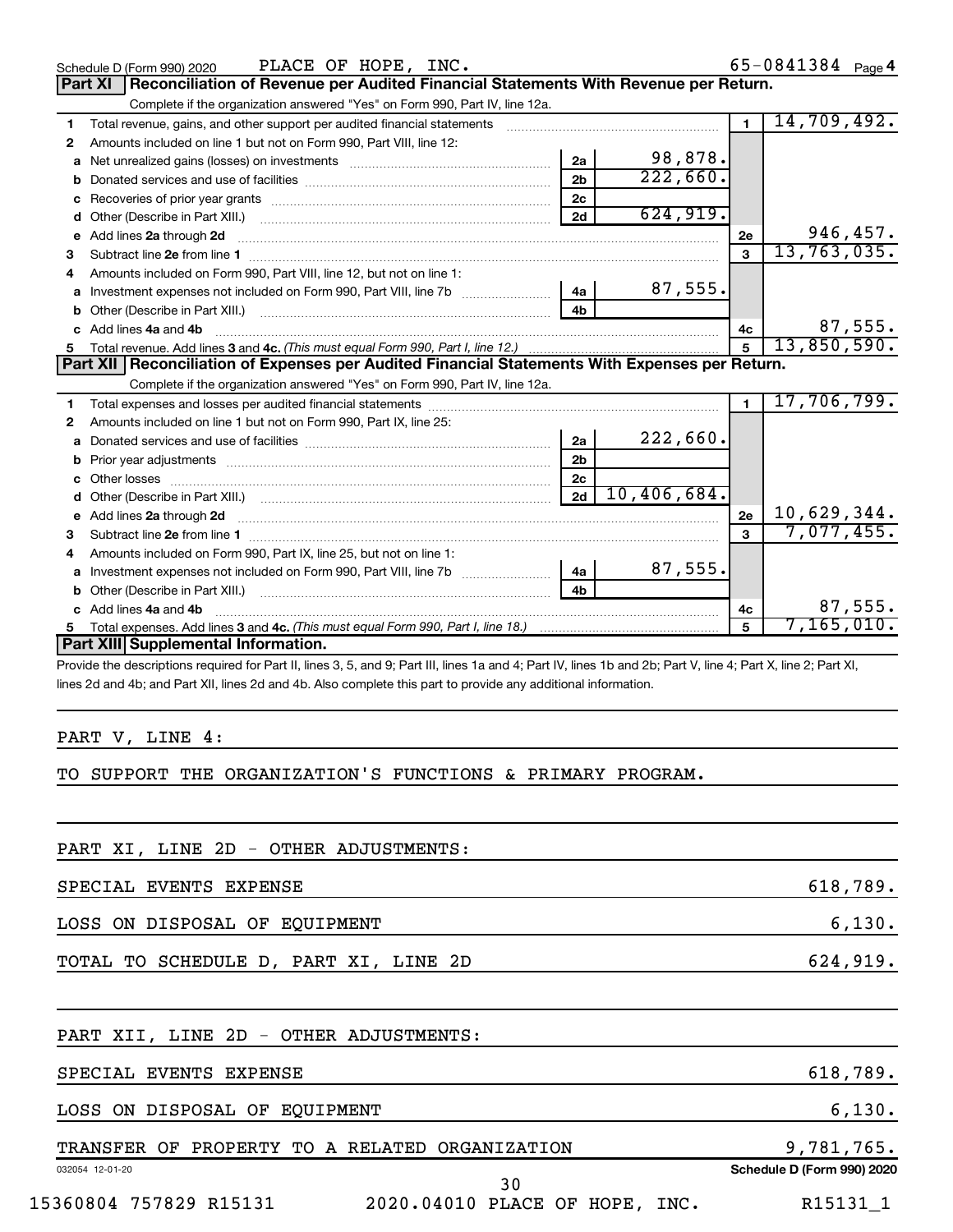| Schedule D (Form 990) 2020 PLACE OF H<br>Part XIII Supplemental Information (continued) | PLACE OF HOPE, INC. |    | $65 - 0841384$ Page 5      |
|-----------------------------------------------------------------------------------------|---------------------|----|----------------------------|
| TOTAL TO SCHEDULE D, PART XII, LINE 2D                                                  |                     |    | 10,406,684.                |
|                                                                                         |                     |    |                            |
|                                                                                         |                     |    |                            |
|                                                                                         |                     |    |                            |
|                                                                                         |                     |    |                            |
|                                                                                         |                     |    |                            |
|                                                                                         |                     |    |                            |
|                                                                                         |                     |    |                            |
|                                                                                         |                     |    |                            |
|                                                                                         |                     |    |                            |
|                                                                                         |                     |    |                            |
|                                                                                         |                     |    |                            |
|                                                                                         |                     |    |                            |
|                                                                                         |                     |    |                            |
|                                                                                         |                     |    |                            |
|                                                                                         |                     |    |                            |
|                                                                                         |                     |    |                            |
|                                                                                         |                     |    |                            |
|                                                                                         |                     |    |                            |
|                                                                                         |                     |    |                            |
|                                                                                         |                     |    |                            |
|                                                                                         |                     |    |                            |
|                                                                                         |                     |    |                            |
|                                                                                         |                     |    |                            |
|                                                                                         |                     |    |                            |
|                                                                                         |                     |    |                            |
| 032055 12-01-20                                                                         |                     | 31 | Schedule D (Form 990) 2020 |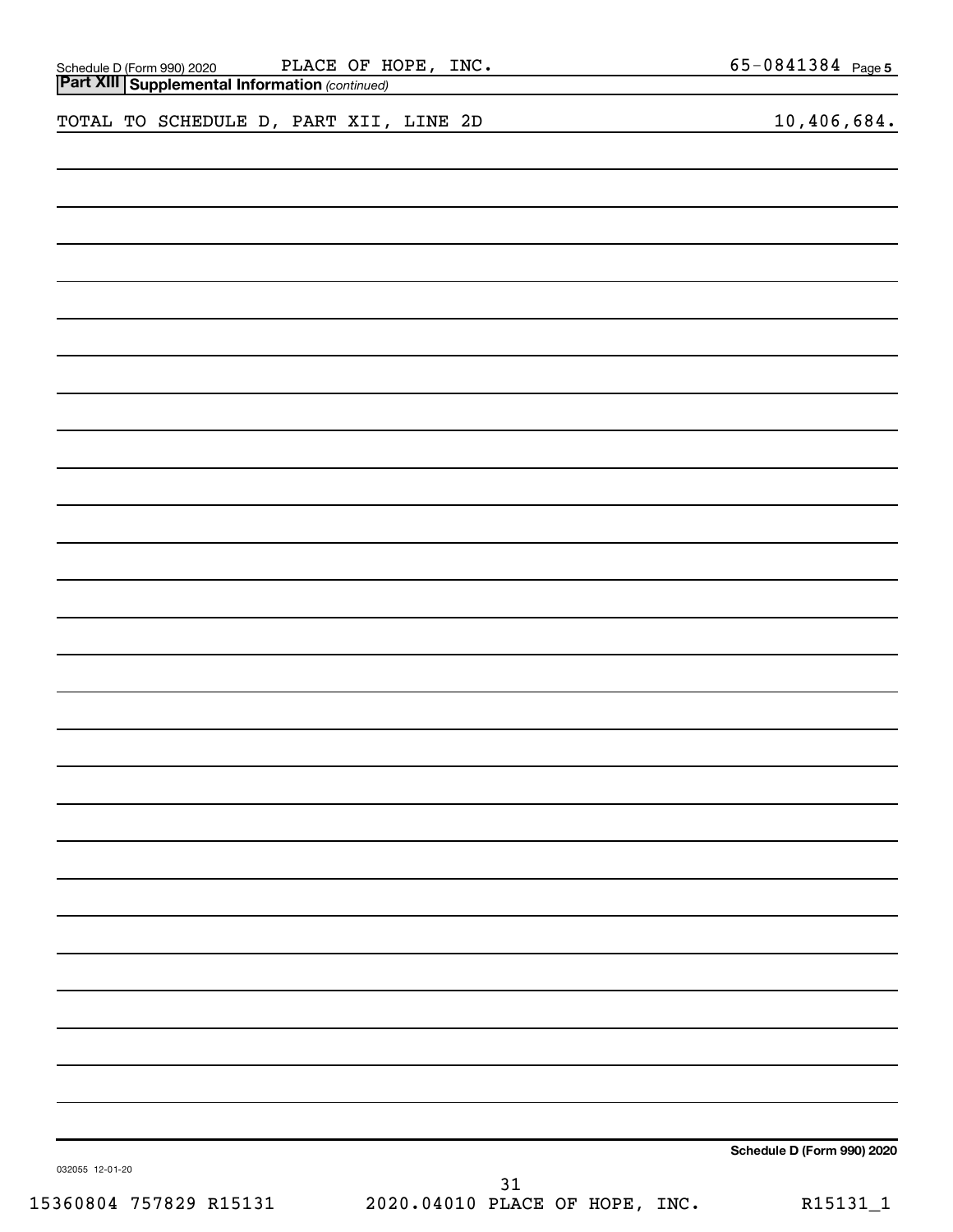| <b>SCHEDULE G</b>                                                                                                                                                                 |                                                                                                                                                                     | <b>Supplemental Information Regarding Fundraising or Gaming Activities</b>                                                                                                                                                                                                                                                                                                                                                                                                                                                                         |                                                          |                |                                                                            |  |                                                         | OMB No. 1545-0047                                       |  |
|-----------------------------------------------------------------------------------------------------------------------------------------------------------------------------------|---------------------------------------------------------------------------------------------------------------------------------------------------------------------|----------------------------------------------------------------------------------------------------------------------------------------------------------------------------------------------------------------------------------------------------------------------------------------------------------------------------------------------------------------------------------------------------------------------------------------------------------------------------------------------------------------------------------------------------|----------------------------------------------------------|----------------|----------------------------------------------------------------------------|--|---------------------------------------------------------|---------------------------------------------------------|--|
| (Form 990 or 990-EZ)                                                                                                                                                              | Complete if the organization answered "Yes" on Form 990, Part IV, line 17, 18, or 19, or if the<br>organization entered more than \$15,000 on Form 990-EZ, line 6a. |                                                                                                                                                                                                                                                                                                                                                                                                                                                                                                                                                    |                                                          |                |                                                                            |  |                                                         |                                                         |  |
| Department of the Treasury                                                                                                                                                        | Attach to Form 990 or Form 990-EZ.<br><b>Open to Public</b><br>Inspection                                                                                           |                                                                                                                                                                                                                                                                                                                                                                                                                                                                                                                                                    |                                                          |                |                                                                            |  |                                                         |                                                         |  |
| Internal Revenue Service                                                                                                                                                          | ► Go to www.irs.gov/Form990 for instructions and the latest information.                                                                                            |                                                                                                                                                                                                                                                                                                                                                                                                                                                                                                                                                    |                                                          |                |                                                                            |  |                                                         |                                                         |  |
| Name of the organization                                                                                                                                                          |                                                                                                                                                                     | PLACE OF HOPE, INC.                                                                                                                                                                                                                                                                                                                                                                                                                                                                                                                                |                                                          |                |                                                                            |  | 65-0841384                                              | <b>Employer identification number</b>                   |  |
| Part I<br>required to complete this part.                                                                                                                                         |                                                                                                                                                                     | Fundraising Activities. Complete if the organization answered "Yes" on Form 990, Part IV, line 17. Form 990-EZ filers are not                                                                                                                                                                                                                                                                                                                                                                                                                      |                                                          |                |                                                                            |  |                                                         |                                                         |  |
| Mail solicitations<br>a<br>Internet and email solicitations<br>b<br>Phone solicitations<br>с<br>In-person solicitations<br>d<br>compensated at least \$5,000 by the organization. |                                                                                                                                                                     | 1 Indicate whether the organization raised funds through any of the following activities. Check all that apply.<br>е<br>f<br>Special fundraising events<br>g<br>2 a Did the organization have a written or oral agreement with any individual (including officers, directors, trustees, or<br>key employees listed in Form 990, Part VII) or entity in connection with professional fundraising services?<br>b If "Yes," list the 10 highest paid individuals or entities (fundraisers) pursuant to agreements under which the fundraiser is to be |                                                          |                | Solicitation of non-government grants<br>Solicitation of government grants |  | Yes<br>(v) Amount paid                                  | <b>No</b>                                               |  |
| (i) Name and address of individual<br>or entity (fundraiser)                                                                                                                      |                                                                                                                                                                     | (ii) Activity                                                                                                                                                                                                                                                                                                                                                                                                                                                                                                                                      | (iii) Did<br>fundraiser<br>have custody<br>or control of | contributions? | (iv) Gross receipts<br>from activity                                       |  | to (or retained by)<br>fundraiser<br>listed in col. (i) | (vi) Amount paid<br>to (or retained by)<br>organization |  |
|                                                                                                                                                                                   |                                                                                                                                                                     |                                                                                                                                                                                                                                                                                                                                                                                                                                                                                                                                                    | Yes                                                      | No             |                                                                            |  |                                                         |                                                         |  |
|                                                                                                                                                                                   |                                                                                                                                                                     |                                                                                                                                                                                                                                                                                                                                                                                                                                                                                                                                                    |                                                          |                |                                                                            |  |                                                         |                                                         |  |
|                                                                                                                                                                                   |                                                                                                                                                                     |                                                                                                                                                                                                                                                                                                                                                                                                                                                                                                                                                    |                                                          |                |                                                                            |  |                                                         |                                                         |  |
|                                                                                                                                                                                   |                                                                                                                                                                     |                                                                                                                                                                                                                                                                                                                                                                                                                                                                                                                                                    |                                                          |                |                                                                            |  |                                                         |                                                         |  |
|                                                                                                                                                                                   |                                                                                                                                                                     |                                                                                                                                                                                                                                                                                                                                                                                                                                                                                                                                                    |                                                          |                |                                                                            |  |                                                         |                                                         |  |
|                                                                                                                                                                                   |                                                                                                                                                                     |                                                                                                                                                                                                                                                                                                                                                                                                                                                                                                                                                    |                                                          |                |                                                                            |  |                                                         |                                                         |  |
|                                                                                                                                                                                   |                                                                                                                                                                     |                                                                                                                                                                                                                                                                                                                                                                                                                                                                                                                                                    |                                                          |                |                                                                            |  |                                                         |                                                         |  |
|                                                                                                                                                                                   |                                                                                                                                                                     |                                                                                                                                                                                                                                                                                                                                                                                                                                                                                                                                                    |                                                          |                |                                                                            |  |                                                         |                                                         |  |
|                                                                                                                                                                                   |                                                                                                                                                                     |                                                                                                                                                                                                                                                                                                                                                                                                                                                                                                                                                    |                                                          |                |                                                                            |  |                                                         |                                                         |  |
|                                                                                                                                                                                   |                                                                                                                                                                     |                                                                                                                                                                                                                                                                                                                                                                                                                                                                                                                                                    |                                                          |                |                                                                            |  |                                                         |                                                         |  |
| Total                                                                                                                                                                             |                                                                                                                                                                     |                                                                                                                                                                                                                                                                                                                                                                                                                                                                                                                                                    |                                                          |                |                                                                            |  |                                                         |                                                         |  |
| or licensing.                                                                                                                                                                     |                                                                                                                                                                     | 3 List all states in which the organization is registered or licensed to solicit contributions or has been notified it is exempt from registration                                                                                                                                                                                                                                                                                                                                                                                                 |                                                          |                |                                                                            |  |                                                         |                                                         |  |
|                                                                                                                                                                                   |                                                                                                                                                                     |                                                                                                                                                                                                                                                                                                                                                                                                                                                                                                                                                    |                                                          |                |                                                                            |  |                                                         |                                                         |  |
|                                                                                                                                                                                   |                                                                                                                                                                     |                                                                                                                                                                                                                                                                                                                                                                                                                                                                                                                                                    |                                                          |                |                                                                            |  |                                                         |                                                         |  |
|                                                                                                                                                                                   |                                                                                                                                                                     |                                                                                                                                                                                                                                                                                                                                                                                                                                                                                                                                                    |                                                          |                |                                                                            |  |                                                         |                                                         |  |
|                                                                                                                                                                                   |                                                                                                                                                                     |                                                                                                                                                                                                                                                                                                                                                                                                                                                                                                                                                    |                                                          |                |                                                                            |  |                                                         |                                                         |  |
|                                                                                                                                                                                   |                                                                                                                                                                     |                                                                                                                                                                                                                                                                                                                                                                                                                                                                                                                                                    |                                                          |                |                                                                            |  |                                                         |                                                         |  |
|                                                                                                                                                                                   |                                                                                                                                                                     |                                                                                                                                                                                                                                                                                                                                                                                                                                                                                                                                                    |                                                          |                |                                                                            |  |                                                         |                                                         |  |
|                                                                                                                                                                                   |                                                                                                                                                                     |                                                                                                                                                                                                                                                                                                                                                                                                                                                                                                                                                    |                                                          |                |                                                                            |  |                                                         |                                                         |  |

**For Paperwork Reduction Act Notice, see the Instructions for Form 990 or 990-EZ. Schedule G (Form 990 or 990-EZ) 2020** LHA

032081 11-25-20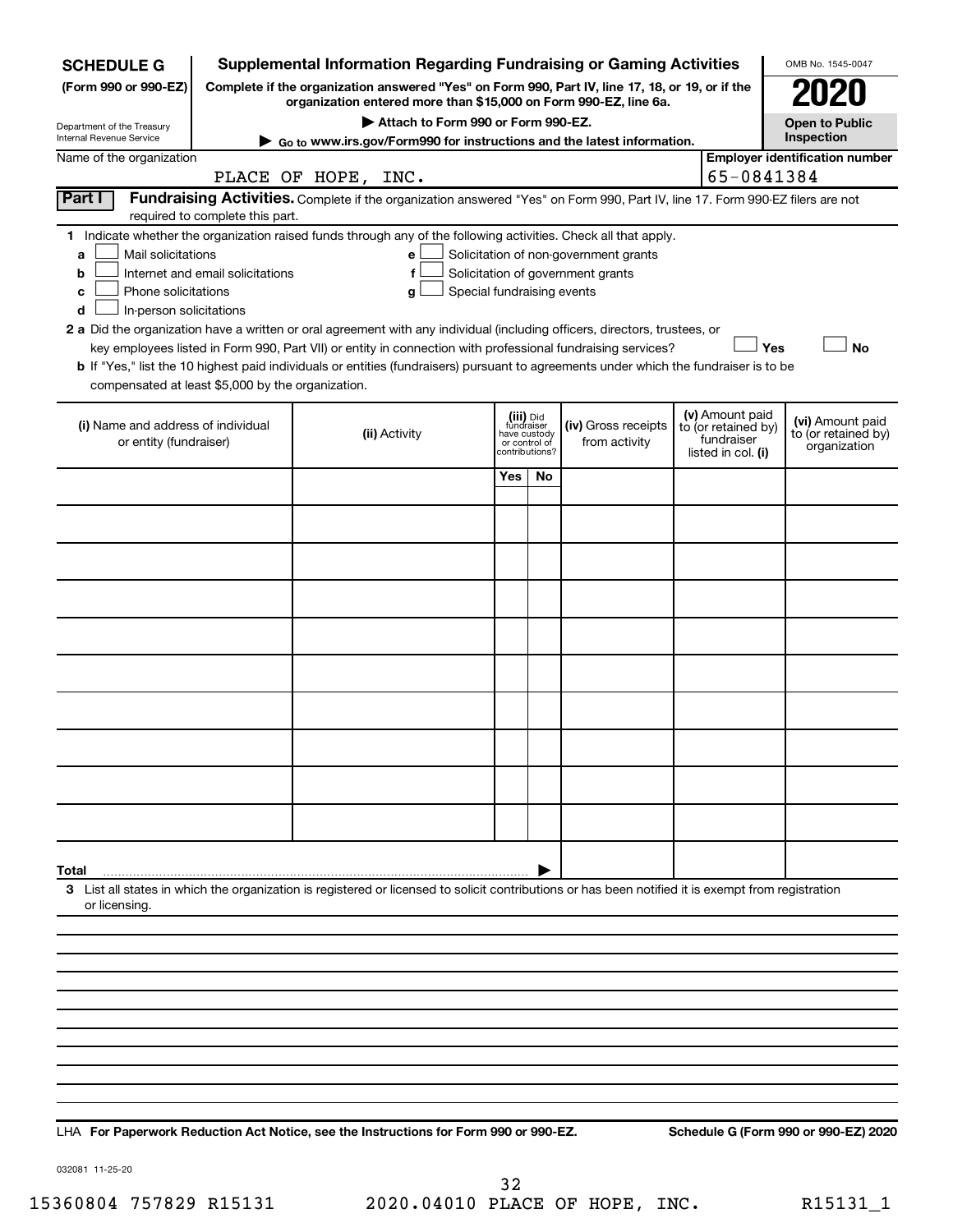## Schedule G (Form 990 or 990-EZ) 2020  $\rm \bf \texttt{PLACE}$   $\rm \bf OF$   $\rm \bf HOPE$ ,  $\rm \bf \texttt{INC.}$  65 - 0841384  $\rm \texttt{Page}$

Part II | Fundraising Events. Complete if the organization answered "Yes" on Form 990, Part IV, line 18, or reported more than \$15,000 of fundraising event contributions and gross income on Form 990-EZ, lines 1 and 6b. List events with gross receipts greater than \$5,000.

|                        |              | OFfundraising event continuutions and gross income on Form 990-EZ, illies T and OD. Elst events with gross receipts greater than \$0,000. |                              |                                                  |                  |                                                     |
|------------------------|--------------|-------------------------------------------------------------------------------------------------------------------------------------------|------------------------------|--------------------------------------------------|------------------|-----------------------------------------------------|
|                        |              |                                                                                                                                           | (a) Event $#1$<br>HOPE BASH- | $(b)$ Event #2<br>PENINSULA                      | (c) Other events | (d) Total events                                    |
|                        |              |                                                                                                                                           |                              |                                                  | $\overline{a}$   | (add col. (a) through                               |
|                        |              |                                                                                                                                           | ENTERTAINMENDINNER           |                                                  |                  | col. (c)                                            |
|                        |              |                                                                                                                                           | (event type)                 | (event type)                                     | (total number)   |                                                     |
| Revenue                | 1.           |                                                                                                                                           | 774,822.                     | 633,841.                                         | 362,236.         | 1,770,899.                                          |
|                        |              |                                                                                                                                           | 627,022.                     | 587,000.                                         | 308,489.         | <u>1,522,511.</u>                                   |
|                        | 3            | Gross income (line 1 minus line 2)                                                                                                        | 147,800.                     | 46,841.                                          | 53,747.          | 248,388.                                            |
|                        |              |                                                                                                                                           |                              |                                                  |                  |                                                     |
|                        | 5.           |                                                                                                                                           |                              |                                                  |                  |                                                     |
|                        |              |                                                                                                                                           |                              |                                                  |                  |                                                     |
| <b>Direct Expenses</b> |              | 7 Food and beverages                                                                                                                      |                              |                                                  |                  |                                                     |
|                        | 8            |                                                                                                                                           |                              |                                                  |                  |                                                     |
|                        | 9            |                                                                                                                                           | 278,665.                     | 167, 925.                                        | 172, 199.        | 618,789.                                            |
|                        | 10           | Direct expense summary. Add lines 4 through 9 in column (d)                                                                               |                              |                                                  |                  | 618,789.                                            |
|                        |              | 11 Net income summary. Subtract line 10 from line 3, column (d)                                                                           |                              |                                                  |                  | $-370,401.$                                         |
| Part III               |              | Gaming. Complete if the organization answered "Yes" on Form 990, Part IV, line 19, or reported more than                                  |                              |                                                  |                  |                                                     |
|                        |              | \$15,000 on Form 990-EZ, line 6a.                                                                                                         |                              |                                                  |                  |                                                     |
| Revenue                |              |                                                                                                                                           | (a) Bingo                    | (b) Pull tabs/instant<br>bingo/progressive bingo | (c) Other gaming | (d) Total gaming (add<br>col. (a) through col. (c)) |
|                        |              |                                                                                                                                           |                              |                                                  |                  |                                                     |
|                        | 1.           |                                                                                                                                           |                              |                                                  |                  |                                                     |
|                        |              |                                                                                                                                           |                              |                                                  |                  |                                                     |
| <b>Direct Expenses</b> |              |                                                                                                                                           |                              |                                                  |                  |                                                     |
|                        | 4            |                                                                                                                                           |                              |                                                  |                  |                                                     |
|                        |              |                                                                                                                                           |                              |                                                  |                  |                                                     |
|                        |              |                                                                                                                                           | <b>Yes</b><br>%              | Yes<br>%                                         | Yes<br>%         |                                                     |
|                        |              | 6 Volunteer labor                                                                                                                         | No                           | No                                               | No               |                                                     |
|                        | $\mathbf{7}$ | Direct expense summary. Add lines 2 through 5 in column (d)                                                                               |                              |                                                  |                  |                                                     |
|                        | 8            |                                                                                                                                           |                              |                                                  |                  |                                                     |
|                        |              | 9 Enter the state(s) in which the organization conducts gaming activities:<br><b>b</b> If "No," explain:                                  |                              |                                                  |                  | Yes<br>No                                           |
|                        |              |                                                                                                                                           |                              |                                                  |                  |                                                     |
|                        |              | 10a Were any of the organization's gaming licenses revoked, suspended, or terminated during the tax year?<br><b>b</b> If "Yes," explain:  |                              |                                                  |                  | Yes<br>No                                           |
|                        |              |                                                                                                                                           |                              |                                                  |                  |                                                     |
|                        |              |                                                                                                                                           |                              |                                                  |                  |                                                     |
|                        |              | 032082 11-25-20                                                                                                                           |                              |                                                  |                  | Schedule G (Form 990 or 990-EZ) 2020                |
|                        |              |                                                                                                                                           |                              |                                                  |                  |                                                     |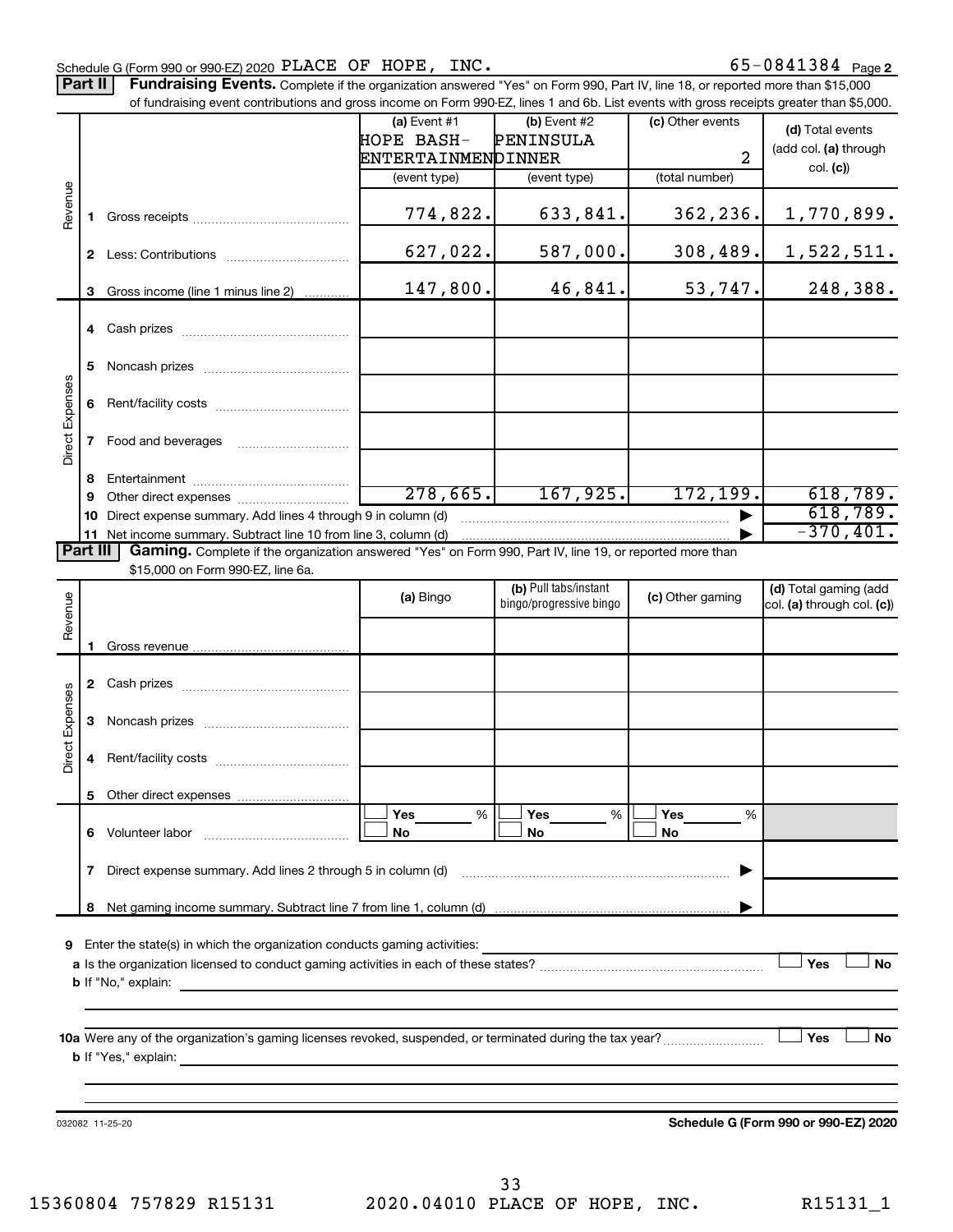| Yes<br><b>No</b><br>12 Is the organization a grantor, beneficiary or trustee of a trust, or a member of a partnership or other entity formed<br>Yes<br><b>No</b><br><b>13</b> Indicate the percentage of gaming activity conducted in:<br>13а<br>%<br>13 <sub>b</sub><br>$\%$<br><b>b</b> An outside facility <i>www.communicality www.communicality.communicality www.communicality www.communicality www.communicality www.communicality www.communicality www.communicality.com</i><br>14 Enter the name and address of the person who prepares the organization's gaming/special events books and records:<br>Name $\blacktriangleright$<br><u> 1989 - Johann Stein, marwolaethau a bhann an t-Amhainn an t-Amhainn an t-Amhainn an t-Amhainn an t-Amhainn an</u><br>Yes<br><b>No</b><br>15a Does the organization have a contract with a third party from whom the organization receives gaming revenue?<br>of gaming revenue retained by the third party $\triangleright$ \$<br>c If "Yes," enter name and address of the third party:<br><u> 1989 - Johann Barbara, martin amerikan basal dan berasal dan berasal dalam basal dan berasal dalam berasal da</u><br>Name $\blacktriangleright$<br><b>16</b> Gaming manager information:<br><u> 1989 - Johann Harry Barn, mars and de Branch and de Branch and de Branch and de Branch and de Branch and de B</u><br>Name $\blacktriangleright$<br>Gaming manager compensation $\triangleright$ \$<br>Director/officer<br>Employee<br>Independent contractor<br><b>17</b> Mandatory distributions:<br>a Is the organization required under state law to make charitable distributions from the gaming proceeds to<br>$\Box$ Yes $\ \bot$<br>retain the state gaming license?<br><b>b</b> Enter the amount of distributions required under state law to be distributed to other exempt organizations or spent in the<br>organization's own exempt activities during the tax year $\triangleright$ \$<br><b>Part IV</b><br>Supplemental Information. Provide the explanations required by Part I, line 2b, columns (iii) and (v); and Part III, lines 9, 9b, 10b,<br>15b, 15c, 16, and 17b, as applicable. Also provide any additional information. See instructions.<br>032083 11-25-20<br>34 | Schedule G (Form 990 or 990-EZ) 2020 PLACE OF HOPE, INC. |  | $65 - 0841384$ Page 3 |
|--------------------------------------------------------------------------------------------------------------------------------------------------------------------------------------------------------------------------------------------------------------------------------------------------------------------------------------------------------------------------------------------------------------------------------------------------------------------------------------------------------------------------------------------------------------------------------------------------------------------------------------------------------------------------------------------------------------------------------------------------------------------------------------------------------------------------------------------------------------------------------------------------------------------------------------------------------------------------------------------------------------------------------------------------------------------------------------------------------------------------------------------------------------------------------------------------------------------------------------------------------------------------------------------------------------------------------------------------------------------------------------------------------------------------------------------------------------------------------------------------------------------------------------------------------------------------------------------------------------------------------------------------------------------------------------------------------------------------------------------------------------------------------------------------------------------------------------------------------------------------------------------------------------------------------------------------------------------------------------------------------------------------------------------------------------------------------------------------------------------------------------------------------------------------------------------------------------------------------------------------|----------------------------------------------------------|--|-----------------------|
|                                                                                                                                                                                                                                                                                                                                                                                                                                                                                                                                                                                                                                                                                                                                                                                                                                                                                                                                                                                                                                                                                                                                                                                                                                                                                                                                                                                                                                                                                                                                                                                                                                                                                                                                                                                                                                                                                                                                                                                                                                                                                                                                                                                                                                                  |                                                          |  |                       |
|                                                                                                                                                                                                                                                                                                                                                                                                                                                                                                                                                                                                                                                                                                                                                                                                                                                                                                                                                                                                                                                                                                                                                                                                                                                                                                                                                                                                                                                                                                                                                                                                                                                                                                                                                                                                                                                                                                                                                                                                                                                                                                                                                                                                                                                  |                                                          |  |                       |
|                                                                                                                                                                                                                                                                                                                                                                                                                                                                                                                                                                                                                                                                                                                                                                                                                                                                                                                                                                                                                                                                                                                                                                                                                                                                                                                                                                                                                                                                                                                                                                                                                                                                                                                                                                                                                                                                                                                                                                                                                                                                                                                                                                                                                                                  |                                                          |  |                       |
|                                                                                                                                                                                                                                                                                                                                                                                                                                                                                                                                                                                                                                                                                                                                                                                                                                                                                                                                                                                                                                                                                                                                                                                                                                                                                                                                                                                                                                                                                                                                                                                                                                                                                                                                                                                                                                                                                                                                                                                                                                                                                                                                                                                                                                                  |                                                          |  |                       |
|                                                                                                                                                                                                                                                                                                                                                                                                                                                                                                                                                                                                                                                                                                                                                                                                                                                                                                                                                                                                                                                                                                                                                                                                                                                                                                                                                                                                                                                                                                                                                                                                                                                                                                                                                                                                                                                                                                                                                                                                                                                                                                                                                                                                                                                  |                                                          |  |                       |
|                                                                                                                                                                                                                                                                                                                                                                                                                                                                                                                                                                                                                                                                                                                                                                                                                                                                                                                                                                                                                                                                                                                                                                                                                                                                                                                                                                                                                                                                                                                                                                                                                                                                                                                                                                                                                                                                                                                                                                                                                                                                                                                                                                                                                                                  |                                                          |  |                       |
|                                                                                                                                                                                                                                                                                                                                                                                                                                                                                                                                                                                                                                                                                                                                                                                                                                                                                                                                                                                                                                                                                                                                                                                                                                                                                                                                                                                                                                                                                                                                                                                                                                                                                                                                                                                                                                                                                                                                                                                                                                                                                                                                                                                                                                                  |                                                          |  |                       |
|                                                                                                                                                                                                                                                                                                                                                                                                                                                                                                                                                                                                                                                                                                                                                                                                                                                                                                                                                                                                                                                                                                                                                                                                                                                                                                                                                                                                                                                                                                                                                                                                                                                                                                                                                                                                                                                                                                                                                                                                                                                                                                                                                                                                                                                  |                                                          |  |                       |
|                                                                                                                                                                                                                                                                                                                                                                                                                                                                                                                                                                                                                                                                                                                                                                                                                                                                                                                                                                                                                                                                                                                                                                                                                                                                                                                                                                                                                                                                                                                                                                                                                                                                                                                                                                                                                                                                                                                                                                                                                                                                                                                                                                                                                                                  |                                                          |  |                       |
|                                                                                                                                                                                                                                                                                                                                                                                                                                                                                                                                                                                                                                                                                                                                                                                                                                                                                                                                                                                                                                                                                                                                                                                                                                                                                                                                                                                                                                                                                                                                                                                                                                                                                                                                                                                                                                                                                                                                                                                                                                                                                                                                                                                                                                                  |                                                          |  |                       |
|                                                                                                                                                                                                                                                                                                                                                                                                                                                                                                                                                                                                                                                                                                                                                                                                                                                                                                                                                                                                                                                                                                                                                                                                                                                                                                                                                                                                                                                                                                                                                                                                                                                                                                                                                                                                                                                                                                                                                                                                                                                                                                                                                                                                                                                  |                                                          |  |                       |
|                                                                                                                                                                                                                                                                                                                                                                                                                                                                                                                                                                                                                                                                                                                                                                                                                                                                                                                                                                                                                                                                                                                                                                                                                                                                                                                                                                                                                                                                                                                                                                                                                                                                                                                                                                                                                                                                                                                                                                                                                                                                                                                                                                                                                                                  |                                                          |  |                       |
|                                                                                                                                                                                                                                                                                                                                                                                                                                                                                                                                                                                                                                                                                                                                                                                                                                                                                                                                                                                                                                                                                                                                                                                                                                                                                                                                                                                                                                                                                                                                                                                                                                                                                                                                                                                                                                                                                                                                                                                                                                                                                                                                                                                                                                                  |                                                          |  |                       |
|                                                                                                                                                                                                                                                                                                                                                                                                                                                                                                                                                                                                                                                                                                                                                                                                                                                                                                                                                                                                                                                                                                                                                                                                                                                                                                                                                                                                                                                                                                                                                                                                                                                                                                                                                                                                                                                                                                                                                                                                                                                                                                                                                                                                                                                  |                                                          |  |                       |
|                                                                                                                                                                                                                                                                                                                                                                                                                                                                                                                                                                                                                                                                                                                                                                                                                                                                                                                                                                                                                                                                                                                                                                                                                                                                                                                                                                                                                                                                                                                                                                                                                                                                                                                                                                                                                                                                                                                                                                                                                                                                                                                                                                                                                                                  |                                                          |  |                       |
|                                                                                                                                                                                                                                                                                                                                                                                                                                                                                                                                                                                                                                                                                                                                                                                                                                                                                                                                                                                                                                                                                                                                                                                                                                                                                                                                                                                                                                                                                                                                                                                                                                                                                                                                                                                                                                                                                                                                                                                                                                                                                                                                                                                                                                                  |                                                          |  |                       |
|                                                                                                                                                                                                                                                                                                                                                                                                                                                                                                                                                                                                                                                                                                                                                                                                                                                                                                                                                                                                                                                                                                                                                                                                                                                                                                                                                                                                                                                                                                                                                                                                                                                                                                                                                                                                                                                                                                                                                                                                                                                                                                                                                                                                                                                  |                                                          |  |                       |
|                                                                                                                                                                                                                                                                                                                                                                                                                                                                                                                                                                                                                                                                                                                                                                                                                                                                                                                                                                                                                                                                                                                                                                                                                                                                                                                                                                                                                                                                                                                                                                                                                                                                                                                                                                                                                                                                                                                                                                                                                                                                                                                                                                                                                                                  |                                                          |  |                       |
|                                                                                                                                                                                                                                                                                                                                                                                                                                                                                                                                                                                                                                                                                                                                                                                                                                                                                                                                                                                                                                                                                                                                                                                                                                                                                                                                                                                                                                                                                                                                                                                                                                                                                                                                                                                                                                                                                                                                                                                                                                                                                                                                                                                                                                                  |                                                          |  |                       |
|                                                                                                                                                                                                                                                                                                                                                                                                                                                                                                                                                                                                                                                                                                                                                                                                                                                                                                                                                                                                                                                                                                                                                                                                                                                                                                                                                                                                                                                                                                                                                                                                                                                                                                                                                                                                                                                                                                                                                                                                                                                                                                                                                                                                                                                  |                                                          |  |                       |
|                                                                                                                                                                                                                                                                                                                                                                                                                                                                                                                                                                                                                                                                                                                                                                                                                                                                                                                                                                                                                                                                                                                                                                                                                                                                                                                                                                                                                                                                                                                                                                                                                                                                                                                                                                                                                                                                                                                                                                                                                                                                                                                                                                                                                                                  |                                                          |  |                       |
|                                                                                                                                                                                                                                                                                                                                                                                                                                                                                                                                                                                                                                                                                                                                                                                                                                                                                                                                                                                                                                                                                                                                                                                                                                                                                                                                                                                                                                                                                                                                                                                                                                                                                                                                                                                                                                                                                                                                                                                                                                                                                                                                                                                                                                                  |                                                          |  |                       |
|                                                                                                                                                                                                                                                                                                                                                                                                                                                                                                                                                                                                                                                                                                                                                                                                                                                                                                                                                                                                                                                                                                                                                                                                                                                                                                                                                                                                                                                                                                                                                                                                                                                                                                                                                                                                                                                                                                                                                                                                                                                                                                                                                                                                                                                  |                                                          |  |                       |
|                                                                                                                                                                                                                                                                                                                                                                                                                                                                                                                                                                                                                                                                                                                                                                                                                                                                                                                                                                                                                                                                                                                                                                                                                                                                                                                                                                                                                                                                                                                                                                                                                                                                                                                                                                                                                                                                                                                                                                                                                                                                                                                                                                                                                                                  |                                                          |  |                       |
|                                                                                                                                                                                                                                                                                                                                                                                                                                                                                                                                                                                                                                                                                                                                                                                                                                                                                                                                                                                                                                                                                                                                                                                                                                                                                                                                                                                                                                                                                                                                                                                                                                                                                                                                                                                                                                                                                                                                                                                                                                                                                                                                                                                                                                                  |                                                          |  |                       |
|                                                                                                                                                                                                                                                                                                                                                                                                                                                                                                                                                                                                                                                                                                                                                                                                                                                                                                                                                                                                                                                                                                                                                                                                                                                                                                                                                                                                                                                                                                                                                                                                                                                                                                                                                                                                                                                                                                                                                                                                                                                                                                                                                                                                                                                  |                                                          |  |                       |
|                                                                                                                                                                                                                                                                                                                                                                                                                                                                                                                                                                                                                                                                                                                                                                                                                                                                                                                                                                                                                                                                                                                                                                                                                                                                                                                                                                                                                                                                                                                                                                                                                                                                                                                                                                                                                                                                                                                                                                                                                                                                                                                                                                                                                                                  |                                                          |  |                       |
|                                                                                                                                                                                                                                                                                                                                                                                                                                                                                                                                                                                                                                                                                                                                                                                                                                                                                                                                                                                                                                                                                                                                                                                                                                                                                                                                                                                                                                                                                                                                                                                                                                                                                                                                                                                                                                                                                                                                                                                                                                                                                                                                                                                                                                                  |                                                          |  |                       |
|                                                                                                                                                                                                                                                                                                                                                                                                                                                                                                                                                                                                                                                                                                                                                                                                                                                                                                                                                                                                                                                                                                                                                                                                                                                                                                                                                                                                                                                                                                                                                                                                                                                                                                                                                                                                                                                                                                                                                                                                                                                                                                                                                                                                                                                  |                                                          |  |                       |
|                                                                                                                                                                                                                                                                                                                                                                                                                                                                                                                                                                                                                                                                                                                                                                                                                                                                                                                                                                                                                                                                                                                                                                                                                                                                                                                                                                                                                                                                                                                                                                                                                                                                                                                                                                                                                                                                                                                                                                                                                                                                                                                                                                                                                                                  |                                                          |  |                       |
|                                                                                                                                                                                                                                                                                                                                                                                                                                                                                                                                                                                                                                                                                                                                                                                                                                                                                                                                                                                                                                                                                                                                                                                                                                                                                                                                                                                                                                                                                                                                                                                                                                                                                                                                                                                                                                                                                                                                                                                                                                                                                                                                                                                                                                                  |                                                          |  |                       |
| Schedule G (Form 990 or 990-EZ) 2020                                                                                                                                                                                                                                                                                                                                                                                                                                                                                                                                                                                                                                                                                                                                                                                                                                                                                                                                                                                                                                                                                                                                                                                                                                                                                                                                                                                                                                                                                                                                                                                                                                                                                                                                                                                                                                                                                                                                                                                                                                                                                                                                                                                                             |                                                          |  |                       |
|                                                                                                                                                                                                                                                                                                                                                                                                                                                                                                                                                                                                                                                                                                                                                                                                                                                                                                                                                                                                                                                                                                                                                                                                                                                                                                                                                                                                                                                                                                                                                                                                                                                                                                                                                                                                                                                                                                                                                                                                                                                                                                                                                                                                                                                  |                                                          |  |                       |
|                                                                                                                                                                                                                                                                                                                                                                                                                                                                                                                                                                                                                                                                                                                                                                                                                                                                                                                                                                                                                                                                                                                                                                                                                                                                                                                                                                                                                                                                                                                                                                                                                                                                                                                                                                                                                                                                                                                                                                                                                                                                                                                                                                                                                                                  |                                                          |  |                       |
|                                                                                                                                                                                                                                                                                                                                                                                                                                                                                                                                                                                                                                                                                                                                                                                                                                                                                                                                                                                                                                                                                                                                                                                                                                                                                                                                                                                                                                                                                                                                                                                                                                                                                                                                                                                                                                                                                                                                                                                                                                                                                                                                                                                                                                                  |                                                          |  |                       |
|                                                                                                                                                                                                                                                                                                                                                                                                                                                                                                                                                                                                                                                                                                                                                                                                                                                                                                                                                                                                                                                                                                                                                                                                                                                                                                                                                                                                                                                                                                                                                                                                                                                                                                                                                                                                                                                                                                                                                                                                                                                                                                                                                                                                                                                  |                                                          |  |                       |
|                                                                                                                                                                                                                                                                                                                                                                                                                                                                                                                                                                                                                                                                                                                                                                                                                                                                                                                                                                                                                                                                                                                                                                                                                                                                                                                                                                                                                                                                                                                                                                                                                                                                                                                                                                                                                                                                                                                                                                                                                                                                                                                                                                                                                                                  |                                                          |  |                       |
|                                                                                                                                                                                                                                                                                                                                                                                                                                                                                                                                                                                                                                                                                                                                                                                                                                                                                                                                                                                                                                                                                                                                                                                                                                                                                                                                                                                                                                                                                                                                                                                                                                                                                                                                                                                                                                                                                                                                                                                                                                                                                                                                                                                                                                                  |                                                          |  |                       |
|                                                                                                                                                                                                                                                                                                                                                                                                                                                                                                                                                                                                                                                                                                                                                                                                                                                                                                                                                                                                                                                                                                                                                                                                                                                                                                                                                                                                                                                                                                                                                                                                                                                                                                                                                                                                                                                                                                                                                                                                                                                                                                                                                                                                                                                  |                                                          |  |                       |
|                                                                                                                                                                                                                                                                                                                                                                                                                                                                                                                                                                                                                                                                                                                                                                                                                                                                                                                                                                                                                                                                                                                                                                                                                                                                                                                                                                                                                                                                                                                                                                                                                                                                                                                                                                                                                                                                                                                                                                                                                                                                                                                                                                                                                                                  |                                                          |  |                       |
|                                                                                                                                                                                                                                                                                                                                                                                                                                                                                                                                                                                                                                                                                                                                                                                                                                                                                                                                                                                                                                                                                                                                                                                                                                                                                                                                                                                                                                                                                                                                                                                                                                                                                                                                                                                                                                                                                                                                                                                                                                                                                                                                                                                                                                                  |                                                          |  |                       |
|                                                                                                                                                                                                                                                                                                                                                                                                                                                                                                                                                                                                                                                                                                                                                                                                                                                                                                                                                                                                                                                                                                                                                                                                                                                                                                                                                                                                                                                                                                                                                                                                                                                                                                                                                                                                                                                                                                                                                                                                                                                                                                                                                                                                                                                  |                                                          |  |                       |
|                                                                                                                                                                                                                                                                                                                                                                                                                                                                                                                                                                                                                                                                                                                                                                                                                                                                                                                                                                                                                                                                                                                                                                                                                                                                                                                                                                                                                                                                                                                                                                                                                                                                                                                                                                                                                                                                                                                                                                                                                                                                                                                                                                                                                                                  |                                                          |  |                       |
|                                                                                                                                                                                                                                                                                                                                                                                                                                                                                                                                                                                                                                                                                                                                                                                                                                                                                                                                                                                                                                                                                                                                                                                                                                                                                                                                                                                                                                                                                                                                                                                                                                                                                                                                                                                                                                                                                                                                                                                                                                                                                                                                                                                                                                                  |                                                          |  |                       |
|                                                                                                                                                                                                                                                                                                                                                                                                                                                                                                                                                                                                                                                                                                                                                                                                                                                                                                                                                                                                                                                                                                                                                                                                                                                                                                                                                                                                                                                                                                                                                                                                                                                                                                                                                                                                                                                                                                                                                                                                                                                                                                                                                                                                                                                  |                                                          |  |                       |
|                                                                                                                                                                                                                                                                                                                                                                                                                                                                                                                                                                                                                                                                                                                                                                                                                                                                                                                                                                                                                                                                                                                                                                                                                                                                                                                                                                                                                                                                                                                                                                                                                                                                                                                                                                                                                                                                                                                                                                                                                                                                                                                                                                                                                                                  |                                                          |  |                       |
|                                                                                                                                                                                                                                                                                                                                                                                                                                                                                                                                                                                                                                                                                                                                                                                                                                                                                                                                                                                                                                                                                                                                                                                                                                                                                                                                                                                                                                                                                                                                                                                                                                                                                                                                                                                                                                                                                                                                                                                                                                                                                                                                                                                                                                                  |                                                          |  |                       |
|                                                                                                                                                                                                                                                                                                                                                                                                                                                                                                                                                                                                                                                                                                                                                                                                                                                                                                                                                                                                                                                                                                                                                                                                                                                                                                                                                                                                                                                                                                                                                                                                                                                                                                                                                                                                                                                                                                                                                                                                                                                                                                                                                                                                                                                  |                                                          |  |                       |
|                                                                                                                                                                                                                                                                                                                                                                                                                                                                                                                                                                                                                                                                                                                                                                                                                                                                                                                                                                                                                                                                                                                                                                                                                                                                                                                                                                                                                                                                                                                                                                                                                                                                                                                                                                                                                                                                                                                                                                                                                                                                                                                                                                                                                                                  |                                                          |  |                       |
|                                                                                                                                                                                                                                                                                                                                                                                                                                                                                                                                                                                                                                                                                                                                                                                                                                                                                                                                                                                                                                                                                                                                                                                                                                                                                                                                                                                                                                                                                                                                                                                                                                                                                                                                                                                                                                                                                                                                                                                                                                                                                                                                                                                                                                                  |                                                          |  |                       |
|                                                                                                                                                                                                                                                                                                                                                                                                                                                                                                                                                                                                                                                                                                                                                                                                                                                                                                                                                                                                                                                                                                                                                                                                                                                                                                                                                                                                                                                                                                                                                                                                                                                                                                                                                                                                                                                                                                                                                                                                                                                                                                                                                                                                                                                  |                                                          |  |                       |
|                                                                                                                                                                                                                                                                                                                                                                                                                                                                                                                                                                                                                                                                                                                                                                                                                                                                                                                                                                                                                                                                                                                                                                                                                                                                                                                                                                                                                                                                                                                                                                                                                                                                                                                                                                                                                                                                                                                                                                                                                                                                                                                                                                                                                                                  |                                                          |  |                       |
|                                                                                                                                                                                                                                                                                                                                                                                                                                                                                                                                                                                                                                                                                                                                                                                                                                                                                                                                                                                                                                                                                                                                                                                                                                                                                                                                                                                                                                                                                                                                                                                                                                                                                                                                                                                                                                                                                                                                                                                                                                                                                                                                                                                                                                                  |                                                          |  |                       |
|                                                                                                                                                                                                                                                                                                                                                                                                                                                                                                                                                                                                                                                                                                                                                                                                                                                                                                                                                                                                                                                                                                                                                                                                                                                                                                                                                                                                                                                                                                                                                                                                                                                                                                                                                                                                                                                                                                                                                                                                                                                                                                                                                                                                                                                  |                                                          |  |                       |
|                                                                                                                                                                                                                                                                                                                                                                                                                                                                                                                                                                                                                                                                                                                                                                                                                                                                                                                                                                                                                                                                                                                                                                                                                                                                                                                                                                                                                                                                                                                                                                                                                                                                                                                                                                                                                                                                                                                                                                                                                                                                                                                                                                                                                                                  |                                                          |  |                       |
|                                                                                                                                                                                                                                                                                                                                                                                                                                                                                                                                                                                                                                                                                                                                                                                                                                                                                                                                                                                                                                                                                                                                                                                                                                                                                                                                                                                                                                                                                                                                                                                                                                                                                                                                                                                                                                                                                                                                                                                                                                                                                                                                                                                                                                                  |                                                          |  |                       |
|                                                                                                                                                                                                                                                                                                                                                                                                                                                                                                                                                                                                                                                                                                                                                                                                                                                                                                                                                                                                                                                                                                                                                                                                                                                                                                                                                                                                                                                                                                                                                                                                                                                                                                                                                                                                                                                                                                                                                                                                                                                                                                                                                                                                                                                  |                                                          |  |                       |
|                                                                                                                                                                                                                                                                                                                                                                                                                                                                                                                                                                                                                                                                                                                                                                                                                                                                                                                                                                                                                                                                                                                                                                                                                                                                                                                                                                                                                                                                                                                                                                                                                                                                                                                                                                                                                                                                                                                                                                                                                                                                                                                                                                                                                                                  |                                                          |  |                       |
|                                                                                                                                                                                                                                                                                                                                                                                                                                                                                                                                                                                                                                                                                                                                                                                                                                                                                                                                                                                                                                                                                                                                                                                                                                                                                                                                                                                                                                                                                                                                                                                                                                                                                                                                                                                                                                                                                                                                                                                                                                                                                                                                                                                                                                                  |                                                          |  |                       |
|                                                                                                                                                                                                                                                                                                                                                                                                                                                                                                                                                                                                                                                                                                                                                                                                                                                                                                                                                                                                                                                                                                                                                                                                                                                                                                                                                                                                                                                                                                                                                                                                                                                                                                                                                                                                                                                                                                                                                                                                                                                                                                                                                                                                                                                  |                                                          |  |                       |
|                                                                                                                                                                                                                                                                                                                                                                                                                                                                                                                                                                                                                                                                                                                                                                                                                                                                                                                                                                                                                                                                                                                                                                                                                                                                                                                                                                                                                                                                                                                                                                                                                                                                                                                                                                                                                                                                                                                                                                                                                                                                                                                                                                                                                                                  |                                                          |  |                       |
|                                                                                                                                                                                                                                                                                                                                                                                                                                                                                                                                                                                                                                                                                                                                                                                                                                                                                                                                                                                                                                                                                                                                                                                                                                                                                                                                                                                                                                                                                                                                                                                                                                                                                                                                                                                                                                                                                                                                                                                                                                                                                                                                                                                                                                                  |                                                          |  |                       |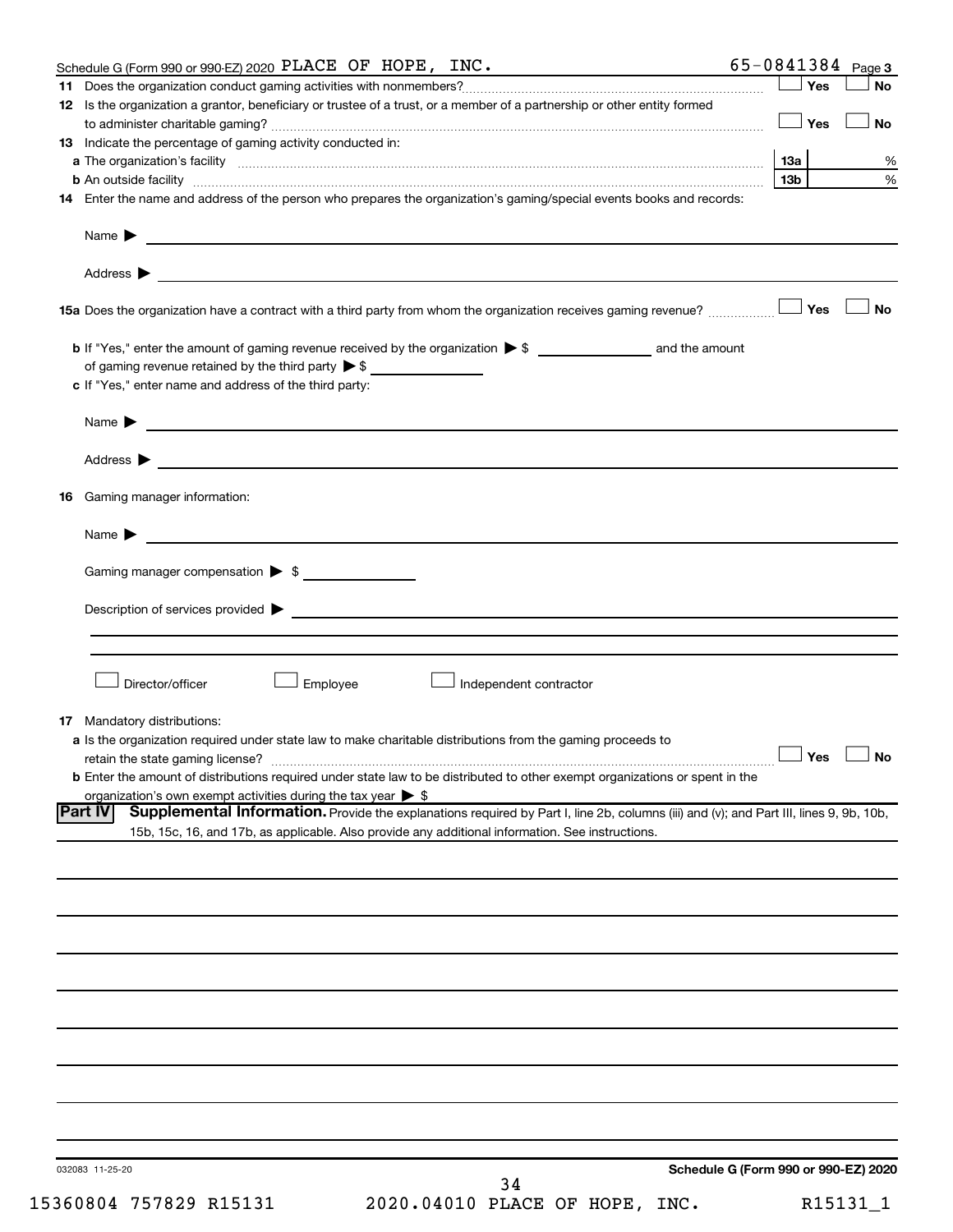| 032084 04-01-20 | Schedule G (Form 990 or 990-EZ) |
|-----------------|---------------------------------|
|                 | 35                              |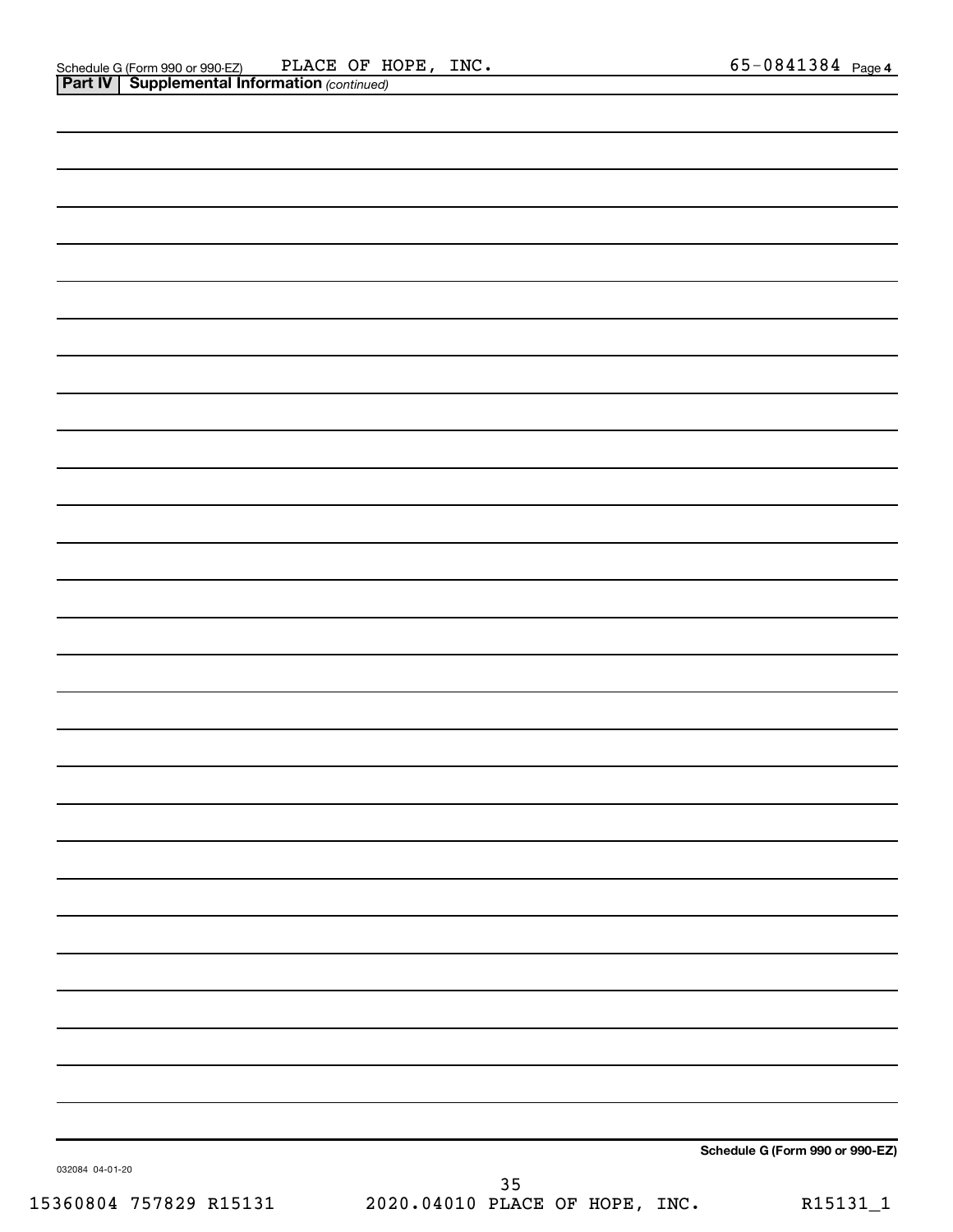|   | <b>SCHEDULE J</b>                                                                                                                                                                 | <b>Compensation Information</b>                                                                                           |                                       | OMB No. 1545-0047          |                         |                         |  |  |  |
|---|-----------------------------------------------------------------------------------------------------------------------------------------------------------------------------------|---------------------------------------------------------------------------------------------------------------------------|---------------------------------------|----------------------------|-------------------------|-------------------------|--|--|--|
|   | (Form 990)                                                                                                                                                                        | For certain Officers, Directors, Trustees, Key Employees, and Highest                                                     |                                       | 2020                       |                         |                         |  |  |  |
|   |                                                                                                                                                                                   | <b>Compensated Employees</b>                                                                                              |                                       |                            |                         |                         |  |  |  |
|   | Department of the Treasury                                                                                                                                                        | Complete if the organization answered "Yes" on Form 990, Part IV, line 23.<br>Attach to Form 990.                         |                                       |                            | <b>Open to Public</b>   |                         |  |  |  |
|   | Internal Revenue Service                                                                                                                                                          | Go to www.irs.gov/Form990 for instructions and the latest information.                                                    |                                       | Inspection                 |                         |                         |  |  |  |
|   | Name of the organization                                                                                                                                                          |                                                                                                                           | <b>Employer identification number</b> |                            |                         |                         |  |  |  |
|   |                                                                                                                                                                                   | PLACE OF HOPE, INC.                                                                                                       |                                       | 65-0841384                 |                         |                         |  |  |  |
|   | Part I                                                                                                                                                                            | <b>Questions Regarding Compensation</b>                                                                                   |                                       |                            |                         |                         |  |  |  |
|   |                                                                                                                                                                                   |                                                                                                                           |                                       |                            | Yes                     | No                      |  |  |  |
|   |                                                                                                                                                                                   | 1a Check the appropriate box(es) if the organization provided any of the following to or for a person listed on Form 990, |                                       |                            |                         |                         |  |  |  |
|   |                                                                                                                                                                                   | Part VII, Section A, line 1a. Complete Part III to provide any relevant information regarding these items.                |                                       |                            |                         |                         |  |  |  |
|   | First-class or charter travel                                                                                                                                                     | Housing allowance or residence for personal use                                                                           |                                       |                            |                         |                         |  |  |  |
|   | Travel for companions                                                                                                                                                             | Payments for business use of personal residence                                                                           |                                       |                            |                         |                         |  |  |  |
|   | Health or social club dues or initiation fees<br>Tax indemnification and gross-up payments<br>Discretionary spending account<br>Personal services (such as maid, chauffeur, chef) |                                                                                                                           |                                       |                            |                         |                         |  |  |  |
|   |                                                                                                                                                                                   |                                                                                                                           |                                       |                            |                         |                         |  |  |  |
|   |                                                                                                                                                                                   |                                                                                                                           |                                       |                            |                         |                         |  |  |  |
|   |                                                                                                                                                                                   | <b>b</b> If any of the boxes on line 1a are checked, did the organization follow a written policy regarding payment or    |                                       |                            |                         |                         |  |  |  |
|   |                                                                                                                                                                                   |                                                                                                                           |                                       | 1b                         |                         |                         |  |  |  |
| 2 |                                                                                                                                                                                   | Did the organization require substantiation prior to reimbursing or allowing expenses incurred by all directors,          |                                       | $\mathbf{2}$               |                         |                         |  |  |  |
|   |                                                                                                                                                                                   |                                                                                                                           |                                       |                            |                         |                         |  |  |  |
| з |                                                                                                                                                                                   | Indicate which, if any, of the following the organization used to establish the compensation of the organization's        |                                       |                            |                         |                         |  |  |  |
|   |                                                                                                                                                                                   | CEO/Executive Director. Check all that apply. Do not check any boxes for methods used by a related organization to        |                                       |                            |                         |                         |  |  |  |
|   |                                                                                                                                                                                   | establish compensation of the CEO/Executive Director, but explain in Part III.                                            |                                       |                            |                         |                         |  |  |  |
|   | Compensation committee                                                                                                                                                            | Written employment contract                                                                                               |                                       |                            |                         |                         |  |  |  |
|   |                                                                                                                                                                                   | Compensation survey or study<br>Independent compensation consultant                                                       |                                       |                            |                         |                         |  |  |  |
|   |                                                                                                                                                                                   | $\mathbf{X}$ Approval by the board or compensation committee<br>Form 990 of other organizations                           |                                       |                            |                         |                         |  |  |  |
|   |                                                                                                                                                                                   |                                                                                                                           |                                       |                            |                         |                         |  |  |  |
| 4 |                                                                                                                                                                                   | During the year, did any person listed on Form 990, Part VII, Section A, line 1a, with respect to the filing              |                                       |                            |                         |                         |  |  |  |
|   | organization or a related organization:                                                                                                                                           |                                                                                                                           |                                       |                            |                         |                         |  |  |  |
| а |                                                                                                                                                                                   | Receive a severance payment or change-of-control payment?                                                                 |                                       | 4a                         |                         | х                       |  |  |  |
| b |                                                                                                                                                                                   |                                                                                                                           |                                       | 4b                         | $\overline{\textbf{x}}$ |                         |  |  |  |
|   |                                                                                                                                                                                   |                                                                                                                           |                                       | 4c                         |                         | $\overline{\mathbf{X}}$ |  |  |  |
|   |                                                                                                                                                                                   | If "Yes" to any of lines 4a-c, list the persons and provide the applicable amounts for each item in Part III.             |                                       |                            |                         |                         |  |  |  |
|   |                                                                                                                                                                                   |                                                                                                                           |                                       |                            |                         |                         |  |  |  |
|   |                                                                                                                                                                                   | Only section 501(c)(3), 501(c)(4), and 501(c)(29) organizations must complete lines 5-9.                                  |                                       |                            |                         |                         |  |  |  |
|   |                                                                                                                                                                                   | For persons listed on Form 990, Part VII, Section A, line 1a, did the organization pay or accrue any compensation         |                                       |                            |                         |                         |  |  |  |
|   | contingent on the revenues of:                                                                                                                                                    |                                                                                                                           |                                       |                            |                         |                         |  |  |  |
|   |                                                                                                                                                                                   |                                                                                                                           |                                       | 5а                         |                         | х                       |  |  |  |
|   |                                                                                                                                                                                   |                                                                                                                           |                                       | 5b                         |                         | X                       |  |  |  |
|   |                                                                                                                                                                                   | If "Yes" on line 5a or 5b, describe in Part III.                                                                          |                                       |                            |                         |                         |  |  |  |
|   |                                                                                                                                                                                   | 6 For persons listed on Form 990, Part VII, Section A, line 1a, did the organization pay or accrue any compensation       |                                       |                            |                         |                         |  |  |  |
|   | contingent on the net earnings of:                                                                                                                                                |                                                                                                                           |                                       |                            |                         |                         |  |  |  |
|   |                                                                                                                                                                                   |                                                                                                                           |                                       | 6a                         |                         | х                       |  |  |  |
|   |                                                                                                                                                                                   |                                                                                                                           |                                       | 6b                         |                         | х                       |  |  |  |
|   |                                                                                                                                                                                   | If "Yes" on line 6a or 6b, describe in Part III.                                                                          |                                       |                            |                         |                         |  |  |  |
|   |                                                                                                                                                                                   | 7 For persons listed on Form 990, Part VII, Section A, line 1a, did the organization provide any nonfixed payments        |                                       |                            |                         |                         |  |  |  |
|   |                                                                                                                                                                                   |                                                                                                                           |                                       | 7                          |                         | х                       |  |  |  |
| 8 |                                                                                                                                                                                   | Were any amounts reported on Form 990, Part VII, paid or accrued pursuant to a contract that was subject to the           |                                       |                            |                         |                         |  |  |  |
|   |                                                                                                                                                                                   |                                                                                                                           |                                       | 8                          |                         | х                       |  |  |  |
| 9 |                                                                                                                                                                                   | If "Yes" on line 8, did the organization also follow the rebuttable presumption procedure described in                    |                                       |                            |                         |                         |  |  |  |
|   |                                                                                                                                                                                   |                                                                                                                           |                                       | 9                          |                         |                         |  |  |  |
|   |                                                                                                                                                                                   | LHA For Paperwork Reduction Act Notice, see the Instructions for Form 990.                                                |                                       | Schedule J (Form 990) 2020 |                         |                         |  |  |  |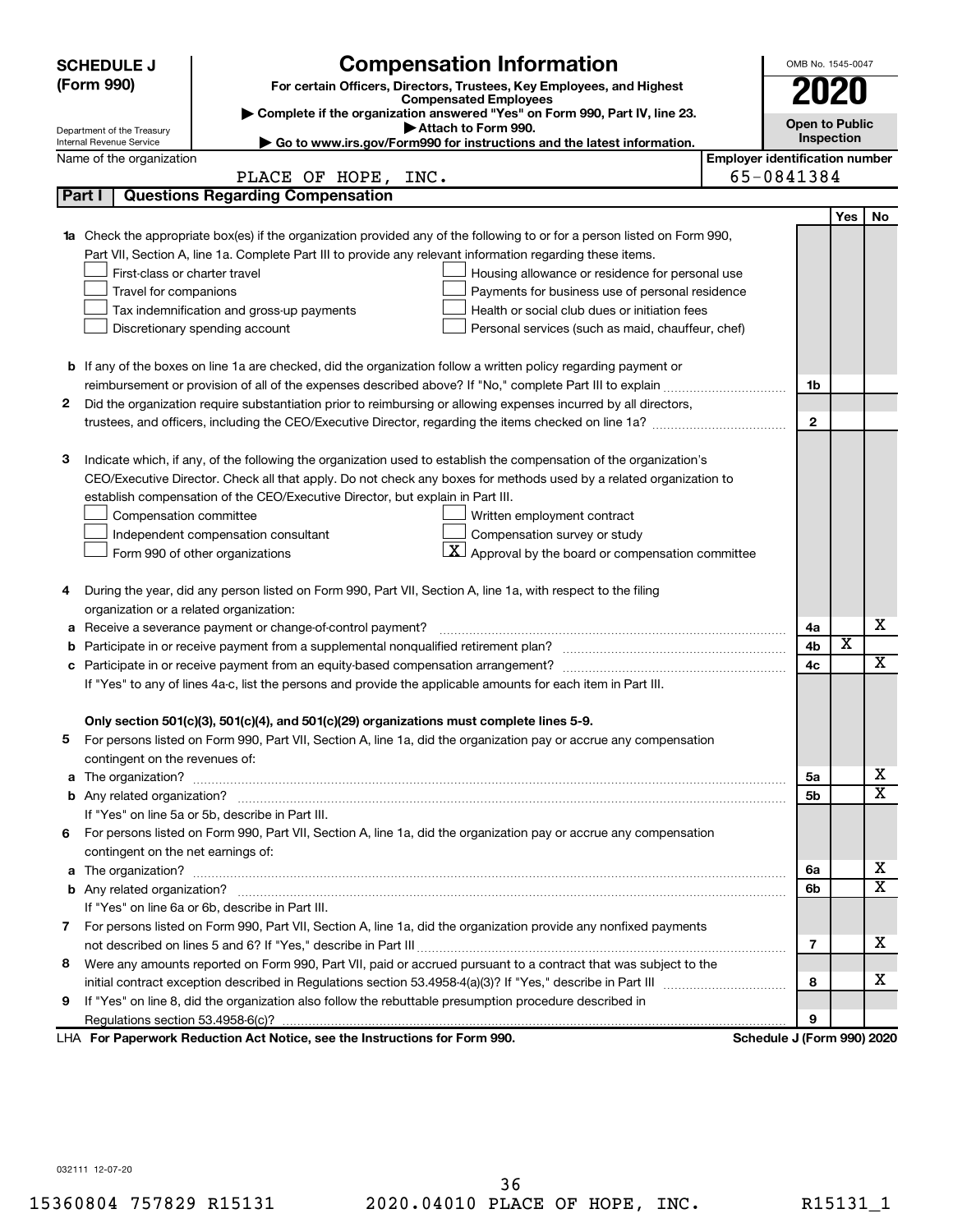## Part II | Officers, Directors, Trustees, Key Employees, and Highest Compensated Employees. Use duplicate copies if additional space is needed.

For each individual whose compensation must be reported on Schedule J, report compensation from the organization on row (i) and from related organizations, described in the instructions, on row (ii). Do not list any individuals that aren't listed on Form 990, Part VII.

Note: The sum of columns (B)(i)-(iii) for each listed individual must equal the total amount of Form 990, Part VII, Section A, line 1a, applicable column (D) and (E) amounts for that individual.

|                                      |                          | (B) Breakdown of W-2 and/or 1099-MISC compensation |                                           | (C) Retirement and<br>other deferred | (D) Nontaxable<br>benefits  | (E) Total of columns<br>$(B)(i)-(D)$ | (F) Compensation<br>in column (B)         |
|--------------------------------------|--------------------------|----------------------------------------------------|-------------------------------------------|--------------------------------------|-----------------------------|--------------------------------------|-------------------------------------------|
| (A) Name and Title                   | (i) Base<br>compensation | (ii) Bonus &<br>incentive<br>compensation          | (iii) Other<br>reportable<br>compensation | compensation                         |                             |                                      | reported as deferred<br>on prior Form 990 |
| CHARLES L. BENDER, III<br>(1)<br>(i) | 168,536.                 | 1,306.                                             | $\overline{0}$ .                          | 6,477.                               | 16,098.                     | 192, 417.                            | $\overline{0}$ .                          |
| (ii)<br>CEO                          | 174,899.                 | $\overline{\mathfrak{o}}$ .                        | $\overline{0}$ .                          | 6,477.                               | $\overline{\mathfrak{o}}$ . | 181,376.                             | $\overline{0}$ .                          |
| SHANNON ANDERSON<br>(i)<br>(2)       | 178,779.                 | 7,906.                                             | $\overline{0}$ .                          | 7,012.                               | 16,098.                     | 209,795.                             | $\overline{0}$ .                          |
| $\rm{COO}$<br>  (ii)                 | 429.                     | $\overline{\mathfrak{o}}$ .                        | $\overline{0}$ .                          | $\overline{0}$ .                     | $\overline{0}$ .            | 429.                                 | $\overline{0}$ .                          |
| (i)                                  |                          |                                                    |                                           |                                      |                             |                                      |                                           |
| (ii)                                 |                          |                                                    |                                           |                                      |                             |                                      |                                           |
| (i)                                  |                          |                                                    |                                           |                                      |                             |                                      |                                           |
| (ii)                                 |                          |                                                    |                                           |                                      |                             |                                      |                                           |
| (i)                                  |                          |                                                    |                                           |                                      |                             |                                      |                                           |
| (ii)                                 |                          |                                                    |                                           |                                      |                             |                                      |                                           |
| (i)                                  |                          |                                                    |                                           |                                      |                             |                                      |                                           |
| (ii)                                 |                          |                                                    |                                           |                                      |                             |                                      |                                           |
| (i)                                  |                          |                                                    |                                           |                                      |                             |                                      |                                           |
| (ii)                                 |                          |                                                    |                                           |                                      |                             |                                      |                                           |
| (i)                                  |                          |                                                    |                                           |                                      |                             |                                      |                                           |
| (ii)                                 |                          |                                                    |                                           |                                      |                             |                                      |                                           |
| (i)                                  |                          |                                                    |                                           |                                      |                             |                                      |                                           |
| (ii)                                 |                          |                                                    |                                           |                                      |                             |                                      |                                           |
| (i)                                  |                          |                                                    |                                           |                                      |                             |                                      |                                           |
| (ii)                                 |                          |                                                    |                                           |                                      |                             |                                      |                                           |
| $(\sf{i})$                           |                          |                                                    |                                           |                                      |                             |                                      |                                           |
| (ii)                                 |                          |                                                    |                                           |                                      |                             |                                      |                                           |
| $(\sf{i})$                           |                          |                                                    |                                           |                                      |                             |                                      |                                           |
| (ii)                                 |                          |                                                    |                                           |                                      |                             |                                      |                                           |
| (i)                                  |                          |                                                    |                                           |                                      |                             |                                      |                                           |
| (ii)                                 |                          |                                                    |                                           |                                      |                             |                                      |                                           |
| (i)                                  |                          |                                                    |                                           |                                      |                             |                                      |                                           |
| (ii)                                 |                          |                                                    |                                           |                                      |                             |                                      |                                           |
| (i)                                  |                          |                                                    |                                           |                                      |                             |                                      |                                           |
| (ii)                                 |                          |                                                    |                                           |                                      |                             |                                      |                                           |
| $(\sf{i})$                           |                          |                                                    |                                           |                                      |                             |                                      |                                           |
| (ii)                                 |                          |                                                    |                                           |                                      |                             |                                      |                                           |

**Schedule J (Form 990) 2020**

**2**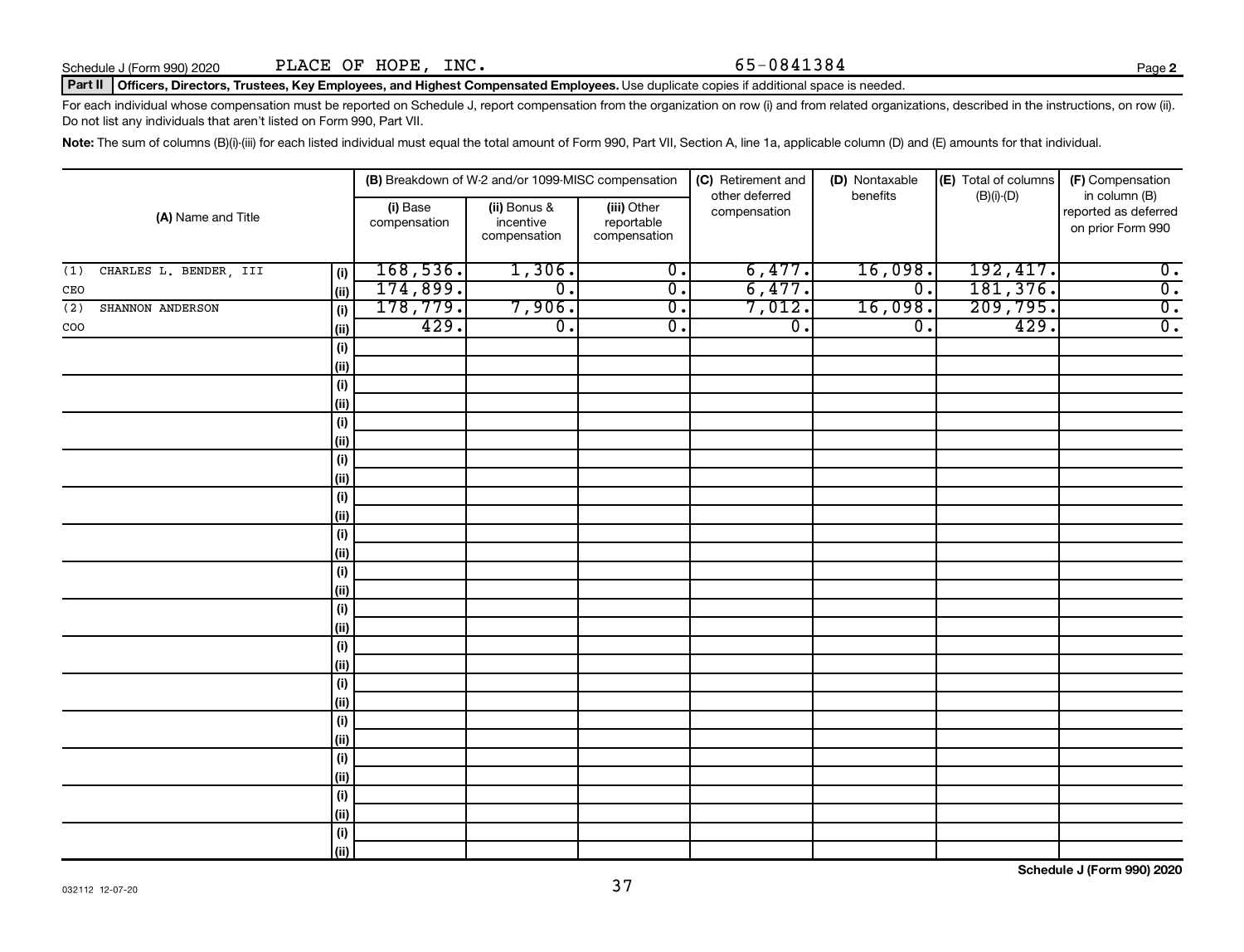## **Part III Supplemental Information**

Provide the information, explanation, or descriptions required for Part I, lines 1a, 1b, 3, 4a, 4b, 4c, 5a, 5b, 6a, 6b, 7, and 8, and for Part II. Also complete this part for any additional information.

PART I, LINE 4B:

CHARLES L. BENDER, III \$40,000

**Schedule J (Form 990) 2020**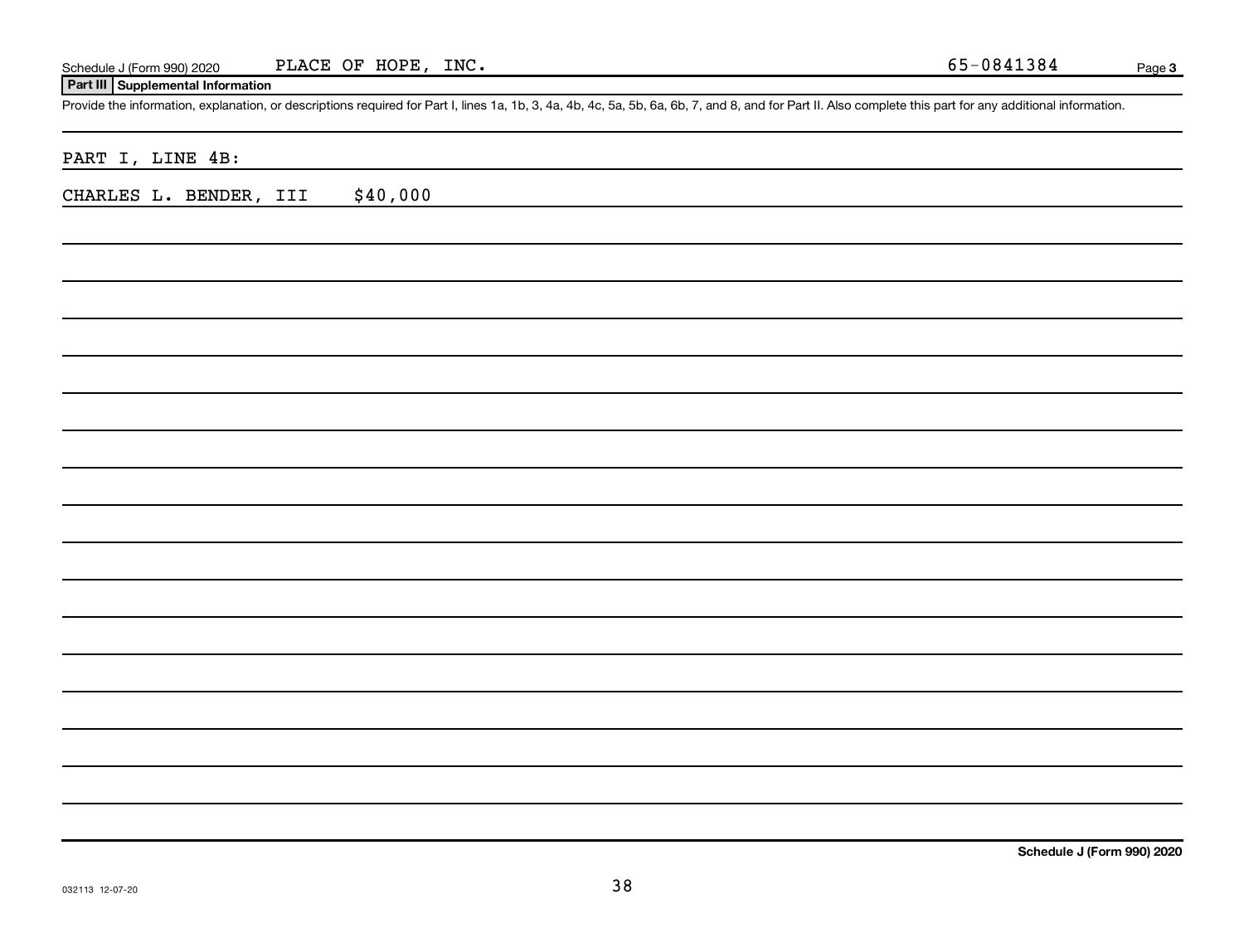## **SCHEDULE M (Form 990)**

## **Noncash Contributions**

OMB No. 1545-0047

| Department of the Treasury |  |
|----------------------------|--|
| Internal Revenue Service   |  |

◆ Complete if the organizations answered "Yes" on Form 990, Part IV, lines 29 or 30.<br>● Complete if the organizations answered "Yes" on Form 990, Part IV, lines 29 or 30. **Attach to Form 990.**  $\blacktriangleright$ 

**Open to Public Inspection**

|  | Name of the organization |  |
|--|--------------------------|--|
|  |                          |  |

|          |  | Go to www.irs.gov/Form990 for instructions and the latest information. |      |  |  |  |
|----------|--|------------------------------------------------------------------------|------|--|--|--|
| nization |  |                                                                        |      |  |  |  |
|          |  | PLACE OF HOPF                                                          | т ма |  |  |  |

| <b>Employer identification number</b> |  |
|---------------------------------------|--|
| EE NO11201                            |  |

| PLACE OF HOPE, INC. |                                                                                                                                                                                                                                                                                                                                                                                                                                                                                                                                                                                                                   |                               |                                      |                                                                                                      |  |                                                              | 65-0841384 |     |    |
|---------------------|-------------------------------------------------------------------------------------------------------------------------------------------------------------------------------------------------------------------------------------------------------------------------------------------------------------------------------------------------------------------------------------------------------------------------------------------------------------------------------------------------------------------------------------------------------------------------------------------------------------------|-------------------------------|--------------------------------------|------------------------------------------------------------------------------------------------------|--|--------------------------------------------------------------|------------|-----|----|
| Part                | <b>Types of Property</b>                                                                                                                                                                                                                                                                                                                                                                                                                                                                                                                                                                                          |                               |                                      |                                                                                                      |  |                                                              |            |     |    |
|                     |                                                                                                                                                                                                                                                                                                                                                                                                                                                                                                                                                                                                                   | (a)<br>Check if<br>applicable | (b)<br>Number of<br>contributions or | (c)<br>Noncash contribution<br>amounts reported on<br>items contributed Form 990, Part VIII, line 1g |  | (d)<br>Method of determining<br>noncash contribution amounts |            |     |    |
| 1.                  |                                                                                                                                                                                                                                                                                                                                                                                                                                                                                                                                                                                                                   |                               |                                      |                                                                                                      |  |                                                              |            |     |    |
| 2                   |                                                                                                                                                                                                                                                                                                                                                                                                                                                                                                                                                                                                                   |                               |                                      |                                                                                                      |  |                                                              |            |     |    |
| З                   | Art - Fractional interests                                                                                                                                                                                                                                                                                                                                                                                                                                                                                                                                                                                        |                               |                                      |                                                                                                      |  |                                                              |            |     |    |
| 4                   |                                                                                                                                                                                                                                                                                                                                                                                                                                                                                                                                                                                                                   |                               |                                      |                                                                                                      |  |                                                              |            |     |    |
| 5                   | Clothing and household goods                                                                                                                                                                                                                                                                                                                                                                                                                                                                                                                                                                                      |                               |                                      |                                                                                                      |  |                                                              |            |     |    |
| 6                   | Cars and other vehicles                                                                                                                                                                                                                                                                                                                                                                                                                                                                                                                                                                                           |                               |                                      |                                                                                                      |  |                                                              |            |     |    |
| 7                   |                                                                                                                                                                                                                                                                                                                                                                                                                                                                                                                                                                                                                   |                               |                                      |                                                                                                      |  |                                                              |            |     |    |
| 8                   |                                                                                                                                                                                                                                                                                                                                                                                                                                                                                                                                                                                                                   |                               |                                      |                                                                                                      |  |                                                              |            |     |    |
| 9                   | Securities - Publicly traded                                                                                                                                                                                                                                                                                                                                                                                                                                                                                                                                                                                      |                               |                                      |                                                                                                      |  |                                                              |            |     |    |
| 10                  | Securities - Closely held stock                                                                                                                                                                                                                                                                                                                                                                                                                                                                                                                                                                                   |                               |                                      |                                                                                                      |  |                                                              |            |     |    |
| 11                  | Securities - Partnership, LLC, or                                                                                                                                                                                                                                                                                                                                                                                                                                                                                                                                                                                 |                               |                                      |                                                                                                      |  |                                                              |            |     |    |
|                     | trust interests                                                                                                                                                                                                                                                                                                                                                                                                                                                                                                                                                                                                   |                               |                                      |                                                                                                      |  |                                                              |            |     |    |
| 12                  |                                                                                                                                                                                                                                                                                                                                                                                                                                                                                                                                                                                                                   |                               |                                      |                                                                                                      |  |                                                              |            |     |    |
| 13                  | Qualified conservation contribution -                                                                                                                                                                                                                                                                                                                                                                                                                                                                                                                                                                             |                               |                                      |                                                                                                      |  |                                                              |            |     |    |
|                     |                                                                                                                                                                                                                                                                                                                                                                                                                                                                                                                                                                                                                   |                               |                                      |                                                                                                      |  |                                                              |            |     |    |
| 14                  | Qualified conservation contribution - Other                                                                                                                                                                                                                                                                                                                                                                                                                                                                                                                                                                       |                               |                                      |                                                                                                      |  |                                                              |            |     |    |
| 15                  |                                                                                                                                                                                                                                                                                                                                                                                                                                                                                                                                                                                                                   |                               |                                      |                                                                                                      |  |                                                              |            |     |    |
| 16                  | Real estate - Commercial                                                                                                                                                                                                                                                                                                                                                                                                                                                                                                                                                                                          |                               |                                      |                                                                                                      |  |                                                              |            |     |    |
| 17                  |                                                                                                                                                                                                                                                                                                                                                                                                                                                                                                                                                                                                                   |                               |                                      |                                                                                                      |  |                                                              |            |     |    |
| 18                  |                                                                                                                                                                                                                                                                                                                                                                                                                                                                                                                                                                                                                   |                               |                                      |                                                                                                      |  |                                                              |            |     |    |
| 19                  |                                                                                                                                                                                                                                                                                                                                                                                                                                                                                                                                                                                                                   |                               |                                      |                                                                                                      |  |                                                              |            |     |    |
| 20                  | Drugs and medical supplies                                                                                                                                                                                                                                                                                                                                                                                                                                                                                                                                                                                        |                               |                                      |                                                                                                      |  |                                                              |            |     |    |
| 21                  |                                                                                                                                                                                                                                                                                                                                                                                                                                                                                                                                                                                                                   |                               |                                      |                                                                                                      |  |                                                              |            |     |    |
| 22                  |                                                                                                                                                                                                                                                                                                                                                                                                                                                                                                                                                                                                                   |                               |                                      |                                                                                                      |  |                                                              |            |     |    |
| 23                  |                                                                                                                                                                                                                                                                                                                                                                                                                                                                                                                                                                                                                   |                               |                                      |                                                                                                      |  |                                                              |            |     |    |
| 24                  | ( CONSTRUCTION )<br>Other $\blacktriangleright$                                                                                                                                                                                                                                                                                                                                                                                                                                                                                                                                                                   | $\overline{\text{X}}$         |                                      | 31,748.                                                                                              |  |                                                              |            |     |    |
| 25                  | Other $\blacktriangleright$                                                                                                                                                                                                                                                                                                                                                                                                                                                                                                                                                                                       |                               |                                      |                                                                                                      |  |                                                              |            |     |    |
| 26<br>27            | $\left(\begin{array}{ccc} \begin{array}{ccc} \end{array} & \begin{array}{ccc} \end{array} & \begin{array}{ccc} \end{array} & \begin{array}{ccc} \end{array} & \begin{array}{ccc} \end{array} & \begin{array}{ccc} \end{array} & \begin{array}{ccc} \end{array} & \begin{array}{ccc} \end{array} & \begin{array}{ccc} \end{array} & \begin{array}{ccc} \end{array} & \begin{array}{ccc} \end{array} & \begin{array}{ccc} \end{array} & \begin{array}{ccc} \end{array} & \begin{array}{ccc} \end{array} & \begin{array}{ccc} \end{array} & \begin{array}{ccc} \end{array} & \begin{$<br>Other $\blacktriangleright$ |                               |                                      |                                                                                                      |  |                                                              |            |     |    |
| 28                  | Other $\blacktriangleright$                                                                                                                                                                                                                                                                                                                                                                                                                                                                                                                                                                                       |                               |                                      |                                                                                                      |  |                                                              |            |     |    |
| 29                  | Number of Forms 8283 received by the organization during the tax year for contributions                                                                                                                                                                                                                                                                                                                                                                                                                                                                                                                           |                               |                                      |                                                                                                      |  |                                                              |            |     |    |
|                     | for which the organization completed Form 8283, Part V, Donee Acknowledgement                                                                                                                                                                                                                                                                                                                                                                                                                                                                                                                                     |                               |                                      | 29                                                                                                   |  |                                                              |            |     |    |
|                     |                                                                                                                                                                                                                                                                                                                                                                                                                                                                                                                                                                                                                   |                               |                                      |                                                                                                      |  |                                                              |            | Yes | No |
|                     | 30a During the year, did the organization receive by contribution any property reported in Part I, lines 1 through 28, that it                                                                                                                                                                                                                                                                                                                                                                                                                                                                                    |                               |                                      |                                                                                                      |  |                                                              |            |     |    |
|                     | must hold for at least three years from the date of the initial contribution, and which isn't required to be used for                                                                                                                                                                                                                                                                                                                                                                                                                                                                                             |                               |                                      |                                                                                                      |  |                                                              |            |     |    |
|                     |                                                                                                                                                                                                                                                                                                                                                                                                                                                                                                                                                                                                                   |                               |                                      |                                                                                                      |  |                                                              | 30a        |     | х  |
|                     | <b>b</b> If "Yes," describe the arrangement in Part II.                                                                                                                                                                                                                                                                                                                                                                                                                                                                                                                                                           |                               |                                      |                                                                                                      |  |                                                              |            |     |    |
| 31                  | Does the organization have a gift acceptance policy that requires the review of any nonstandard contributions?                                                                                                                                                                                                                                                                                                                                                                                                                                                                                                    |                               |                                      |                                                                                                      |  | .                                                            | 31         |     | х  |
|                     | 32a Does the organization hire or use third parties or related organizations to solicit, process, or sell noncash                                                                                                                                                                                                                                                                                                                                                                                                                                                                                                 |                               |                                      |                                                                                                      |  |                                                              |            |     |    |

**33** If the organization didn't report an amount in column (c) for a type of property for which column (a) is checked, describe in Part II.

 $\text{contributions?}$   $\ldots$   $\ldots$   $\ldots$   $\ldots$   $\ldots$   $\ldots$   $\ldots$   $\ldots$   $\ldots$   $\ldots$   $\ldots$   $\ldots$   $\ldots$   $\ldots$   $\ldots$   $\ldots$   $\ldots$   $\ldots$   $\ldots$   $\ldots$   $\ldots$   $\ldots$   $\ldots$   $\ldots$   $\ldots$   $\ldots$   $\ldots$   $\ldots$   $\ldots$   $\ldots$   $\ldots$   $\ldots$   $\ldots$   $\ldots$   $\ldots$ 

**For Paperwork Reduction Act Notice, see the Instructions for Form 990. Schedule M (Form 990) 2020** LHA

**32a**

X

032141 11-23-20

**b** If "Yes," describe in Part II.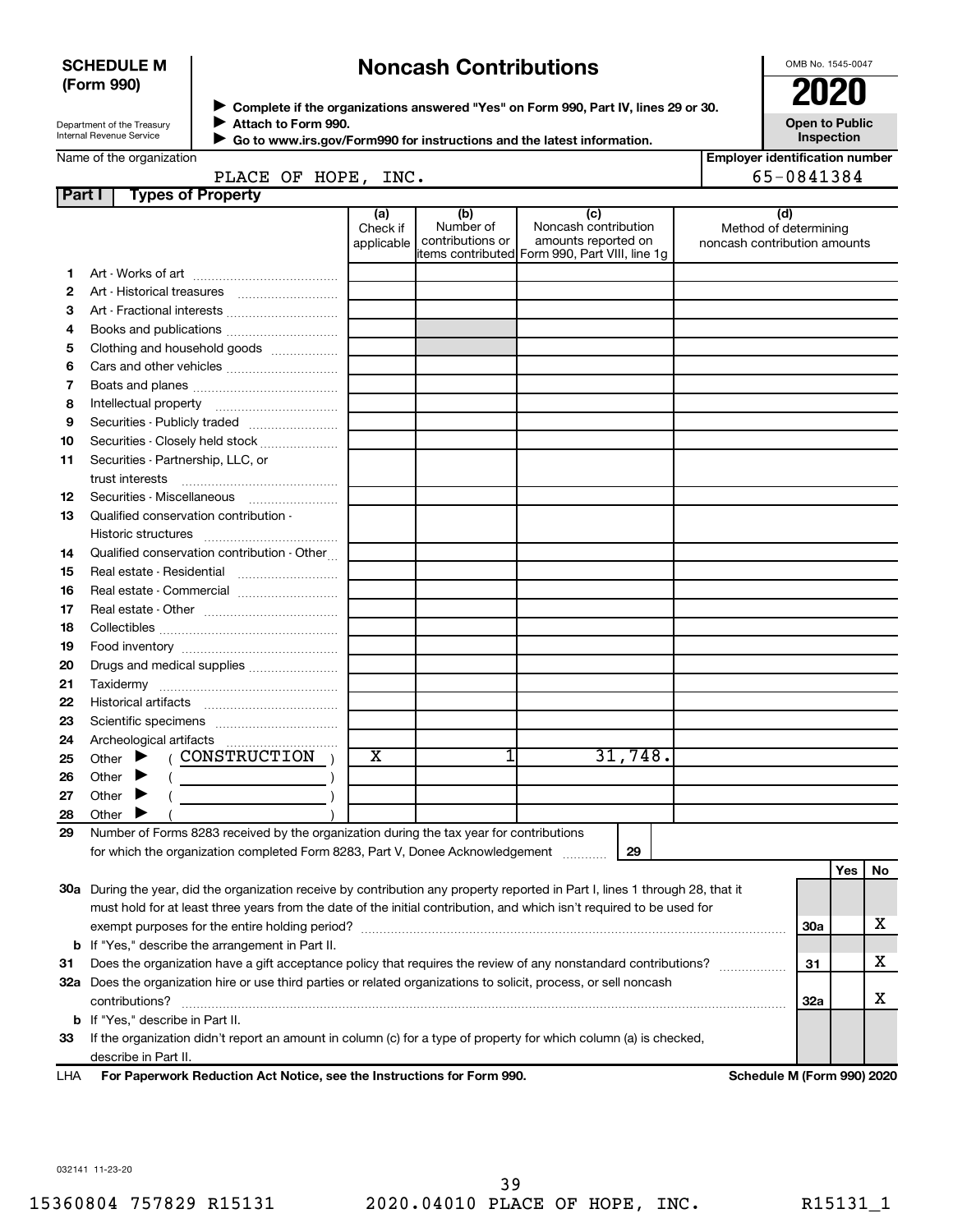Schedule M (Form 990) 2020 PLACE OF HOPE, INC.<br>**Part II** Supplemental Information. Provide the information required by Part I. lines 30b. 32b. and 33. and whether the orga Provide the information required by Part I, lines 30b, 32b, and 33, and whether the organization is reporting in Part I, column (b), the number of contributions, the number of items received, or a combination of both. Also complete this part for any additional information. **Part II Supplemental Information.** 

| 032142 11-23-20 | Schedule M (Form 990) 2020 |
|-----------------|----------------------------|
|                 | $40\,$                     |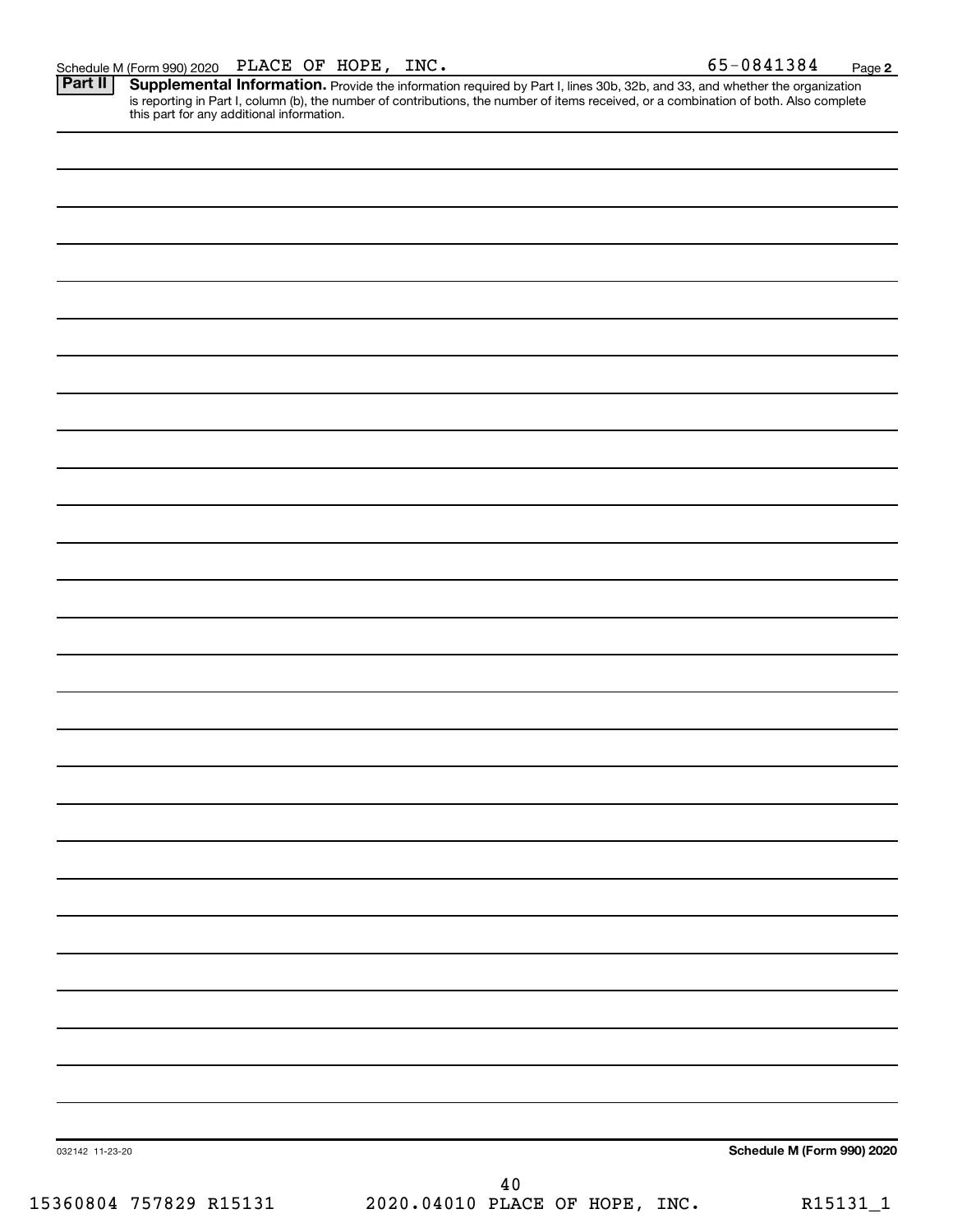**(Form 990 or 990-EZ)**

Department of the Treasury Internal Revenue Service

Name of the organization

**Complete to provide information for responses to specific questions on Form 990 or 990-EZ or to provide any additional information. | Attach to Form 990 or 990-EZ. SCHEDULE O Supplemental Information to Form 990 or 990-EZ 2020**<br>(Form 990 or 990-EZ) Complete to provide information for responses to specific questions on

**| Go to www.irs.gov/Form990 for the latest information.**

PLACE OF HOPE, INC. 65-0841384

**Employer identification number**

OMB No. 1545-0047

**Open to Public Inspection**

FORM 990, PART I, LINE 1, DESCRIPTION OF ORGANIZATION MISSION:

FOSTER CARE (EMERGENCY AND LONG-TERM CARE); FAMILY OUTREACH AND

INTERVENTION; TRANSITIONAL HOUSING AND SUPPORT SERVICES; ADOPTION AND

FOSTER CARE RECRUITMENT AND SUPPORT; MATERNITY CARE; HOPE AND HEALING

OPPORTUNITIES FOR CHILDREN AND FAMILIES WHO HAVE BEEN TRAUMATIZED BY

ABUSE AND NEGLECT THROUGHOUT OUR REGION.

FORM 990, PART VI, SECTION A, LINE 2:

THREE DIRECTORS ARE FAMILY MEMBERS.

FORM 990, PART VI, SECTION B, LINE 11B:

COPY OF FORM 990 IS PRESENTED TO THE BOARD OF DIRECTORS AND

REVIEWED/APPROVED FOR FINAL SUBMISSION.

FORM 990, PART VI, SECTION B, LINE 12C:

MONITORING AND COMPLIANCE OVER THE CONFLICT OF INTEREST POLICY IS REGULARLY ENFORCED BY THE CHIEF EXECUTIVE OFFICER TOGETHER WITH THE PRESIDENT OF THE BOARD OF DIRECTORS. ITEMS OF INTEREST ARE BROUGHT FORWARD TO THE ENTIRE BOARD OF DIRECTORS ON A MONTHLY BASIS, AS NEEDED, AS RESOLUTIONS ARE

ACCOMPLISHED.

FORM 990, PART VI, SECTION B, LINE 15:

RECOMMENDATIONS ARE MADE BY THE CHIEF EXECUTIVE OFFICER BASED ON CURRENT

MARKET CONDITIONS AND APPROVED/RATIFIED BY THE BOARD OF DIRECTORS.

| FORM 990, PART VI, SECTION C, LINE 19: |                                                                                      |                                      |
|----------------------------------------|--------------------------------------------------------------------------------------|--------------------------------------|
|                                        | LHA For Paperwork Reduction Act Notice, see the Instructions for Form 990 or 990-EZ. | Schedule O (Form 990 or 990-EZ) 2020 |
| 032211 11-20-20                        |                                                                                      |                                      |
| 15360804 757829 R15131                 | 2020.04010 PLACE OF HOPE, INC.                                                       | R15131 1                             |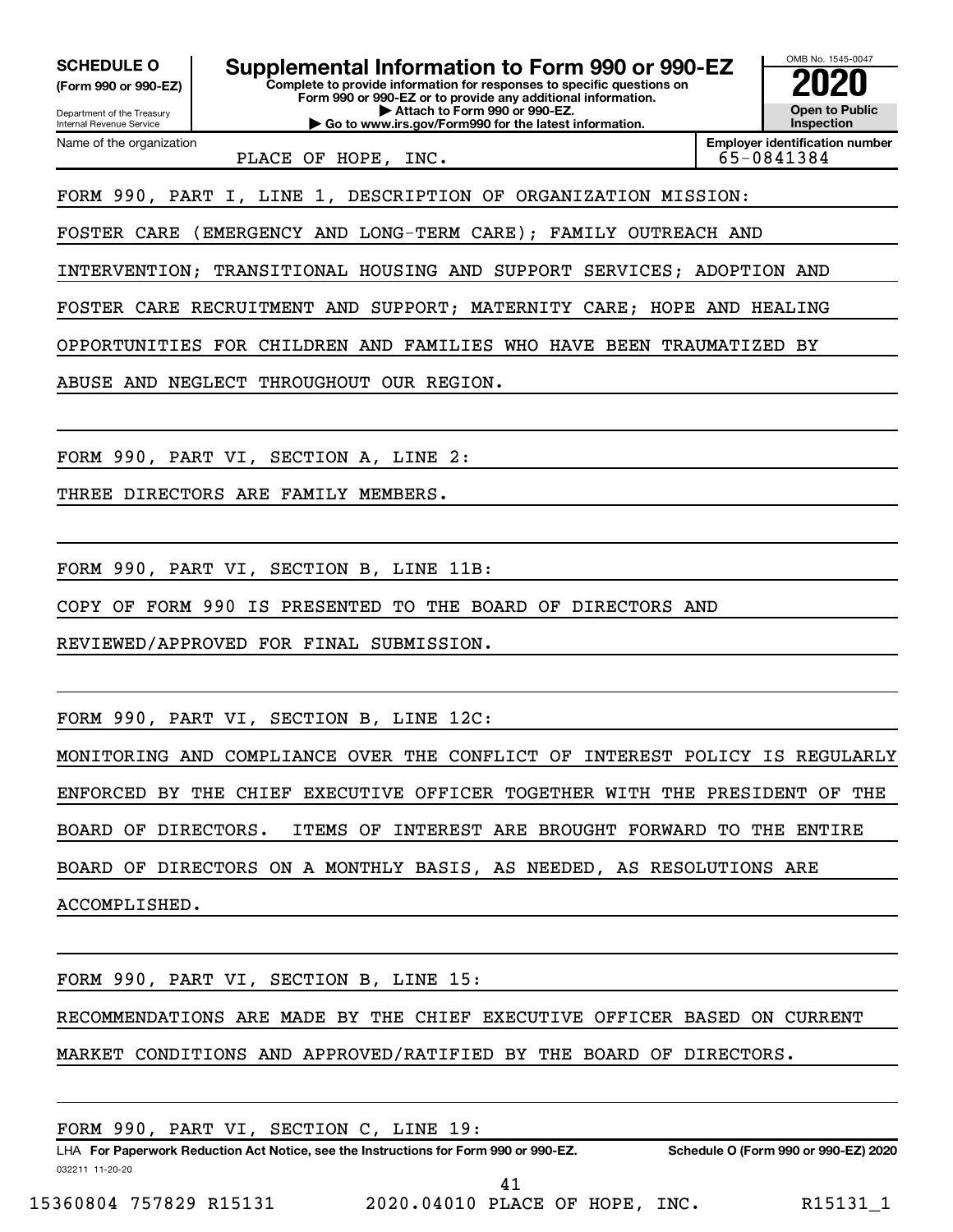| Schedule O (Form 990 or 990-EZ) 2020                                        |                                      |                                                     | Page 2 |
|-----------------------------------------------------------------------------|--------------------------------------|-----------------------------------------------------|--------|
| Name of the organization<br>PLACE OF HOPE, INC.                             |                                      | <b>Employer identification number</b><br>65-0841384 |        |
| THE ORGANIZATION MAKES GOVERNING DOCUMENTS, CONFLICT OF INTEREST POLICY AND |                                      |                                                     |        |
| FINANCIAL STATEMENTS AVAILABLE TO THE PUBLIC UPON REQUEST.                  |                                      |                                                     |        |
| FORM 990, PART XI, LINE 9, CHANGES IN NET ASSETS:                           |                                      |                                                     |        |
| TRANSFER OF PROPERTY TO A RELATED ORGANIZATION                              |                                      | $-9,781,765.$                                       |        |
| FORM 990.<br>PART XII, LINE 2C.                                             |                                      |                                                     |        |
| THERE WAS NO CHANGE FROM THE PRIOR YEAR.                                    |                                      |                                                     |        |
|                                                                             |                                      |                                                     |        |
|                                                                             |                                      |                                                     |        |
|                                                                             |                                      |                                                     |        |
|                                                                             |                                      |                                                     |        |
|                                                                             |                                      |                                                     |        |
|                                                                             |                                      |                                                     |        |
|                                                                             |                                      |                                                     |        |
|                                                                             |                                      |                                                     |        |
|                                                                             |                                      |                                                     |        |
|                                                                             |                                      |                                                     |        |
|                                                                             |                                      |                                                     |        |
|                                                                             |                                      |                                                     |        |
| 032212 11-20-20                                                             | Schedule O (Form 990 or 990-EZ) 2020 |                                                     |        |
| 42<br>15360804 757829 R15131<br>2020.04010 PLACE OF HOPE, INC.              |                                      | R15131_1                                            |        |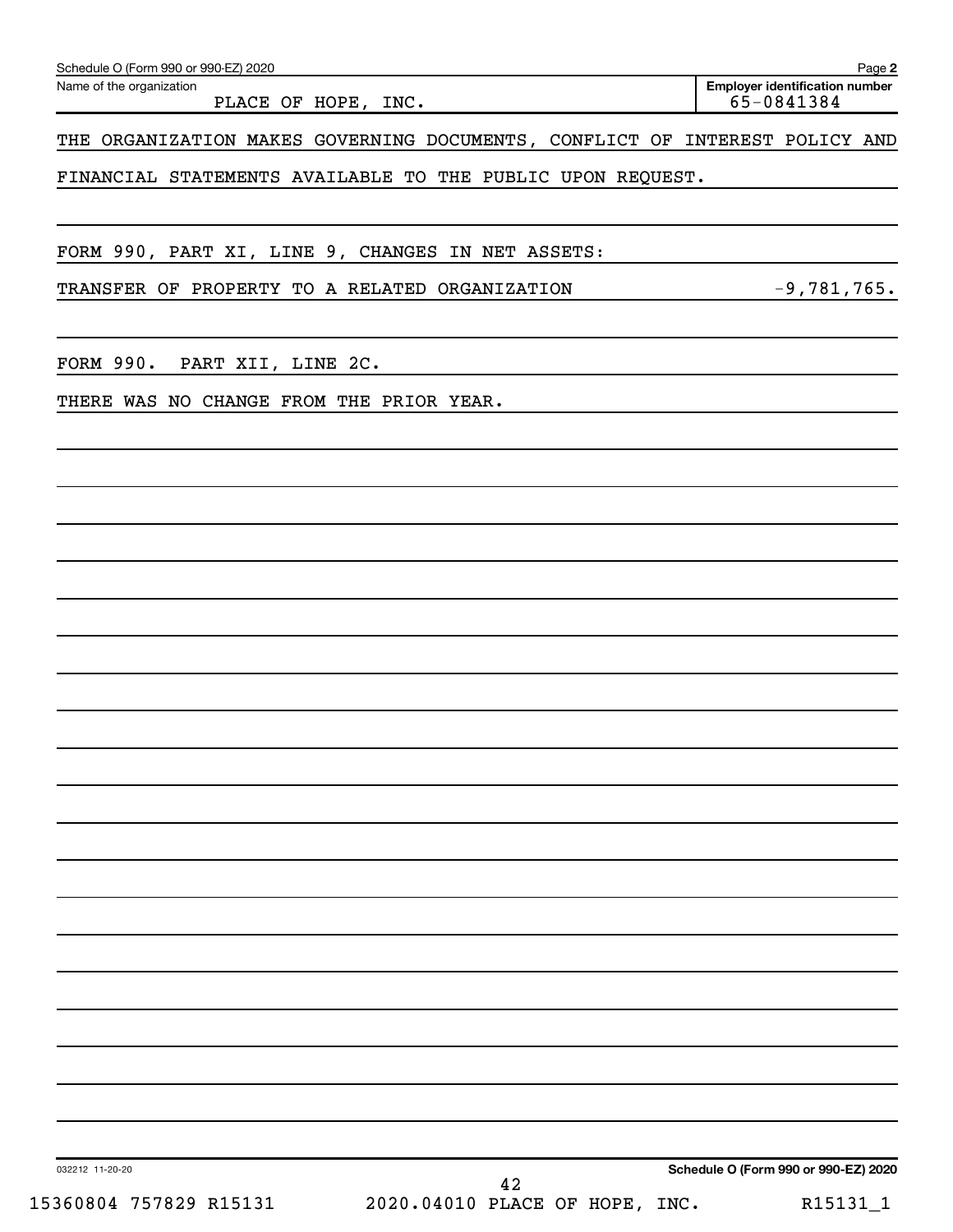| <b>SCHEDULE R</b><br>(Form 990)<br>Department of the Treasury | <b>Related Organizations and Unrelated Partnerships</b><br>> Complete if the organization answered "Yes" on Form 990, Part IV, line 33, 34, 35b, 36, or 37.<br>Attach to Form 990.<br>Go to www.irs.gov/Form990 for instructions and the latest information. |                                                         |                                                     |                                      |                                             |     |                                                     |                                     |                                                      |  |  |  |
|---------------------------------------------------------------|--------------------------------------------------------------------------------------------------------------------------------------------------------------------------------------------------------------------------------------------------------------|---------------------------------------------------------|-----------------------------------------------------|--------------------------------------|---------------------------------------------|-----|-----------------------------------------------------|-------------------------------------|------------------------------------------------------|--|--|--|
| Internal Revenue Service<br>Name of the organization          | PLACE OF HOPE, INC.                                                                                                                                                                                                                                          |                                                         |                                                     |                                      |                                             |     | <b>Employer identification number</b><br>65-0841384 | Inspection                          |                                                      |  |  |  |
| Part I                                                        | <b>Identification of Disregarded Entities.</b> Complete if the organization answered "Yes" on Form 990, Part IV, line 33.                                                                                                                                    |                                                         |                                                     |                                      |                                             |     |                                                     |                                     |                                                      |  |  |  |
|                                                               | (a)<br>Name, address, and EIN (if applicable)<br>of disregarded entity                                                                                                                                                                                       | (b)<br>Primary activity                                 | (c)<br>Legal domicile (state or<br>foreign country) | (d)<br>Total income                  | (e)<br>End-of-year assets                   |     |                                                     | (f)<br>Direct controlling<br>entity |                                                      |  |  |  |
|                                                               |                                                                                                                                                                                                                                                              |                                                         |                                                     |                                      |                                             |     |                                                     |                                     |                                                      |  |  |  |
|                                                               |                                                                                                                                                                                                                                                              |                                                         |                                                     |                                      |                                             |     |                                                     |                                     |                                                      |  |  |  |
|                                                               |                                                                                                                                                                                                                                                              |                                                         |                                                     |                                      |                                             |     |                                                     |                                     |                                                      |  |  |  |
|                                                               |                                                                                                                                                                                                                                                              |                                                         |                                                     |                                      |                                             |     |                                                     |                                     |                                                      |  |  |  |
| Part II                                                       | Identification of Related Tax-Exempt Organizations. Complete if the organization answered "Yes" on Form 990, Part IV, line 34, because it had one or more related tax-exempt<br>organizations during the tax year.                                           |                                                         |                                                     |                                      |                                             |     |                                                     |                                     |                                                      |  |  |  |
| (a)<br>Name, address, and EIN<br>of related organization      |                                                                                                                                                                                                                                                              | (b)<br>Primary activity                                 | (c)<br>Legal domicile (state or<br>foreign country) | (d)<br><b>Exempt Code</b><br>section | (e)<br>Public charity<br>status (if section |     | (f)<br>Direct controlling<br>entity                 |                                     | $(g)$<br>Section 512(b)(13)<br>controlled<br>entity? |  |  |  |
|                                                               | VILLAGE OF HOPE OF PALM BEACH COUNTY, INC. -                                                                                                                                                                                                                 | PROVIDES INDEPENDENT                                    |                                                     |                                      | 501(c)(3)                                   |     |                                                     | Yes                                 | No                                                   |  |  |  |
| $20 - 4591024$ .<br>GARDENS, FL<br>33418                      | 9078 ISAIAH LANE, PALM BEACH                                                                                                                                                                                                                                 | LIVING RESIDENTAL SUPPORT<br>AND ESSENTIAL LIFE-SKILLS. | FLORIDA                                             | 501(C)(3)                            | 170(B)(1)<br>(A)(VI)                        | N/A |                                                     |                                     | X                                                    |  |  |  |
| 9078 ISAIAH LANE                                              | TREASURES FOR HOPE INC. - 45-5044040                                                                                                                                                                                                                         | OPERATES A CHARITY STORE<br>TO SUPPORT TWO RELATED      |                                                     |                                      |                                             |     |                                                     |                                     |                                                      |  |  |  |
| PALM BEACH GARDENS, FL 33418                                  |                                                                                                                                                                                                                                                              | <b>DRGANIZATIONS.</b>                                   | FLORIDA                                             | 501(C)(3)                            | 509(A)(3)                                   | N/A |                                                     |                                     | X                                                    |  |  |  |
| 33418                                                         | THE PLACE OF HOPE AT THE HAVEN CAMPUS, INC.<br>46-1808939, 9078 ISAIAH LANE, PALM BEACH                                                                                                                                                                      | PROVIDES FAMILY STYLE<br>FOSTER CARE FOR NEGLECTED      | FLORIDA                                             |                                      | 170(B)(1)                                   |     |                                                     |                                     | x                                                    |  |  |  |
| GARDENS, FL                                                   |                                                                                                                                                                                                                                                              | CHILDREN AND FAMILIES.                                  |                                                     | 501(C)(3)                            | (A)(VI)                                     | N/A |                                                     |                                     |                                                      |  |  |  |

**For Paperwork Reduction Act Notice, see the Instructions for Form 990. Schedule R (Form 990) 2020**

## **SCHEDULE R**

OMB No. 1545-0047

43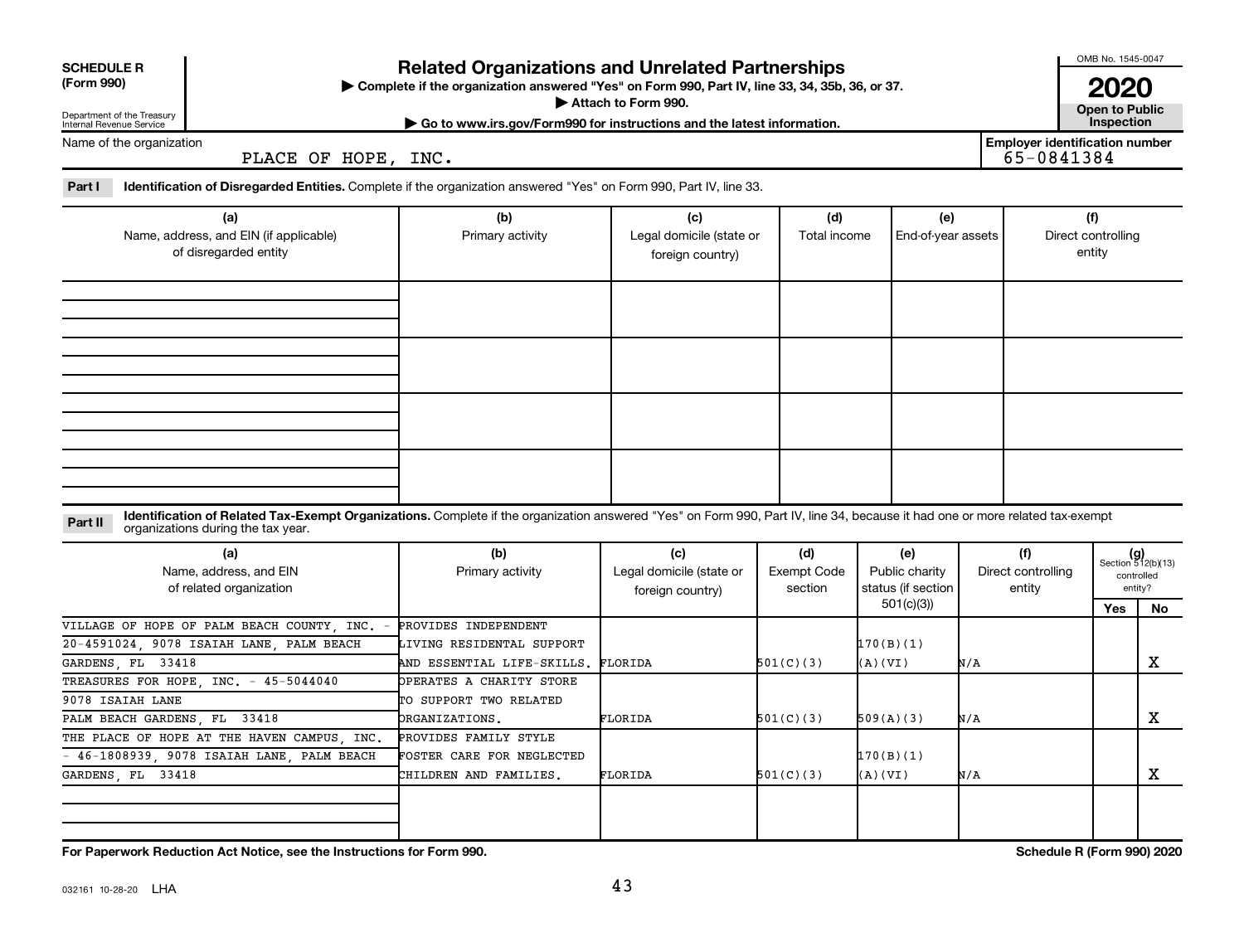## Schedule R (Form 990) 2020 PLACE OF HOPE,  $INC.$

Part III Identification of Related Organizations Taxable as a Partnership. Complete if the organization answered "Yes" on Form 990, Part IV, line 34, because it had one or more related<br>Read to the organizations tracted as organizations treated as a partnership during the tax year.

| organizations treated as a partnership during the tax year.                                                                                                                                                                                                                 |                  |                                                       |                              |                                        |                                                                                           |     |                          |                                                 |                                   |                          |  |                                                                                                                   |                         |          |                                                                                                                          |           |
|-----------------------------------------------------------------------------------------------------------------------------------------------------------------------------------------------------------------------------------------------------------------------------|------------------|-------------------------------------------------------|------------------------------|----------------------------------------|-------------------------------------------------------------------------------------------|-----|--------------------------|-------------------------------------------------|-----------------------------------|--------------------------|--|-------------------------------------------------------------------------------------------------------------------|-------------------------|----------|--------------------------------------------------------------------------------------------------------------------------|-----------|
| (a)                                                                                                                                                                                                                                                                         | (b)              | (c)                                                   | (d)                          | (e)                                    |                                                                                           | (f) |                          | (g)                                             |                                   |                          |  | (i)<br>(h)                                                                                                        |                         | (i)      | (k)                                                                                                                      |           |
| Name, address, and EIN<br>of related organization                                                                                                                                                                                                                           | Primary activity | Legal<br>domicile<br>(state or<br>foreign<br>country) | Direct controlling<br>entity |                                        | Predominant income<br>related, unrelated,<br>excluded from tax under<br>sections 512-514) |     | Share of total<br>income |                                                 | Share of<br>end-of-year<br>assets | Yes                      |  | Code V-UBI<br>Disproportionate<br>amount in box<br>20 of Schedule<br>allocations?<br>K-1 (Form 1065) Yes No<br>No |                         | partner? | General or Percentage<br>managing ownership                                                                              |           |
|                                                                                                                                                                                                                                                                             |                  |                                                       |                              |                                        |                                                                                           |     |                          |                                                 |                                   |                          |  |                                                                                                                   |                         |          |                                                                                                                          |           |
|                                                                                                                                                                                                                                                                             |                  |                                                       |                              |                                        |                                                                                           |     |                          |                                                 |                                   |                          |  |                                                                                                                   |                         |          |                                                                                                                          |           |
|                                                                                                                                                                                                                                                                             |                  |                                                       |                              |                                        |                                                                                           |     |                          |                                                 |                                   |                          |  |                                                                                                                   |                         |          |                                                                                                                          |           |
|                                                                                                                                                                                                                                                                             |                  |                                                       |                              |                                        |                                                                                           |     |                          |                                                 |                                   |                          |  |                                                                                                                   |                         |          |                                                                                                                          |           |
|                                                                                                                                                                                                                                                                             |                  |                                                       |                              |                                        |                                                                                           |     |                          |                                                 |                                   |                          |  |                                                                                                                   |                         |          |                                                                                                                          |           |
|                                                                                                                                                                                                                                                                             |                  |                                                       |                              |                                        |                                                                                           |     |                          |                                                 |                                   |                          |  |                                                                                                                   |                         |          |                                                                                                                          |           |
|                                                                                                                                                                                                                                                                             |                  |                                                       |                              |                                        |                                                                                           |     |                          |                                                 |                                   |                          |  |                                                                                                                   |                         |          |                                                                                                                          |           |
|                                                                                                                                                                                                                                                                             |                  |                                                       |                              |                                        |                                                                                           |     |                          |                                                 |                                   |                          |  |                                                                                                                   |                         |          |                                                                                                                          |           |
|                                                                                                                                                                                                                                                                             |                  |                                                       |                              |                                        |                                                                                           |     |                          |                                                 |                                   |                          |  |                                                                                                                   |                         |          |                                                                                                                          |           |
|                                                                                                                                                                                                                                                                             |                  |                                                       |                              |                                        |                                                                                           |     |                          |                                                 |                                   |                          |  |                                                                                                                   |                         |          |                                                                                                                          |           |
|                                                                                                                                                                                                                                                                             |                  |                                                       |                              |                                        |                                                                                           |     |                          |                                                 |                                   |                          |  |                                                                                                                   |                         |          |                                                                                                                          |           |
|                                                                                                                                                                                                                                                                             |                  |                                                       |                              |                                        |                                                                                           |     |                          |                                                 |                                   |                          |  |                                                                                                                   |                         |          |                                                                                                                          |           |
|                                                                                                                                                                                                                                                                             |                  |                                                       |                              |                                        |                                                                                           |     |                          |                                                 |                                   |                          |  |                                                                                                                   |                         |          |                                                                                                                          |           |
| Identification of Related Organizations Taxable as a Corporation or Trust. Complete if the organization answered "Yes" on Form 990, Part IV, line 34, because it had one or more related<br>Part IV<br>organizations treated as a corporation or trust during the tax year. |                  |                                                       |                              |                                        |                                                                                           |     |                          |                                                 |                                   |                          |  |                                                                                                                   |                         |          |                                                                                                                          |           |
| (a)                                                                                                                                                                                                                                                                         |                  |                                                       | (b)                          | (c)                                    | (d)                                                                                       |     | (e)                      |                                                 | (f)                               |                          |  | (g)                                                                                                               |                         | (h)      |                                                                                                                          |           |
| Name, address, and EIN<br>of related organization                                                                                                                                                                                                                           |                  | Primary activity                                      |                              | Legal domicile<br>(state or<br>foreign | Direct controlling<br>entity                                                              |     |                          | Type of entity<br>(C corp, S corp,<br>or trust) |                                   | Share of total<br>income |  | Share of<br>end-of-year<br>assets                                                                                 | Percentage<br>ownership |          | $\begin{array}{c} \textbf{(i)}\\ \text{Section}\\ 512 \text{(b)} \text{(13)}\\ \text{controlled} \end{array}$<br>entity? |           |
|                                                                                                                                                                                                                                                                             |                  |                                                       |                              | country)                               |                                                                                           |     |                          |                                                 |                                   |                          |  |                                                                                                                   |                         |          | Yes                                                                                                                      | <b>No</b> |
|                                                                                                                                                                                                                                                                             |                  |                                                       |                              |                                        |                                                                                           |     |                          |                                                 |                                   |                          |  |                                                                                                                   |                         |          |                                                                                                                          |           |
|                                                                                                                                                                                                                                                                             |                  |                                                       |                              |                                        |                                                                                           |     |                          |                                                 |                                   |                          |  |                                                                                                                   |                         |          |                                                                                                                          |           |
|                                                                                                                                                                                                                                                                             |                  |                                                       |                              |                                        |                                                                                           |     |                          |                                                 |                                   |                          |  |                                                                                                                   |                         |          |                                                                                                                          |           |
|                                                                                                                                                                                                                                                                             |                  |                                                       |                              |                                        |                                                                                           |     |                          |                                                 |                                   |                          |  |                                                                                                                   |                         |          |                                                                                                                          |           |
|                                                                                                                                                                                                                                                                             |                  |                                                       |                              |                                        |                                                                                           |     |                          |                                                 |                                   |                          |  |                                                                                                                   |                         |          |                                                                                                                          |           |
|                                                                                                                                                                                                                                                                             |                  |                                                       |                              |                                        |                                                                                           |     |                          |                                                 |                                   |                          |  |                                                                                                                   |                         |          |                                                                                                                          |           |
|                                                                                                                                                                                                                                                                             |                  |                                                       |                              |                                        |                                                                                           |     |                          |                                                 |                                   |                          |  |                                                                                                                   |                         |          |                                                                                                                          |           |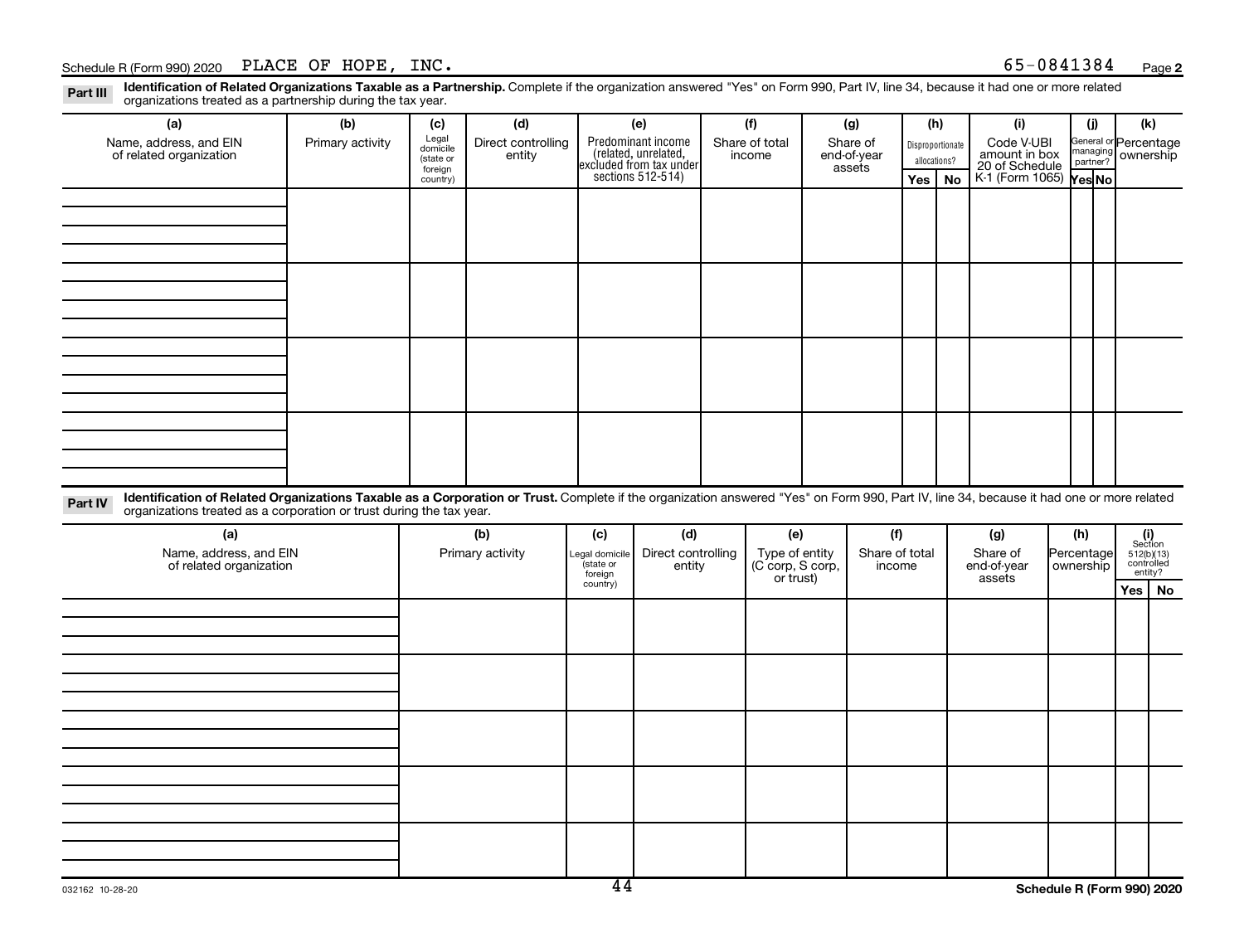## Schedule R (Form 990) 2020 PLACE OF HOPE,  $INC.$

Part V Transactions With Related Organizations. Complete if the organization answered "Yes" on Form 990, Part IV, line 34, 35b, or 36.

| Note: Complete line 1 if any entity is listed in Parts II, III, or IV of this schedule. |                                                                                                                                                                                                                                |                |                         |                         |  |
|-----------------------------------------------------------------------------------------|--------------------------------------------------------------------------------------------------------------------------------------------------------------------------------------------------------------------------------|----------------|-------------------------|-------------------------|--|
|                                                                                         | 1 During the tax year, did the organization engage in any of the following transactions with one or more related organizations listed in Parts II-IV?                                                                          |                |                         |                         |  |
|                                                                                         |                                                                                                                                                                                                                                | 1a             |                         | $\overline{\mathbf{x}}$ |  |
|                                                                                         |                                                                                                                                                                                                                                | 1 <sub>b</sub> | $\overline{\textbf{x}}$ |                         |  |
|                                                                                         |                                                                                                                                                                                                                                | 1 <sub>c</sub> | $\overline{\texttt{x}}$ |                         |  |
|                                                                                         | d Loans or loan guarantees to or for related organization(s) www.communities.com/www.communities.com/www.communities-                                                                                                          | 1 <sub>d</sub> | x                       |                         |  |
|                                                                                         |                                                                                                                                                                                                                                | 1e             |                         | $\mathbf x$             |  |
|                                                                                         |                                                                                                                                                                                                                                |                |                         |                         |  |
|                                                                                         |                                                                                                                                                                                                                                | 1f             |                         | X                       |  |
|                                                                                         | $g$ Sale of assets to related organization(s) with the contraction of the contraction of the contract of the contract of the contract of the contract of the contract of the contract of the contract of the contract of the   | 1 <sub>q</sub> |                         | X                       |  |
|                                                                                         | h Purchase of assets from related organization(s) manufactured content to content the content of an experiment of an experiment of a set of assets from related organization(s) manufactured content to content the content of | 1 <sub>h</sub> |                         | $\mathbf{x}$            |  |
|                                                                                         | Exchange of assets with related organization(s) www.wales.com/www.wales.com/www.wales.com/www.wales.com/www.wales.com/www.wales.com/www.wales.com/www.wales.com/www.wales.com/www.wales.com/www.wales.com/www.wales.com/www.wa | 1i             |                         | X                       |  |
|                                                                                         | Lease of facilities, equipment, or other assets to related organization(s) www.community.com/www.community.com/                                                                                                                | 1i             |                         | X                       |  |
|                                                                                         |                                                                                                                                                                                                                                |                |                         |                         |  |
|                                                                                         |                                                                                                                                                                                                                                | 1k             | х                       |                         |  |
|                                                                                         |                                                                                                                                                                                                                                | 11             |                         |                         |  |
|                                                                                         |                                                                                                                                                                                                                                | 1 <sub>m</sub> |                         | X                       |  |
|                                                                                         | n Sharing of facilities, equipment, mailing lists, or other assets with related organization(s) marror manufactured manufactured content and the Sharing of facilities, equipment, mailing lists, or other assets with related | 1n             |                         | х                       |  |
|                                                                                         | o Sharing of paid employees with related organization(s) manufactured content to the state of paid employees with related organization(s) manufactured content to the state of the state of the state of the state of the stat | 1o             |                         | х                       |  |
|                                                                                         |                                                                                                                                                                                                                                |                |                         |                         |  |
|                                                                                         |                                                                                                                                                                                                                                | 1p             |                         | х                       |  |
|                                                                                         |                                                                                                                                                                                                                                | 1q             |                         | X                       |  |
|                                                                                         |                                                                                                                                                                                                                                |                |                         |                         |  |
|                                                                                         |                                                                                                                                                                                                                                | 1r             | х                       |                         |  |
|                                                                                         |                                                                                                                                                                                                                                | 1s             |                         | $\overline{\mathbf{X}}$ |  |

2 If the answer to any of the above is "Yes," see the instructions for information on who must complete this line, including covered relationships and transaction thresholds. **(a) (b) (c) (d)**

| (a)<br>Name of related organization    | (D)<br>Transaction<br>type (a-s) | (C)<br>Amount involved | (a)<br>Method of determining amount involved |
|----------------------------------------|----------------------------------|------------------------|----------------------------------------------|
| THE PLACE OF HOPE AT THE HAVEN CAMPUS, |                                  |                        |                                              |
| $(1)$ INC.                             | К                                | $10,500$ . $COST$      |                                              |
| THE PLACE OF HOPE AT THE HAVEN CAMPUS, |                                  |                        |                                              |
| (2) INC.                               | C                                | 555,000.COST           |                                              |
| THE PLACE OF HOPE AT THE HAVEN CAMPUS, |                                  |                        |                                              |
| $(3)$ INC.                             | D                                | 125,733.COST           |                                              |
| (4) TREASURES FOR HOPE, INC.           |                                  | 122,130.COST           |                                              |
| (5) TREASURES FOR HOPE, INC.           | D                                | 561,812.COST           |                                              |
| (6) TREASURES FOR HOPE, INC.           | $\overline{A}$                   | 418,189. COST          |                                              |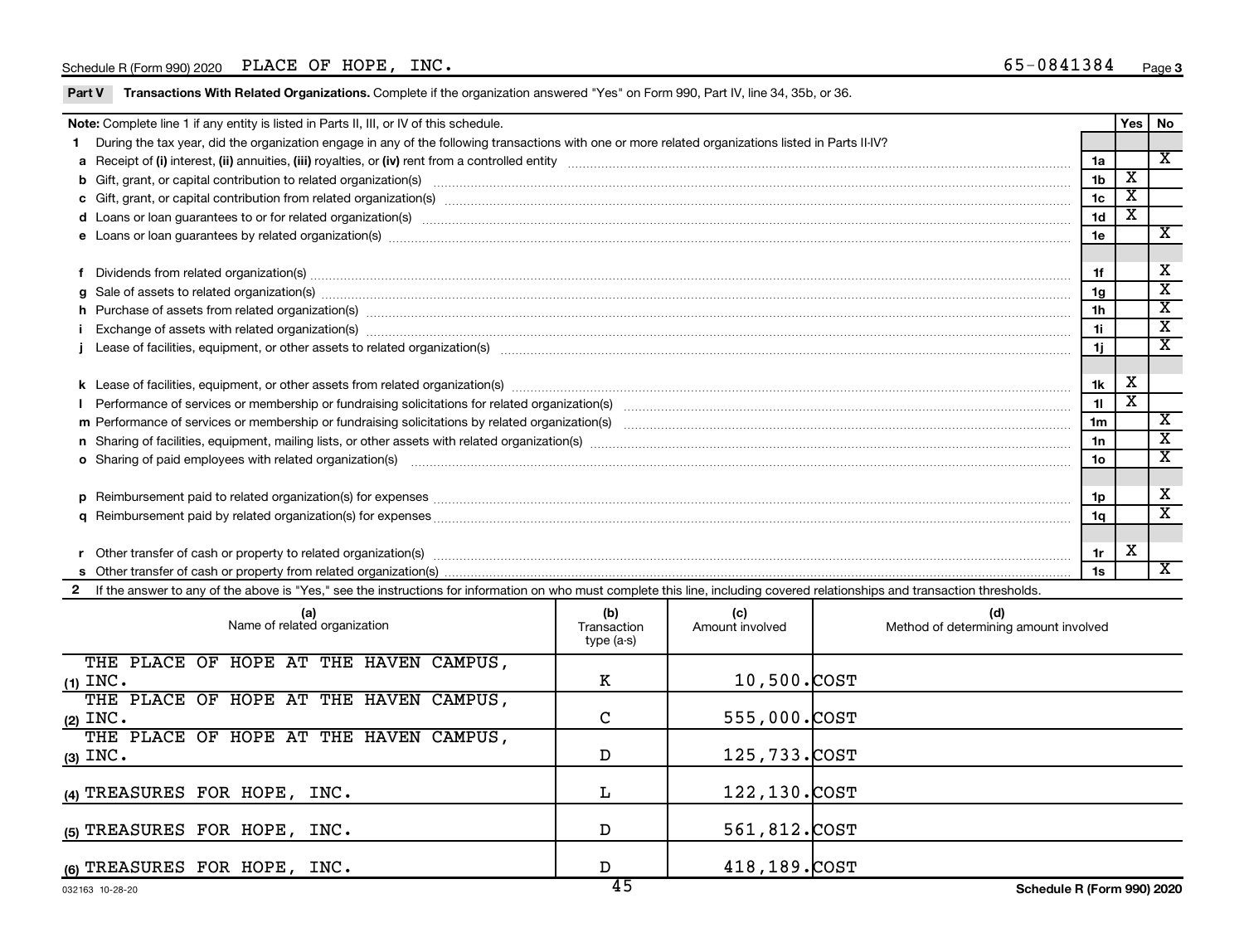**Part V Continuation of Transactions With Related Organizations**  (Schedule R (Form 990), Part V, line 2)

| (a)<br>Name of other organization                   | (b)<br>Transaction<br>type (a-s) | (c)<br>Amount involved | (d)<br>Method of determining<br>amount involved |
|-----------------------------------------------------|----------------------------------|------------------------|-------------------------------------------------|
| VILLAGE OF HOPE OF PALM BEACH COUNTY,<br>$(7)$ INC. | L                                | 136,855.COST           |                                                 |
| VILLAGE OF HOPE OF PALM BEACH COUNTY,<br>$(8)$ INC. | $\, {\bf B}$                     | 168, 353. COST         |                                                 |
| VILLAGE OF HOPE OF PALM BEACH COUNTY,<br>$(9)$ INC. | $\mathbf D$                      | 19,867.COST            |                                                 |
| (10) TREASURES FOR HOPE, INC.                       | $\mathbf R$                      | 9,781,765.COST         |                                                 |
| (11) TREASURES FOR HOPE, INC.                       | $\,$ K                           | 18,750.COST            |                                                 |
| (12)                                                |                                  |                        |                                                 |
| (13)                                                |                                  |                        |                                                 |
| (14)                                                |                                  |                        |                                                 |
| (15)                                                |                                  |                        |                                                 |
| (16)                                                |                                  |                        |                                                 |
| (17)                                                |                                  |                        |                                                 |
| (18)                                                |                                  |                        |                                                 |
| (19)                                                |                                  |                        |                                                 |
| (20)                                                |                                  |                        |                                                 |
| (21)                                                |                                  |                        |                                                 |
| (22)                                                |                                  |                        |                                                 |
| (23)                                                |                                  |                        |                                                 |
| (24)                                                |                                  |                        |                                                 |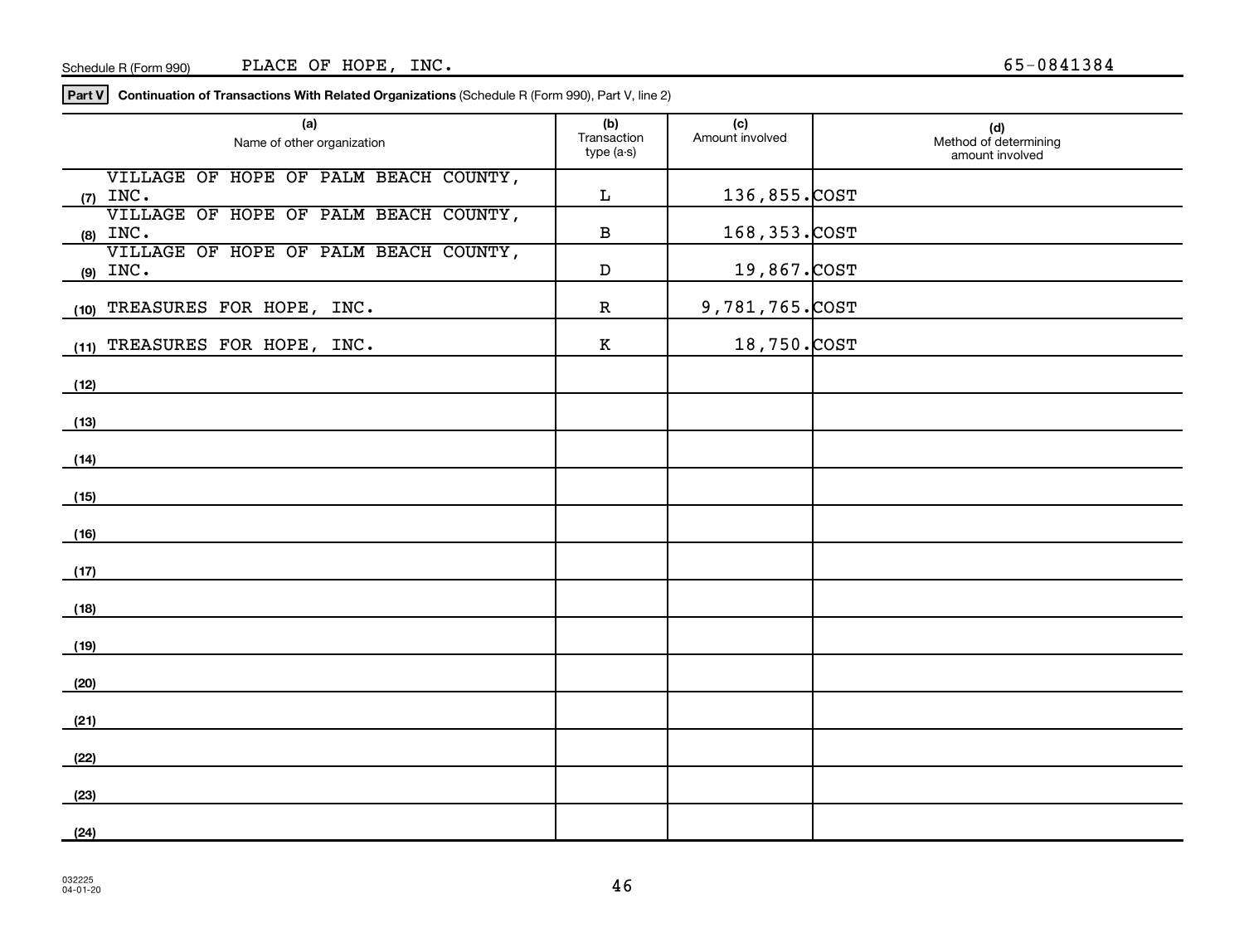## Schedule R (Form 990) 2020 PLACE OF HOPE,  $INC.$

Part VI Unrelated Organizations Taxable as a Partnership. Complete if the organization answered "Yes" on Form 990, Part IV, line 37.

Provide the following information for each entity taxed as a partnership through which the organization conducted more than five percent of its activities (measured by total assets or gross revenue) that was not a related organization. See instructions regarding exclusion for certain investment partnerships.

| (a)<br>Name, address, and EIN<br>of entity | - - -<br>(b)<br>Primary activity | (c)<br>Legal domicile<br>(state or foreign<br>country) | - - - - <sub>1</sub> - - 1<br>(d)<br>Predominant income<br>(related, unrelated,<br>excluded from tax under<br>sections 512-514) | (e)<br>Are all<br>partners sec.<br>$\frac{501(c)(3)}{0rgs?}$<br>Yes No | (f)<br>Share of<br>total<br>income | (g)<br>Share of<br>end-of-year<br>assets | (h)<br>Dispropor-<br>tionate<br>allocations?<br>Yes No | (i)<br>Code V-UBI<br>amount in box 20 managing<br>of Schedule K-1<br>(Form 1065)<br>$\overline{Y_{\text{res}}}\overline{NQ}$ | (i)<br>Yes NO | (k) |
|--------------------------------------------|----------------------------------|--------------------------------------------------------|---------------------------------------------------------------------------------------------------------------------------------|------------------------------------------------------------------------|------------------------------------|------------------------------------------|--------------------------------------------------------|------------------------------------------------------------------------------------------------------------------------------|---------------|-----|
|                                            |                                  |                                                        |                                                                                                                                 |                                                                        |                                    |                                          |                                                        |                                                                                                                              |               |     |
|                                            |                                  |                                                        |                                                                                                                                 |                                                                        |                                    |                                          |                                                        |                                                                                                                              |               |     |
|                                            |                                  |                                                        |                                                                                                                                 |                                                                        |                                    |                                          |                                                        |                                                                                                                              |               |     |
|                                            |                                  |                                                        |                                                                                                                                 |                                                                        |                                    |                                          |                                                        |                                                                                                                              |               |     |
|                                            |                                  |                                                        |                                                                                                                                 |                                                                        |                                    |                                          |                                                        |                                                                                                                              |               |     |
|                                            |                                  |                                                        |                                                                                                                                 |                                                                        |                                    |                                          |                                                        |                                                                                                                              |               |     |
|                                            |                                  |                                                        |                                                                                                                                 |                                                                        |                                    |                                          |                                                        |                                                                                                                              |               |     |
|                                            |                                  |                                                        |                                                                                                                                 |                                                                        |                                    |                                          |                                                        |                                                                                                                              |               |     |

**Schedule R (Form 990) 2020**